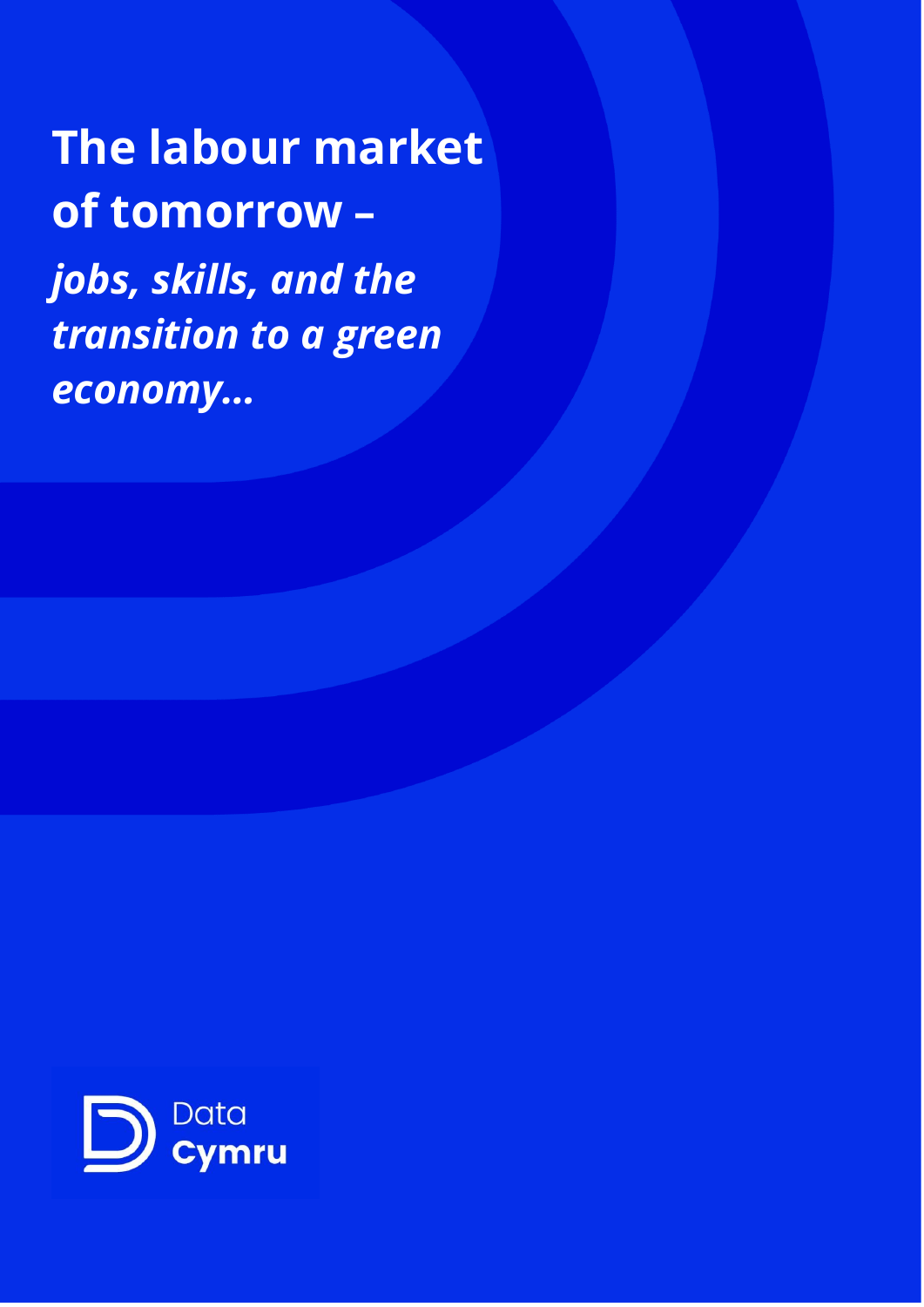Produced by: Data Cymru on behalf of the Regional Skills Partnerships (RSPs) in Wales

Regional Learning and Skills Partnership<br>Partneriaeth Dysgu a Sgiliau Rhanbarthol

De-Orllewin Cymru South West Wales



North Wales<br>Regional Skills Partnership Partneriaeth Sgiliau Rhanbarthol<br>Gogledd Cymru



Cardiff Capital **Region Skills** Partnership

Published: March 2022

 029 2090 9500 [enquiries@data.cymru](mailto:enquiries@data.cymru) [www.data.cymru](http://www.data.cymru/)

This report is also available in Welsh.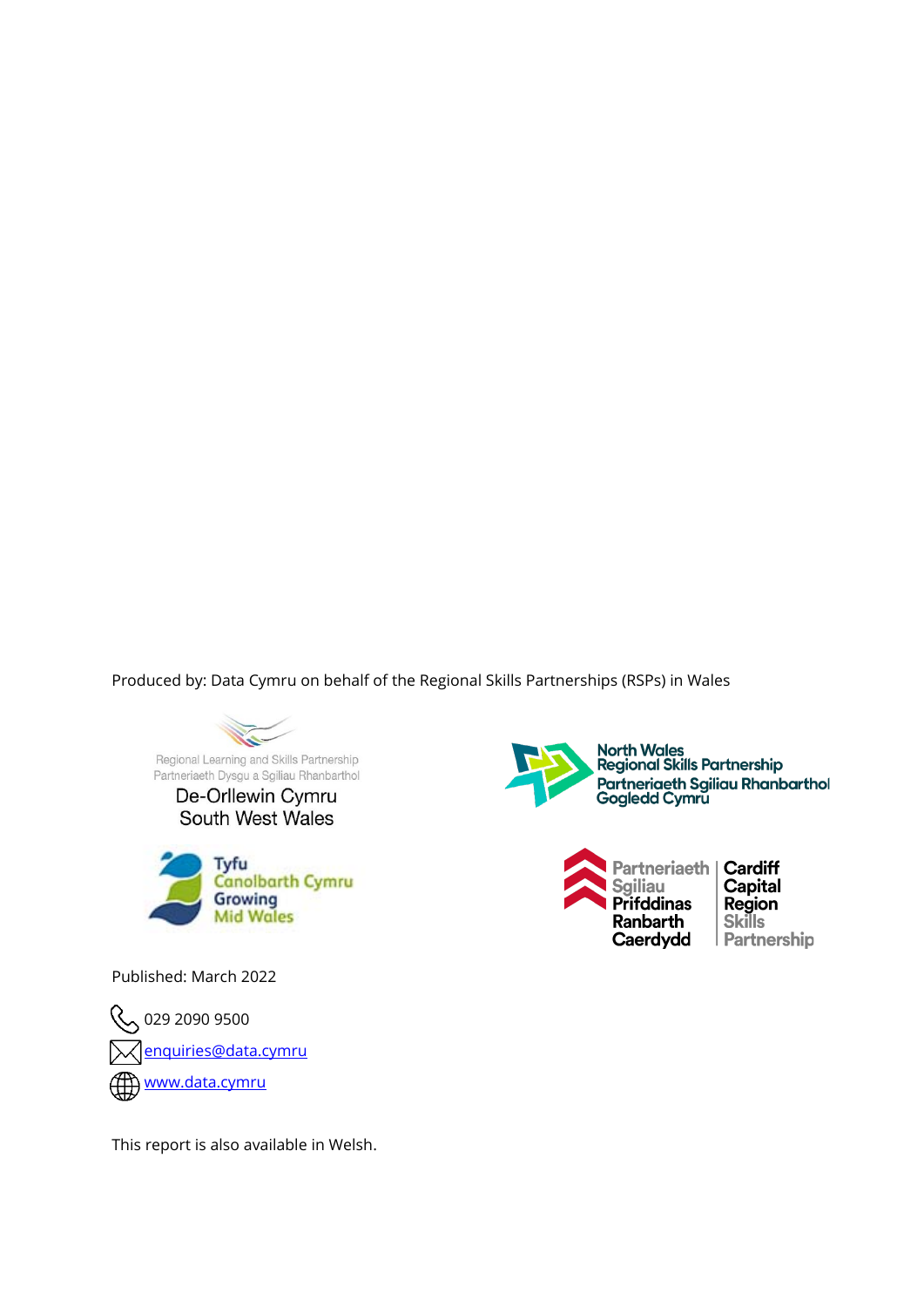# **Contents**

| 1  |                                                                            |  |
|----|----------------------------------------------------------------------------|--|
| 2  |                                                                            |  |
| 3  |                                                                            |  |
|    |                                                                            |  |
|    |                                                                            |  |
|    |                                                                            |  |
|    |                                                                            |  |
|    |                                                                            |  |
|    |                                                                            |  |
|    |                                                                            |  |
|    |                                                                            |  |
| 4  |                                                                            |  |
|    |                                                                            |  |
|    |                                                                            |  |
|    | Low Carbon and Renewable Energy Economy Survey (LCREE) 7                   |  |
| 5  |                                                                            |  |
| 6  |                                                                            |  |
| 7  |                                                                            |  |
| 8  |                                                                            |  |
| 9  |                                                                            |  |
| 10 |                                                                            |  |
|    |                                                                            |  |
|    |                                                                            |  |
|    |                                                                            |  |
|    |                                                                            |  |
| 15 |                                                                            |  |
|    |                                                                            |  |
|    |                                                                            |  |
|    |                                                                            |  |
|    |                                                                            |  |
|    | Appendix B - The most common jobs and skills in the green energy sector68  |  |
|    | Appendix C - Trade Union Congress - List of infrastructure projects71      |  |
|    | Appendix D - Comments on key area of skill level for individual sub-sector |  |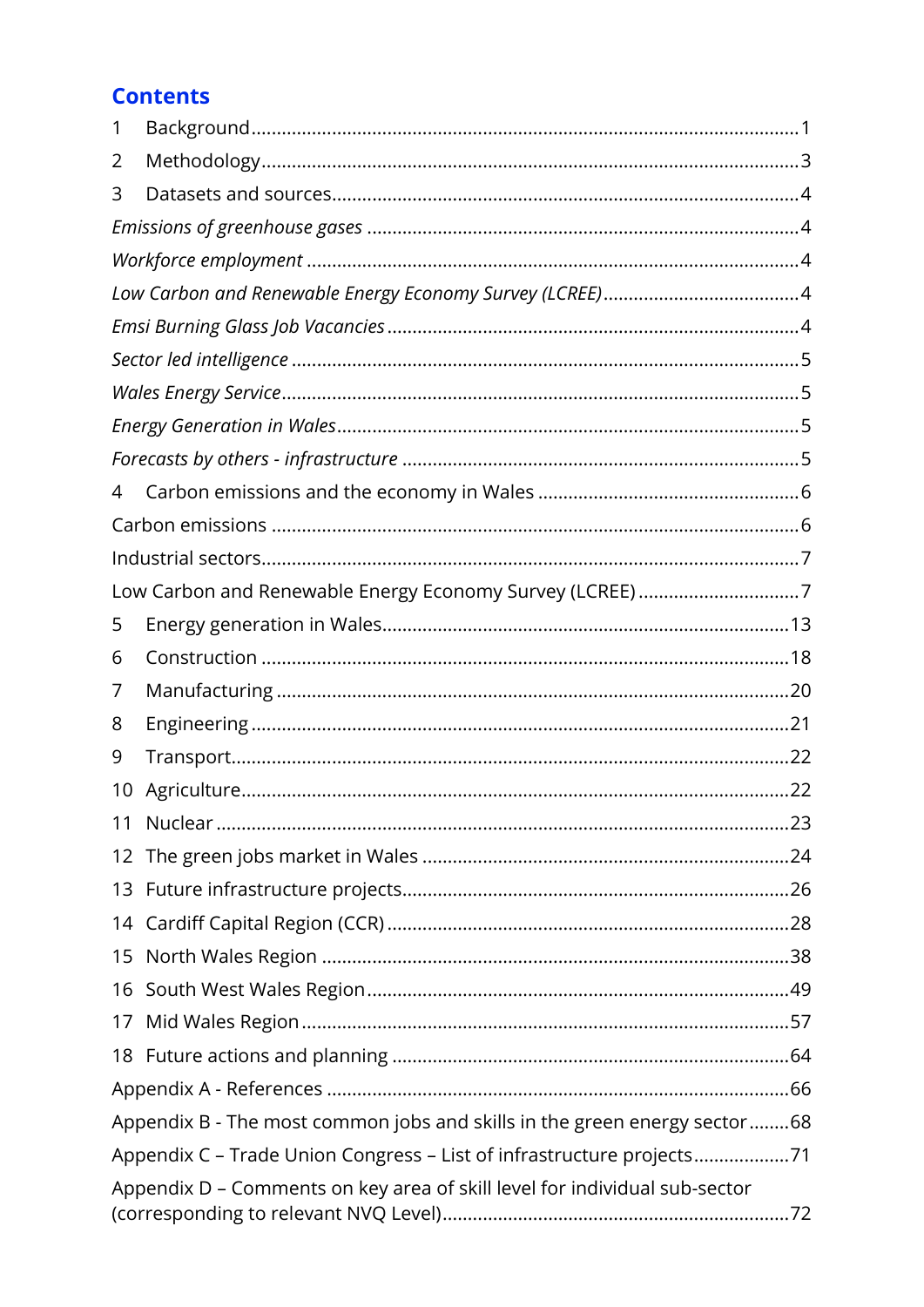## <span id="page-3-0"></span>**1 Background**

The UK government states that the low-carbon economy supported 430,000 jobs in 2019 and is predicted to grow by 11% per year to 2030. This is a rate that is four times faster than the usual average growth rate in the UK. It is estimated to be worth between £60 and £170 billion in 2030.

In Wales, the data shows that the low-carbon economy was estimated to consist of 9,000 businesses, employing 13,000 people and generating £2.4 billion turnover in 2016/17.<sup>1</sup>

Many policies outline how the UK and Wales can potentially transition to a low-carbon economy through changes in activity (for example, reducing emissions and waste, using new technologies). However, there has been less focus on the jobs and skills challenges associated with this transition. As these changes will have a great impact on economies, there is growing agreement that co-ordinated action is required from government, education providers and employers.

The New Economics Foundation describe the scale of changes needed in the labour market:

*"The challenge facing government and employers alike is therefore to: a) upskill the existing workforce; b) rapidly expand the workforce in green growth sectors, and c) ensure accessibility of good quality jobs to all, including often 'left behind' communities and demographics." [New Economics Foundation](https://www.futuregenerations.wales/wp-content/uploads/2021/05/20-05-2021-ENG-NEF-Skills-report.pdf)*

NESTA, an agency focused on innovation, comes to a similar position:

*"Shifting the economy towards less polluting and more resource-efficient activities by 2050 will lead to significant changes in jobs and skills requirements. These changes 'translate to new skill sets, updates of curricula or even new qualifications… The UK will need a new approach to both training young people and upskilling employees in the workforce to have sufficient capacity to compete in the green economy." [NESTA](https://media.nesta.org.uk/documents/Going_Green-_Preparing_the_UK_workforce_to_the_transition_to_a_net_zero_economy.June.2020.pdf)*

*"There is no silver bullet solution for helping the people most affected by the transition to the net-zero economy. It will require using data more consistently so that workers and students understand what career opportunities to pursue, particularly when it comes to jobs that will grow or disappear under a net-zero economy." [NESTA](https://media.nesta.org.uk/documents/Going_Green-_Preparing_the_UK_workforce_to_the_transition_to_a_net_zero_economy.June.2020.pdf)*

This report provides RSPs with an understanding of the challenge ahead. It brings together data, research, and intelligence. The next stage will be for RSPs and other public bodies who may use this report to build on the findings. This will help them to better understand the long-term and more specific implications on future generations and make sure a transition to a green economy is fair, equitable, and open to all. Welsh Government states<sup>2</sup>:

<sup>1</sup> [https://gov.wales/sites/default/files/publications/2019-06/low-carbon-delivery-plan\\_1.pdf.](https://gov.wales/sites/default/files/publications/2019-06/low-carbon-delivery-plan_1.pdf)

<sup>&</sup>lt;sup>2</sup> https://gov.wales/sites/default/files/publications/2019-02/prosperity-for-all-economic-action-plan.pdf.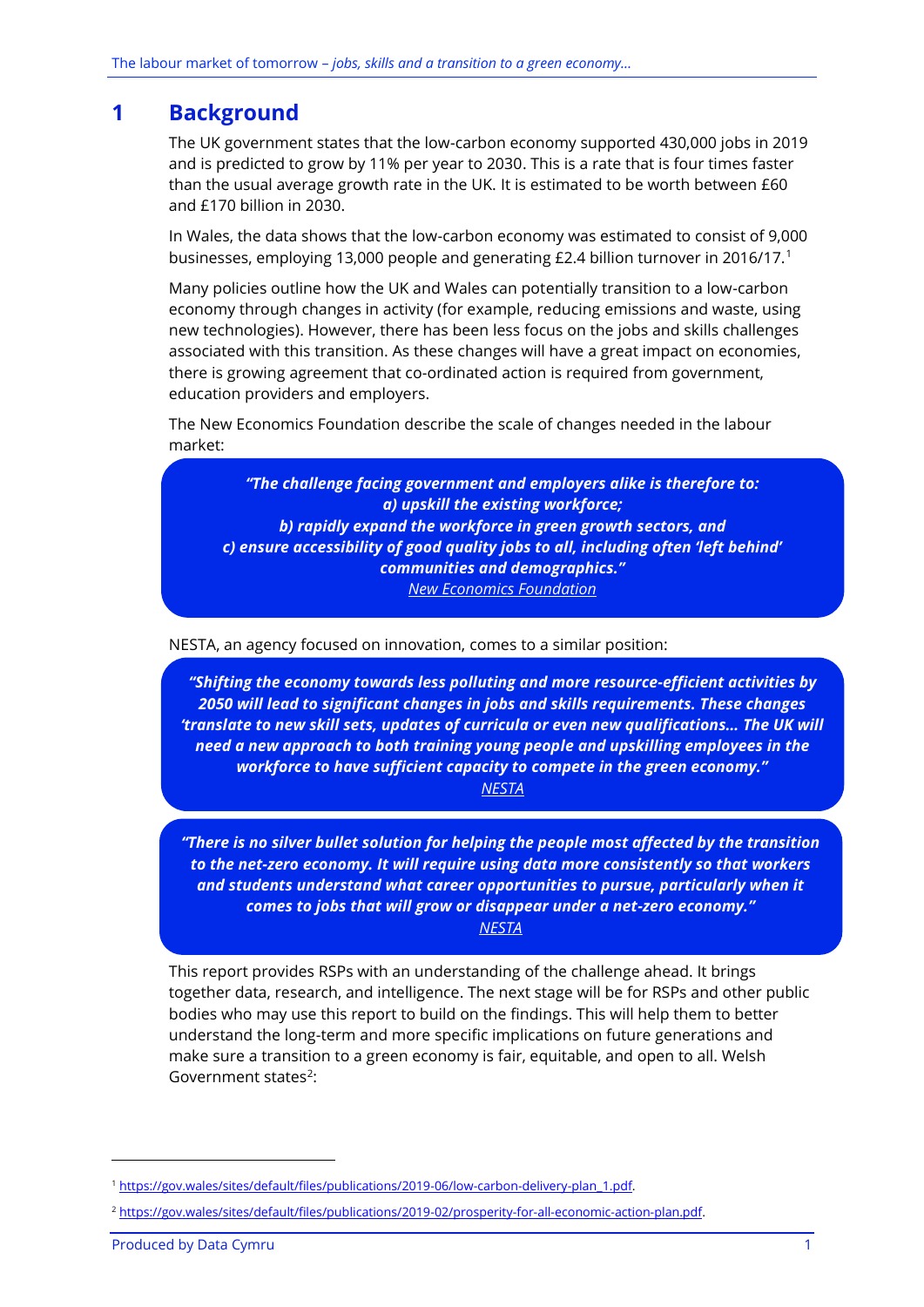*"We want an economy that increases both our wealth and our wellbeing through inclusive growth, leading to a fairer distribution of the benefits of economic growth against the challenge of spatial inequality, uncertainty and global pressures. Ensuring we have a low carbon society is central to this aspiration." [Welsh Government](https://gov.wales/sites/default/files/publications/2019-06/low-carbon-delivery-plan_1.pdf)*

With these changes in mind, the RSPs have a vital role to play. In Wales, the Welsh Government highlights the need for RSPs to collect data to shape policies at a national level. The Well-being of Future Generations Act (2015) forces public bodies to think about the long-term impact of their decisions. The Act encourages them to work more closely with people, communities, and each other to prevent and reduce persistent problems such as poverty, health inequalities and climate change.

*"There is an opportunity for RSPs to review heat intensive industrial sectors at a regional level and make recommendations to help reduce greenhouse gas (GHG) emissions and improve energy efficiency. They also have a role to review skills gaps and shortages to help ensure a supply of suitably skilled candidates to meet the demand for skills in these sectors. Welsh Government will work closely with RSPs to identify low carbon related skills needs at a regional level working with employers. This information will be captured in the form of Annual Reports submitted to Welsh Government and used to inform the deployment of skills funding…" [Welsh Government](https://gov.wales/sites/default/files/publications/2019-06/low-carbon-delivery-plan_1.pdf)*

This report outlines the approach we have taken to understanding green jobs and skills, sets out the major publicly available data sources, and then assesses the green jobs and skills challenges within key sectors of the Welsh economy.

When reading the report, we find it helpful and practical to think of the green economy by using the following broad terms:

- **New green economic activity** Using technologies or practices that previously did not exist. For example, the introduction of hydrogen fuel cells.
- **The 'greening' of existing jobs** In which existing jobs are transformed entirely into green jobs. For example, oil drillers will have to retrain to become part of the renewable energy supply chain.
- **The part 'greening' of existing jobs** Where a component of an existing job may need some new 'green' skills or knowledge. For example, automotive engineers will have to be skilled at servicing internal combustion-engined cars as well as electric cars.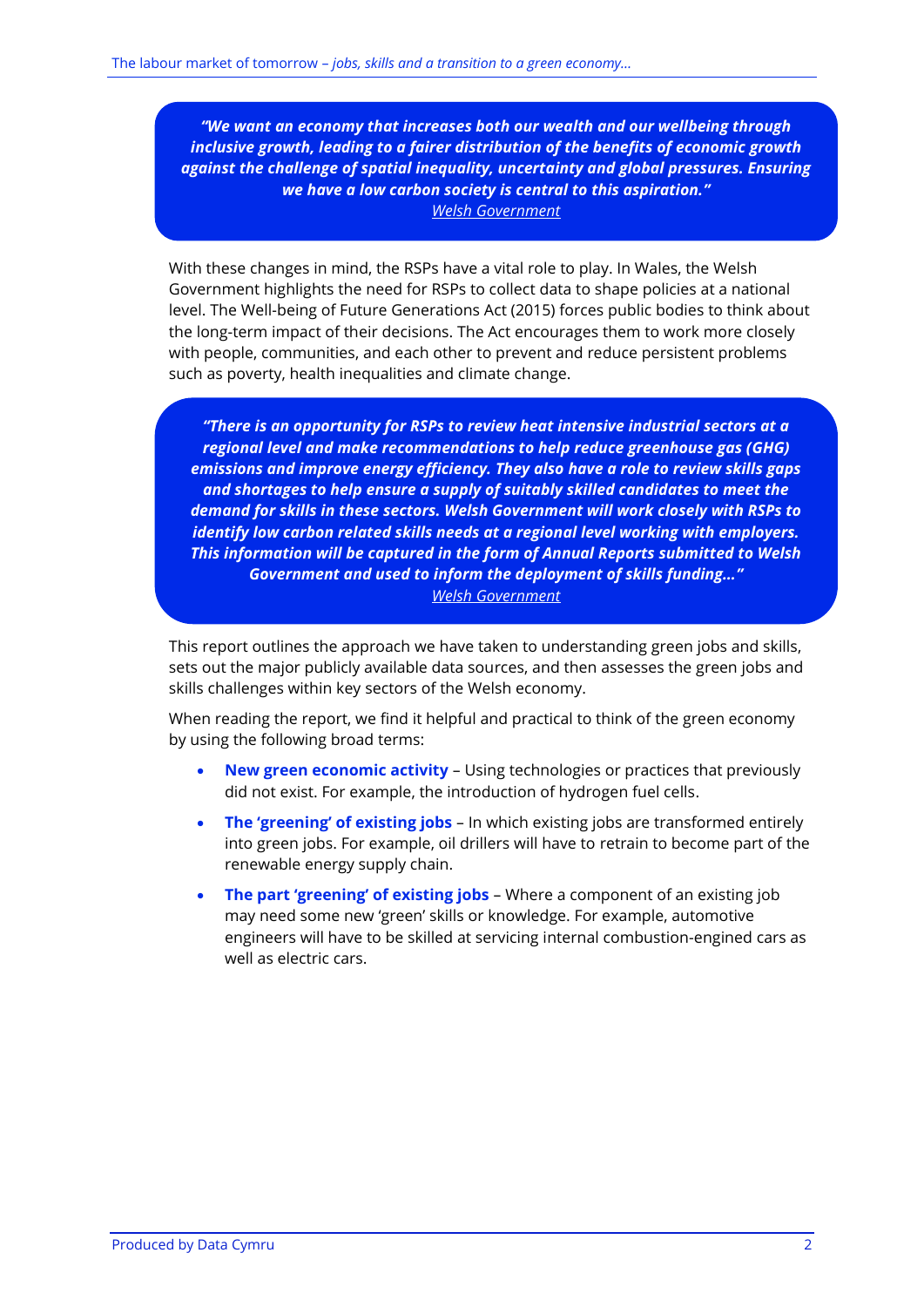# <span id="page-5-0"></span>**2 Methodology**

*"There is no widely accepted standard definition of green jobs, and it is not clear which industries make up the green sector, which can include different industries in different countries at different times."*

*[Nesta](https://media.nesta.org.uk/documents/Going_Green-_Preparing_the_UK_workforce_to_the_transition_to_a_net_zero_economy.June.2020.pdf)*

One of the main challenges when addressing questions about the green economy is defining what it is. What economic activity are we referring to? What jobs may be found in the green economy? Also, the timescales and changes associated with the transition to a green economy vary by industrial sector, geographic location, and technology.

Clearly, there is no agreed definition of a green economy. Some pieces of work refer to it is as a low carbon economy (an economy in which little carbon is produced) or a net-zero carbon economy (an economy in which once carbon producing and capture activities have been considered no further carbon is added to the atmosphere). Some also refer to wider 'green' measures such as more ecologically sustainable practices that promote (or do not adversely affect) biodiversity, including activities such as waste reduction and recycling.

The Standard Industrial Classification (SIC) and Standard Occupational Classification (SOC), which usually form the basis of data on the economy and labour market, were not designed to identify green jobs. This means that even if there was agreement on the definitions and activity people wished to focus on, there would not necessarily be a reliable SIC or SOC classification code to identify that activity within the economy.

The challenges highlighted mean that there isn't a standard approach to tackling this issue. In this report, we have followed the data and include information from across a range of sectors, activities, and jobs. Therefore, **we do not use a single definition of 'green' or 'low carbon'**, as the current data landscape is not unified in its approach. We mainly focus on activities and jobs associated with either reducing or removing carbon emissions from the economy. However, we consider the use of wider green and low carbon activities, such as recycling, land, and waste management, when they are raised in literature or other research we have used. To be clear, we treat jobs in the nuclear industry as green due to the minimal carbon emissions associated with the technology. At the same time, we acknowledge that there are other potential environmental costs to this technology, including around the safe storage of spent fuel.

One other big dilemma is whether to focus on future jobs and then look to derive skills from them or to start by focusing on the skills that will be needed for those jobs. Some individual sectors provide a lot of detail about what future jobs may look like. This information is often provided directly but sometimes job breakdowns can also be deduced from the activity. Where possible, we have included skills information. However, there is typically more information on what jobs will be needed within a green economy than there is information on skills forecasts, so **we focus on jobs**. Nevertheless, the frequency and number of green skills being listed in job postings is growing and new data sources are becoming available.

As this report is intended to help the RSPs with their plans, our main goal is to provide data and insights at **a regional scale**. However, data sources do not always provide this level of detail. Therefore, in some cases we have used Wales-level projections. Given climate change is a global challenge, we encourage the RSPs and public bodies to think about the relationship between data for their own local area, Wales, the UK, and the rest of the world.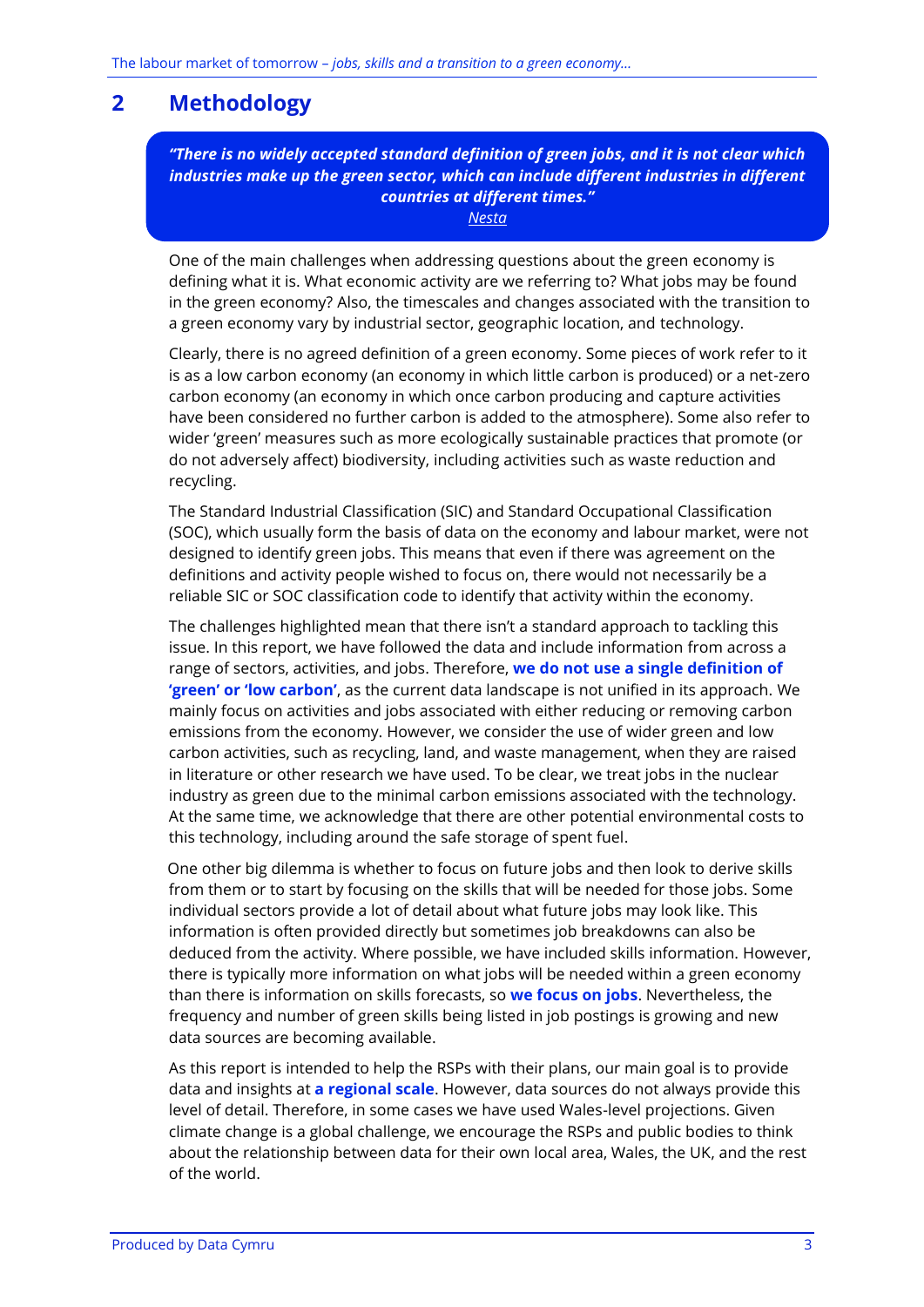### <span id="page-6-0"></span>**3 Datasets and sources**

As the 'green economy' is a relatively new area, data availability is a challenge. Therefore, we have used several datasets in this report to paint as holistic a picture as possible. We outline the datasets we have used and explain how they are useful.

#### <span id="page-6-1"></span>*Emissions of greenhouse gases*

Welsh Government publish data on **StatsWales** on emissions of greenhouse gases, by sector. The data shows the basket of 7 Kyoto greenhouse gases in kilotons of CO2 equivalent. It is then broken down by sector: agriculture, business, energy supply, industrial process, land use change, public, residential, transport, and waste management.

While these sectors do not directly reflect the frameworks used by the RSPs, they do demonstrate the main sources of emissions within Wales. Therefore, they give insights into areas which are likely to be affected by the shift to a low- or net-zero carbon economy. However, data on international shipping and aviation is not included in this data; land-based emissions only.

### <span id="page-6-2"></span>*Workforce employment*

Welsh Government publish data on **StatsWales** on workforce employment. This data contains estimates of the number of jobs within industries across the economy (including self-employment). It uses data from the Office for National Statistics (ONS) Annual Population Survey, the Business Register Employment Survey, and Welsh Agricultural Census to produce the estimates. Data is available at Wales and Nomenclature of Territorial Units (NUTS) geography levels.

It is useful as it shows which sectors of the economy people work within. It can be used to supplement other data sources, and allows users to deduce the magnitude of potential impacts on individual sectors in terms of jobs.

### <span id="page-6-3"></span>*Low Carbon and Renewable Energy Economy Survey (LCREE)*

The ['Low Carbon and Renewable Energy Economy Survey' \(LCREE\)](https://www.ons.gov.uk/economy/environmentalaccounts/methodologies/lowcarbonandrenewableenergyeconomylcreesurveyqmi) by the ONS categorises jobs that can be found within the low-carbon economy. The LCREE survey is the only official survey that captures activity that is *directly* associated with the low carbon and renewable energy economy, and not indirect or spill-off activity. Low carbon activity does not have to be the main activity of a business for it to be counted as active in the LCREE economy.

This data is very useful as it shows how many businesses and jobs are related to specific green technologies within Wales and the UK. Crucially, it also shows the green technologies that are not found within Wales.

Further details about the methodology can be found on the ONS [website.](https://www.ons.gov.uk/economy/environmentalaccounts/methodologies/lowcarbonandrenewableenergyeconomylcreesurveyqmi)

### <span id="page-6-4"></span>*Emsi Burning Glass Job Vacancies*

[Emsi](https://www.economicmodeling.com/) Burning Glass is a commercial labour market intelligence tool. It provides labour market estimates that are more detailed than those published by public sources. Emsi Burning Glass also has a Job Posting Analytics feature which gathers job postings from many websites and then provides real-time data on job postings in local authority areas. This data also shows the green skills that are being listed across the economy in job postings.

Emsi relies on a proprietary algorithm to identify and collect data. This methodology treats all live adverts as valid. Therefore, job posts that have been online for four days, four weeks, four months, or four years are included in the dataset. This approach casts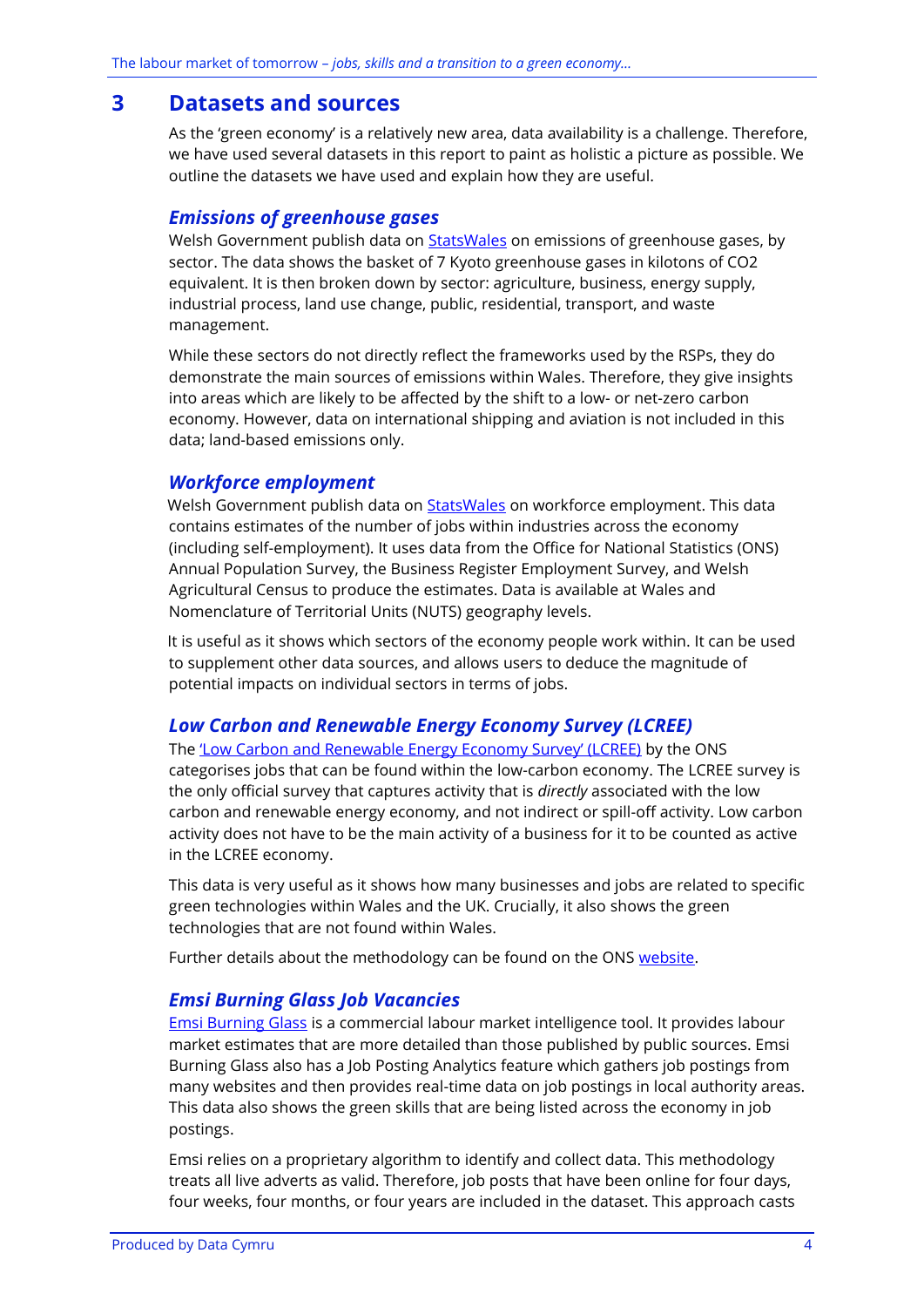the widest possible net but, over the course of the pandemic, the number of reported job postings has trended upwards significantly. This is driven by new job postings being added to existing longer-term job postings. Emsi Burning Glass is likely to change its methodology in early 2022 to a stricter set of criteria. This means that the significant increase in the latest periods seen under the current methodology will be reduced. Therefore, we advise that all Emsi data in this report is interpreted with caution.

#### <span id="page-7-0"></span>*Sector led intelligence*

Industrial sectors themselves have investigated, and continue to investigate, what a transition to a green or low-carbon economy would mean for them. In some cases, this work has quantified and qualified the need to produce detailed labour and skills requirements. In this report, we share these for sectors that have been highlighted in national policies as needing transformation such as construction, manufacturing, agriculture, and transport.

#### <span id="page-7-1"></span>*Wales Energy Service*

Th[e Wales Energy Service](https://gov.wales/energy-service-public-sector-and-community-groups) provided models on the role each RSP region in Wales can play in reducing greenhouse gas emissions and achieving a net-zero Welsh economy by 2050. This work examines the RSP regions' current emissions and where they come from, as well as data on a range of economic activities, the number of jobs that will be created over the period, and investments required.

This work is extremely useful as it provides a detailed picture of the differences between the RSP regions in Wales and how they will play different roles in delivering a net-zero economy. Using this information, in conjunction with other data in this report, it is possible to identify priority areas for individual RSPs.

However, the Welsh Energy Service modelling is based on just one scenario model. This model relies on assumptions around policy and behaviour, as well as an assessment of the feasibility of certain green technologies. Therefore, the modelling is unlikely to be 100% accurate.

### <span id="page-7-2"></span>*Energy Generation in Wales*

Welsh Government's report '[Energy Generation in Wales](https://gov.wales/energy-generation-wales-2019)' provides data on the proportion of energy generated by fossil fuels and renewable energy sources. It also has more detailed breakdowns on individual technologies. The report also outlines the number of individual projects associated with technologies and shows how they are distributed across Wales.

This data shows how large the renewable energy sector is in different parts of Wales and can be used to help quantify and locate skills demands associated with new green jobs (such as wind farm engineers, solar photovoltaic (PV) engineers).

#### <span id="page-7-3"></span>*Forecasts by others - infrastructure*

Th[e Trade Union Congress \(TUC\)](https://www.tuc.org.uk/green) in Wales published information and data on potential infrastructure projects that could be invested in over the coming years. The report provides details on the economic activity associated with these projects, the number of jobs they are likely to create directly, and the jobs they are likely to create in the wider economy.

This information is very useful for RSPs, because should a similar investment be made in their region (or in Wales) they can use it as a baseline on the likely activity associated with it and the jobs it will create.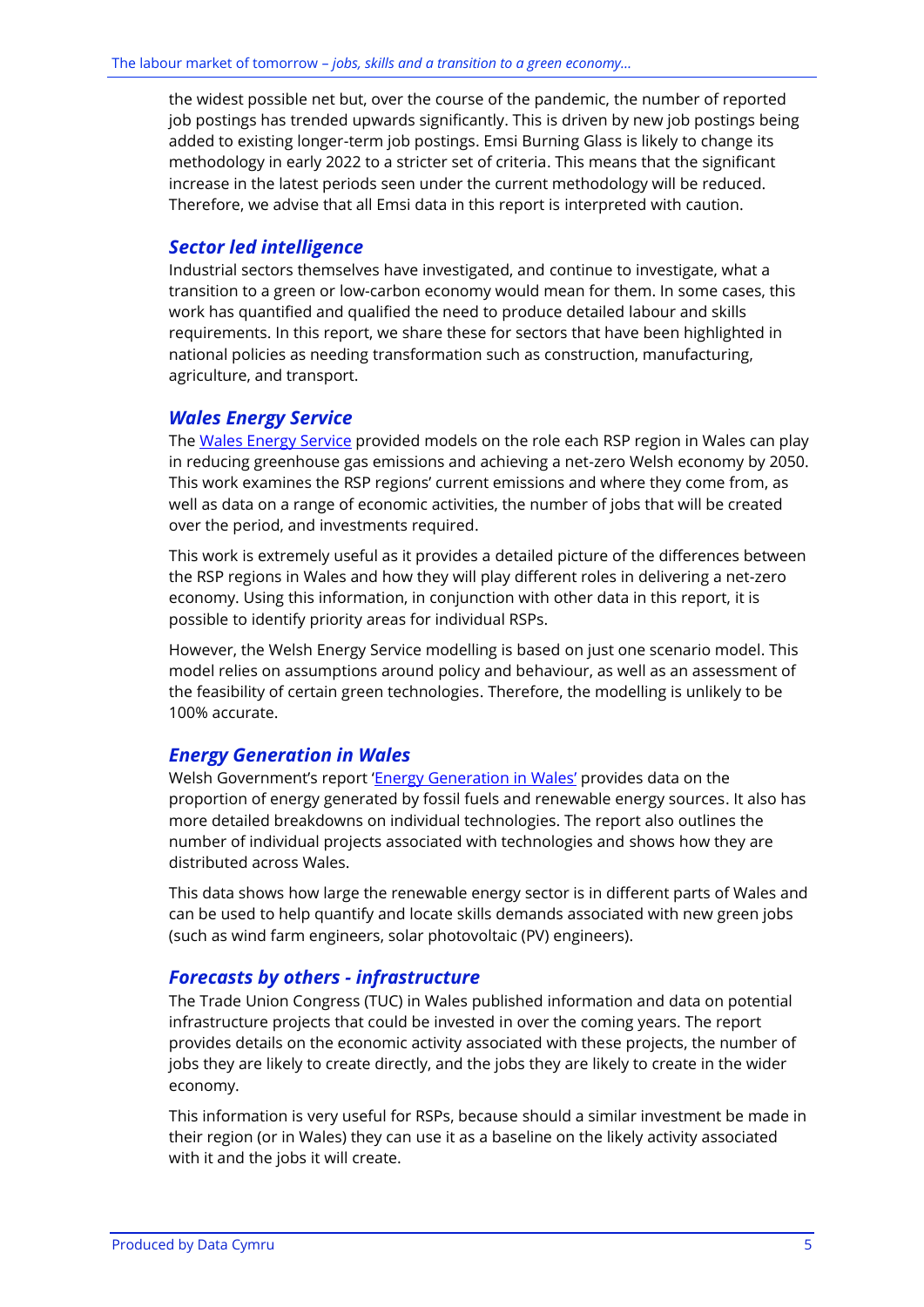## <span id="page-8-0"></span>**4 Carbon emissions and the economy in Wales**

It is important to understand the current Welsh economy before examining the potential impacts and challenges associated with a transition to a green economy. This helps us to understand the baseline, the progress that has been made to date, and provides the wider context to which other findings can be related.

#### <span id="page-8-1"></span>**Carbon emissions**

In Wales, over the past three decades, carbon emissions fell from 55,787 kilotonnes in 1990 to 38,489 kilotonnes in 2019. This has happened while the economy has grown. During the same period, carbon emissions in the UK also fell<sup>3</sup> but global annual emissions rose from 22 billion tonnes in 1990 to 36 billion tonnes in 2019.<sup>4</sup>

Data on where these emissions come from can be broken down into sectors*.* However, these differ to traditional industrial sectors that can be represented with SIC and SOC codes.

**[Table 1](#page-8-2)** shows that in 2019, the largest source of CO2 emissions in Wales was from the Energy Supply sector at 11,026 kilotonnes, which is a reduction from 20,163 kilotonnes in 2016. This was followed by the Business sector at 9,214 kilotonnes, Transport sector at 6,112 kilotonnes, and Agriculture sector at 5,297 kilotonnes.

| <b>Sector</b>             | <b>Kilotonnes</b>    |
|---------------------------|----------------------|
| Agriculture               | 5,297.26             |
| <b>Business</b>           | 9,213.73             |
| <b>Energy Supply</b>      | 11,025.92            |
| <b>Industrial Process</b> | 1,892.54             |
| Land Use Change           | -245.99 <sup>5</sup> |
| Public                    | 324.28               |
| Residential               | 3,716.37             |
| Transport                 | 6,112.11             |
| Waste Management          | 1,152.28             |
| Total                     | 38,488.50            |

#### <span id="page-8-2"></span>**Table 1 - Emissions of greenhouse gases, Wales, by sector, 2019**

 *Source: [StatsWales](https://statswales.gov.wales/Catalogue/Environment-and-Countryside/Greenhouse-Gas/emissionsofgreenhousegases-by-year)*

3

[https://assets.publishing.service.gov.uk/government/uploads/system/uploads/attachment\\_data/file/957887/2019\\_Final\\_g](https://assets.publishing.service.gov.uk/government/uploads/system/uploads/attachment_data/file/957887/2019_Final_greenhouse_gas_emissions_statistical_release.pdf) reenhouse gas emissions statistical release.pdf.

<sup>4</sup> [https://ourworldindata.org/co2-emissions.](https://ourworldindata.org/co2-emissions)

<sup>5</sup> This negative figure means carbon is being removed from the atmosphere though carbon removal based activities (such as planting of forestry)

[https://assets.publishing.service.gov.uk/government/uploads/system/uploads/attachment\\_data/file/996062/lulucf-local](https://assets.publishing.service.gov.uk/government/uploads/system/uploads/attachment_data/file/996062/lulucf-local-authority-mapping-report-2019.pdf)[authority-mapping-report-2019.pdf.](https://assets.publishing.service.gov.uk/government/uploads/system/uploads/attachment_data/file/996062/lulucf-local-authority-mapping-report-2019.pdf)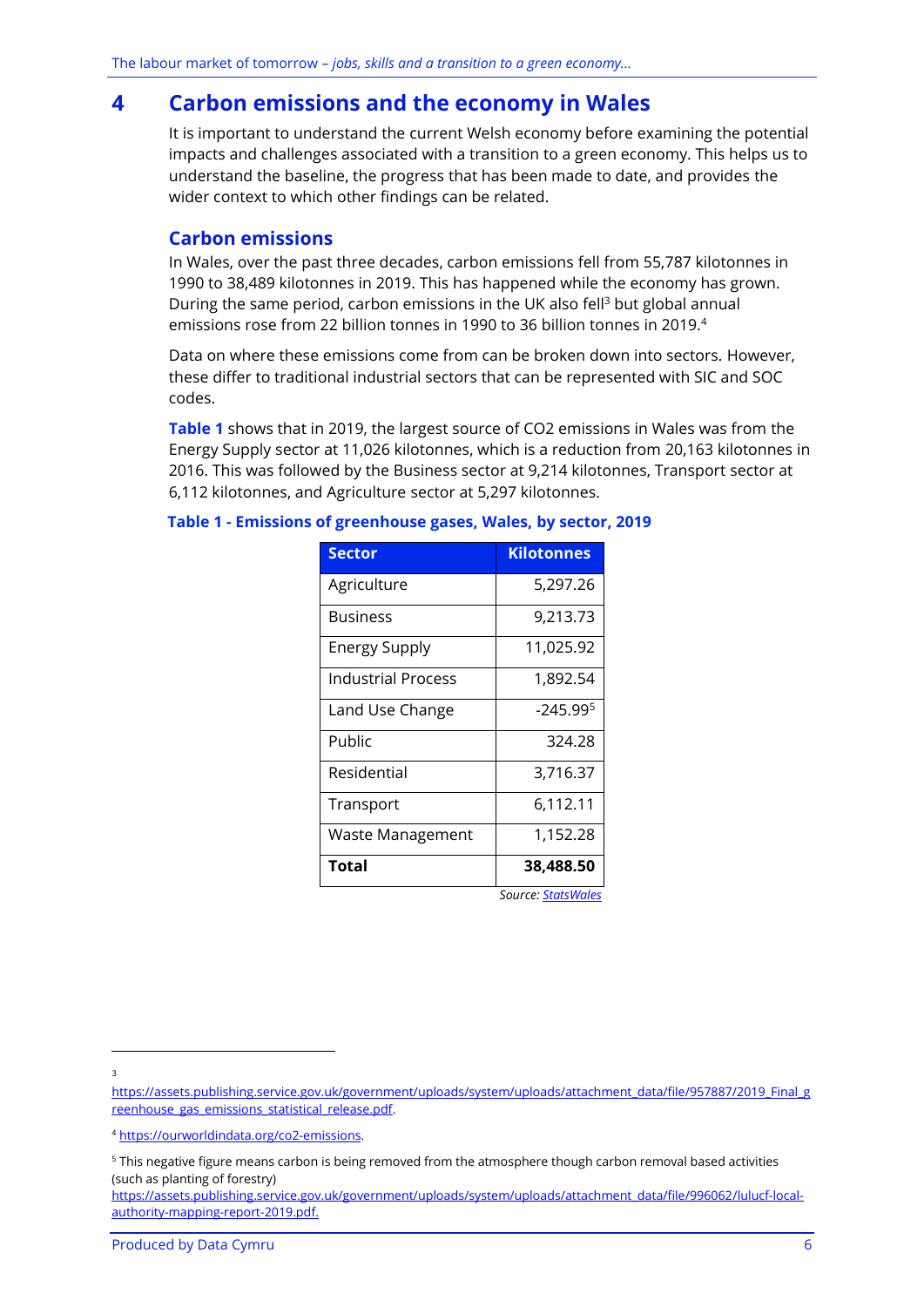#### <span id="page-9-0"></span>**Industrial sectors**

In Wales, 20% of jobs are estimated to have direct exposure to the green transition. Of these, 150,000 (10.3%) are said to be 'transition aligned' (well positioned or ready to capitalise on a green transition). 140,000 (9.6%) are estimated to require some form of reskilling<sup>6</sup>.

The New Economics Foundation have outlined the traditional industrial sectors which are most impacted by the skills transition to a low carbon green economy. These jobs can be found in construction (30%), transport (26%) and manufacturing (17%), which account for 73% of the jobs in need of reskilling.<sup>7</sup>

**[Table 2](#page-9-2)** shows the number of people employed within Wales in individual industrial sectors.

| <b>Sector</b>                                                                                       | <b>Wales</b> | <b>Percentage</b><br>(%) |
|-----------------------------------------------------------------------------------------------------|--------------|--------------------------|
| Agriculture, forestry and fishing                                                                   | 44,600       | 3.1                      |
| Production                                                                                          | 165,700      | 11.5                     |
| Construction                                                                                        | 97,300       | 6.7                      |
| Wholesale, retail, transport, hotels and food                                                       | 373,200      | 25.8                     |
| Information and communication                                                                       | 34,200       | 2.4                      |
| Finance and insurance activities                                                                    | 35,900       | 2.5                      |
| Real estate activities                                                                              | 19,600       | 1.4                      |
| Professional, scientific and technical activities;<br>administrative and support service activities | 175,400      | 12.1                     |
| Public administration, defence, education and<br>health                                             | 425,300      | 29.5                     |
| Other service activities                                                                            | 72,800       | 5.0                      |
| <b>Total</b>                                                                                        | 1,444,100    | 100.0                    |

#### <span id="page-9-2"></span>**Table 2 - Workplace employment, by industrial sector, Wales, 2019**

 *Source[: StatsWales](https://statswales.gov.wales/Catalogue/Business-Economy-and-Labour-Market/People-and-Work/Employment/Jobs/Whole-Workforce/workplaceemployment-by-industry-area)*

### <span id="page-9-1"></span>**Low Carbon and Renewable Energy Economy Survey (LCREE)**

LCREE data shows the number of businesses and full-time equivalent jobs in the low carbon and renewable energy economy in Wales[.](#page-10-0)

**[Table](#page-10-0)** 3 and **[Table 4](#page-11-0)** show there were an estimated 6,000 businesses and 9,700 jobs in the sector in Wales, in 2019. This compares to an estimated 66,500 businesses and 202,100 jobs in the sector in the UK, in 2019.

However, there has been some change over time within the sector in Wales. Between 2014 and 2019, the estimated number of full-time equivalent jobs in low carbon services dropped from 900 to 200. The number of full-time equivalent jobs in the low emission vehicles group rose from a number too small to be released to 700.

However, the LCREE dataset can be volatile as:

<sup>6</sup> [https://www.futuregenerations.wales/wp-content/uploads/2021/05/20-05-2021-ENG-NEF-Skills-report.pdf.](https://www.futuregenerations.wales/wp-content/uploads/2021/05/20-05-2021-ENG-NEF-Skills-report.pdf)

<sup>7</sup> [https://www.futuregenerations.wales/wp-content/uploads/2021/05/20-05-2021-ENG-NEF-Skills-report.pdf.](https://www.futuregenerations.wales/wp-content/uploads/2021/05/20-05-2021-ENG-NEF-Skills-report.pdf)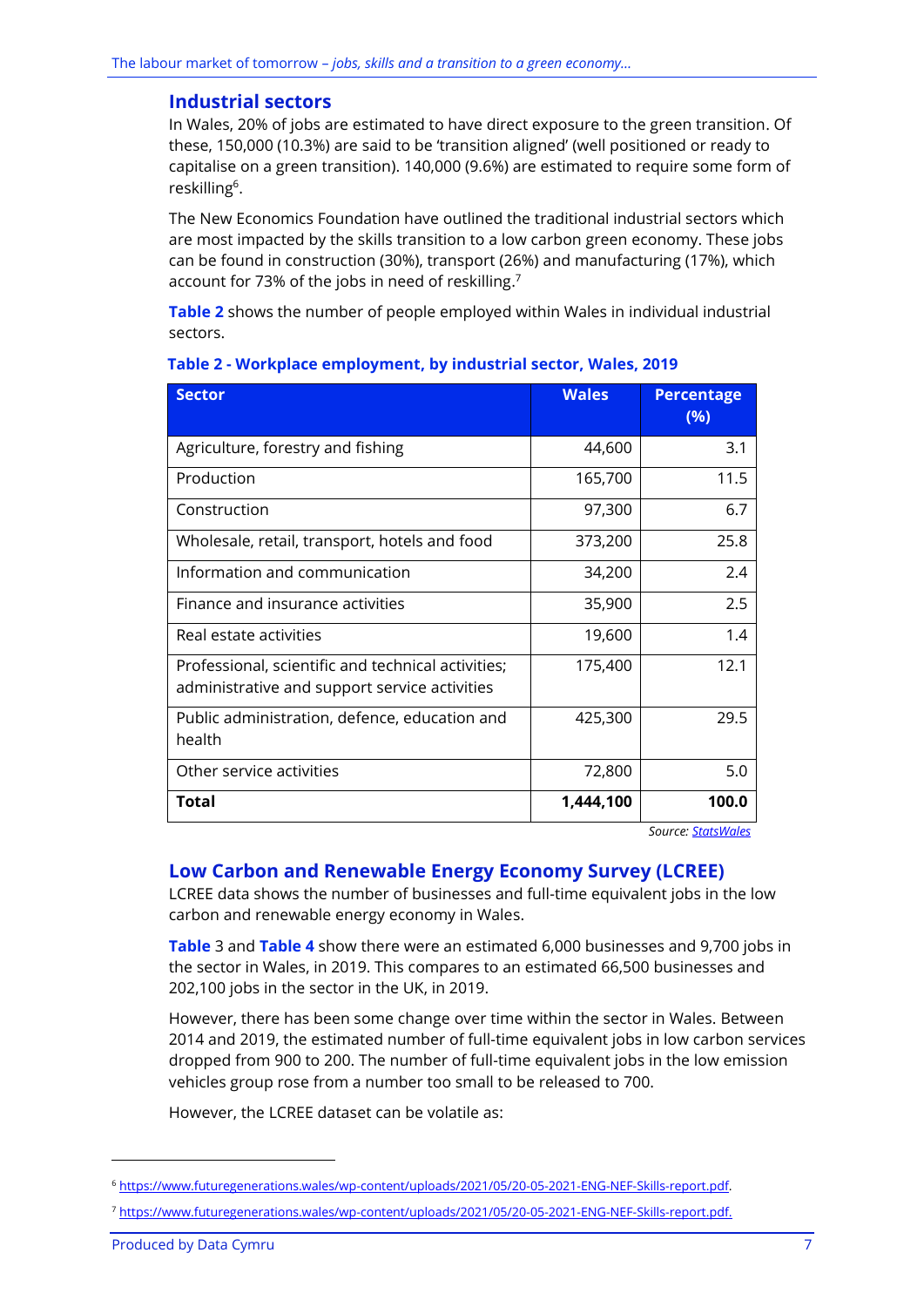- the number of businesses sampled is still relatively low; and
- it attempts to capture economic activity that may not be the company's primary activity, increasing the risk of measurement error.

<span id="page-10-0"></span>Therefore, we suggest you use this data with caution, when comparing year on year data.

| Table 3 - Estimated number of low carbon businesses, by country and group, from |  |
|---------------------------------------------------------------------------------|--|
| 2014 to 2019                                                                    |  |

| <b>Country</b> | <b>Group</b>                        | 2014            | 2015    | 2016   | 2017   | 2018   | 2019   |
|----------------|-------------------------------------|-----------------|---------|--------|--------|--------|--------|
| Wales          | Low carbon<br>electricity           | 2,000           | 1,500   | 5,000  | 2,000  | 8,000  | 2,500  |
|                | Low carbon heat                     | $\overline{28}$ |         |        |        |        | 500    |
|                | Energy from<br>waste and<br>biomass |                 | 1,500   | 2,500  |        | 1,000  |        |
|                | Energy efficient<br>products        | 2,500           | 2,000   | 3,000  | 4,500  | 2,500  | 3,000  |
|                | Low carbon<br>services              | 2,500           |         |        | 2,500  |        |        |
|                | Low emission<br>vehicles            |                 |         |        |        |        |        |
|                | All groups                          | 7,000           | 4,500   | 9,000  | 9,000  | 11,000 | 6,000  |
| UK             | Low carbon<br>electricity           | 28,500          | 43,500  | 26,500 | 24,000 | 37,000 | 29,000 |
|                | Low carbon heat                     | 6,000           | 6,000   | 4,500  | 4,000  | 3,500  | 7,500  |
|                | Energy from<br>waste and<br>biomass | 6,500           | 9,000   | 8,000  | 4,500  | 8,500  | 7,500  |
|                | Energy efficient<br>products        | 54,500          | 48,500  | 53,000 | 49,500 | 46,500 | 32,000 |
|                | Low carbon<br>services              | 6,000           | 5,500   | 1,500  | 5,000  | 2,000  | 2,000  |
|                | Low emission<br>vehicles            | 2,000           | 5,000   | 1,500  | 1,500  | 2,000  | 1,500  |
|                | All groups                          | 93,500          | 105,500 | 84,500 | 83,500 | 89,000 | 66,500 |

*Source[: Office for National Statistics \(LCREE\)](https://www.ons.gov.uk/economy/environmentalaccounts/methodologies/lowcarbonandrenewableenergyeconomylcreesurveyqmi)*

 $8 \sim$  indicates an estimate of less than 500.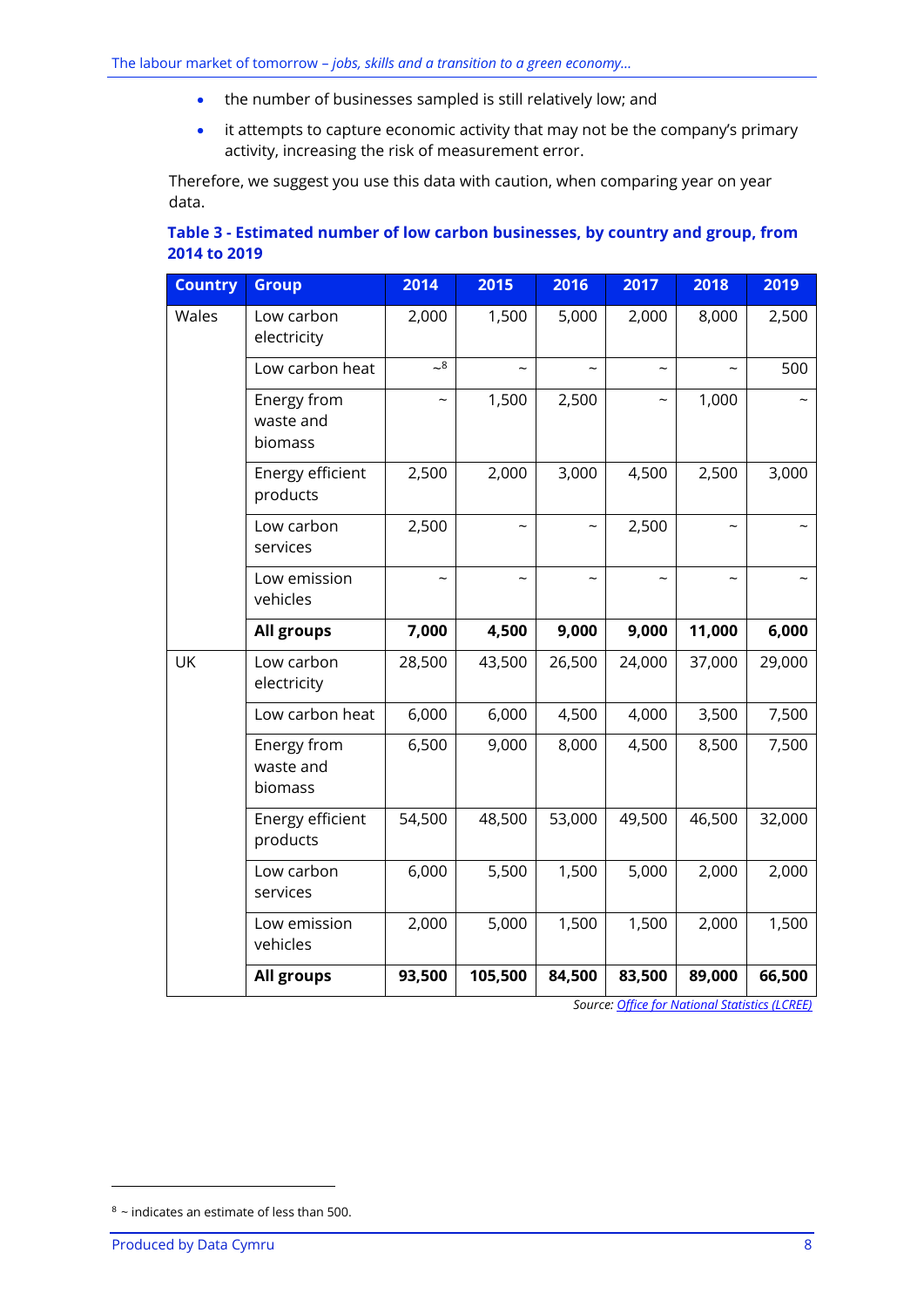<span id="page-11-0"></span>

|                                         | Table 4 - Estimated number of Full-Time Equivalent (FTE) low carbon employments, |  |
|-----------------------------------------|----------------------------------------------------------------------------------|--|
| by country and group, from 2014 to 2019 |                                                                                  |  |

| <b>Country</b> | <b>Group</b>                        | 2014        | 2015        | 2016        | 2017    | 2018    | 2019    |
|----------------|-------------------------------------|-------------|-------------|-------------|---------|---------|---------|
| Wales          | Low carbon<br>electricity           | 1,500       | 800         | 1,200       | 900     | 1,500   | 1,100   |
|                | Low carbon<br>heat                  | 200         | $-9$        | $\mathsf C$ | 400     | 500     | 600     |
|                | Energy from<br>waste and<br>biomass | $\mathsf C$ | 500         | 900         | 500     | 600     | 500     |
|                | Energy<br>efficient<br>products     | 6,100       | 7,400       | 9,400       | 7,200   | 7,600   | 6,600   |
|                | Low carbon<br>services              | 900         | $\mathsf C$ | C           | 400     | 100     | 200     |
|                | Low<br>emission<br>vehicles         | $\mathsf C$ | $\mathsf C$ | C           | 400     | 600     | 700     |
|                | All groups                          | 10,000      | 10,200      | 12,900      | 9,700   | 10,900  | 9,700   |
| UK             | Low carbon<br>electricity           | 40,800      | 33,500      | 29,600      | 32,600  | 31,600  | 36,800  |
|                | Low carbon<br>heat                  | 5,900       | 3,300       | 6,000       | 5,300   | 6,400   | 7,600   |
|                | Energy from<br>waste and<br>biomass | 12,200      | 11,100      | 9,400       | 10,000  | 9,400   | 9,300   |
|                | Energy<br>efficient<br>products     | 154,900     | 128,800     | 147,000     | 146,400 | 146,900 | 126,800 |
|                | Low carbon<br>services              | 11,800      | 8,900       | 4,400       | 11,100  | 5,100   | 4,700   |
|                | Low<br>emission<br>vehicles         | 10,200      | 14,800      | 13,800      | 11,800  | 16,300  | 16,900  |
|                | All groups                          | 235,900     | 200,500     | 210,200     | 217,200 | 215,800 | 202,100 |

*Source[: Office for National Statistics \(LCREE\)](https://www.ons.gov.uk/economy/environmentalaccounts/methodologies/lowcarbonandrenewableenergyeconomylcreesurveyqmi)*

**[Table 5](#page-12-0)** shows the estimated number of Full-Time Equivalent (FTE) employees working in traditional industrial sectors in the UK. This is particularly useful as it shows the sectors of the economy which can be easily categorised, and which make up current low carbon and renewable energy activity.

The sectors with the largest number of people employed in low carbon and renewable energy include Manufacturing (69,300 jobs), Construction (62,800), Wholesale and retail;

 $9$  ~ indicates an estimate of less than 100 and c indicates that estimates have been suppressed for confidentiality reasons.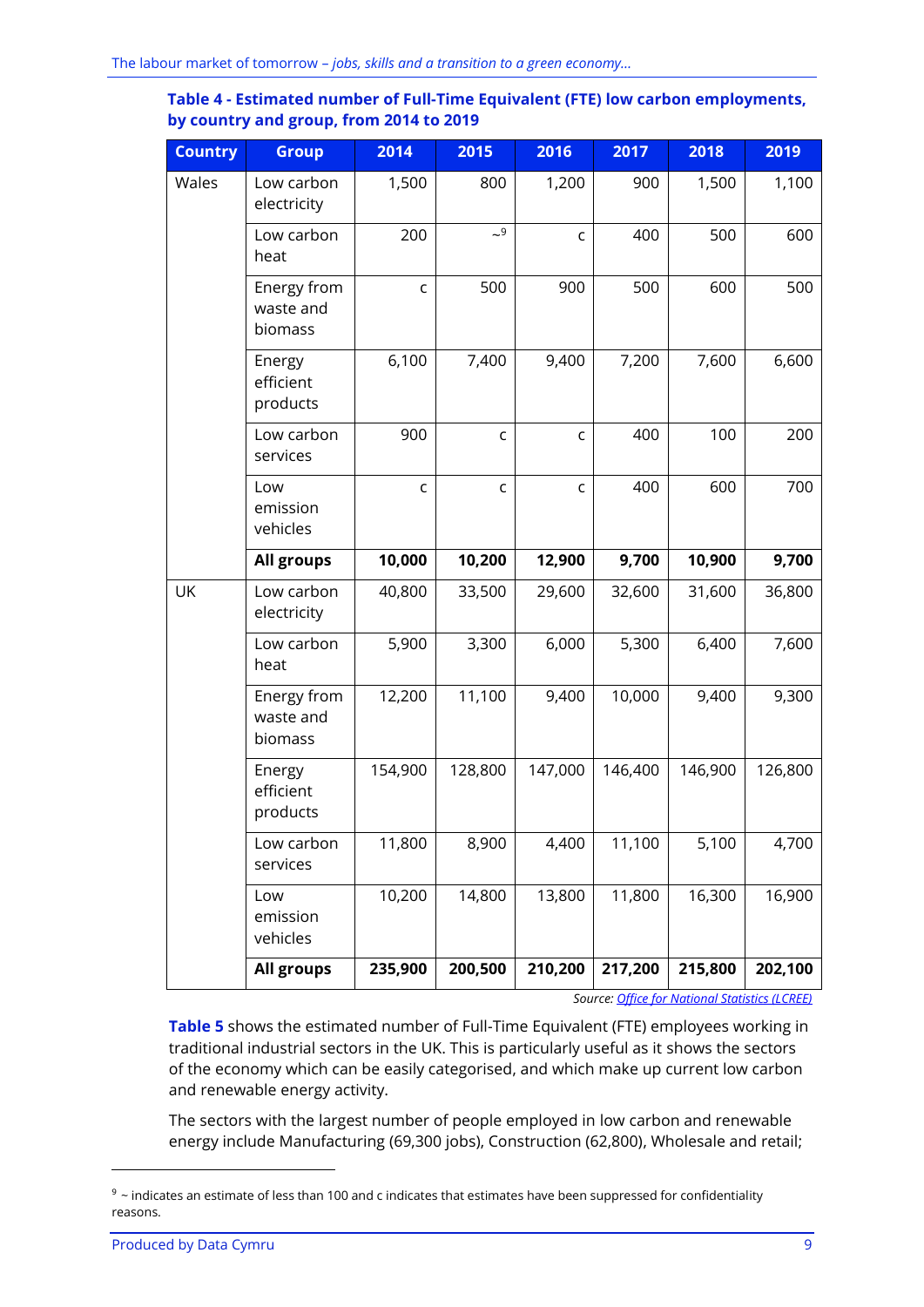repair of motor vehicles and motorcycles (11,100), and Professional, scientific and technical activities (23,800).

#### <span id="page-12-0"></span>**Table 5 - Estimated number of Full-Time Equivalent (FTE) low carbon employments, by sector, UK, from 2014 to 2018**

| <b>Sector</b>                                                              | 2014    | 2015    | 2016    | 2017                  | 2018    | 2019         |
|----------------------------------------------------------------------------|---------|---------|---------|-----------------------|---------|--------------|
| Agriculture, forestry and<br>fishing                                       | 1,700   | 600     | 1,300   | 900                   | 1,300   | $C^{10}$     |
| Mining and quarrying                                                       |         |         |         | $\tilde{\phantom{a}}$ | 200     | $\mathsf{C}$ |
| Manufacturing                                                              | 66,900  | 68,100  | 69,400  | 65,700                | 78,700  | 69,300       |
| Electricity, gas, steam and<br>air conditioning supply                     | 13,300  | 11,400  | 13,700  | 16,000                | 16,400  | 16,800       |
| Water supply; sewerage,<br>waste management and<br>remediation activities  | 1,700   | 3,500   | 4,100   | 6,200                 | 2,800   | 2,400        |
| Construction                                                               | 97,300  | 73,700  | 73,300  | 80,700                | 79,900  | 62,800       |
| Wholesale and retail trade;<br>repair of motor vehicles<br>and motorcycles | 11,300  | 8,900   | 13,900  | 6,000                 | 3,200   | 11,100       |
| Transportation and<br>storage                                              | 200     | 200     | 400     | 200                   | 300     | $\mathsf{C}$ |
| Information and<br>communication                                           | 1,200   | 100     | 400     | 800                   | 2,300   | 1,800        |
| Real estate activities                                                     | 500     | 300     | 400     | 500                   | 300     | 200          |
| Professional, scientific and<br>technical activities                       | 36,100  | 28,300  | 30,500  | 34,100                | 22,700  | 23,800       |
| Administrative and<br>support service activities                           | 4,300   | 2,600   | 2,700   | 5,300                 | 7,100   | 8,700        |
| Education                                                                  | 400     | 2,600   | 100     | 300                   | 300     | 4,000        |
| Other activities                                                           | 1,000   | 100     |         | 400                   | 300     | $\mathsf{C}$ |
| All                                                                        | 235,900 | 200,500 | 210,200 | 217,200               | 215,800 | 202,100      |

**[Table 6](#page-13-0)** *and*

*Source[: Office for National Statistics \(LCREE\)](https://www.ons.gov.uk/economy/environmentalaccounts/methodologies/lowcarbonandrenewableenergyeconomylcreesurveyqmi)*

 $10$  ~ indicates an estimate of less than 100 and c indicates that estimates have been suppressed for confidentiality reasons.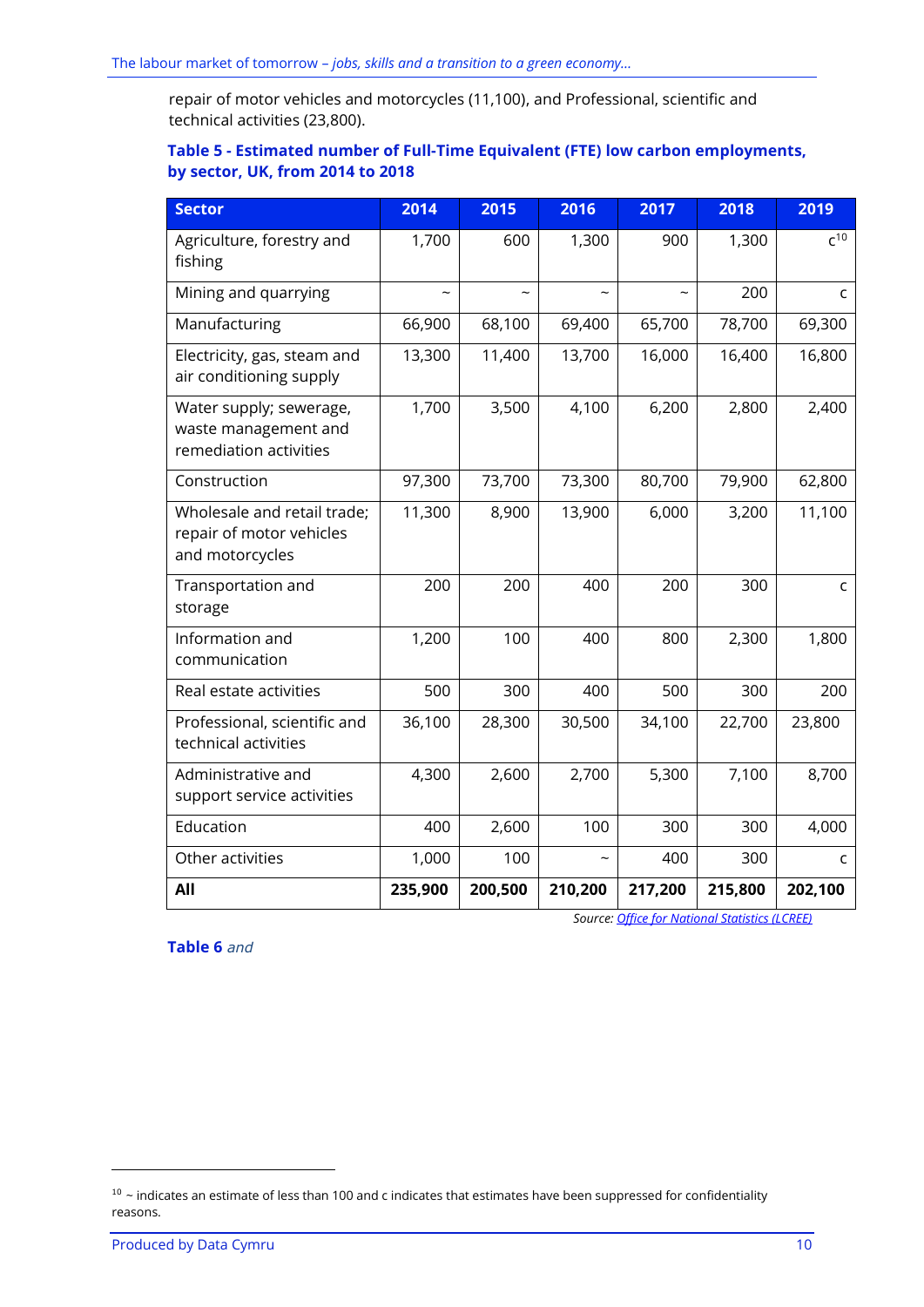**[Table](#page-14-0)** *7* show the number of businesses and Full-Time Equivalent (FTE) employees working with low-carbon technologies. The development, roll out, and feasibility of these technologies varies. Additionally, the labour demands associated with some of these technologies has not always been quantified elsewhere.

Also note that the number of businesses sometimes exceeds the number of employees, for example, solar photovoltaic. This is because some solar companies may contain just the solar panel(s) and will not have employees.

Additionally, the LCREE dataset does not classify nuclear decommissioning or waste processing of nuclear facilities to be part of the low carbon economy, so these activities are excluded. Most of the activity at Trawsfynydd and Wylfa nuclear facilities is related to decommissioning, hence the low number of nuclear-related jobs shown below. However, this may change in future years, as Welsh Government has recently announced a plan to install Small Modular Reactors (SMRs) as part of a redevelopment of the Trawsfynydd site.

| <b>LCREE Sector</b>                             | 2014                     | 2015                      | 2016                      | 2017                      | 2018                      | 2019  |
|-------------------------------------------------|--------------------------|---------------------------|---------------------------|---------------------------|---------------------------|-------|
| Offshore wind                                   | ~11                      | $\tilde{}$                |                           |                           |                           |       |
| Onshore wind                                    | $\overline{\phantom{0}}$ | $\overline{\phantom{0}}$  |                           |                           |                           |       |
| Solar photovoltaic                              | 1,000                    | 1,500                     | 4,500                     | 1,500                     | 6,500                     | 1,500 |
| Hydropower                                      | $\tilde{}$               | $\tilde{}$                | $\widetilde{\phantom{m}}$ | $\tilde{\phantom{a}}$     | 1,000                     |       |
| Other renewable<br>electricity                  |                          | ∼                         |                           |                           |                           |       |
| Carbon capture and<br>storage                   |                          | $\overline{0}$            | $\Omega$                  | $\overline{0}$            | $\Omega$                  |       |
| Nuclear                                         | $\tilde{\phantom{a}}$    | $\widetilde{\phantom{m}}$ | $\tilde{\phantom{a}}$     | $\widetilde{\phantom{m}}$ | $\widetilde{\phantom{m}}$ |       |
| Renewable heat                                  |                          | $\tilde{}$                |                           |                           |                           |       |
| Renewable combined heat<br>and power            | $\tilde{}$               | $\tilde{}$                | ~                         | $\tilde{\phantom{a}}$     | $\tilde{}$                |       |
| Bioenergy                                       | $\tilde{}$               | 1,000                     | 2,500                     |                           | 1,000                     |       |
| Alternative fuels                               |                          |                           |                           |                           |                           |       |
| Energy efficient lighting                       | 1,000                    | 1,000                     | 1,500                     | 1,500                     | 1,000                     | 1,000 |
| Other energy efficient<br>products              | 1,000                    | 1,500                     | 1,000                     | 3,500                     | 1,500                     | 1,500 |
| Energy monitoring, saving<br>or control systems |                          | 1,500                     | ∼                         | 500                       |                           | 1,000 |
| Low carbon financial and<br>advisory services   | 2,500                    | ∼                         | $\tilde{\phantom{a}}$     | 2,500                     | $\tilde{\phantom{a}}$     |       |
| Low emission vehicles and<br>infrastructure     |                          | $\tilde{}$                | $\tilde{\phantom{a}}$     |                           | $\widetilde{\phantom{m}}$ |       |

#### <span id="page-13-0"></span>**Table 6 – Estimated number of low carbon businesses, Wales, from 2014 to 2019**

 $11$  ~ indicates an estimate of less than 100.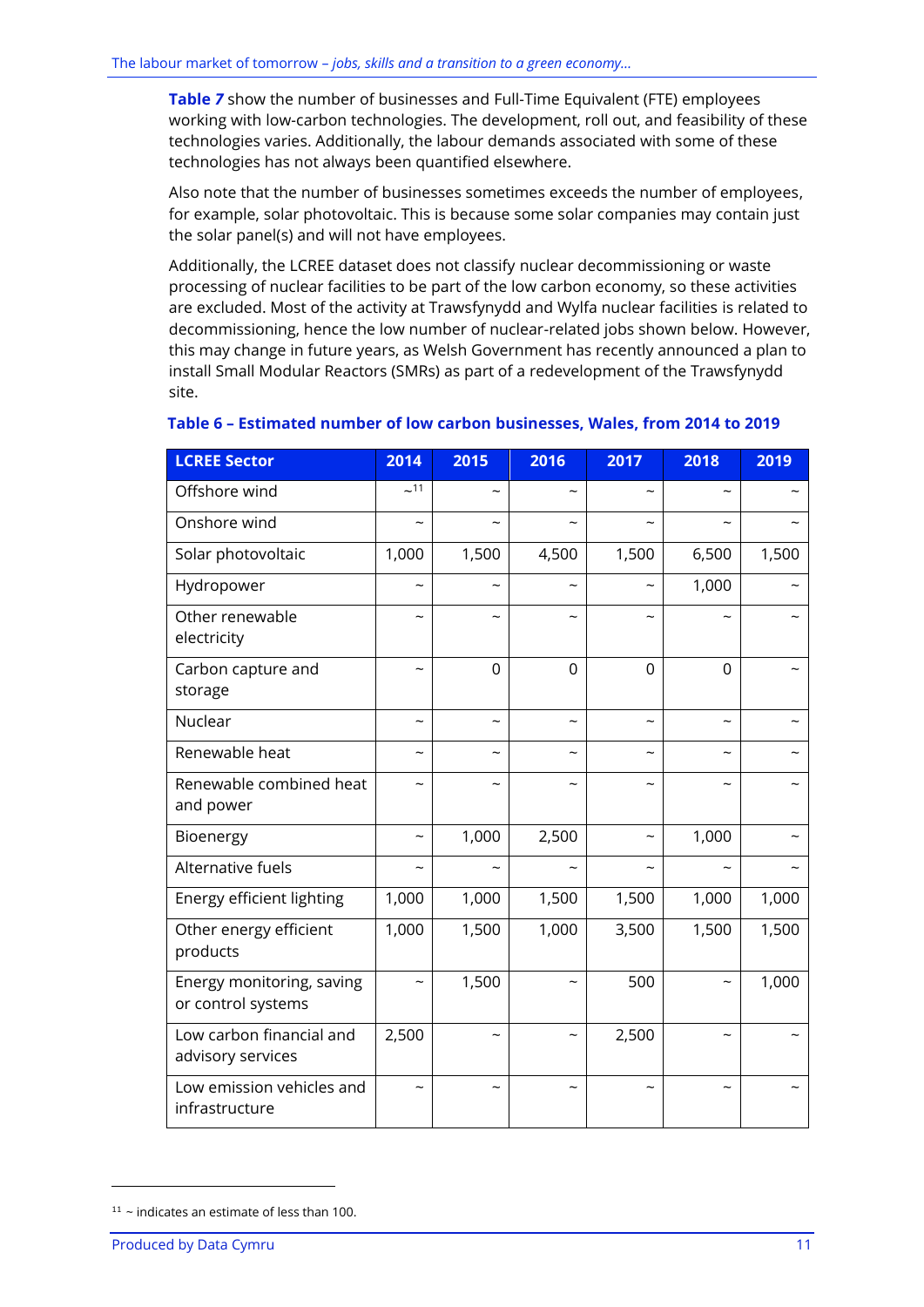<span id="page-14-0"></span>

| Fuel cells and energy<br>storage | $\tilde{\phantom{a}}$ | $\tilde{\phantom{a}}$ | $\tilde{\phantom{a}}$ | $\tilde{\phantom{a}}$ | $\tilde{\phantom{a}}$ | $\tilde{\phantom{a}}$ |
|----------------------------------|-----------------------|-----------------------|-----------------------|-----------------------|-----------------------|-----------------------|
| <b>All sectors</b>               | 7,000                 | 4,500                 | 9,000                 | 9,000                 | 11,000                | 6.000                 |

*Source[: Office for National Statistics \(LCREE\)](https://www.ons.gov.uk/economy/environmentalaccounts/methodologies/lowcarbonandrenewableenergyeconomylcreesurveyqmi)*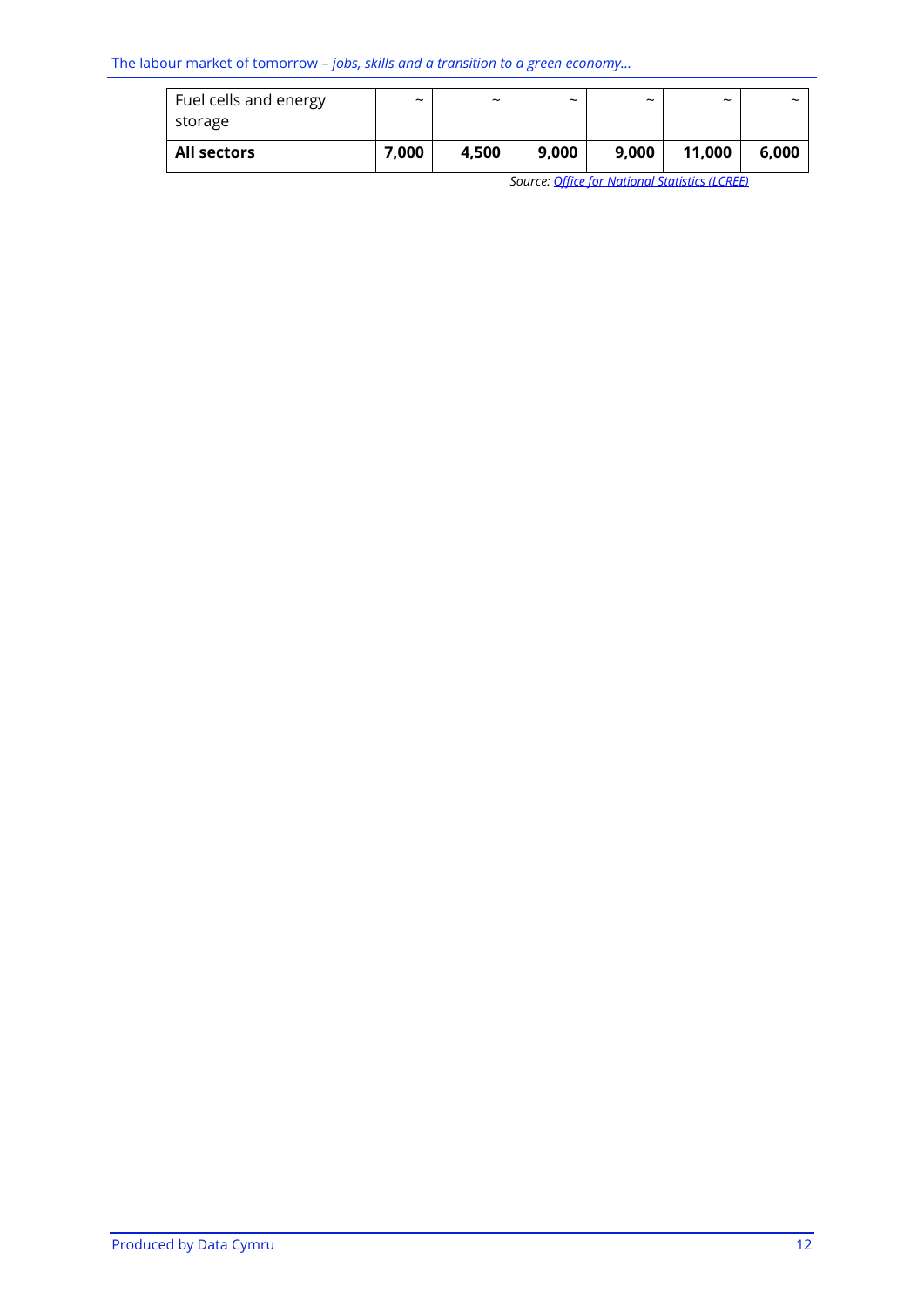#### **Table 7 - Estimated number of Full-Time Equivalent (FTE) low carbon employments, by sector, Wales, from 2014 to 2019**

| <b>LCREE Sector</b>                             | 2014                     | 2015                      | 2016                  | 2017                  | 2018     | 2019  |
|-------------------------------------------------|--------------------------|---------------------------|-----------------------|-----------------------|----------|-------|
| Offshore wind                                   | 300                      | $C^{12}$                  | 500                   |                       | 300      | 200   |
| Onshore wind                                    | 300                      | 200                       | 500                   | 400                   | 500      | 300   |
| Solar photovoltaic                              | 500                      | 200                       | 100                   | 200                   | 500      | 400   |
| Hydropower                                      | 200                      | $\widetilde{\phantom{m}}$ | C                     |                       | 200      | 100   |
| Other renewable electricity                     | C                        | $\tilde{\phantom{a}}$     | $\tilde{\phantom{a}}$ |                       |          |       |
| Carbon capture and storage                      | C                        | C                         | C                     | 0                     | $\Omega$ |       |
| Nuclear                                         | 100                      | C                         |                       | 100                   |          |       |
| Renewable heat                                  | $\overline{\phantom{0}}$ | $\tilde{\phantom{0}}$     | 300                   | 300                   | 400      | 500   |
| Renewable combined heat<br>and power            | $\tilde{\phantom{a}}$    | $\tilde{\phantom{a}}$     | C                     |                       |          | 100   |
| Bioenergy                                       | 400                      | $\mathsf{C}$              | C                     | 300                   | 500      | 400   |
| Alternative fuels                               | C                        | $\mathsf{C}$              | C                     | 200                   |          |       |
| Energy efficient lighting                       | 500                      | 2,000                     | 4,000                 | 800                   | 500      | 800   |
| Other energy efficient<br>products              | 4,800                    | 4,800                     | 5,000                 | 6,000                 | 6,500    | 5,100 |
| Energy monitoring, saving<br>or control systems | 800                      | 600                       | 400                   | 400                   | 600      | 700   |
| Low carbon financial and<br>advisory services   | 900                      | $\mathsf{C}$              | C                     | 400                   | 100      | 200   |
| Low emission vehicles and<br>infrastructure     | $\mathsf{C}$             | $\mathsf C$               | C                     | 400                   | 600      | 700   |
| Fuel cells and energy<br>storage                | C                        | $\mathsf{C}$              | C                     | $\tilde{\phantom{a}}$ |          |       |
| <b>All sectors</b>                              | 10,000                   | 10,200                    | 12,900                | 9,700                 | 10,900   | 9,700 |

*Source[: Office for National Statistics \(LCREE\)](https://www.ons.gov.uk/economy/environmentalaccounts/methodologies/lowcarbonandrenewableenergyeconomylcreesurveyqmi)*

 $12$  ~ indicates an estimate of less than 100 and c indicates that estimates have been suppressed for confidentiality reasons.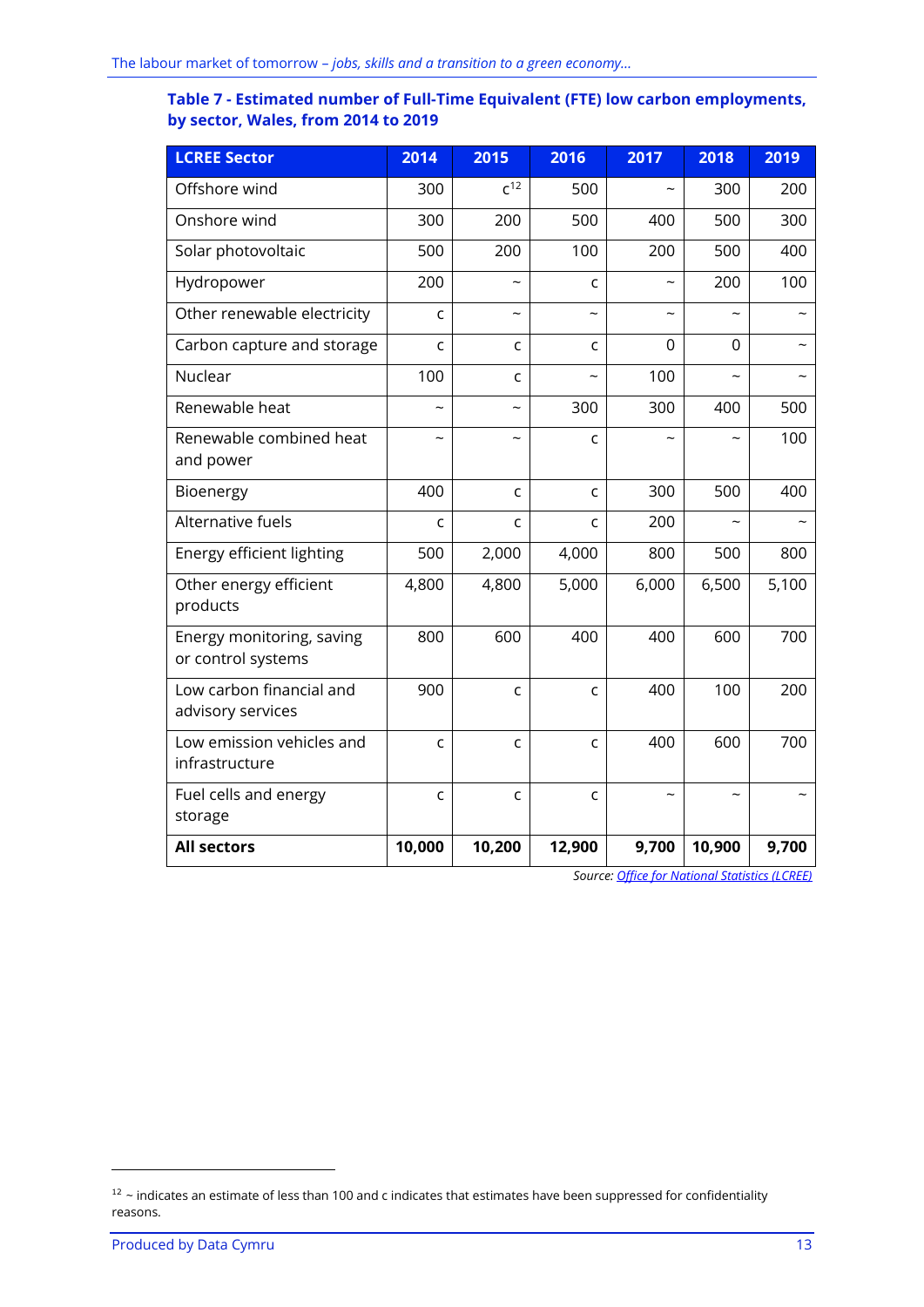## <span id="page-16-0"></span>**5 Energy generation in Wales**

The deployment of renewable energy infrastructure and the shift from producing energy with dirty forms of fossil fuels has played a vital role in reducing carbon emissions in Wales.

Wales is a net exporter of electricity, having consumed approximately 14.7 teraWatt hours (TWh) of electricity in 2019, while generating approximately 27.9 TWh.

About, 27% of electricity generation in Wales is from renewables, with much of the rest generated by gas fuelled power stations. Renewable energy sources include the mixed sources and technologies of onshore wind, offshore wind, solar photovoltaic, and others.

We encourage RSPs to relate the findings in this section to **[Appendix B](#page-74-0) - The most common jobs and skills in the green energy sector**, to better understand the skills associated with renewable energy generation technologies.



#### **Figure 1 - Electricity generation in Wales, 2019**

*Source[: Welsh Government](https://gov.wales/energy-generation-wales-2019)*

As shown in **[Table](#page-17-0)** *8*, there were 56,860 renewable electricity generation and storage projects in Wales, in 2019, compared to 102 fossil fuel projects. This suggests that renewable energy is generated in many small-scale projects. For example, for solar photovoltaic - a single project may be a single solar panel installation on a house or a large farm with hundreds of panels. However, it is unclear from this work exactly what constitutes a 'project' and so the data should be interpreted with some caution.

In 2019, the largest renewable electricity development was a 27-turbine wind farm development in Clocaenog Forest on the border between Denbighshire and Conwy. This will be the second largest onshore wind farm after Pen y Cymoedd in Rhondda Cynon Taf.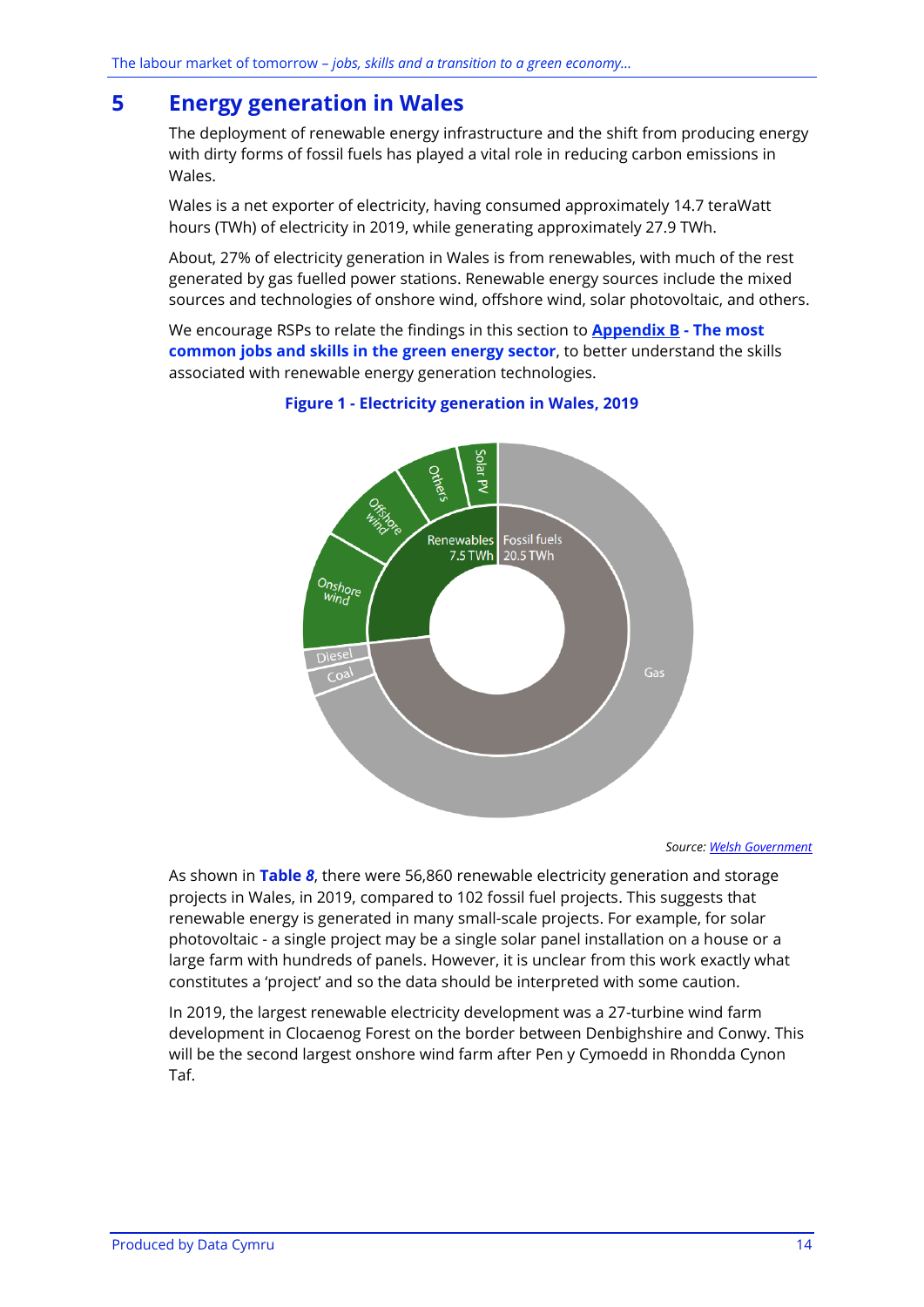| <b>Energy technologies</b> | <b>Number of</b><br>projects | <b>Electrical</b><br>capacity<br>(MegaWatts) | <b>Estimated</b><br>electricity<br>generation<br>(GigaWattHours) |
|----------------------------|------------------------------|----------------------------------------------|------------------------------------------------------------------|
| Fossil fuels               | 102                          | 7,419                                        | 20,461                                                           |
| - of which coal            | 1                            | 1,586                                        | 631                                                              |
| - of which diesel          | 13                           | 184                                          | 643                                                              |
| - of which gas             | 88                           | 5,650                                        | 19,187                                                           |
| Storage                    | 209                          | 2,088                                        | $-13$                                                            |
| - of which battery storage | 207                          | 29                                           |                                                                  |
| - of which pumped hydro    | $\mathfrak{D}$               | 2,088                                        |                                                                  |
| Renewables                 | 56,860                       | 3,372                                        | 7.470                                                            |

#### <span id="page-17-0"></span>**Table 8 – Number of electricity generation and storage projects, Wales, 2019**

*Source[: Welsh Government](https://gov.wales/energy-generation-wales-2019)*

#### *Hydropower*

As shown in **[Table](#page-19-0)** *9*, hydropower capacity was a total of 182 MegaWatts (MW) from 363 projects in Wales, in 2019. The largest hydropower station, Rheidol Power Station, is in Ceredigion. However, Gwynedd has by far the most hydropower projects at 144 of the 373 projects. Over half of Wales' hydropower is generated by the three largest projects.

Welsh Government states that hydropower is a mature and proven technology. However, the high upfront cost and lack of cost reduction potential means the technology is likely to see limited future growth without support. Also, ending of support such as the Feed-In-Tariff<sup>14</sup> and a rise in business rates means the construction of new hydropower infrastructure is not as attractive a proposition as it once was.

#### *Offshore wind*

All three of Wales' offshore wind projects are based off the coast of North Wales in Liverpool Bay. They generate a total capacity of 726 MW. The largest wind farm is Gwynt y Môr which has a capacity of 576 MW from 160 turbines and is one of the world's top ten largest offshore wind farms. The other two wind farms are North Hoyle and Rhyl Flats which generate a combined capacity of 150 MW.

Welsh Government state that offshore wind has been a success story and over time the price has reduced as the technology has matured. There are strong prospects for further developments and the most recent round of seabed leasing includes a development area in North Wales. The Crown Estate has granted seabed rights for a 576 MW extension to the Gwynt y Môr wind farm.

#### *Onshore wind*

The total onshore wind capacity in Wales is 1.2 GigaWatts (GW). Onshore wind capacity has increased in recent years with an additional 133 MW deployed in 2019. Two new large-scale projects are situated in Clocaenog Forest Wind Farm on the border of Denbighshire and Conwy and the 32.8 MW Mynydd Y Gwair Wind Farm in Swansea.

<sup>&</sup>lt;sup>13</sup> - indicates that no estimate was provided.

<sup>&</sup>lt;sup>14</sup> The Feed-in-Tariff was a UK Government scheme that paid domestic and commercial green energy producers for the energy they provide back to the national grid. This came to an end in March 2019[. https://www.power](https://www.power-technology.com/features/end-feed-tariffs-uk-mean-small-scale-renewables/)[technology.com/features/end-feed-tariffs-uk-mean-small-scale-renewables/.](https://www.power-technology.com/features/end-feed-tariffs-uk-mean-small-scale-renewables/)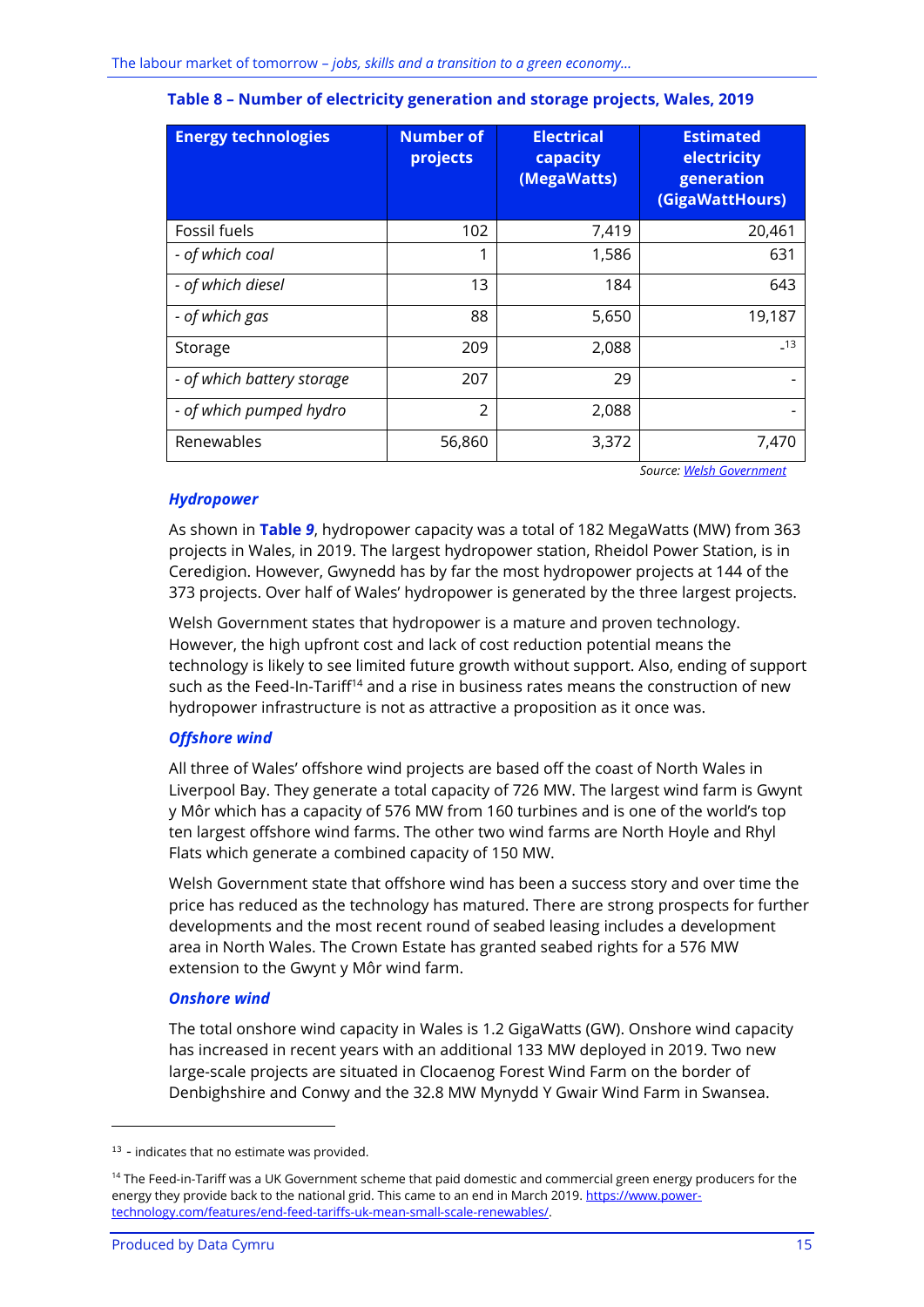Onshore wind is spread across Wales with between 160-240 MW of energy being generated in Neath Port Talbot, Powys, and Rhondda Cynon Taf. Neath Port Talbot has the highest capacity of onshore wind at 230 MW. Ceredigion, Carmarthenshire and Denbighshire all have between 80 and 160 MW of energy.

Welsh Government state that with a supportive planning environment and strong wind resources, Wales has the potential for further onshore wind developments.

#### *Solar Photovoltaic (PV)*

In 2019, the total Welsh solar PV capacity was 989 MW, of which nearly 20% is located in Pembrokeshire. Ceredigion, the Vale of Glamorgan, and Flintshire follow with between 70-140 MW of capacity. All other local authority areas have projects under 70 MW of energy.

Welsh Government state that widespread deployment of this technology has been limited since the closure of the Feed-in-Tariff in March 2019. However, several new measures such as the Smart Export Guarantee<sup>15</sup> (introduced in January 2020) may lead to more projects. There are currently applications for ground-mounted solar PV projects in the planning system across Wales.

<sup>&</sup>lt;sup>15</sup> "The Smart Export Guarantee (SEG) launched on 1 January 2020 and is a government-backed initiative. The SEG requires some electricity suppliers (SEG Licensees) to pay small-scale generators (SEG Generators) for low-carbon electricity which they export back to the National Grid, providing certain criteria are met." [https://www.ofgem.gov.uk/environmental-and-social-schemes/smart-export-guarantee-seg.](https://www.ofgem.gov.uk/environmental-and-social-schemes/smart-export-guarantee-seg)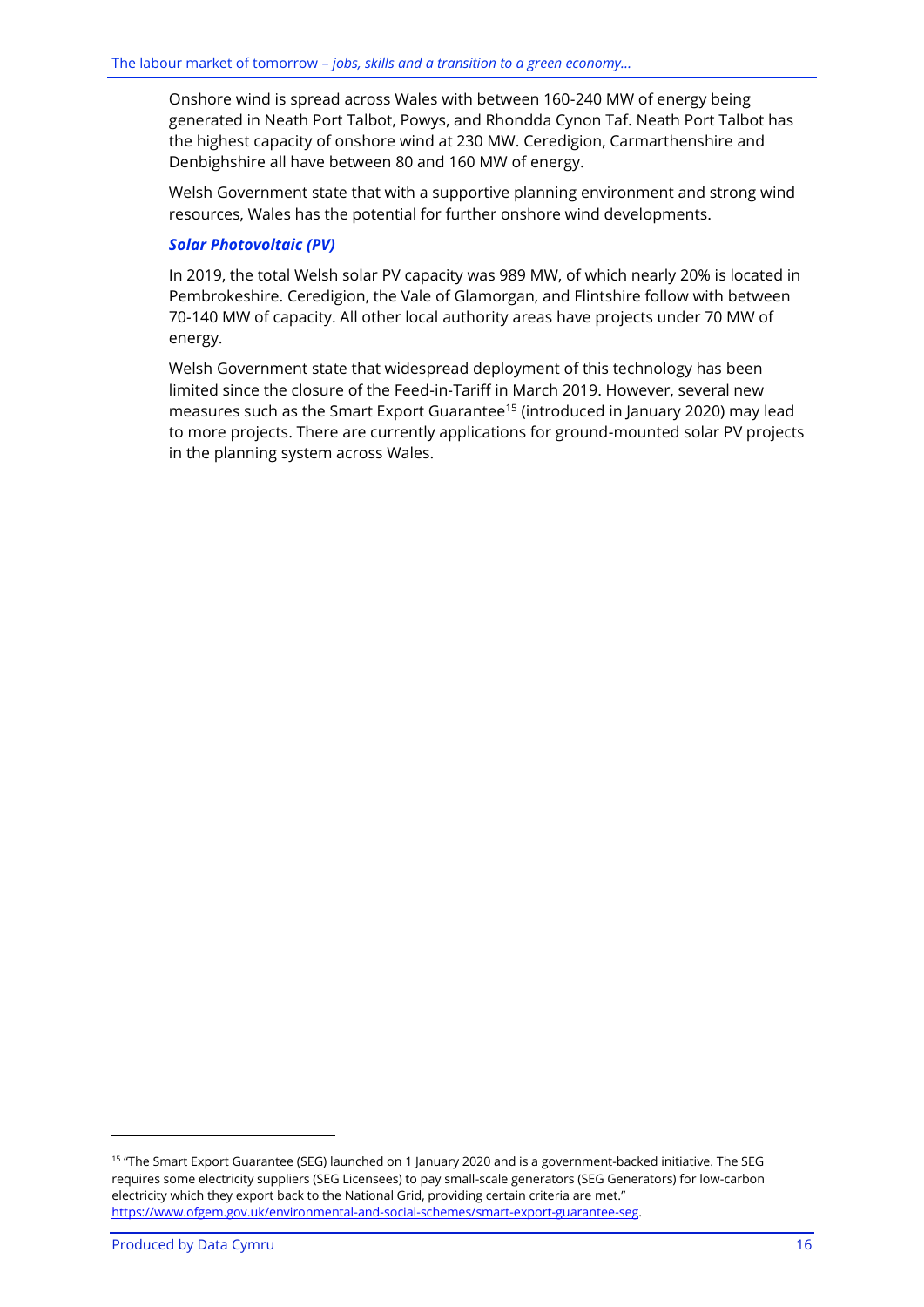| <b>Renewable</b>                         | <b>Electricity</b><br><b>Number</b><br>of<br>energy<br><b>Capacity</b><br><b>Estimated</b><br>projects<br>(MegaWatts)<br>generation<br>(GigaWattHours) |                |       | <b>Heat</b>                    |                                                   |
|------------------------------------------|--------------------------------------------------------------------------------------------------------------------------------------------------------|----------------|-------|--------------------------------|---------------------------------------------------|
| technologies                             |                                                                                                                                                        |                |       | <b>Capacity</b><br>(MegaWatts) | <b>Estimated</b><br>generation<br>(GigaWattHours) |
| Anaerobic<br>digestion                   | 46                                                                                                                                                     | 19             | 103   | 8                              | 49                                                |
| <b>Biomass</b>                           | 3,450                                                                                                                                                  | $-16$          |       | 449                            | 1,375                                             |
| <b>Biomass</b><br>electricity<br>and CHP | 50                                                                                                                                                     | 132            | 712   | 120                            | 662                                               |
| Energy from<br>Waste                     | 1                                                                                                                                                      | 30             | 162   |                                |                                                   |
| Heat pump                                | 7,817                                                                                                                                                  |                |       | 86                             | 165                                               |
| Hydropower                               | 363                                                                                                                                                    | 182            | 347   | $\overline{\phantom{0}}$       |                                                   |
| Landfill gas                             | 24                                                                                                                                                     | 31             | 115   | $\overline{\phantom{a}}$       |                                                   |
| Offshore<br>wind                         | 3                                                                                                                                                      | 726            | 2,200 |                                |                                                   |
| Onshore<br>wind                          | 748                                                                                                                                                    | 1,255          | 2,874 | $\overline{a}$                 |                                                   |
| Sewage gas                               | 5                                                                                                                                                      | 9              | 30    | 10                             | 64                                                |
| Solar PV                                 | 55,634                                                                                                                                                 | 989            | 924   |                                |                                                   |
| Solar thermal                            | 4,693                                                                                                                                                  | $\overline{a}$ |       | 13                             | 8                                                 |
| <b>Grand total</b>                       | 72,834                                                                                                                                                 | 3,372          | 7,469 | 686                            | 2,323                                             |

### <span id="page-19-0"></span>**Table 9 – Number of renewable energy and heat production projects, Wales, 2019**

*Source[: Welsh Government](https://gov.wales/energy-generation-wales-2019)*

<sup>16</sup> - indicates that no estimate was provided.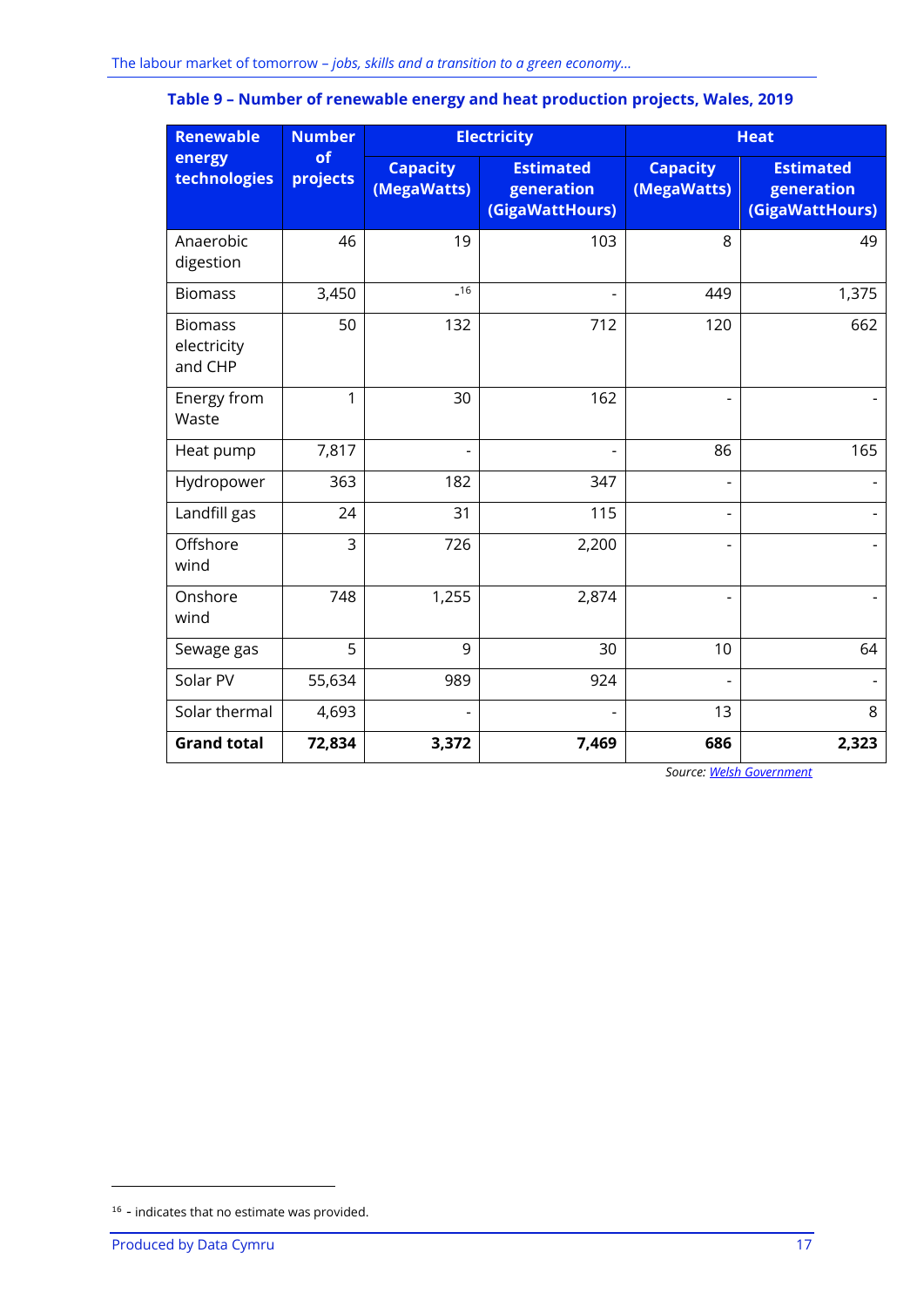### **Table 10 – Number of renewable energy production projects, by local authority, 2019**

| <b>Local authority area</b> | <b>Number of</b><br><b>Renewable heat and electricity</b> |                                      |                                                    |
|-----------------------------|-----------------------------------------------------------|--------------------------------------|----------------------------------------------------|
|                             | projects                                                  | <b>Total capacity</b><br>(MegaWatts) | <b>Estimated</b><br>generation<br>(GigaWattsHours) |
| Isle of Anglesey            | 2,399                                                     | 88                                   | 160                                                |
| Gwynedd                     | 3,394                                                     | 126                                  | 236                                                |
| Conwy                       | 2,053                                                     | 107                                  | 222                                                |
| Denbighshire                | 2,325                                                     | 183                                  | 432                                                |
| Flintshire                  | 3,859                                                     | 227                                  | 779                                                |
| Wrexham                     | 4,942                                                     | 86                                   | 185                                                |
| Powys                       | 6,994                                                     | 388                                  | 980                                                |
| Ceredigion                  | 4,143                                                     | 266                                  | 634                                                |
| Pembrokeshire               | 5,429                                                     | 255                                  | 344                                                |
| Carmarthenshire             | 6,119                                                     | 316                                  | 608                                                |
| Swansea                     | 3,100                                                     | 98                                   | 162                                                |
| Neath Port Talbot           | 1,944                                                     | 352                                  | 959                                                |
| Bridgend                    | 2,655                                                     | 110                                  | 226                                                |
| The Vale of Glamorgan       | 2,407                                                     | 106                                  | 169                                                |
| Cardiff                     | 3,663                                                     | 65                                   | 259                                                |
| Rhondda Cynon Taf           | 3,956                                                     | 258                                  | 548                                                |
| Merthyr Tydfil              | 769                                                       | 22                                   | 61                                                 |
| Caerphilly                  | 2,963                                                     | 77                                   | 122                                                |
| <b>Blaenau Gwent</b>        | 982                                                       | 28                                   | 70                                                 |
| Torfaen                     | 2,022                                                     | 15                                   | 25                                                 |
| Monmouthshire               | 4,429                                                     | 98                                   | 262                                                |
| Newport                     | 2,284                                                     | 62                                   | 149                                                |
| Offshore                    | 3                                                         | 726                                  | 2,200                                              |
| Unknown                     | $\overline{2}$                                            | 0                                    | 1                                                  |
| <b>Total</b>                | 72,834                                                    | 4,058                                | 9,793                                              |

*Source[: Welsh Government](https://gov.wales/energy-generation-wales-2019)*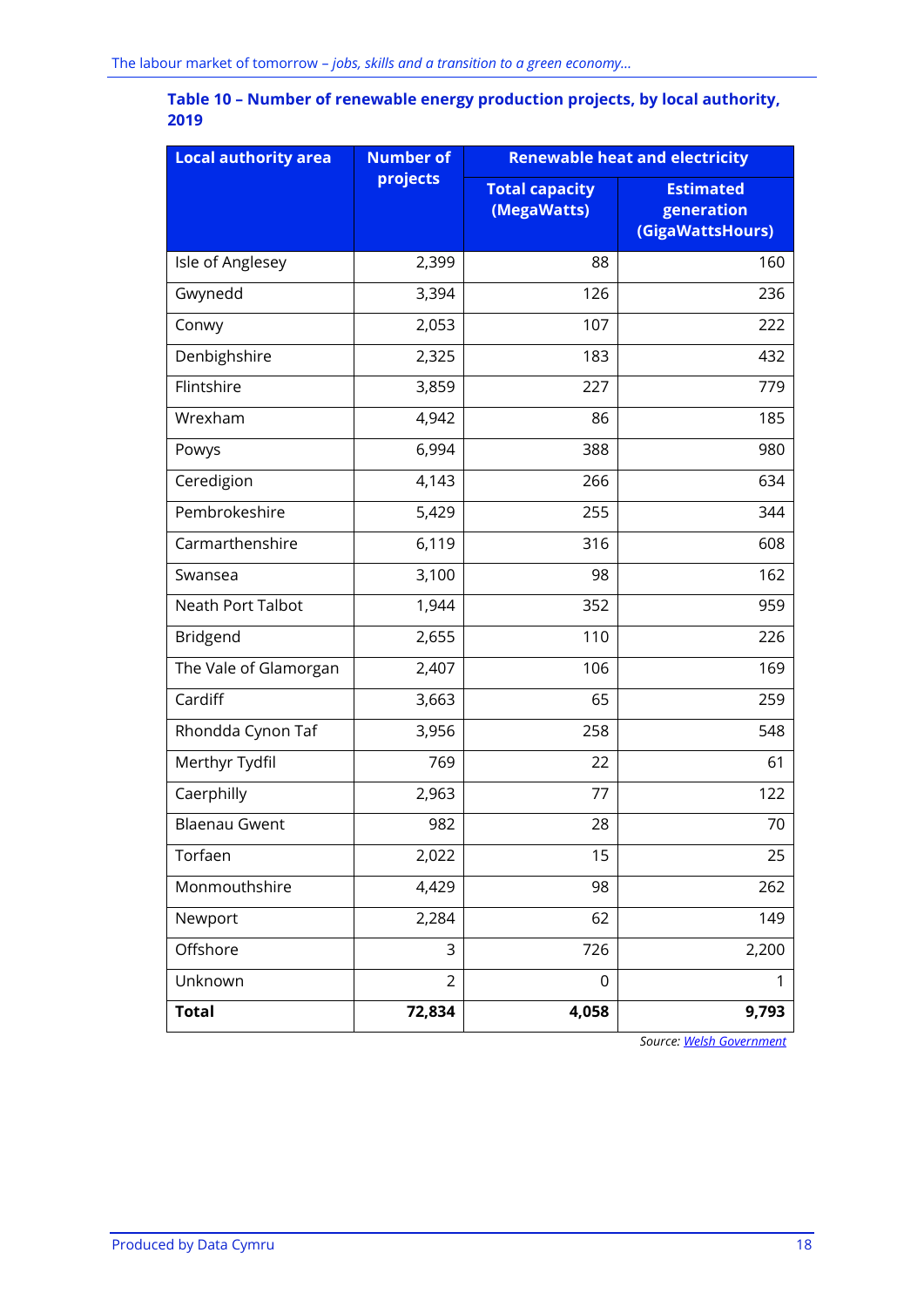### <span id="page-21-0"></span>**6 Construction**

Sectors most impacted by the transition to a green economy need to be given particular attention. Sometimes we focus on the negative aspects of these sectors (such as potential job losses and their carbon emissions). But it is just as important to understand that these can and will play an important role in driving down carbon emissions by producing or using new technologies and skills.

Therefore, we have used intelligence and data directly from these sectors.

Construction and manufacturing has a much larger role to play in Wales than other sectors, contributing almost double the proportion of greenhouse gas emissions (24%) compared to the UK as a whole (12%).<sup>17</sup> The construction sector employs 73,300 people in Wales $^{18}$ .

Retrofitting involves making changes to existing buildings. The current retrofit agenda is focused on introducing green technologies, such as heat pumps, better insulation, and solar to buildings across Wales. To meet the net zero targets by 2050, the Construction Industry Training Board (CITB) states that 50,000 homes in Wales will need to be retrofitted with green home technologies and systems from 2020 onwards.

*"*Each such project requires the skills of a surveyor to assess current condition and any requirements for repair, an energy specialist to model current performance and design an upgrade solution, a project manager to supervise the retrofit programme, and various different trades people are required to implement all the recommendations.*" [CITB](https://www.citb.co.uk/media/vnfoegub/b06414_net_zero_report_v12.pdf)*

Therefore, the skills requirements for RetroFit are immediate and urgent. The number of new workers needed is projected to peak in 2028. The CITB stresses that jobs are likely to be created not just in the installation and maintenance of the green technologies – such as heating systems – but jobs associated with all parts of the construction process.

Electric trades, heating engineering and air-conditioning engineers, labourers, building envelope specialists, project managers, and construction supervisors are all forecast to see sharp rises in the number of required jobs.

The CITB have produced Full-Time Equivalent (FTE) job projections for RetroFit activity from 2020 to 2050 for occupations within the construction sector.

By 2028, the CITB forecasts that Wales will need:<sup>19</sup>

- 2,500 Construction Project Managers (including RetroFit Coordinators)
- 2,800 Plumbers and HVAC Trades
- Just under 900 Building Envelope Specialists
- 1,400 Labourers.

Specialist training requirements:

- 1,600 Asbestos awareness training
- 800 Trustmark Approved RetroFit Co-Ordinators

<sup>17</sup> [https://gov.wales/sites/default/files/publications/2021-03/the-path-to-a-net-zero-wales-advice-report.pdf.](https://gov.wales/sites/default/files/publications/2021-03/the-path-to-a-net-zero-wales-advice-report.pdf) 

<sup>18</sup> [https://statswales.gov.wales/Catalogue/Business-Economy-and-Labour-Market/People-and-](https://statswales.gov.wales/Catalogue/Business-Economy-and-Labour-Market/People-and-Work/Employment/Jobs/Whole-Workforce/workplaceemployment-by-industry-area)[Work/Employment/Jobs/Whole-Workforce/workplaceemployment-by-industry-area.](https://statswales.gov.wales/Catalogue/Business-Economy-and-Labour-Market/People-and-Work/Employment/Jobs/Whole-Workforce/workplaceemployment-by-industry-area)

<sup>19</sup> CITB presentation to Cardiff Capital Region Skills Partnership 'Building Skills for the future' March 2021.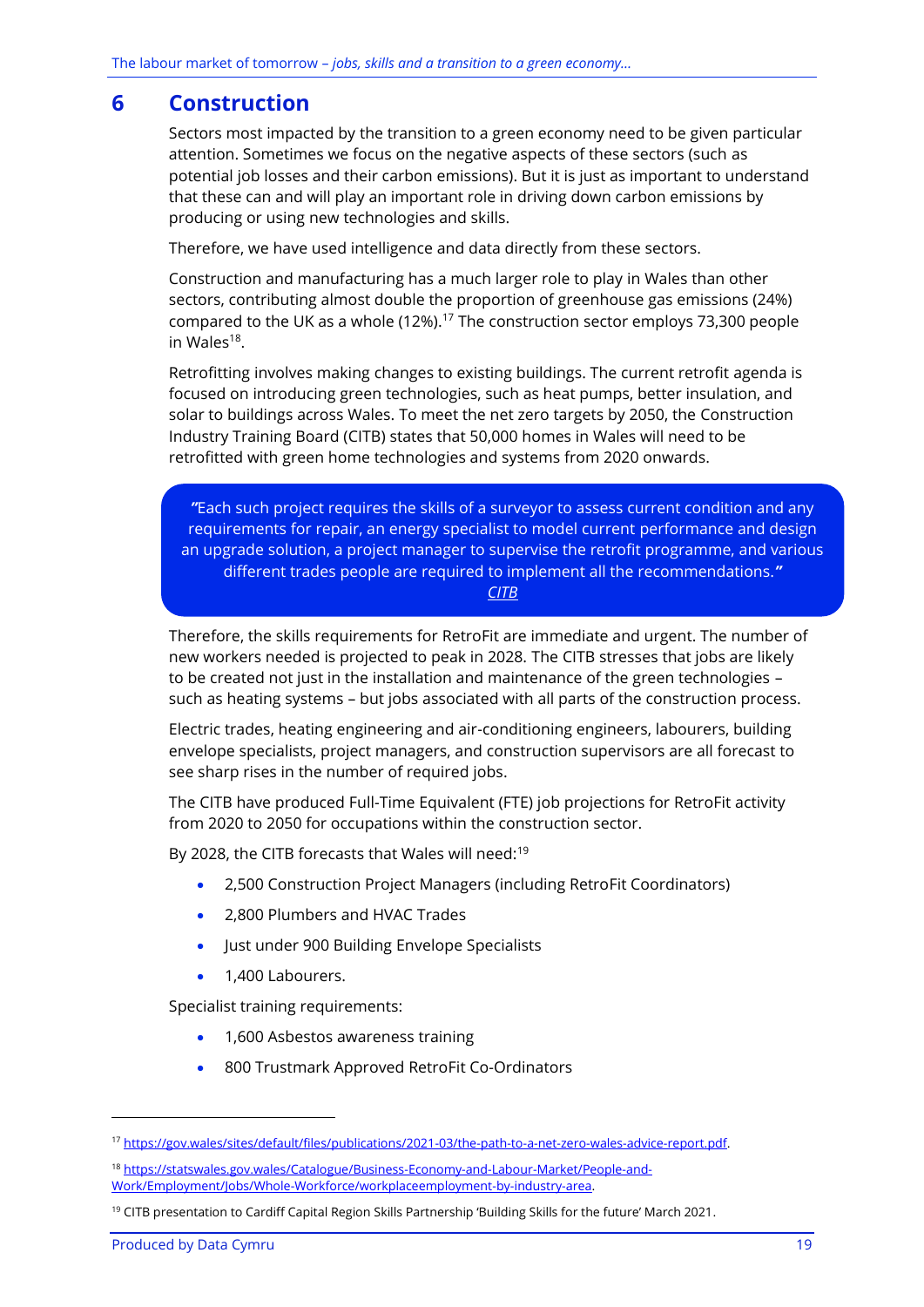• 700 Trustmark Approved Retrofit Designers.

The CITB also provides information on the kinds of activities and skills that may be associated with RetroFit. However, the main challenge in providing more robust predictions is that every building requires an individual assessment and plan.

The CITB's review of several case studies across the UK found the common energy efficiency interventions were:

- Insulation (lofts, cavity walls, solid walls, floors)
- **Airtightness**
- Glazing (double and triple, secondary).

The [CITB](https://www.citb.co.uk/about-citb/construction-industry-research-reports/search-our-construction-industry-research-reports/building-skills-for-net-zero/) has reviewed how the skills requirements associated with 'other' green technologies can be fulfilled.<sup>20</sup>

**Hydrogen** is a technology under consideration due to the viability of the technology roll out. The current workforce should be able to transition into fitting hydrogen boilers as well as maintaining and repairing a hydrogen network. It provides a good case study of how an existing pathway can be converted and is said to be "the easiest" of all pathways the CITB considered. Some hydrogen-ready boilers have already been developed by manufacturers and conversion training for Gas Safe engineers is likely to take around one day. Pipework in the network will also need to be surveyed by qualified surveyors and repaired by a smaller number of fitters.

The CITB has also provided a scenario in which property-by-property **heat pump** conversion is undertaken to either an air-source or ground-source heat pump. This would involve an initial survey and system specification as well as the installation. Heat pump installation in a new build is estimated to take 6 working days, 8 working days to retrofit an existing home, and 3 working days to replace a heat pump. Heating system installers would need to upskill and the CITB have provided training content that could account for 40 hours of training. Over the next four years, a rapid increase in training will be needed. Although, at a UK level, the CITB believes that this is possible within the capacity of existing training facilities.

The CITB provide estimates on the skills demand associated with heat networks and onsite energy. However, these either consider infrastructure projects (in the case of heat networks) or require a mix of technologies (on-site energy). These are not included in this report. 21

Relatedly, Construct Net Zero Cymru, a group of construction education professionals based at the University of Swansea and University of Wales Trinity St David's, is calling for a more coordinated approach to providing the skills required by the construction sector in Wales. They argue that the current training offering around green construction skills is limited in Wales. They would like to see a strategy that offers training from levels 1-7 and that better links further education (FE), higher education (HE), and other providers across Wales.

For reference, we have outlined the current training provision across FE institutions in sections 14 - 17 of this report.

<sup>&</sup>lt;sup>20</sup> [https://www.citb.co.uk/media/vnfoegub/b06414\\_net\\_zero\\_report\\_v12.pdf.](https://www.citb.co.uk/media/vnfoegub/b06414_net_zero_report_v12.pdf)

 $21$  [Ibid.](https://www.citb.co.uk/media/vnfoegub/b06414_net_zero_report_v12.pdf)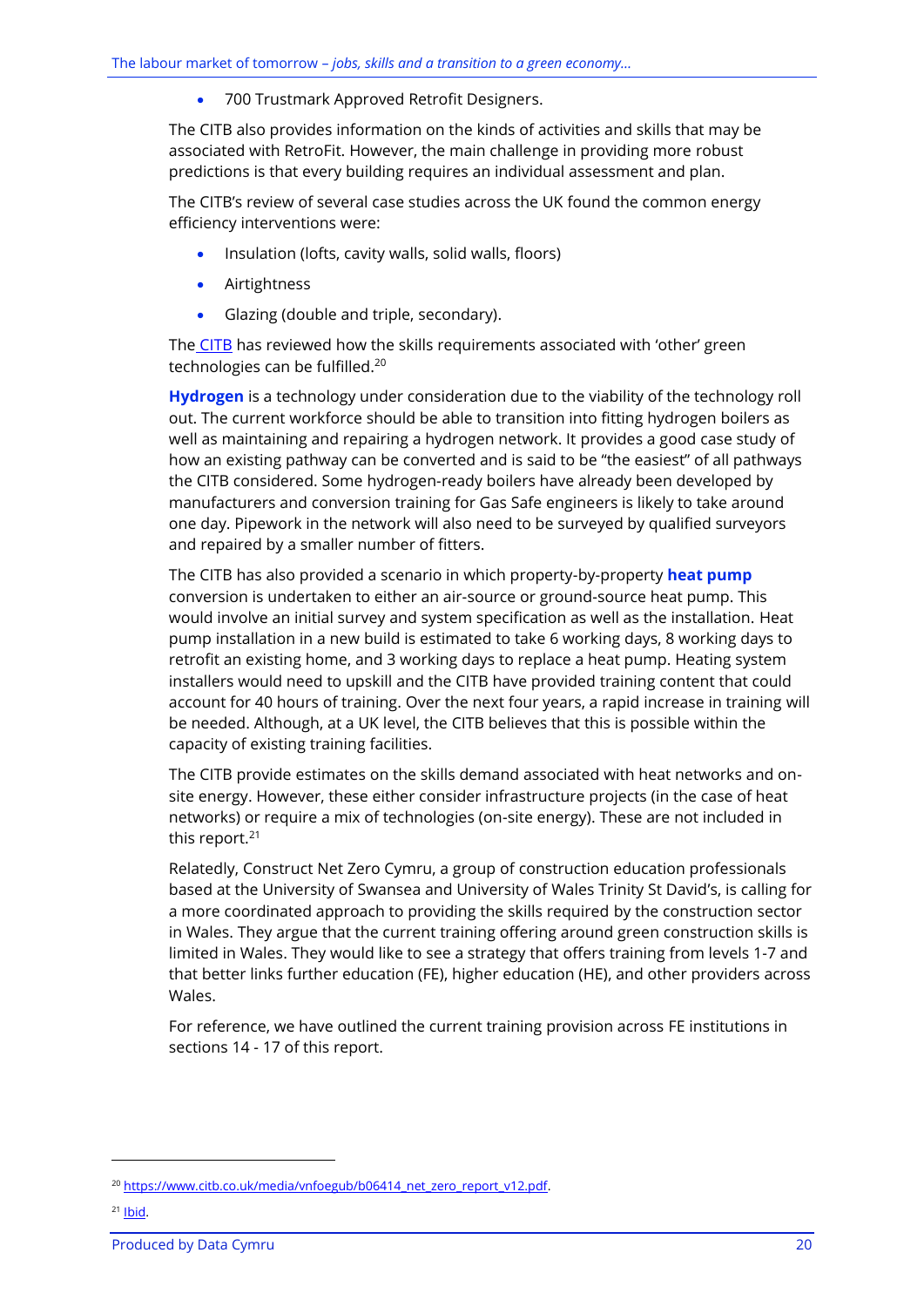## <span id="page-23-0"></span>**7 Manufacturing**

Reducing carbon emissions generated by the manufacturing sector is considered more challenging than other sectors. This is because manufacturing works with a wide variety of materials and practices, each of which may require their own plan towards decarbonisation.

To tackle this challenge, the South Wales Industrial Cluster was established to bring industries including oil refining, paper, nickel, insulation, chemicals, liquified natural gas import, coin production, general manufacturing, steel, and cement together. These industries are working alongside energy generation and distribution companies as well as partners in academia to develop an advanced net-zero industrial cluster by 2040.

The Cluster aims to do this by:

- Exploring local solutions to Carbon Capture, Utilisation, and Storage.
- Supporting the initiation of a South Wales Hydrogen economy.
- Understanding the future demand for renewables.
- Mapping the infrastructure for delivering net-zero.
- Initiating a vision for a circular economy.
- Helping the industry to develop their own decarbonisation plans and helping to demonstrate how they can support the overall vision through integration with society.<sup>22</sup>

The Cluster is referenced in the Climate Change Committee's 'Advice Report: The path to a Net Zero Wales.' The report calls for an industrial decarbonisation strategy that establishes business models for electrification, hydrogen-use in manufacturing and carbon capture and storage. Decarbonisations plans will need to be developed with members of the Cluster and that *deep decarbonisation,* the phasing out of carbonemitting fuels, will take place during the 2030s.<sup>23</sup>

Work towards these plans is just beginning. Therefore, training and skills needed to fulfil the vision across Wales are unknown at this stage.

We suggest that RSPs continue to monitor the Cluster's progress, as well as engage with specific industries within their regions to understand how decarbonisation will impact them.

<sup>22</sup> [https://www.theccc.org.uk/wp-content/uploads/2020/12/Advice-Report-The-path-to-a-Net-Zero-Wales.pdf.](https://www.theccc.org.uk/wp-content/uploads/2020/12/Advice-Report-The-path-to-a-Net-Zero-Wales.pdf)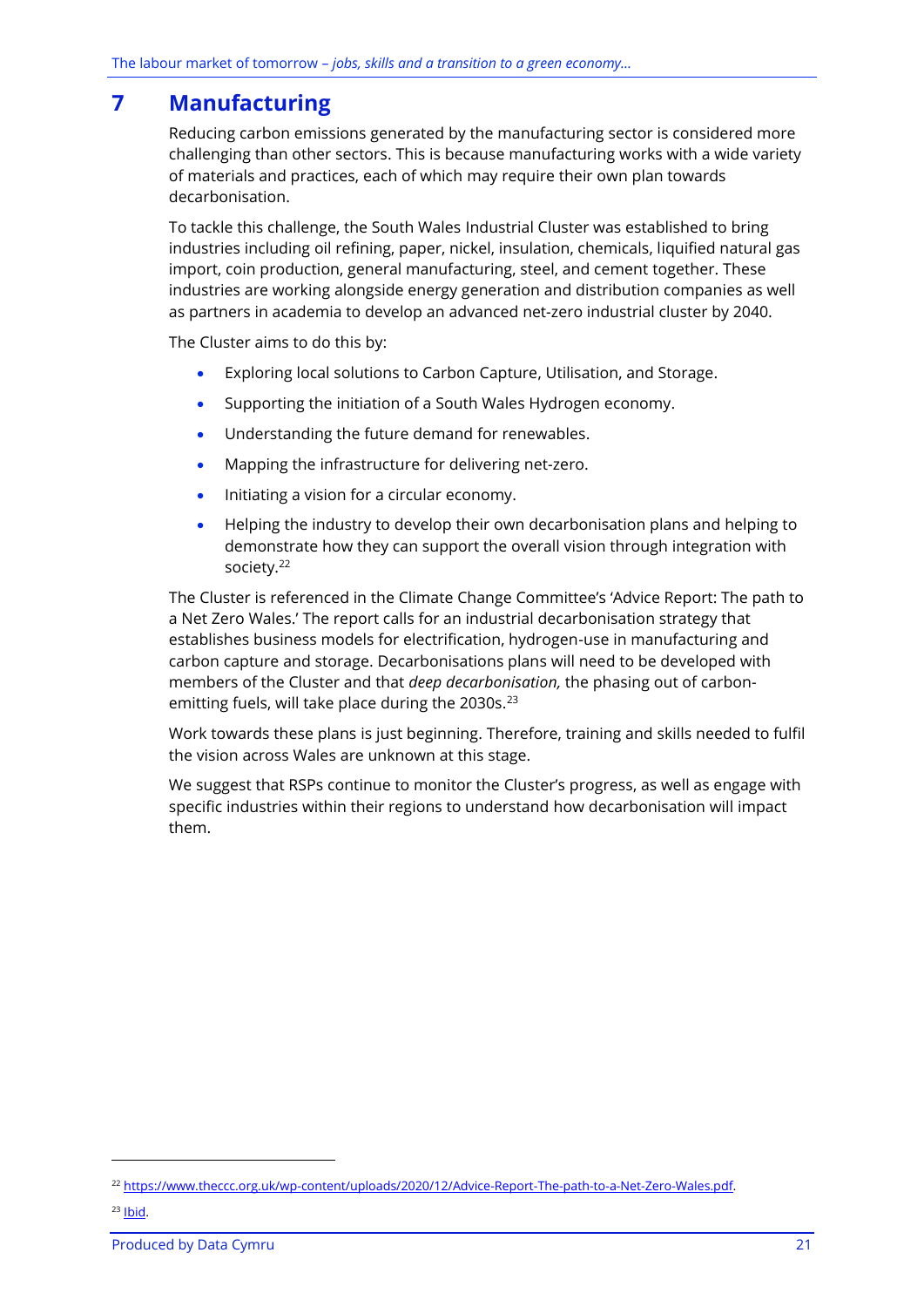## <span id="page-24-0"></span>**8 Engineering**

Across Great Britain, the Engineering Construction Industry Training Board (ECITB) workforce census captures data on the companies and workforce in:

- Nuclear
- Oil and gas
- Power generation
- Renewables
- Chemicals
- **Pharmaceuticals**
- Food and drink
- Water treatment
- Others (including steel, cement, glass, paper, and brewing).

In the 2021 Census, 107 companies responded to the question around which net zero technology they perceive has the greatest potential for growth. The results show that biofuels, carbon capture and storage (CCS), hydrogen, and nuclear are perceived to be the most likely areas to grow. However, nuclear also appeared at the bottom of many respondents' lists. The ECITB note that *"it is clear that nuclear is an area identified as either a huge opportunity or out of consideration without a significant in-between."*<sup>24</sup>

The skills gap is the difference between the required and available skills. Employers predict it will not improve over the next 3 years.<sup>25</sup> The issue is driven by skilled workers reaching retirement age, a lack of young employees entering the sector, new methods of working, and training being too time consuming.<sup>26</sup>

The Census shows that the engineering construction workforce is ageing, with nearly 40% of the workforce nearing retirement.<sup>27</sup> Additionally, the workforce is overwhelmingly male (86.2%) and white (96%).<sup>28</sup> There are not enough young, female, non-white workers entering the workforce to compensate for these upcoming retirements.

Additionally, younger workers are perceived by employers to lack the skills they desire (for the present and the future), including problem solving, management, team working, and safety management. However, some employers "suggested that health and safety training has taken too much of a front-seat in driving provision, and that there are gaps in knowledge in pragmatic areas such as 'economics' and 'working on a budget' and 'the importance of relationship management."<sup>29</sup> The ECITB recognises the issues around the skills gap and promotes the recognition of skills and qualification across sectors and jobs, including via skills passports.

Crucially, only 5% of employers predict a reduction in their workforce in the future, with 35% predicting an increase, and 43% assuming no change. Despite the workforce challenges, the sector is clearly confident about its long-term prospects and sees a role for itself in the green economy.

<sup>&</sup>lt;sup>24</sup> [https://www.ecitb.org.uk/wp-content/uploads/2021/10/Census-Report-1.pdf,](https://www.ecitb.org.uk/wp-content/uploads/2021/10/Census-Report-1.pdf) p34.

<sup>25</sup> [https://www.ecitb.org.uk/wp-content/uploads/2019/04/LMI-2019\\_LabourMarketOutlook.pdf,](https://www.ecitb.org.uk/wp-content/uploads/2019/04/LMI-2019_LabourMarketOutlook.pdf) p4.

<sup>&</sup>lt;sup>26</sup> [https://www.ecitb.org.uk/wp-content/uploads/2019/04/LMI-2019\\_LabourMarketOutlook.pdf,](https://www.ecitb.org.uk/wp-content/uploads/2019/04/LMI-2019_LabourMarketOutlook.pdf) p7.

<sup>&</sup>lt;sup>27</sup> [https://www.ecitb.org.uk/wp-content/uploads/2021/10/Census-Report-1.pdf,](https://www.ecitb.org.uk/wp-content/uploads/2021/10/Census-Report-1.pdf) p24.

<sup>28</sup> [https://www.ecitb.org.uk/wp-content/uploads/2021/10/Census-Report-1.pdf,](https://www.ecitb.org.uk/wp-content/uploads/2021/10/Census-Report-1.pdf) p21/22.

<sup>&</sup>lt;sup>29</sup> [https://www.ecitb.org.uk/wp-content/uploads/2019/04/LMI-2019\\_LabourMarketOutlook.pdf,](https://www.ecitb.org.uk/wp-content/uploads/2019/04/LMI-2019_LabourMarketOutlook.pdf) p7.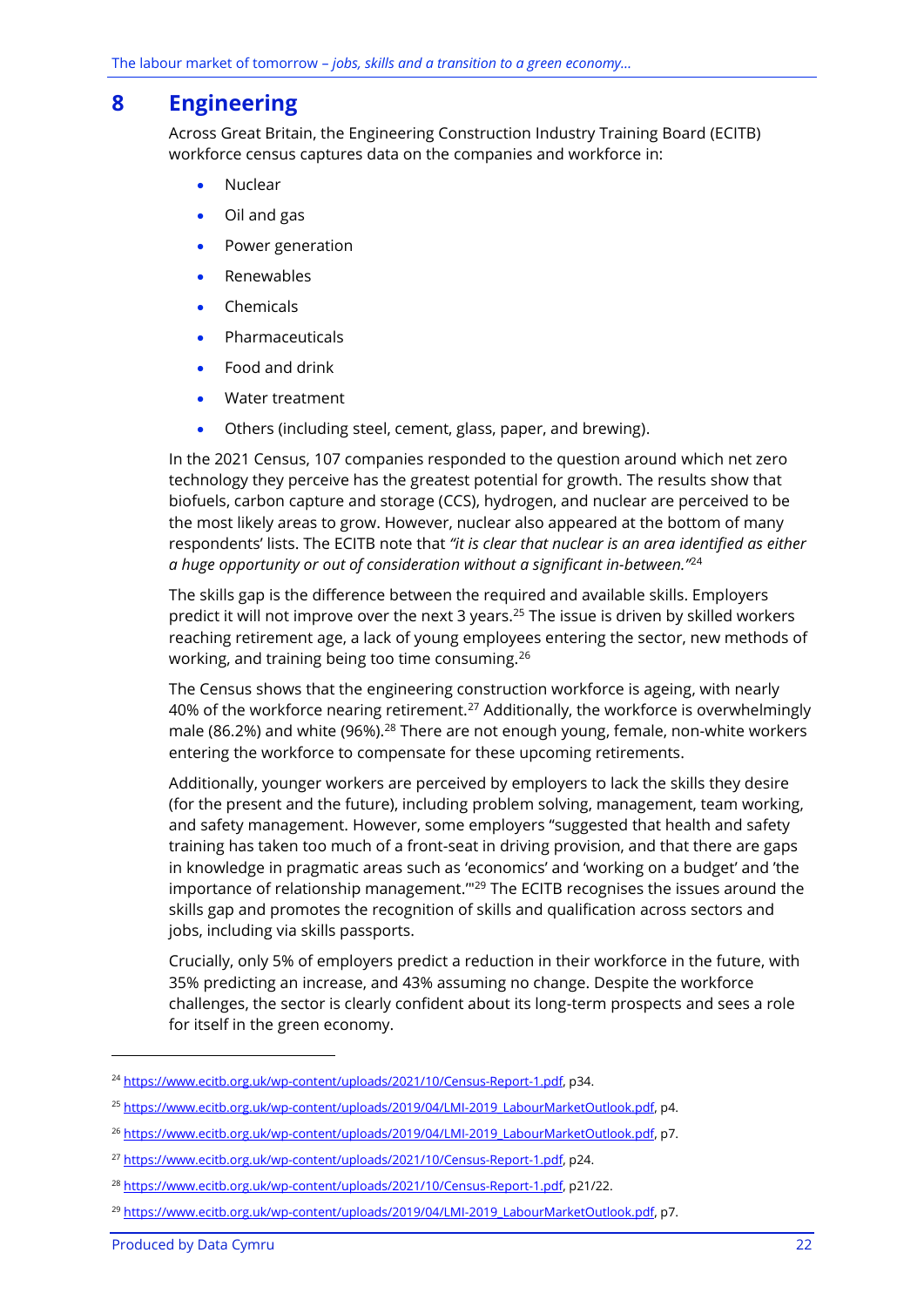### <span id="page-25-0"></span>**9 Transport**

The UK government has set a deadline of 2030 for the ending of sales of conventional petrol cars and vans, followed by a deadline of 2035 for hybrids. The Consortium of British Industry (CBI) states that this will create significant job opportunities in two areas:

- electrification; and
- battery production.

At a UK level, over the next decade, the CBI states that 120,000 jobs could be directly impacted by this transition. This means many will either need to reskill or move to a new role. 80% of jobs in powertrains are at risk.<sup>30</sup> An additional challenge for skills planning is that there is still uncertainty around which technologies will be used and the differences between private transport and haulage. Haulage is still exploring which technologies can be successfully exploited including electric, hydrogen and low-carbon fuels.

The move to electric vehicles is also complicated by the potential future of autonomous vehicles and the globalised nature of the automotive industry. The Society of Motor Manufacturers and Traders identify a variety of skills that will be required in the future automotive industry including industrial chemistry, electric engineering, virtual modelling, software design, cyber security, digital science, engineering, and architecture. Given the breadth and variety of these skills, the future of the automotive industry and transport may need consideration as a 'new' multi-disciplinary industry, as opposed to a transition from a carbon industry to a low-carbon industry.<sup>31</sup>

## <span id="page-25-1"></span>**10 Agriculture**

Agriculture accounts for 5,297 kilotons of emissions, or 13.7% of Wales' total. This is a large amount in relation to the relatively small number of people employed in the sector. The sector is especially small in the Cardiff Capital Region (CCR). Agriculture, forestry, and fishing account for 0.7% of all employment in the region. In the regions of North Wales and South Wales, the sector accounts for 4.4% and 4.0% of employment, respectively. The sector is a major employer in Mid Wales accounting for 13.6% (13,199) of all employment in the region making it the third largest sector in terms of employment.

Agriculture is currently in a transition phase, as many policies, particularly around green issues, were affected by the UK's exit from the European Union. The development of a successor to the Common Agricultural Policy (CAP) is highlighted as a key priority by the UK Climate Change Committee.<sup>32</sup>

Welsh Government subsequently began a consultation to propose a regulatory basis for the Welsh Government to continue to support farmers, land managers, and the wider rural economy after the end of the EU Withdrawal Agreement Implementation Period $^{\rm 33}$ . The competitiveness of farming and food production was raised alongside the need to respond to the climate emergency, and therefore the 'greening'<sup>34</sup> of agricultural practices is likely to continue. It was anticipated that a Bill would appear in the current Senedd Term (2021).

We encourage the Mid Wales RSP to continue to monitor developments in this area. This will make sure that any emerging skills demands from further policy actions or wider

<sup>&</sup>lt;sup>30</sup> [https://www.cbi.org.uk/media/6847/skills-and-training-for-the-green-economy-cbi-2021.pdf.](https://www.cbi.org.uk/media/6847/skills-and-training-for-the-green-economy-cbi-2021.pdf)

<sup>31</sup> https://www.cbi.org.uk/media/6847/skills-and-training-for-the-green-economy-cbi-2021.pdf.

<sup>32</sup> [https://www.theccc.org.uk/wp-content/uploads/2020/12/Advice-Report-The-path-to-a-Net-Zero-Wales.pdf.](https://www.theccc.org.uk/wp-content/uploads/2020/12/Advice-Report-The-path-to-a-Net-Zero-Wales.pdf)

<sup>33</sup> [https://gov.wales/sustainable-farming-and-our-land-simplifying-agricultural-support.](https://gov.wales/sustainable-farming-and-our-land-simplifying-agricultural-support)

<sup>34</sup> [https://gov.wales/sites/default/files/publications/2018-11/181107-basic-payment-scheme-greening-guidance.pdf.](https://gov.wales/sites/default/files/publications/2018-11/181107-basic-payment-scheme-greening-guidance.pdf)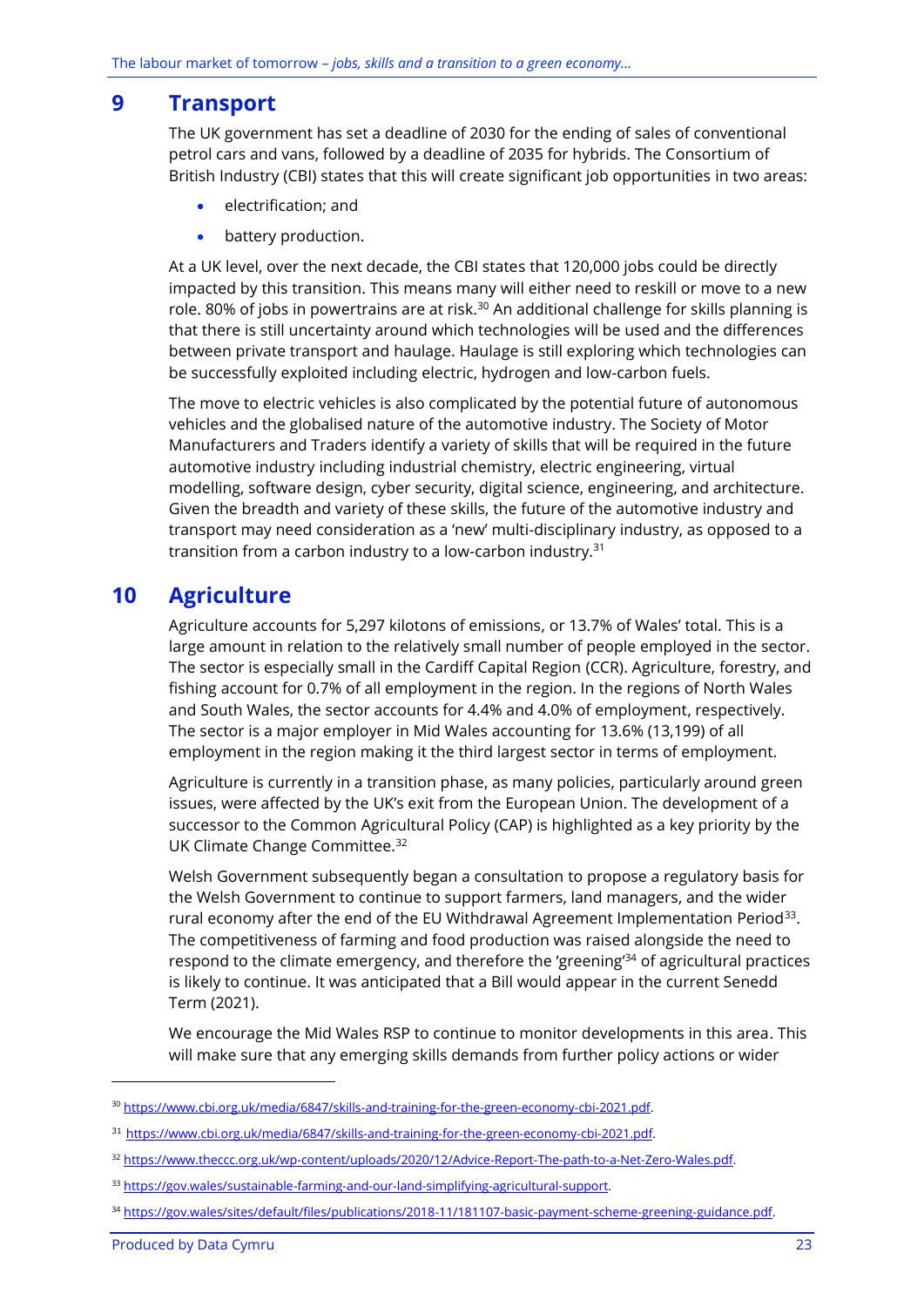trends, such as the loss of migrant labour associated with Brexit, are being accounted for.

### <span id="page-26-0"></span>**11 Nuclear**

There are currently no operational nuclear facilities in Wales. The Wylfa site on the Isle of Anglesey and the Trawsfynydd site in Gwynedd are at various stages of decommissioning. However, there are discussions around developing Small Modular Reactors (SMRs) at both sites, which are smaller, potentially safer, and more costefficient than larger-scale nuclear technologies.

As at January 2018, the Wylfa site employed 393 people and the Trawsfynydd site employed 159. These jobs were mainly in decommissioning.<sup>35</sup> Wylfa is unique amongst the 12 Magnox sites in the UK, in that it makes up 1.8% of jobs on the Isle of Anglesey, the local area. No other site represents more than 1% of the local job market.<sup>36</sup>

Every job at the Wylfa site supports 1.3 jobs in the host local authority, Isle of Anglesey, and 1.4 jobs in the host authority and the adjacent local authorities. The small difference between the two numbers implies that most of Wylfa's workforce lives on the Isle of Anglesey.<sup>37</sup>

Every job at the Trawsfynydd site supports 1.9 jobs in the host local authority, Gwynedd, and 2.0 jobs in the host authority and the adjacent local authorities. Again, the small difference between the two numbers implies that most of Trawsfynydd's workforce lives in Gwynedd. 38

Workers at Magnox sites, including Wylfa and Trawsfynydd, are generally older than the average worker in the UK. Modelling shows that there is unlikely to be an over-supply of labour at the Wylfa plant between now and financial year 2036/37. Essentially, staff flow (hires and retirements) will balance the demand for labour over this period. However, at Trawsfynydd, there is likely to be an over-supply of labour, up to 89 people in some years.<sup>39</sup> This means that re-skilling is likely to be more of an issue at the Trawsfynydd site than at Wylfa.

The Nuclear Decommissioning Authority will provide £2 million to Grŵp Llandrillo Menai (the College Group comprising Coleg Llandrillo, Coleg Meirion-Dwyfor and Coleg Menai) to support the provision of qualifications in Construction, Automotive Engineering and Building Services, amongst others. The funding is aimed at supporting people in the North Wales region to gain the relevant skills and qualifications to find employment within the area. 40

35

[https://assets.publishing.service.gov.uk/government/uploads/system/uploads/attachment\\_data/file/725779/Economic\\_I](https://assets.publishing.service.gov.uk/government/uploads/system/uploads/attachment_data/file/725779/Economic_Impact_Assessment_of_Magnox_Sites_-_13-07-18_STC.pdf) mpact Assessment of Magnox Sites - 13-07-18 STC.pdf, p18.

<sup>36</sup> Ibid.

37

[https://assets.publishing.service.gov.uk/government/uploads/system/uploads/attachment\\_data/file/725779/Economic\\_I](https://assets.publishing.service.gov.uk/government/uploads/system/uploads/attachment_data/file/725779/Economic_Impact_Assessment_of_Magnox_Sites_-_13-07-18_STC.pdf) [mpact\\_Assessment\\_of\\_Magnox\\_Sites\\_-\\_13-07-18\\_STC.pdf,](https://assets.publishing.service.gov.uk/government/uploads/system/uploads/attachment_data/file/725779/Economic_Impact_Assessment_of_Magnox_Sites_-_13-07-18_STC.pdf) p28

<sup>38</sup> Ibid.

<sup>39</sup>

[https://assets.publishing.service.gov.uk/government/uploads/system/uploads/attachment\\_data/file/725779/Economic\\_I](https://assets.publishing.service.gov.uk/government/uploads/system/uploads/attachment_data/file/725779/Economic_Impact_Assessment_of_Magnox_Sites_-_13-07-18_STC.pdf) mpact Assessment of Magnox Sites - 13-07-18 STC.pdf, p81

<sup>40</sup>

[https://assets.publishing.service.gov.uk/government/uploads/system/uploads/attachment\\_data/file/725779/Economic\\_I](https://assets.publishing.service.gov.uk/government/uploads/system/uploads/attachment_data/file/725779/Economic_Impact_Assessment_of_Magnox_Sites_-_13-07-18_STC.pdf) [mpact\\_Assessment\\_of\\_Magnox\\_Sites\\_-\\_13-07-18\\_STC.pdf,](https://assets.publishing.service.gov.uk/government/uploads/system/uploads/attachment_data/file/725779/Economic_Impact_Assessment_of_Magnox_Sites_-_13-07-18_STC.pdf) p35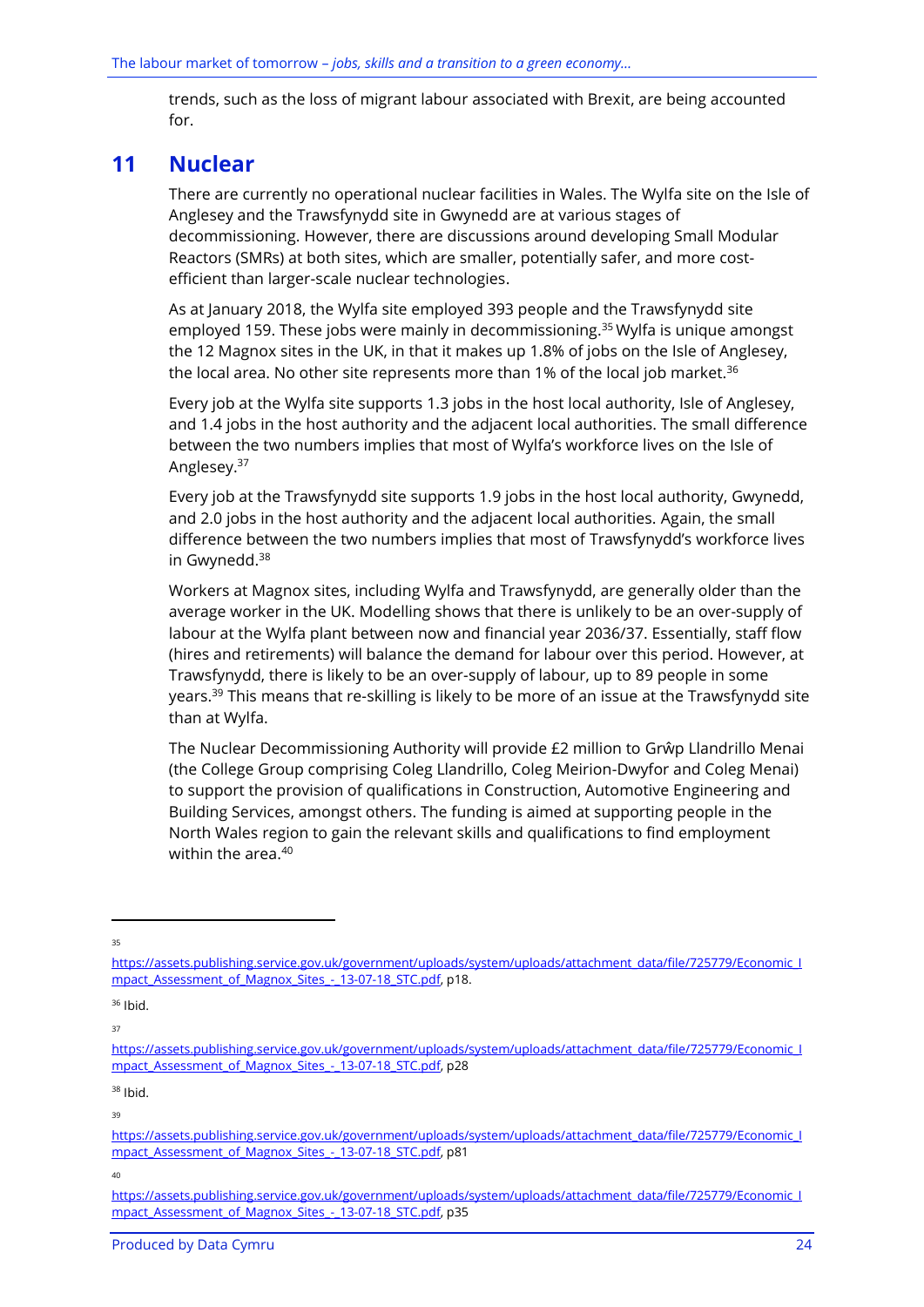Also, Magnox, the body directly responsible for decommissioning at Wylfa and Trawsfynydd, has committed to spend nearly £100,000 on the Môn Communities First project. This project provides training and support to help people from deprived areas of Anglesey into employment. 41

### <span id="page-27-0"></span>**12 The green jobs market in Wales**

Emsi Burning Glass shows job postings across Wales. The data can be filtered by local authority, timescale, job titles, and more. To better understand *green jobs* that are being posted, they use an experimental list of 365 job titles that they consider to be part of the green economy. These job titles are available upon request.

There were 1,095 unique green job postings in Wales between January 2021 and December 2021, representing 0.4% of all job postings (273,406). **[Figure 2Figure 2](#page-27-1)** shows the active unique job postings per month between January 2017 and December 2021.

<span id="page-27-1"></span>



*Source: Emsi Burning Glass – [economicmodeling.com](https://www.economicmodeling.com/)*

A job can be posted several times on multiple websites. Therefore, the total postings may include multiple counts of a post. Unique postings are the number of jobs once these duplicates have been removed. Therefore, it is a more realistic representation of the true number of jobs that are available.

**[Table](#page-28-0) 11** shows the most commonly posted job titles were Recycling Workers (99 unique posts), Environmental Health and Safety Managers (63 unique posts), and Recycling Managers (59 unique posts).

<sup>41</sup>

[https://assets.publishing.service.gov.uk/government/uploads/system/uploads/attachment\\_data/file/725779/Economic\\_I](https://assets.publishing.service.gov.uk/government/uploads/system/uploads/attachment_data/file/725779/Economic_Impact_Assessment_of_Magnox_Sites_-_13-07-18_STC.pdf) [mpact\\_Assessment\\_of\\_Magnox\\_Sites\\_-\\_13-07-18\\_STC.pdf,](https://assets.publishing.service.gov.uk/government/uploads/system/uploads/attachment_data/file/725779/Economic_Impact_Assessment_of_Magnox_Sites_-_13-07-18_STC.pdf) p78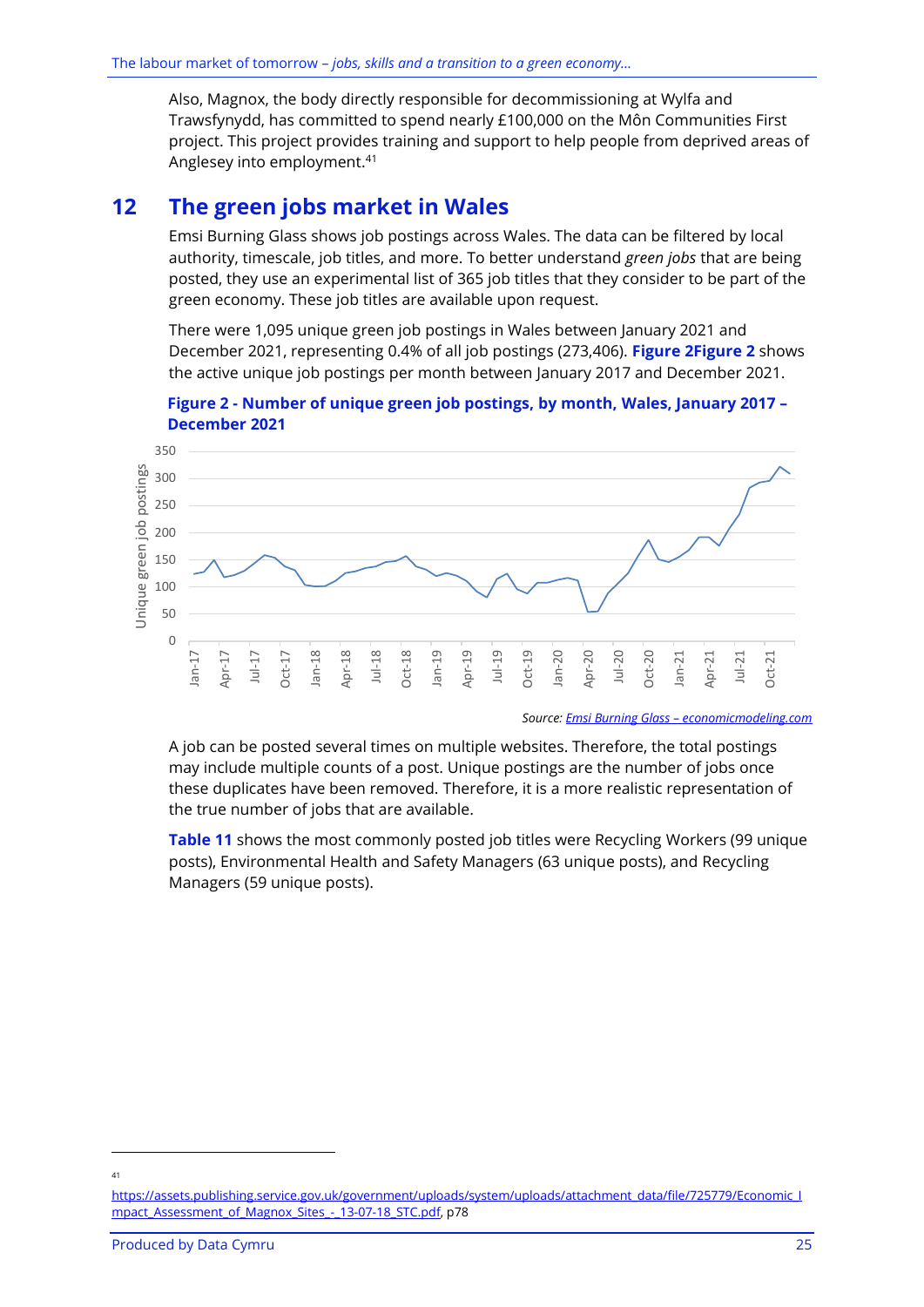<span id="page-28-0"></span>

| Table 11 - Top 15 green job postings, Wales, by job title, January 2021 - December |  |  |
|------------------------------------------------------------------------------------|--|--|
| 2021                                                                               |  |  |

| <b>Job title</b>                            | <b>Total</b><br>postings | <b>Number of unique</b><br>postings |
|---------------------------------------------|--------------------------|-------------------------------------|
| <b>Recycling Workers</b>                    | 179                      | 99                                  |
| Environmental Health and Safety Managers    | 107                      | 63                                  |
| <b>Recycling Managers</b>                   | 119                      | 59                                  |
| <b>Environmental Health Officers</b>        | 96                       | 53                                  |
| Environmental Health and Safety Specialists | 129                      | 44                                  |
| <b>Environmental Consultants</b>            | 122                      | 42                                  |
| <b>Environmental Officers</b>               | 73                       | 40                                  |
| <b>Environmental Managers</b>               | 79                       | 31                                  |
| <b>Environmental Advisors</b>               | 65                       | 30                                  |
| <b>Environmental Engineers</b>              | 74                       | 28                                  |
| <b>Environmental Coordinators</b>           | 79                       | 27                                  |
| <b>Sustainability Consultants</b>           | 88                       | 27                                  |
| Solid Waste Operators                       | 36                       | 25                                  |
| Renewable Energy Engineers                  | 49                       | 24                                  |
| Environmental Health and Safety Advisors    | 55                       | 24                                  |

*Source: Emsi Burning Glass – [economicmodeling.com](https://www.economicmodeling.com/)*

**[Table 12](#page-28-1)** shows the most commonly posted occupations were Environment Professionals (154 unique posts), Health and Safety Officers (139 unique posts), and Refuse and Salvage Occupations (123 unique posts).

#### <span id="page-28-1"></span>**Table 12 - Top 15 green job postings, by occupation, Wales, January 2021 – December 2021**

| <b>Occupation (SOC)</b>                                   | <b>Total</b><br>postings | <b>Number of unique</b><br>postings |
|-----------------------------------------------------------|--------------------------|-------------------------------------|
| <b>Environment Professionals</b>                          | 336                      | 154                                 |
| Health and Safety Officers                                | 323                      | 139                                 |
| Refuse and Salvage Occupations                            | 243                      | 123                                 |
| Engineering Professionals n.e.c.                          | 168                      | 59                                  |
| Science, Engineering and Production Technicians<br>n.e.c. | 138                      | 48                                  |
| Managers and Proprietors in Other Services<br>n.e.c.      | 90                       | 47                                  |
| Other Skilled Trades n.e.c.                               | 134                      | 47                                  |
| Plant and Machine Operatives n.e.c.                       | 45                       | 30                                  |
| Quality Assurance and Regulatory Professionals            | 61                       | 22                                  |
| Marketing and Sales Directors                             | 27                       | 18                                  |
| Construction and Building Trades n.e.c.                   | 32                       | 18                                  |
| Marketing Associate Professionals                         | 29                       | 17                                  |
| <b>Chief Executives and Senior Officials</b>              | 23                       | 16                                  |
| <b>Elementary Storage Occupations</b>                     | 38                       | 15                                  |
| Other Administrative Occupations n.e.c.                   | 23                       | 14                                  |

*Source: Emsi Burning Glass – [economicmodeling.com](https://www.economicmodeling.com/)*

Emsi Burning Glass shows the skills that are listed in job adverts. These are split into **hard skills** and **common skills**. Hard skills are associated with a qualification or a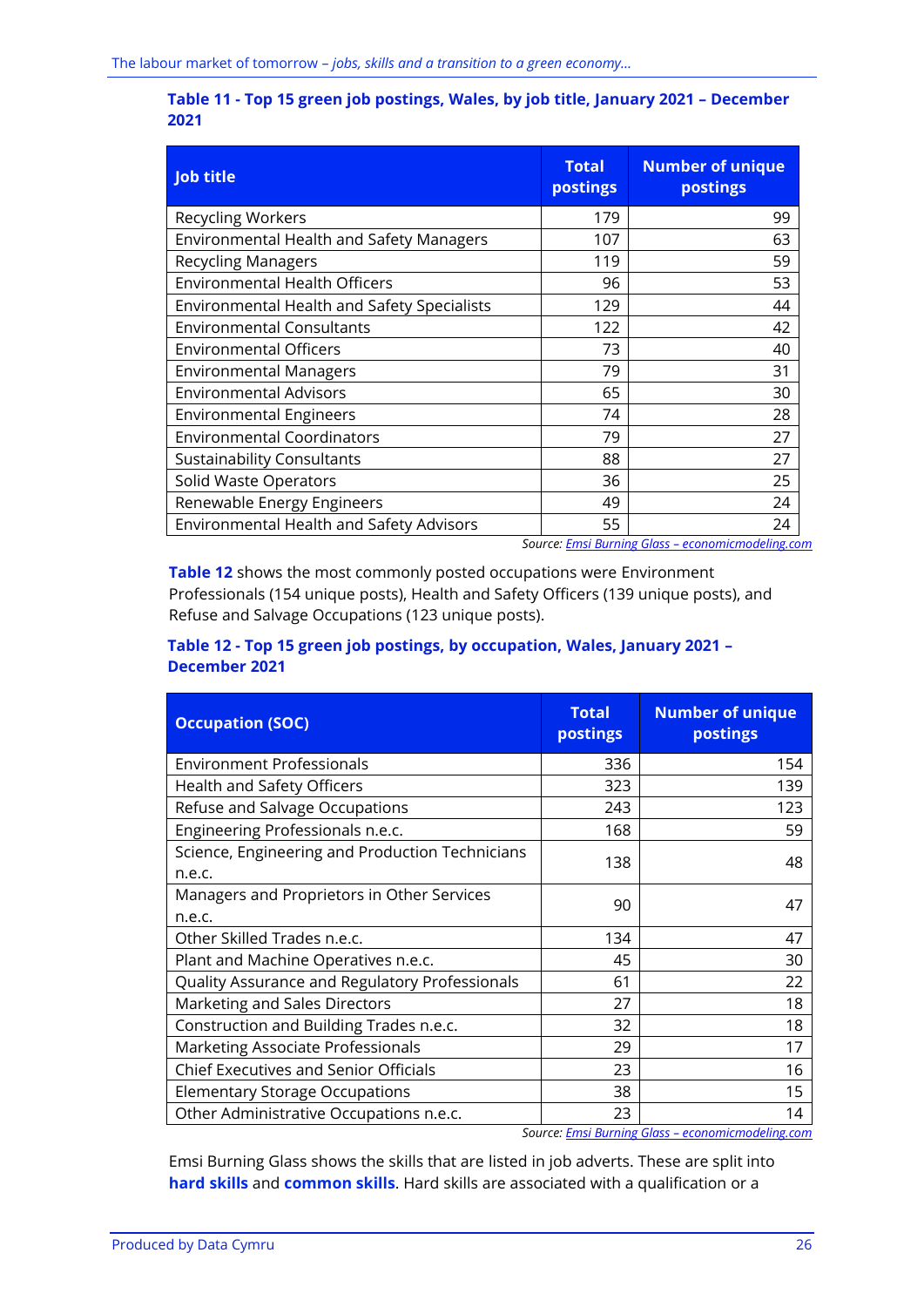specialist skill as opposed to those which a person may need or demonstrate in their everyday role (such as self-motivation, teamwork).

**[Table 13](#page-29-1)** shows that the most common hard skills included in green job postings across Wales in 2020-21. These include Environment Health and Safety (408 postings), Sustainability (320 postings), Auditing (259 postings), and Risk Analysis (235 postings).

#### <span id="page-29-1"></span>**Table 13 - Top hard skills found in unique green job postings, Wales, January 2021 – December 2021**

| <b>Skill</b>                             | <b>Frequency</b><br><u>in</u><br>postings<br>(%) | <b>Postings with skill /</b><br><b>Total postings</b> |
|------------------------------------------|--------------------------------------------------|-------------------------------------------------------|
| <b>Environment Health And Safety</b>     | 21                                               | 227/1,095                                             |
| Sustainability                           | 16                                               | 177/1,095                                             |
| Risk Analysis                            | 16                                               | 172/1,095                                             |
| Auditing                                 | 16                                               | 170 / 1,095                                           |
| ISO 14000 Series                         | 11                                               | 118 / 1,095                                           |
| <b>Environmental Resource Management</b> | 9                                                | 102 / 1,095                                           |
| <b>Environmental Science</b>             | 8                                                | 90 / 1,095                                            |
| <b>Environmental Management Systems</b>  | 7                                                | 73 / 1,095                                            |
| <b>Waste Management</b>                  | 7                                                | 72/1,095                                              |
| <b>Environmental Health</b>              | 6                                                | 69 / 1,095                                            |
| Welsh Language                           | 6                                                | 65 / 1,095                                            |
| <b>Environmental Laws</b>                | 5                                                | 56 / 1,095                                            |
| Key Performance Indicators (KPIs)        | 5                                                | 50 / 1,095                                            |
| <b>Environmental Consulting</b>          | 4                                                | 49 / 1,095                                            |
| Construction                             | 4                                                | 48 / 1,095                                            |

#### *Source: Emsi Burning Glass – [economicmodeling.com](https://www.economicmodeling.com/)*

# <span id="page-29-0"></span>**13 Future infrastructure projects**

Across Wales, green infrastructure projects will have a large impact on job creation and therefore skills demand. These projects may cover a range of green activities including clean energy production, carbon capture, electric vehicle infrastructure, measures to improve biodiversity, and more.

However, it is impossible to know exactly which projects will exist in Wales in the future and new investments are likely to be announced at different points in time. Therefore, we have used estimates of the number of jobs likely to be created on projects that may take place. This provides RSPs with useful data which they can use if a project is announced in their region.

Following research, the **Trade Union Congress (TUC) Wales** proposed a list of 16 infrastructure projects (**[Appendix C](#page-77-0)**) totalling £6 billion in public investment. While it is impossible to know whether these projects will come to fruition at this stage, the research is useful as it provides an analysis of two key measures for RSPs.

- **Potential job creation** the largest absolute numbers of direct and supply chain jobs created by the project.
- **Potential jobs multiplier** the number of direct and supply chain jobs created per £1 million investment.

Going forward this provides a useful framework for RSPs, as new infrastructure and spending projects are announced over the coming years. From this, RSPs can assess likely labour and therefore skills demand. Other organisations, such as the New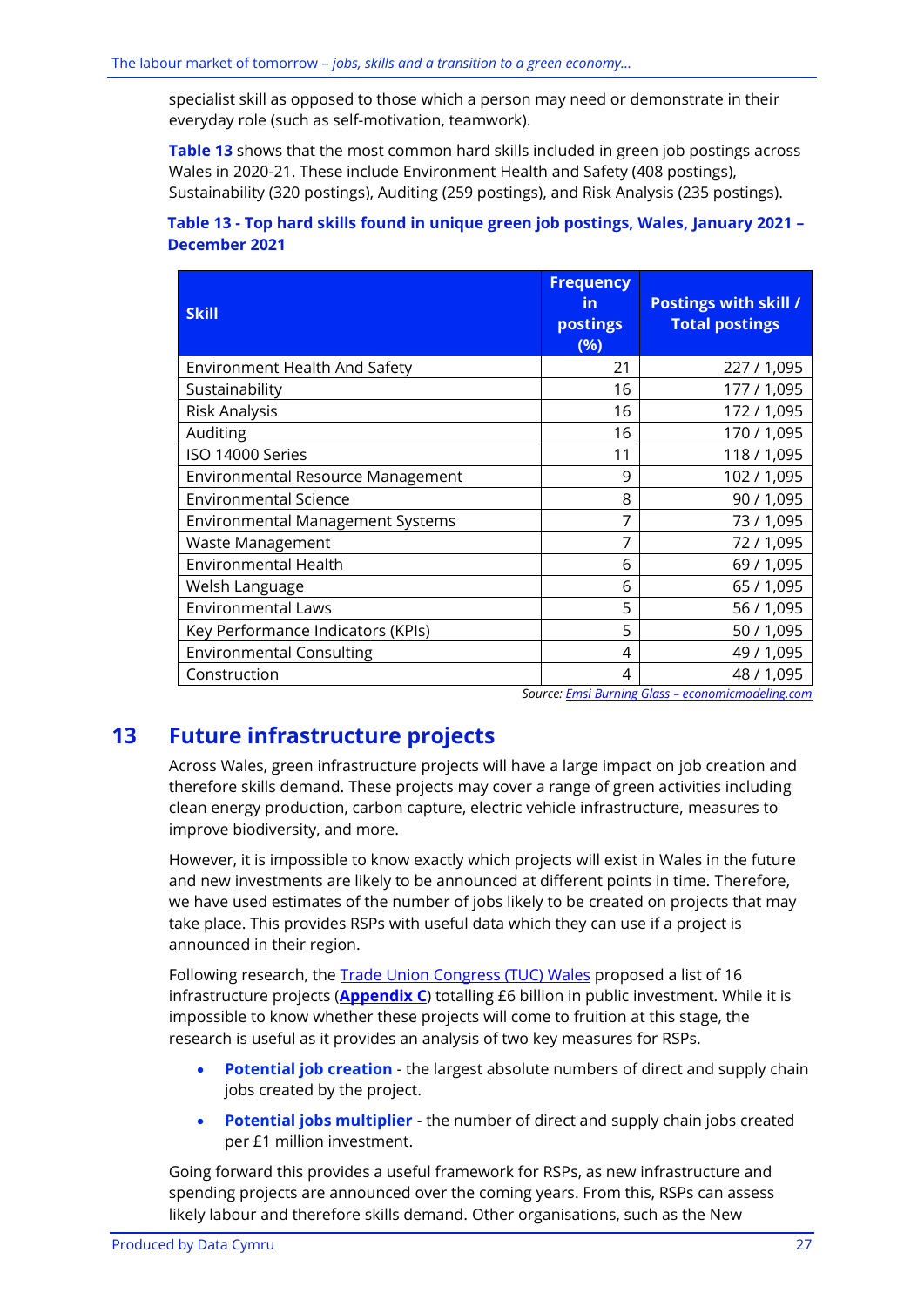Economics Foundation, praise this approach stating it *"give(s) a general illustration of the kinds of investment and jobs in infrastructure that would be required for a green recovery which sets Wales on a path to rapid decarbonisation."<sup>42</sup>*

The projects that create the largest number of direct and supply chain jobs are in construction and RetroFit projects, as well as large-scale industrial projects such as the building of electric vehicle (EV) factories and steel industry decarbonisation.

#### **Table** *14* **- Top 5 projects by potential job creation, Wales, 2020**

| <b>Project</b>                                               | <b>Average number of jobs</b><br>created over 2-year<br><b>stimulus</b> |
|--------------------------------------------------------------|-------------------------------------------------------------------------|
| Build social housing (using domestic offsite<br>manufacture) | 12,138                                                                  |
| Retrofit social housing                                      | 10,210                                                                  |
| Expand and upgrade rail network                              | 7.604                                                                   |
| Build battery factories for EVs                              | 5,130                                                                   |
| Steel industry R&D for decarbonisation                       | 4.317                                                                   |

*Source[: TUC](https://www.tuc.org.uk/research-analysis/reports/job-creation-wales-infrastructure-investment) Wales*

Using a different measure, the number of jobs created for every million pounds spent (known as the employment multiplier effect), the types of jobs ranking at the top of the list changes. Top ranked jobs now include different types of green infrastructure projects such as energy efficiency upgrades, pedestrianisation and cycle lane schemes, and reforestation.

#### **Table 15 – Top 5 projects by the potential number of jobs created per £1 million invested, Wales, 2020**

| <b>Project</b>                                                                           | <b>Number of jobs created per</b><br><b>£1million invested per year</b> |
|------------------------------------------------------------------------------------------|-------------------------------------------------------------------------|
| Energy Performance Certificates (EPCs) and<br>Building Renovation Passport for all homes | 33.00                                                                   |
| Reforestation schemes                                                                    | 23.16                                                                   |
| Retrofit social housing                                                                  | 22.00                                                                   |
| Retrofit public buildings                                                                | 21.44                                                                   |
| Build cycle lanes and pedestrianisation                                                  | 21.44                                                                   |

*Source[: TUC](https://www.tuc.org.uk/research-analysis/reports/job-creation-wales-infrastructure-investment) Wales*

 $42$  Please note the list is not exhaustive and there are several potentially low carbon foundational sectors that are not captured by the report.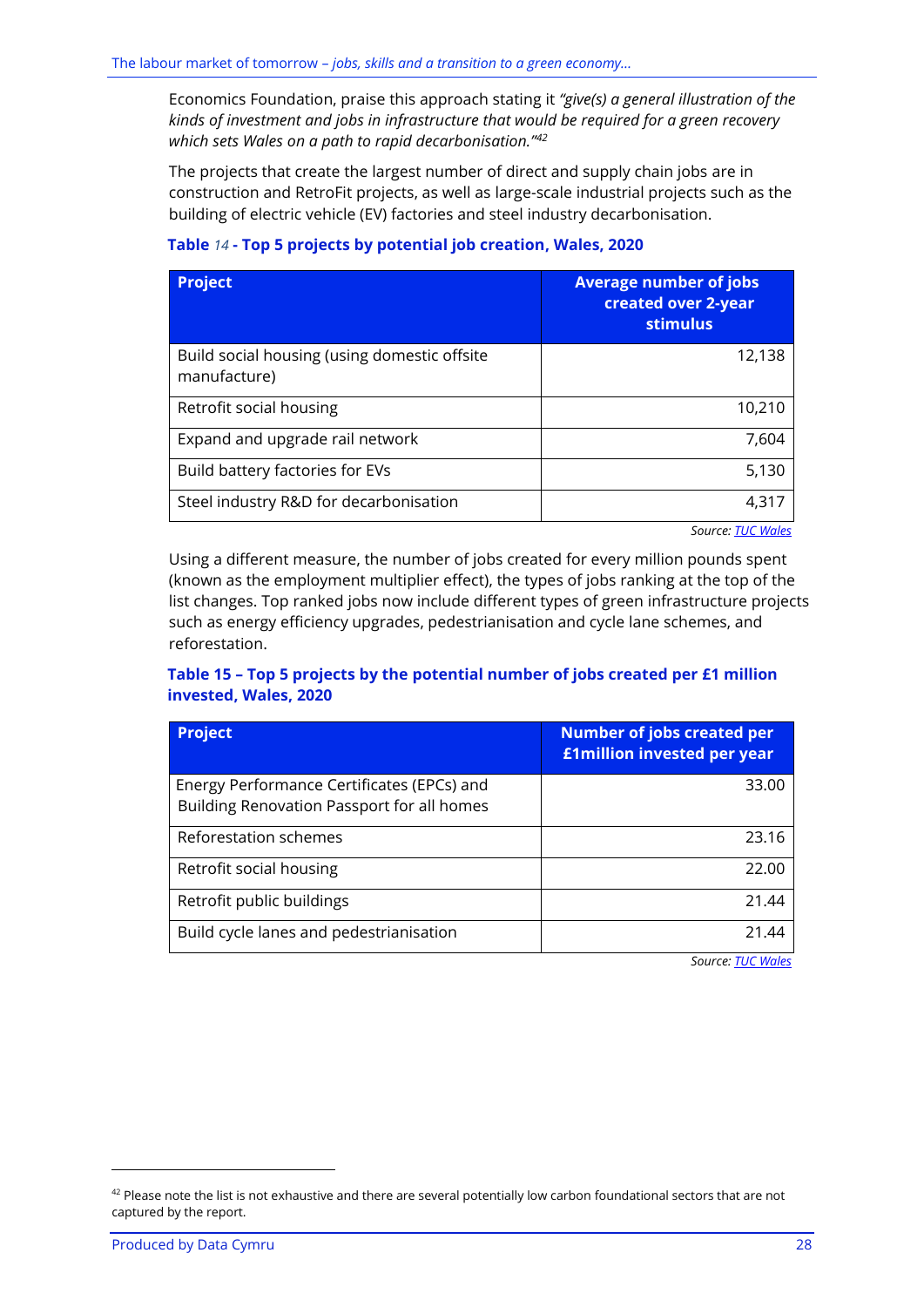# <span id="page-31-0"></span>**14 Cardiff Capital Region (CCR)**

The Cardiff Capital Region (CCR) is made up of *10* local authorities: Blaenau Gwent, Bridgend, Caerphilly, Cardiff, Merthyr Tydfil, Monmouthshire, Newport, Rhondda Cynon Taf, Torfaen, and the Vale of Glamorgan. As of 2019, 713,600 people are employed in the region, representing 49.4% of the people employed in Wales.

With an estimated 661,214 households in the region (48.3% of the Wales total), retrofitting properties will be a major factor over the coming years. If Wales is to be net zero by 2050, the [Welsh Energy Service](https://gov.wales/energy-service-public-sector-and-community-groups) believes the following needs to happen:

- 42,000 homes insulated
- 140,000 heat pumps installed
- 154,000 homes improved to EPC band D, C and B
- 112,000 homes moved from fossil fuelled to low carbon heating
- No new gas connection from 2025.

Compared to other regions in Wales, the CCR has less renewable electricity potential. The Welsh Energy Service shows energy being produced by two sources by 2035:

- 532 MW of onshore wind; and
- 830 MW of solar photovoltaic.

**Employment** in the CCR is broadly in line with the average for Wales, apart from in agriculture, in which fewer than average people work. There is a significant number of people working in sectors which are exposed to changes associated with a green economy. Specifically, **[Table](#page-31-1)** *16* shows there are an estimated 83,000 people employed in production and 46,700 in construction in 2019.

#### <span id="page-31-1"></span>**Table 16 - Workplace employment, by sector, Cardiff Capital Region (CCR), 2019**

| Sector                                                                                                    | <b>Number of</b><br>people who<br>work in CCR | <b>Percentage</b><br>of CCR<br>workforce<br>(%) | <b>Wales</b> | <b>Percentage</b><br>of people in<br><b>Wales who</b><br>work in the<br>sector (%) |
|-----------------------------------------------------------------------------------------------------------|-----------------------------------------------|-------------------------------------------------|--------------|------------------------------------------------------------------------------------|
| Agriculture, forestry and fishing                                                                         | 4,800                                         | 0.7                                             | 44,600       | 3.1                                                                                |
| Production                                                                                                | 83,000                                        | 11.6                                            | 165,700      | 11.5                                                                               |
| Construction                                                                                              | 46,700                                        | 6.5                                             | 97,300       | 6.7                                                                                |
| Wholesale, retail, transport,<br>hotels and food                                                          | 174,400                                       | 24.4                                            | 373,200      | 25.8                                                                               |
| Information and communication                                                                             | 20,300                                        | 2.8                                             | 34,200       | 2.4                                                                                |
| Finance and insurance activities                                                                          | 24,600                                        | 3.4                                             | 35,900       | 2.5                                                                                |
| Real estate activities                                                                                    | 10,900                                        | 1.5                                             | 19,600       | 1.4                                                                                |
| Professional, scientific and<br>technical activities;<br>administrative and support<br>service activities | 96,700                                        | 13.6                                            | 175,400      | 12.1                                                                               |
| Public administration, defence,<br>education and health                                                   | 216,100                                       | 30.3                                            | 425,300      | 29.5                                                                               |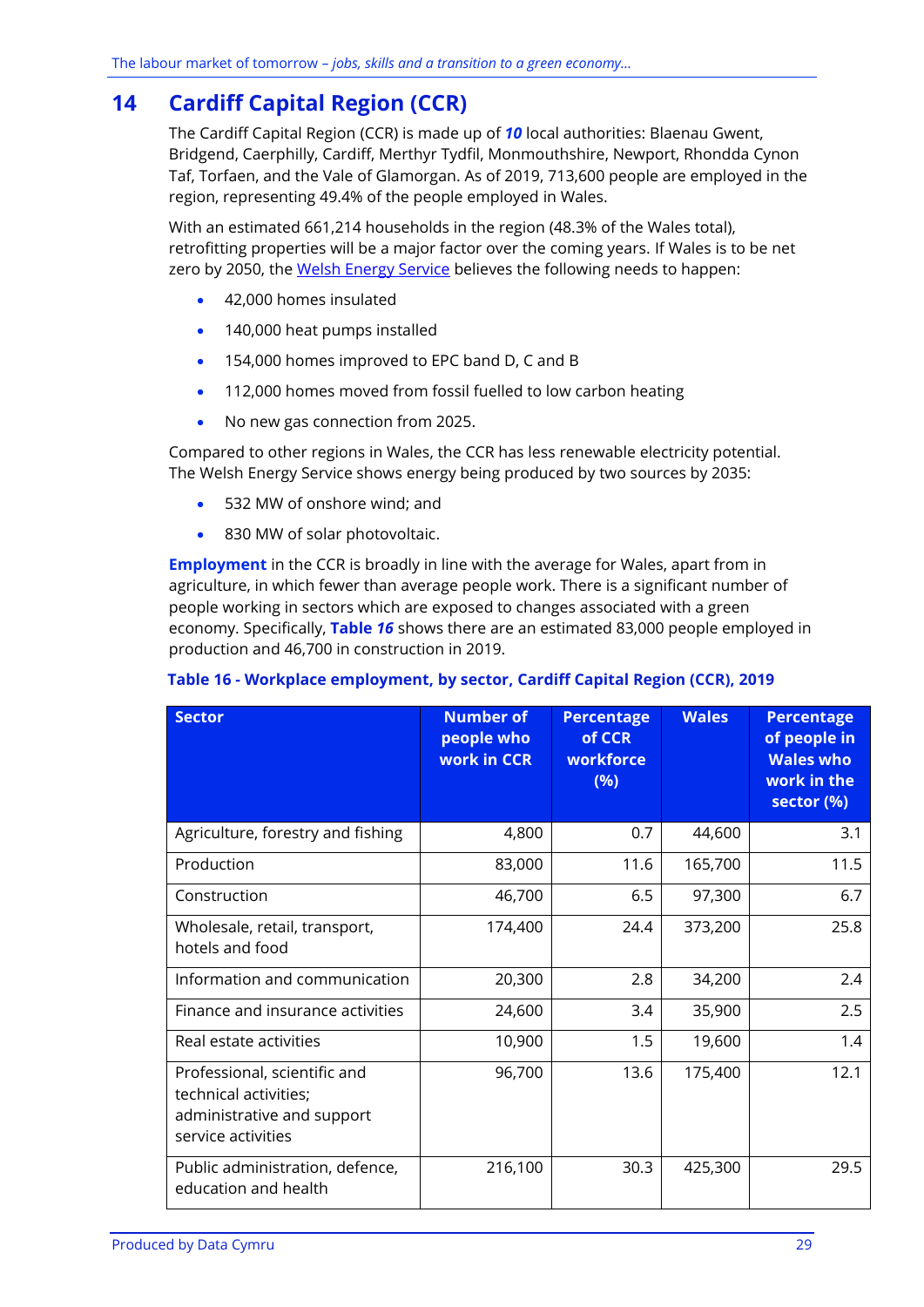The labour market of tomorrow – *jobs, skills and a transition to a green economy…*

| <b>Sector</b>            | <b>Number of</b><br>people who<br>work in CCR | <b>Percentage</b><br>of CCR<br>workforce<br>(%) | <b>Wales</b> | Percentage<br>of people in<br><b>Wales who</b><br>work in the<br>sector (%) |
|--------------------------|-----------------------------------------------|-------------------------------------------------|--------------|-----------------------------------------------------------------------------|
| Other service activities | 36,000                                        | 5.0                                             | 72,800       | 5.0                                                                         |
| <b>Total</b>             | 713,600                                       | 100.0                                           | 1,444,100    | 100.0                                                                       |

<span id="page-32-1"></span>*Source[: StatsWales](https://statswales.gov.wales/Catalogue/Business-Economy-and-Labour-Market/People-and-Work/Employment/Jobs/Whole-Workforce/workplaceemployment-by-welshlocalareas-industry)*

Emsi Burning Glass shows data on current **job postings** which can be classified as a 'green job'. Between January 2021 and December 2021, there were 612 unique green jobs posted in the CCR. The median advertised wage was between £31,488 and £34,944 for each month of the year which is higher than the median advertised wage of between £24,000 and £28,480. This suggests that green jobs are better paid than the average job in the CCR.

A job can be posted a number of times on multiple websites; therefore, the total postings is not a 'true' figure of the number of jobs being advertised. A unique job represents the number of jobs once duplicates are removed. **[Table](#page-32-0)** *1[7](#page-32-1)*

**[Table](#page-32-1)** *17* shows that the highest number of unique postings was for Recycling Workers at 52, followed by Environmental Health and Safety Managers, and Environmental Consultants and Environmental Health Officers, at 32 and 29.

<span id="page-32-0"></span>

| Table 17 - Top 15 green job postings, by job title, Cardiff Capital Region, January |  |  |
|-------------------------------------------------------------------------------------|--|--|
| 2021 - December 2021                                                                |  |  |

| <b>Job title</b>                                | <b>Total</b><br>postings | <b>Number of</b><br>unique postings |
|-------------------------------------------------|--------------------------|-------------------------------------|
| <b>Recycling Workers</b>                        | 100                      | 52                                  |
| Environmental Health and Safety<br>Managers     | 55                       | 32                                  |
| <b>Environmental Consultants</b>                | 88                       | 29                                  |
| <b>Environmental Health Officers</b>            | 60                       | 29                                  |
| Environmental Health and Safety<br>Specialists  | 58                       | 26                                  |
| <b>Sustainability Consultants</b>               | 82                       | 26                                  |
| <b>Environmental Engineers</b>                  | 70                       | 24                                  |
| <b>Environmental Advisors</b>                   | 58                       | 23                                  |
| <b>Recycling Managers</b>                       | 69                       | 22                                  |
| <b>Environmental Health and Safety Advisors</b> | 49                       | 19                                  |
| <b>Environmental Managers</b>                   | 44                       | 18                                  |
| Solid Waste Operators                           | 26                       | 17                                  |
| Environmentalists                               | 35                       | 14                                  |
| <b>Environmental Coordinators</b>               | 35                       | 14                                  |
| Renewable Energy Analysts                       | 19                       | 14                                  |

 *Source: Emsi Burning Glass – [economicmodeling.com](https://www.economicmodeling.com/)*

Emsi Burning Glass map these jobs to occupations that are listed in the Standard Occupational Classification (SOC). As shown i[n](#page-33-0)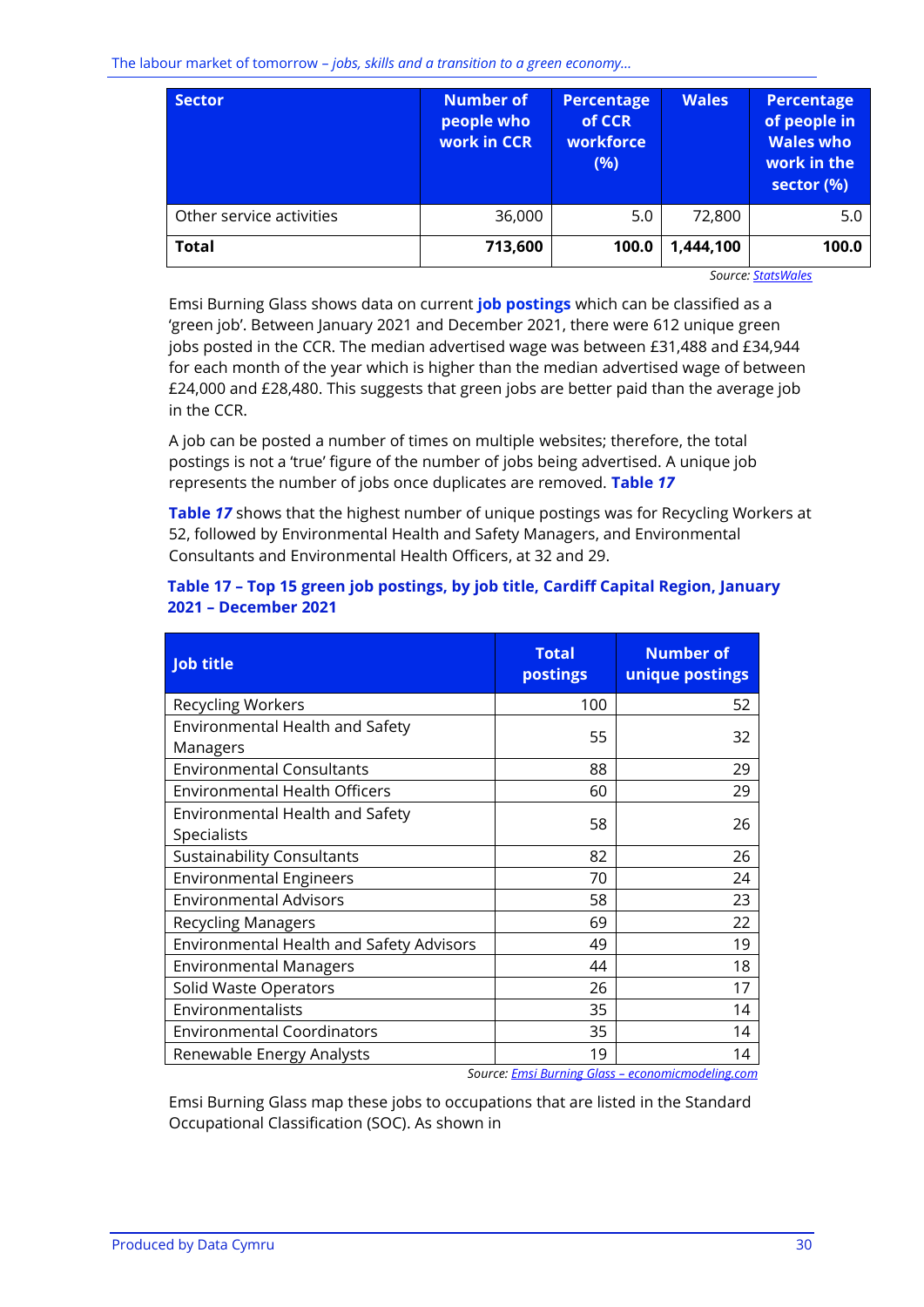<span id="page-33-0"></span>**[Table](#page-33-0)** *18* the most common posted occupations were Environment Professionals (93 unique job postings) and Health and Safety Officers (84 unique job postings).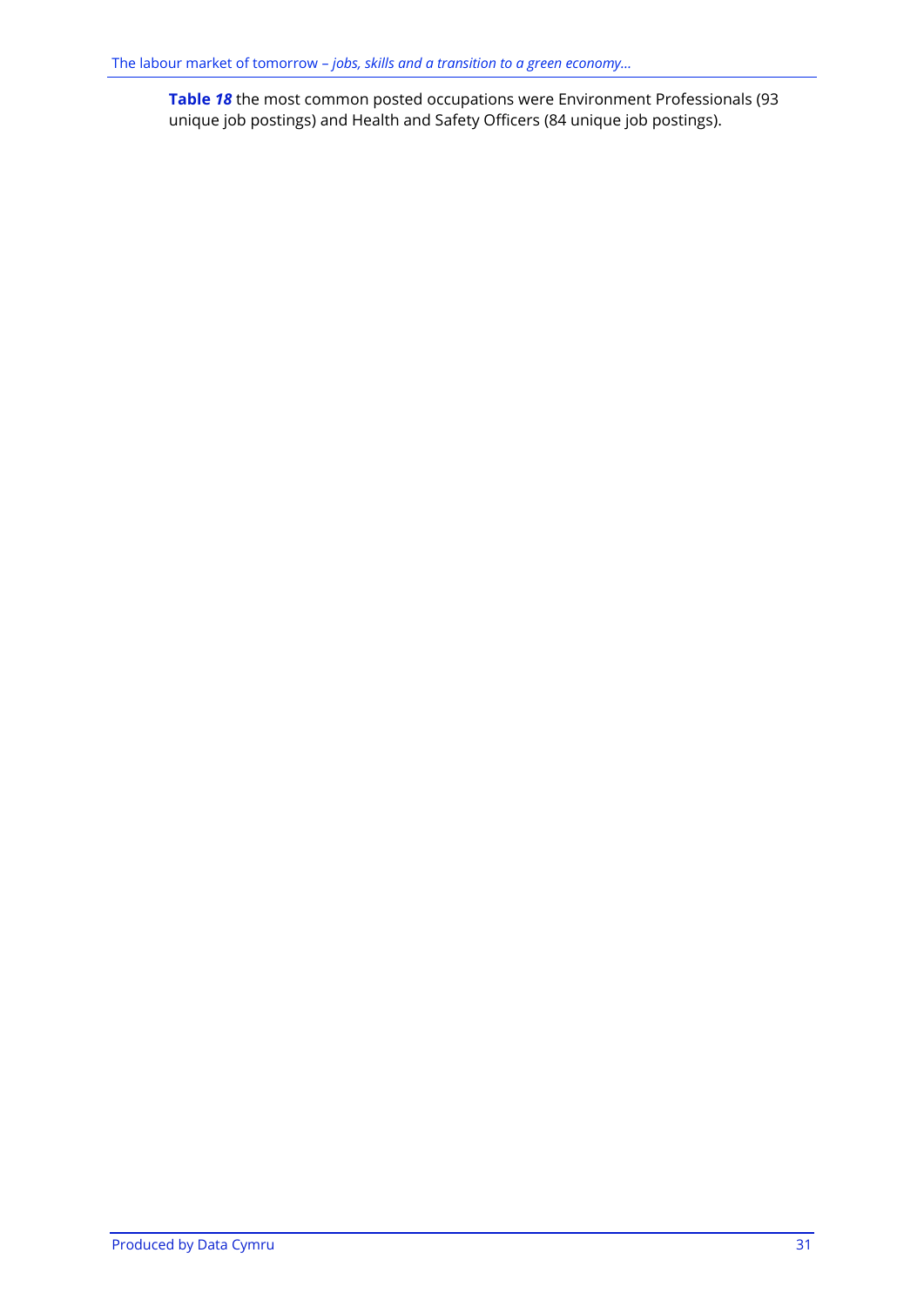#### **Table 18 – Top 15 green job postings, by occupation, Cardiff Capital Region, January 2021 – December 2021**

| <b>Occupation (SOC)</b>                 | <b>Total</b><br>postings | <b>Number of unique</b><br>postings |
|-----------------------------------------|--------------------------|-------------------------------------|
| <b>Environment Professionals</b>        | 221                      | 93                                  |
| Health and Safety Officers              | 183                      | 84                                  |
| Refuse and Salvage Occupations          | 171                      | 78                                  |
| Engineering Professionals n.e.c.        | 115                      | 42                                  |
| Other Skilled Trades n.e.c.             | 98                       | 36                                  |
| Managers and Proprietors in Other       | 46                       | 29                                  |
| Services n.e.c.                         |                          |                                     |
| Science, Engineering and Production     | 43                       | 17                                  |
| Technicians n.e.c.                      |                          |                                     |
| Quality Assurance and Regulatory        | 48                       | 14                                  |
| Professionals                           |                          |                                     |
| <b>Physical Scientists</b>              | 42                       | 13                                  |
| Marketing and Sales Directors           | 18                       | 12                                  |
| Marketing Associate Professionals       | 23                       | 12                                  |
| Caretakers                              | 21                       | 11                                  |
| Production Managers and Directors in    | 31                       | 10                                  |
| Mining and Energy                       |                          |                                     |
| <b>Chemical Scientists</b>              | 24                       |                                     |
| Construction and Building Trades n.e.c. | 11                       | $\mathbf{r}$                        |

*Source: Emsi Burning Glass – [economicmodeling.com](https://www.economicmodeling.com/)*

Within the region, Cardiff had the most unique green postings at 270, followed by Newport at 99 and Bridgend at 49.

#### **Table 19 – Number of unique green job postings, by local authority, January 2021 - December 2021**

| <b>Local authority</b> | <b>Number of unique postings</b> |
|------------------------|----------------------------------|
| Cardiff                | 270                              |
| Newport                | 99                               |
| Bridgend               | 49                               |
| Monmouthshire          | 36                               |
| Caerphilly             | 33                               |
| <b>Blaenau Gwent</b>   | 32                               |
| Merthyr Tydfil         | 27                               |
| Rhondda Cynon Taf      | 22                               |
| Vale of Glamorgan      | 22                               |
| Torfaen                | 22                               |

*Source: Emsi Burning Glass – [economicmodeling.com](https://www.economicmodeling.com/)*

Cardiff Capital Region City Deal was the first **growth deal** in Wales. The region is focused on investing across a range of sectors, including upgrading housing stock and transport infrastructure through the new South Wales Metro project. The Region has an Energy Vision that lays out a route to carbon neutrality by 2050. To achieve this, they estimate that there needs to be a 51% reduction in domestic heat and power emissions, a 54%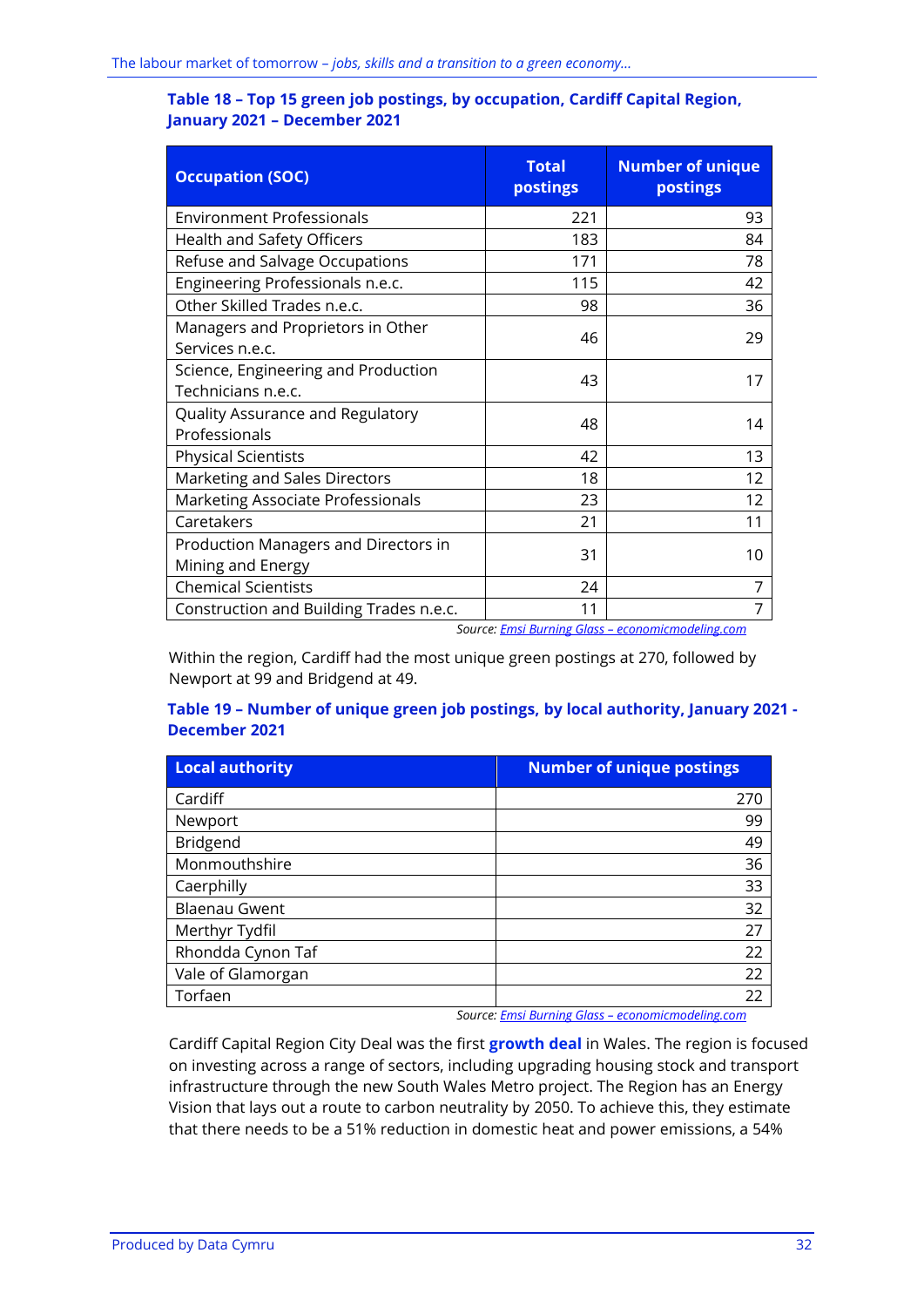reduction in commercial and industrial emissions, and a 60% reduction in road transport emissions.<sup>43</sup>

The Region notes that around a sixth of the energy consumed by the public and business is generated from renewable sources. Moving the remaining energy generation to renewable/low carbon sources is key to the Region's decarbonisation strategy. Alongside this central issue, the Region is consulting with key stakeholders to define a work programme for the coming years.<sup>44</sup>

CCR skills partnership worked with FE providers within the Region to identify **green skills provisions**. The results show that there is limited provision for standalone green skills. However, many existing courses have elements or themes that resonate with the green agenda. These courses are listed in **[Table 20](#page-37-0)**.

<sup>43</sup> [https://www.cardiffcapitalregion.wales/about-ccr/#priority-sectors.](https://www.cardiffcapitalregion.wales/about-ccr/#priority-sectors)

<sup>44</sup> [https://www.cardiffcapitalregion.wales/news-events/latest-news/shaping-the-plan-to-action-our-energy-vision-and](https://www.cardiffcapitalregion.wales/news-events/latest-news/shaping-the-plan-to-action-our-energy-vision-and-strategy/)[strategy/.](https://www.cardiffcapitalregion.wales/news-events/latest-news/shaping-the-plan-to-action-our-energy-vision-and-strategy/)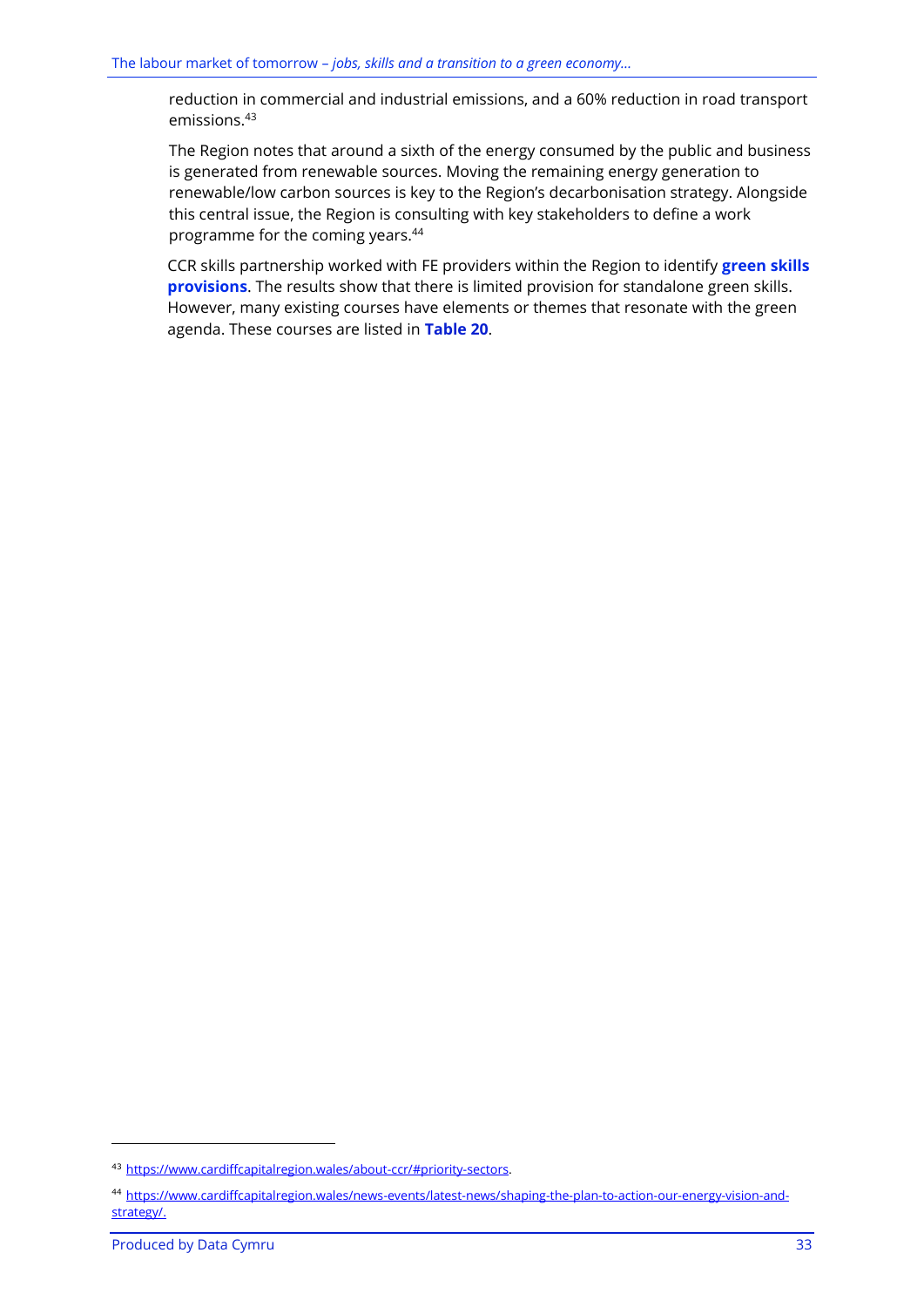**[Table](#page-40-0)** *21* shows courses that are available as part of the Personal Learning Account (PLA) in Wales. This scheme is fully funded by Welsh Government and offers anyone over the age of 18 and earning less than £29,534 access to courses at FE institutions across Wales. Some PLA courses are also offered via the mainstream routes at colleges, so some duplication is visible across the tables.

Through engagement with the FE providers in the Region, it is clear that providers are looking to expand their green offerings. As an example, College Merthyr Tydfil are developing plans for a brand new Sustainable and Renewable Technology Centre to replace their existing Construction, Motor Vehicle and Engineering building. Similarly, Bridgend College have recently launched a STEAM Academy.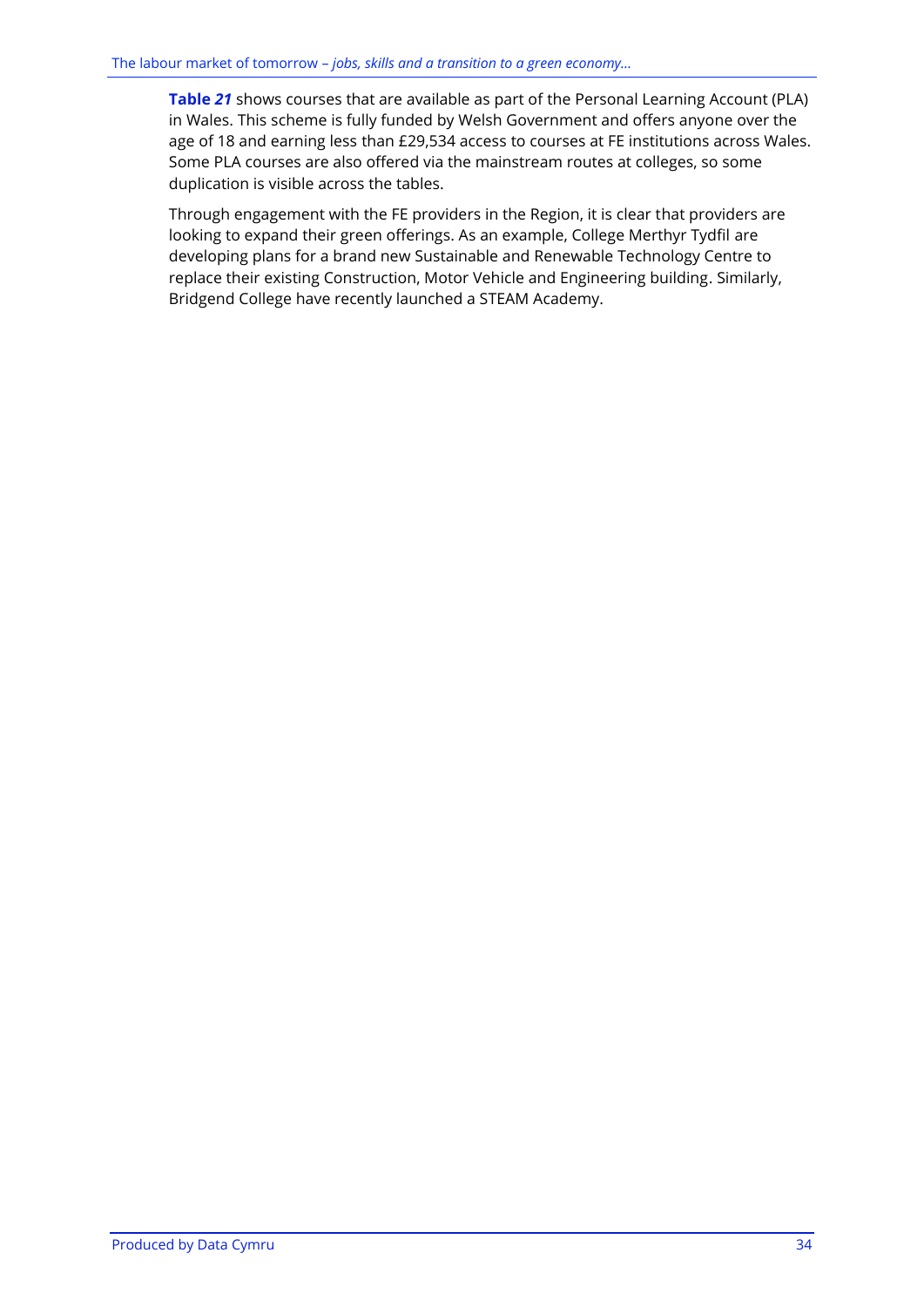| <b>Sub-sector</b>      |            | <b>Related Further Education (FE) provision in Cardiff Capital Region</b>                                                               |  |
|------------------------|------------|-----------------------------------------------------------------------------------------------------------------------------------------|--|
|                        |            | Level 3 Award in the Installation and Maintenance of Small Scale Solar Photovoltaic Systems                                             |  |
|                        |            | Level 3 Award in the Installation and Maintenance of Solar Thermal Hot Water Systems                                                    |  |
|                        |            | NICEIC Solar Photovoltaic (4 Days) - Part time                                                                                          |  |
|                        |            | NICEIC Solar Photovoltaic Maintenance (2 Days) - Part time                                                                              |  |
|                        |            | Level 3 EAL certificate in Standby Battery Systems - Part time                                                                          |  |
|                        | Solar      | Level 3 Award in the Installation and Maintenance of Small Scale Solar Photovoltaic Systems - Part<br>time                              |  |
|                        |            | Photovoltaics (3 days) - Part time                                                                                                      |  |
|                        |            | Level 3 NICEIC award in the Installation and Maintenance of Solar Thermal Hot Water Systems - Part<br>time                              |  |
| Low-carbon electricity |            | Solar thermal hot water awareness (1 day) - Part time                                                                                   |  |
|                        |            | Solar thermal hot water (2 day) - Part time                                                                                             |  |
|                        | Nuclear    | Level 3 Engineering (including Enhanced): Unit 3: Engineering Product Design and Manufacture                                            |  |
|                        | Wind       | HNC General Engineering - Unit: 1 Engineering World Renewable Energy                                                                    |  |
|                        | Other      | Level 2 Engineering: Unit 1 - The Engineering World & Unit 2 - Investigating an Engineering Product,<br>Environmental impact            |  |
|                        |            | Level 3 Engineering (including Enhanced): Unit 39: Modern Manufacturing Systems & Unit 3:<br>Engineering Product Design and Manufacture |  |
| Low-carbon heat        | Heat pumps | Level 3 Award in the Installation and Maintenance of Heat Pumps Systems (Non-refrigerant Circuits)                                      |  |
|                        |            | Level 3 Award in Plumbing (covers solar thermal, photovoltaic, heatpumps, wind generation, CHP,<br>and biomass                          |  |

## **Table 20 – Courses related to the green agenda delivered by further education (FE) institutions, Cardiff Capital Region, 2020-21**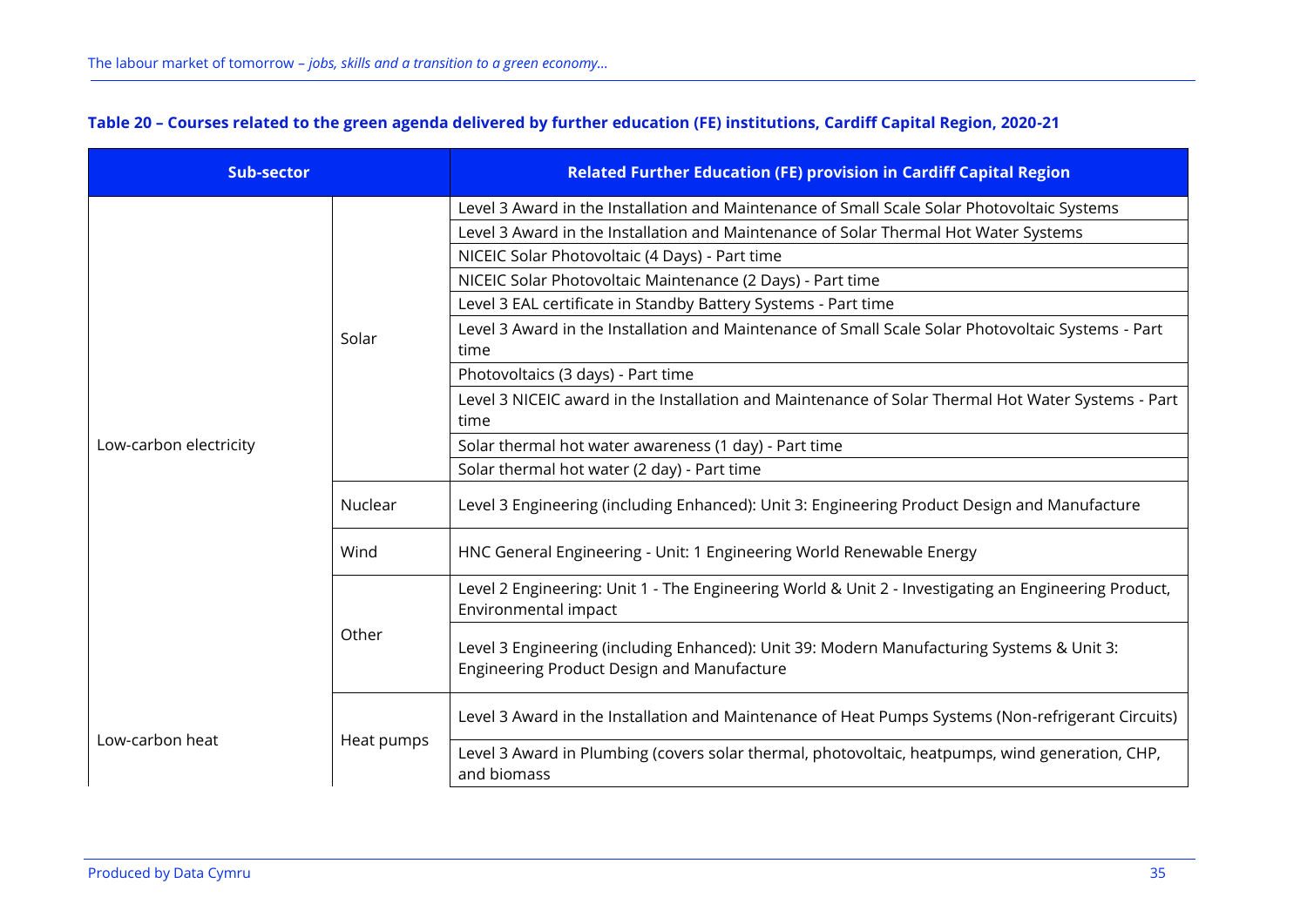| <b>Sub-sector</b>         |                   | <b>Related Further Education (FE) provision in Cardiff Capital Region</b>                         |
|---------------------------|-------------------|---------------------------------------------------------------------------------------------------|
|                           |                   | EAL Plumbing (covers solar thermal, photovoltaic, heatpumps, wind generation, CHP, and biomass)   |
|                           |                   | Level 2 and level 3 in Installation and Maintenance of Photovoltaic/Ground Source Heat Pumps      |
|                           |                   | Samsung Heat Pumps                                                                                |
|                           |                   | NICEIC Domestic Heat Pumps Ground Source and Air Source - Part time                               |
|                           |                   | Heat pumps (5 days) - Part time                                                                   |
|                           |                   | Level 3 in Energy Efficiency Measure of Older Buildings (Heritage)                                |
|                           |                   | Level 2 and level 3 award in Plumbing Studies: Units within qualification cover renewables        |
|                           |                   | Foundation Level 2 in Construction                                                                |
|                           |                   | Progression Level 2 in Construction                                                               |
|                           |                   | Level 2 and 3 Apprenticeships                                                                     |
|                           |                   | Level 3 Diploma in Construction & Built Management                                                |
|                           |                   | Foundation Degree in Construction                                                                 |
|                           |                   | BPEC Battery Storage Training course - Part time                                                  |
|                           |                   | Domestic Energy Assessor (3-5 day) - Part time                                                    |
|                           |                   | HNC/D in Construction and the Built Environment                                                   |
|                           |                   | Level 3 Award in Construction Management                                                          |
| Energy efficient products | Smart<br>controls | Level 2 WBL framework award in Construction Maintenance: Covers solar, photovoltaic, SMART tech   |
|                           |                   | Level 2 and Level 3 award in Electrical Installation: Units within qualification cover Renewables |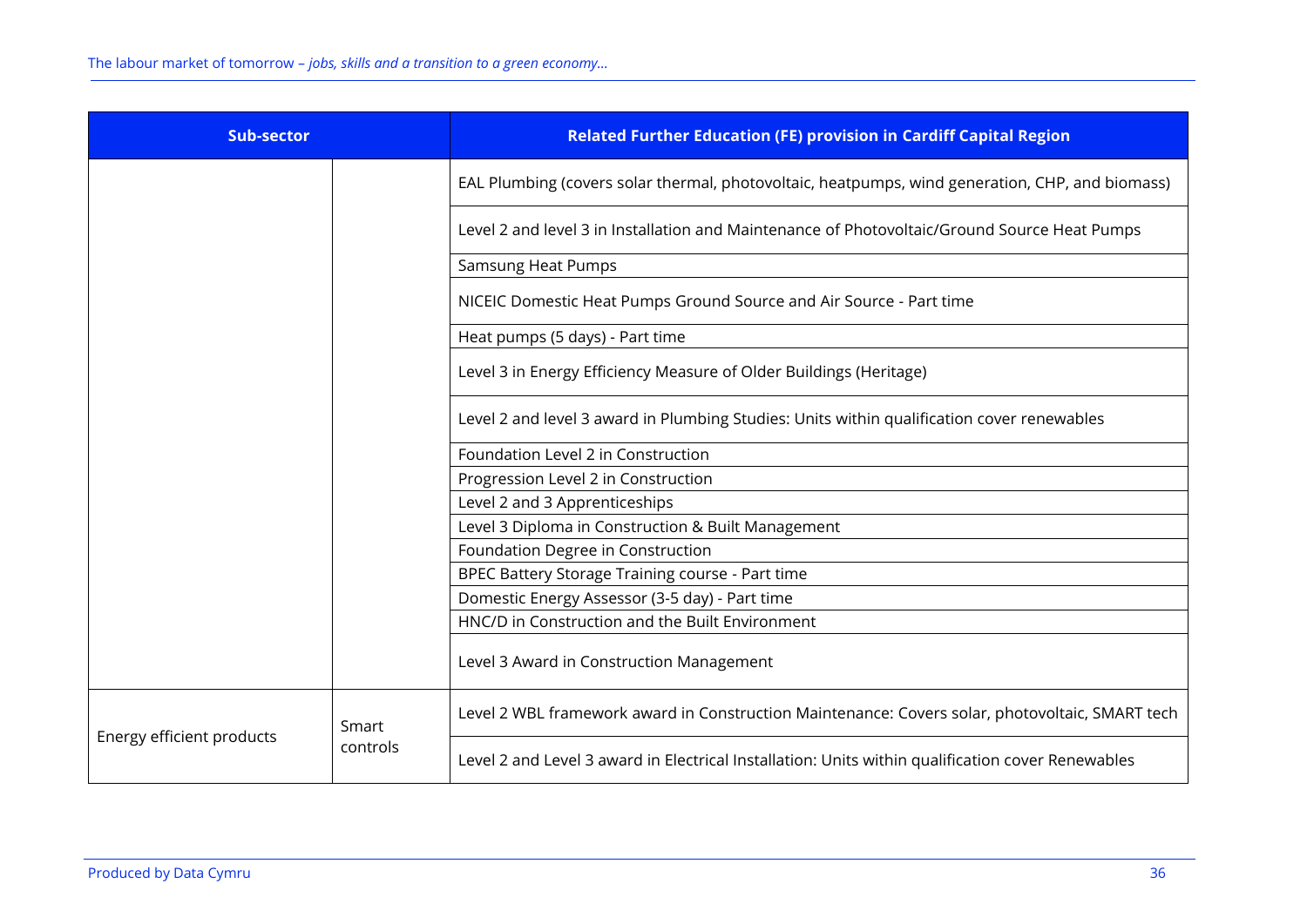| <b>Sub-sector</b>                            |                      | <b>Related Further Education (FE) provision in Cardiff Capital Region</b>                                                                                                                                                                                                                                                                                                                                 |  |
|----------------------------------------------|----------------------|-----------------------------------------------------------------------------------------------------------------------------------------------------------------------------------------------------------------------------------------------------------------------------------------------------------------------------------------------------------------------------------------------------------|--|
|                                              |                      | Level 3 Award in Domestic Electric Vehicle Charging Equipment Installation<br>Level 3 Award in Domestic, Commercial and Industrial Electric Vehicle Charging Equipment<br>Installation<br>Levels 1, 2, and 3 Awards in Hybrid and EV Maintenance<br>Level 1 award in Introduction to Electric and Hybrid Vehicle High Energy Systems<br>Level 2 award in Safe Maintenance of Electric and Hybrid Vehicles |  |
| Low emissions vehicles and<br>infrastructure | Electric<br>vehicles | Level 2 award in Hazard Management of Electric and Hybrid Vehicles<br>Level 3 award in Component Removal and Replacement in Electric and Hybrid Vehicles                                                                                                                                                                                                                                                  |  |
|                                              |                      | Level 4 award in Diagnosis and Rectification of Faults in Electric and Hybrid Vehicles                                                                                                                                                                                                                                                                                                                    |  |
|                                              |                      | <b>Electric Vehicle Charging Course</b>                                                                                                                                                                                                                                                                                                                                                                   |  |
|                                              |                      | Electric Vehicle Charging course NICEIC or EAL - CIST                                                                                                                                                                                                                                                                                                                                                     |  |
|                                              |                      | Level 2 award in Hybrid/Electric Vehicle Operation and Maintenance                                                                                                                                                                                                                                                                                                                                        |  |
|                                              |                      | Level 3 award in Hybrid/Electric Vehicle Repair and Replacement                                                                                                                                                                                                                                                                                                                                           |  |
|                                              |                      | Level 3 award in Installation of Electric Vehicle Charging Points                                                                                                                                                                                                                                                                                                                                         |  |
|                                              |                      | Level 2 Btec in Engineering: Unit 30 Vehicle engines and systems                                                                                                                                                                                                                                                                                                                                          |  |
| Agriculture                                  |                      | Level 3 Diploma in Forestry                                                                                                                                                                                                                                                                                                                                                                               |  |
| Other                                        | and forestry         | Level 2 Diploma in Countryside Management                                                                                                                                                                                                                                                                                                                                                                 |  |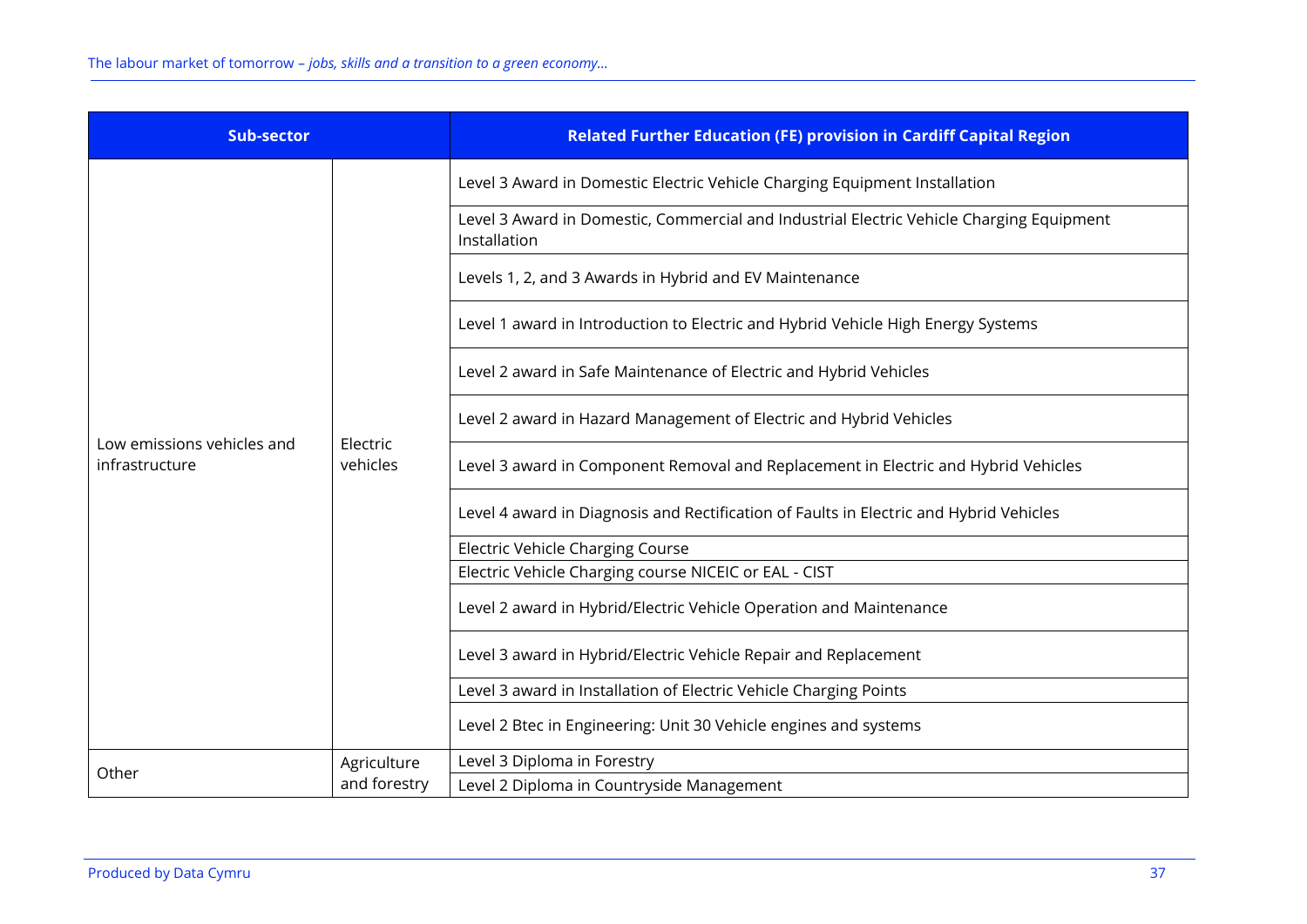<span id="page-40-0"></span>

| <b>Sub-sector</b> | <b>Related Further Education (FE) provision in Cardiff Capital Region</b>                                 |
|-------------------|-----------------------------------------------------------------------------------------------------------|
|                   | Level 2 Environmental Conservation (Apprenticeship)                                                       |
|                   | Woodland management/chainsaw programmes - Part time                                                       |
|                   | Specialist provision re-green reforestation techniques - Part time                                        |
| Insulation        | NICEIC Energy Efficiency - Part time                                                                      |
|                   | BPEC (NICEIC) Water Regulations - Part time                                                               |
|                   | BPEC Warm Water Underfloor Heating Systems - Part time                                                    |
|                   | NICEIC Water Regulations - CIST - Part time                                                               |
|                   | Understanding Domestic Retrofit - Part time                                                               |
|                   | Energy Retrofit Assessor/co-ordinator Training - Part time                                                |
|                   | TrustMark approved Retrofit Assessor - Part time                                                          |
|                   | TrustMark approved Retrofit Coordinator - Part time                                                       |
|                   | Domestic Energy Assessor - Part time                                                                      |
| Retrofit          | Non-Domestic Energy Assessor - Part time                                                                  |
|                   | NEBOSH Certificate in Environmental Management - Part time                                                |
|                   | Principles of Sustainable Resource Management - Part time                                                 |
|                   | PMO Industrial Environment Awareness - Part time                                                          |
|                   | Level 2 Dry Lining - Part time                                                                            |
|                   | City & Guilds Level 2 NVQ Certificate in Insulation and Building Treatments (Construction) - Part<br>time |
|                   | City & Guilds Level 2 NVQ Diploma in Insulation and Building Treatments (Construction) - Part time        |

*Source: Cardiff Capital Region*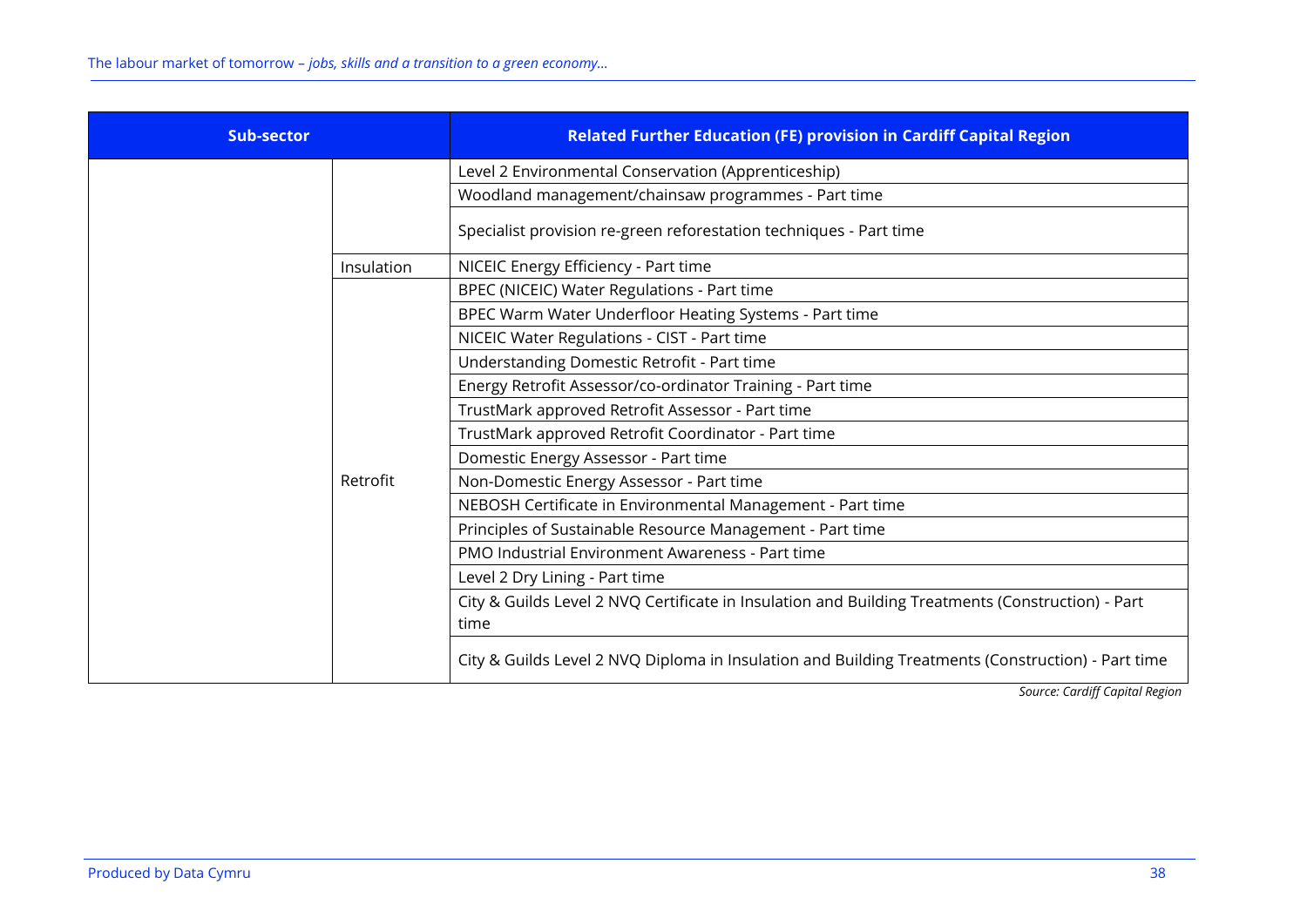| <b>Sub-sector</b>      |            | <b>Related Personal Learning Account (PLA) approved</b><br>provision in Cardiff Capital region, 2021/22 |
|------------------------|------------|---------------------------------------------------------------------------------------------------------|
|                        | Solar      | Level 3 Award in the Installation and Maintenance of Small<br>Scale Solar Photovoltaic Systems          |
|                        |            | Photovoltaics (3 days)                                                                                  |
| Low-carbon electricity |            | Level 3 Award in the Installation and Maintenance of Solar<br>Thermal Hot Water Systems                 |
|                        |            | Solar thermal hot water awareness (1 day)                                                               |
|                        |            | Solar thermal hot water (2 day)                                                                         |
|                        | Nuclear    |                                                                                                         |
|                        |            | <b>Samsung Heat Pumps</b>                                                                               |
|                        |            | Level 3 Award in the Installation and Maintenance of Heat<br>Pumps Systems (Non-refrigerant Circuits)   |
|                        | Heat pumps | NICEIC Domestic Heat Pumps Ground Source and Air Source                                                 |
|                        |            | <b>NICEIC Energy Efficiency</b>                                                                         |
|                        |            | BPEC Warm Water Underfloor Heating Systems                                                              |
|                        |            | <b>BPEC Water Regulations</b>                                                                           |
|                        |            | BPEC Domestic Unvented Hot Water storage systems                                                        |
| Low-carbon heat        |            | Heat pumps (5 days)                                                                                     |
|                        |            | Domestic energy assessor (3-5 day)                                                                      |
|                        |            | <b>Understanding Domestic Retrofit</b>                                                                  |
|                        |            | Energy Retrofit Assessor/co-ordinator Training                                                          |
|                        |            | TrustMark approved Retrofit Assessor*                                                                   |
|                        |            | TrustMark approved Retrofit Coordinator                                                                 |
|                        |            | HNC/D Construction and the Built Environment                                                            |
|                        |            | City and Guilds Sustainable Construction Certificate/Diploma                                            |

## **Table 21 – Courses related to the green agenda approved for the Personal Learning Account (PLA), Cardiff Capital Region, 2021-22**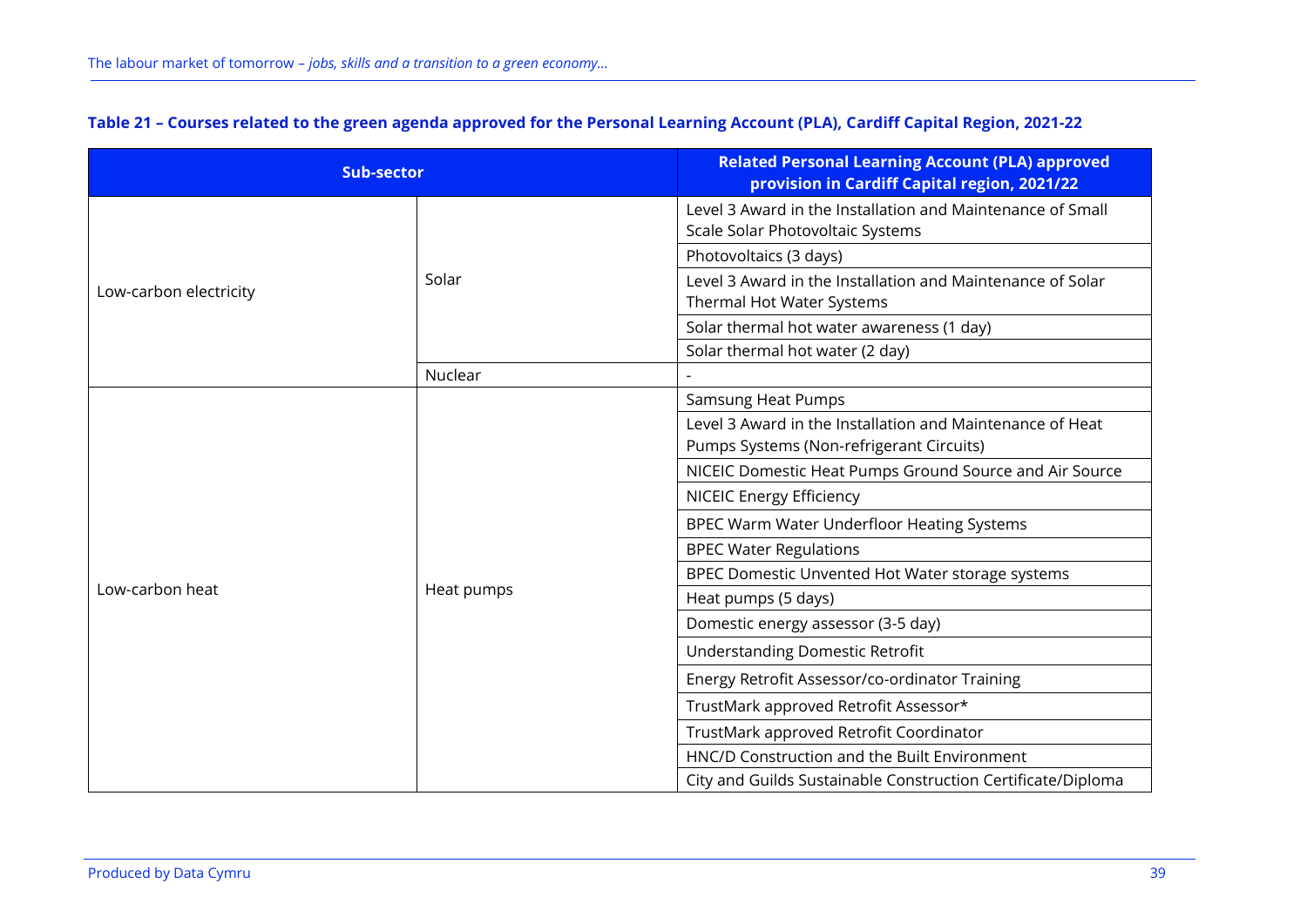| <b>Sub-sector</b>                         |                                         | <b>Related Personal Learning Account (PLA) approved</b><br>provision in Cardiff Capital region, 2021/22 |
|-------------------------------------------|-----------------------------------------|---------------------------------------------------------------------------------------------------------|
|                                           |                                         | Domestic Energy Assessor                                                                                |
|                                           |                                         | Non-Domestic Energy Assessor                                                                            |
|                                           |                                         | Non-Domestic Energy Assessor (DSM) Training                                                             |
| Alternative fuels                         | Anaerobic digestion                     |                                                                                                         |
|                                           | Hydrogen fuel cells                     | $\overline{a}$                                                                                          |
| Energy efficient products                 | Smart controls                          | L,                                                                                                      |
| Low-carbon services                       | Consultancies and financial<br>services |                                                                                                         |
|                                           |                                         | Level 2 Award in Hybrid/Electric Vehicle Operation and<br>Maintenance                                   |
| Low emissions vehicles and infrastructure |                                         | Level 3 Award in Hybrid/Electric Vehicle Repair and<br>Replacement (initial with capital)               |
|                                           |                                         | Level 3 Award in Hybrid/Electric Vehicle Repair and<br>Replacement (subsequent without capital)         |
|                                           |                                         | Level 3 Award Installation of Electric Vehicle Charging Points                                          |
|                                           |                                         | <b>BPEC Battery Storage Training course</b>                                                             |
|                                           |                                         | NEBOSH Certificate in Environmental Management                                                          |
|                                           |                                         | Principles of Sustainable Resource Management                                                           |
|                                           |                                         | PMO Industrial Environment Awareness                                                                    |
|                                           |                                         | Level 2 Dry Lining                                                                                      |
| Other                                     |                                         | City & Guilds Level 2 NVQ Diploma in Insulation and Building<br><b>Treatments (Construction)</b>        |
|                                           |                                         | CITB SEATS - Site Environmental Awareness Training Scheme                                               |
|                                           |                                         | WAMITAB Level 4 High Risk Operator                                                                      |
|                                           |                                         | WAMITAB Level 3 Medium Risk Operator                                                                    |

*Source: Cardiff Capital Region*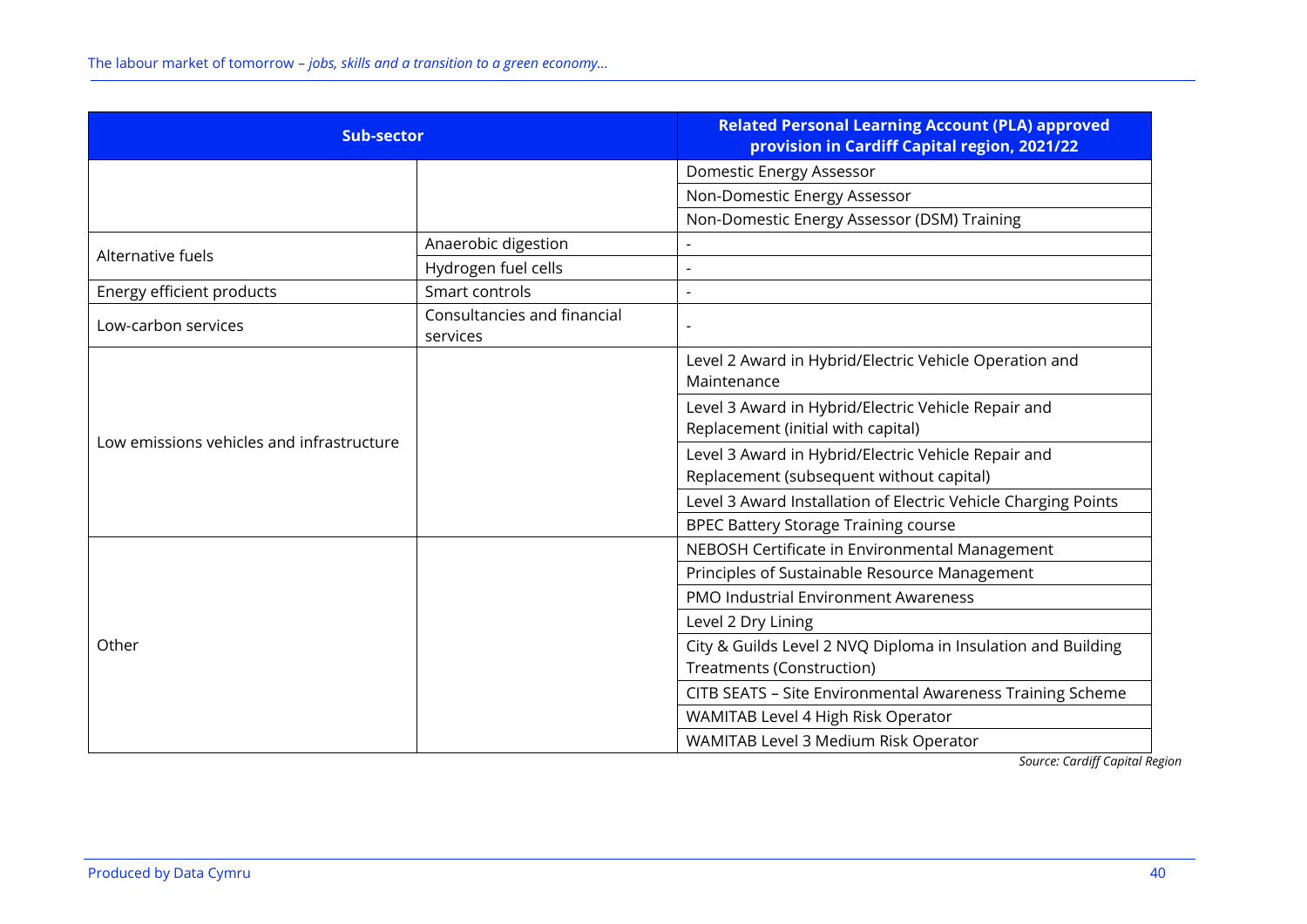# **15 North Wales Region**

The North Wales Region is made up of *six* local authorities: Isle of Anglesey, Gwynedd, Conwy, Flintshire, Denbighshire, and Wrexham. As of 2019, an estimated 315,500 people were employed in the region representing 21.8% of the total people employed in Wales.

The Region has an estimated 306,228 number of households representing 22.4% of the Welsh total.

North Wales is estimated to consume 23% of the total energy consumed in Wales.

The [Welsh Energy Service](https://gov.wales/energy-service-public-sector-and-community-groups) provides modelling assumptions on the role each region can play in making Wales net zero by 2020. North Wales is highlighted as having a promising renewable energy capacity. It currently hosts 37% of Wales' renewable energy capacity and has 1,183 MW of renewable energy installed in the region.

By 2035, the Welsh Energy Service show North Wales producing energy from:

- 2.8 GW of offshore wind
- 300 MW of small scale modular nuclear reactors
- 310 MW onshore wind
- 180 MW tidal stream
- 1 GW tidal lagoon.

This represents a much larger output than other regions in Wales. Each technology will have its own specific skills requirements and demands. Therefore, we encourage the North Wales RSP to give particular focus to this area. It is estimated to create 64,400 jobs.

If Wales is to be net zero by 2050, the Welsh Energy Service believes that domestic properties will need the following to happen:

- 30,000 homes insulated
- 65,500 heat pumps installed
- 35% of homes improved to EPC band D, C, and B
- 67,000 homes moved from fossil fuel to low carbon heating
- No new gas connections from 2025.

71% of North Wales' electricity consumption is because of commercial and industrial sources which is a higher proportion than other regions.

The North Wales Region has a slightly higher percentage of people working in sectors that are likely to be exposed to a green transition than the Wales average. Construction employs a slightly higher percentage of people in the region at 13.4% compared to 11.5% in Wales. This is also true of production at 7.2% in the region compared to 6.7% in Wales. Agriculture is 4.4% in the region compared to 3.1% in Wales. This suggests a higher proportion of workers in North Wales may be at risk of being impacted by a green transition.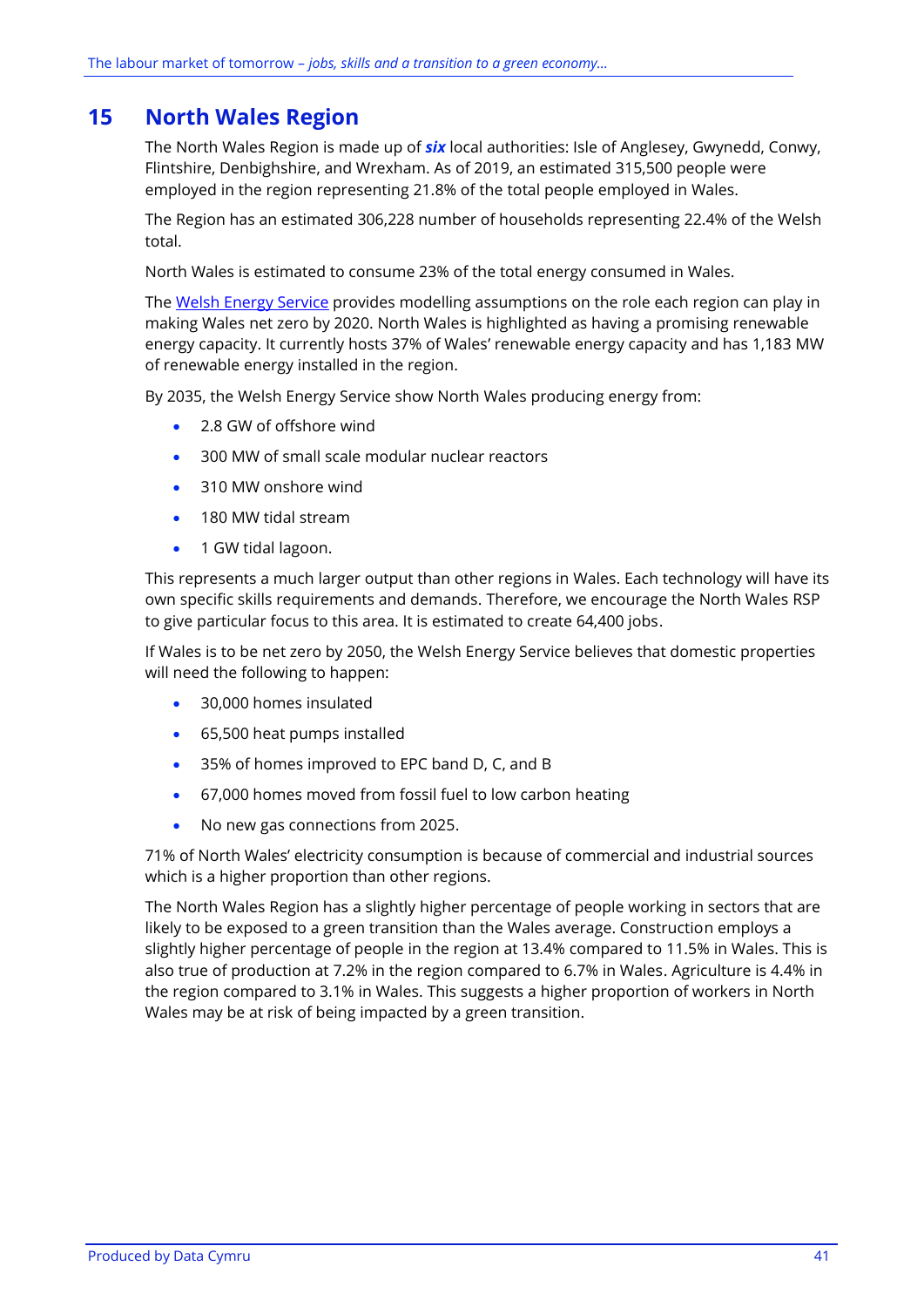| <b>Sector</b>                                                                                             | <b>Number of</b><br>people who<br>work in the<br><b>North Wales</b><br><b>Region</b> | <b>Percentage</b><br>of North<br><b>Wales</b><br><b>Region</b><br>workforce<br>(%) | <b>Wales</b> | <b>Percentage</b><br>of people<br>in Wales<br>who work<br>in the<br>sector (%) |
|-----------------------------------------------------------------------------------------------------------|--------------------------------------------------------------------------------------|------------------------------------------------------------------------------------|--------------|--------------------------------------------------------------------------------|
| Agriculture, forestry and<br>fishing                                                                      | 13,800                                                                               | 4.4                                                                                | 44,600       | 3.1                                                                            |
| Production                                                                                                | 42,400                                                                               | 13.4                                                                               | 165,700      | 11.5                                                                           |
| Construction                                                                                              | 22,800                                                                               | 7.2                                                                                | 97,300       | 6.7                                                                            |
| Wholesale, retail, transport,<br>hotels and food                                                          | 86,200                                                                               | 27.3                                                                               | 373,200      | 25.8                                                                           |
| Information and<br>communication                                                                          | 5,800                                                                                | 1.8                                                                                | 34,200       | 2.4                                                                            |
| Finance and insurance<br>activities                                                                       | 3,400                                                                                | 1.1                                                                                | 35,900       | 2.5                                                                            |
| Real estate activities                                                                                    | 3,600                                                                                | 1.1                                                                                | 19,600       | 1.4                                                                            |
| Professional, scientific and<br>technical activities;<br>administrative and support<br>service activities | 33,700                                                                               | 10.7                                                                               | 175,400      | 12.1                                                                           |
| Public administration,<br>defence, education and<br>health                                                | 87,400                                                                               | 27.7                                                                               | 425,300      | 29.5                                                                           |
| Other service activities                                                                                  | 16,300                                                                               | 5.2                                                                                | 72,800       | 5.0                                                                            |
| <b>Total</b>                                                                                              | 315,500                                                                              | 100.0                                                                              | 1,444,100    | 100.0<br>$141 - 1$                                                             |

#### **Table 22 - Workplace employment, by sector, North Wales Region, 2019**

*Source[: StatsWales](https://statswales.gov.wales/Catalogue/Business-Economy-and-Labour-Market/People-and-Work/Employment/Jobs/Whole-Workforce/workplaceemployment-by-welshlocalareas-industry)*

Emsi Burning Glass shows data on current **job postings** which can be classified as a 'green job'. Between January 2021 and December 2021, there were 212 unique green jobs posted in the North Wales Region. The median advertised wage is reported on a monthly basis and varied between £20,608 and £31,488 between January 2021 and December 2021. This is very volatile but reflects the relatively small sample sizes at different points in the year due to the COVID-19 pandemic.

Going forward, we suggest that the North Wales RSP monitor this figure, so a more reliable analysis can be made in comparing green jobs to all jobs in the Region's economy.

A job can be posted a number of times on multiple websites; therefore, the total postings is not a 'true' figure of the number of jobs being advertised. A unique job represents the number of jobs once the duplicates are removed. **[Table 23](#page-45-0)** shows that the most unique postings were Recycling Workers (31 unique job postings). This was followed by Environmental Officers (21 unique job postings) and Recycling Managers (18 unique job postings).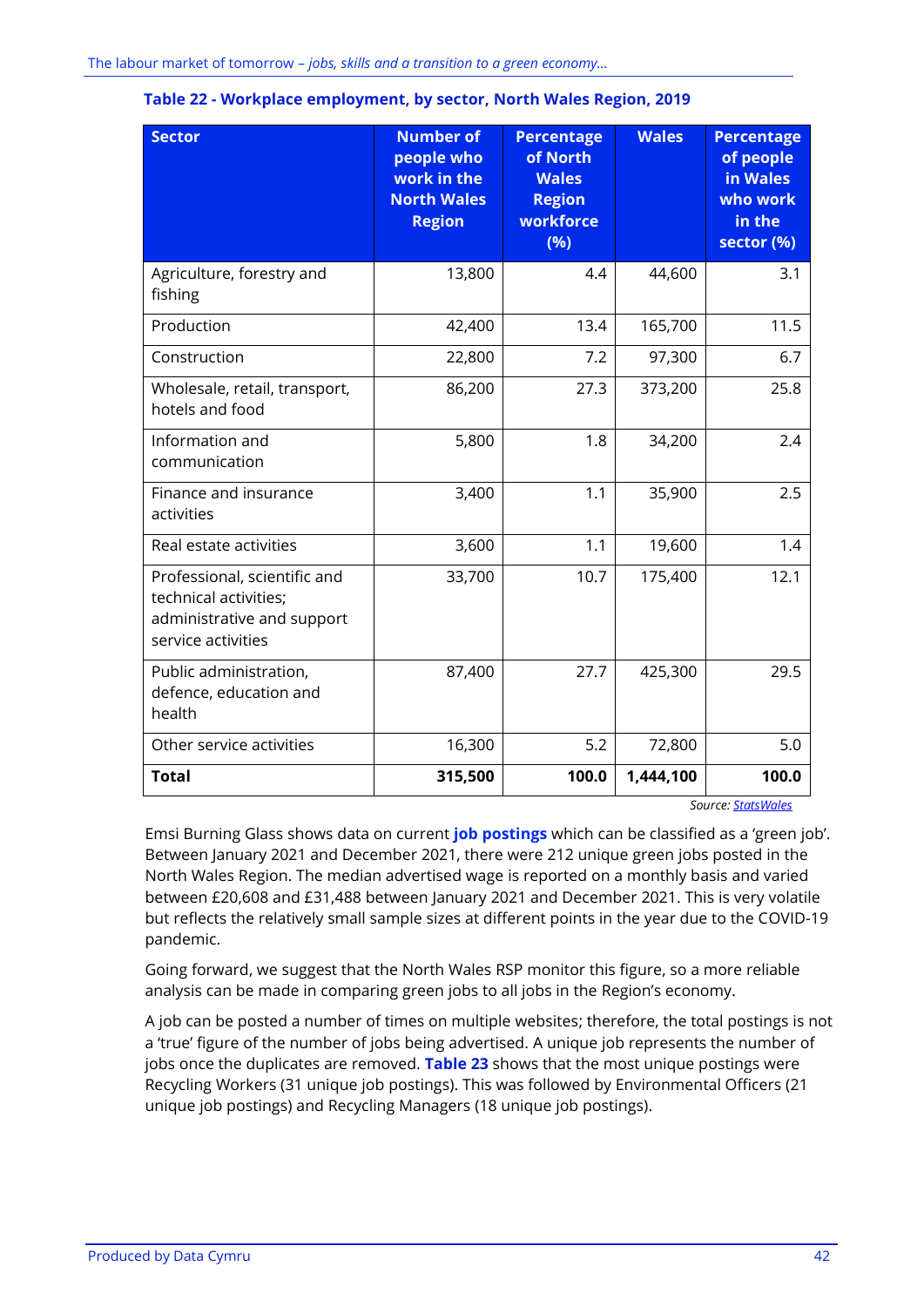#### <span id="page-45-0"></span>**Table 23 - Top 15 green job postings, North Wales Region, by job title, January 2021 – December 2021**

| <b>Job title</b>                                   | <b>Total postings</b>                                                   | <b>Number of</b><br>unique postings |
|----------------------------------------------------|-------------------------------------------------------------------------|-------------------------------------|
| <b>Recycling Workers</b>                           | 60                                                                      | 31                                  |
| <b>Environmental Officers</b>                      | 29                                                                      | 21                                  |
| <b>Recycling Managers</b>                          | 25                                                                      | 18                                  |
| Environmental Health and Safety Managers           | 25                                                                      | 17                                  |
| Renewable Energy Engineers                         | 18                                                                      | 13                                  |
| <b>Solar Panel Installers</b>                      | 13                                                                      | 8                                   |
| <b>Conservation Officers</b>                       | 8                                                                       | 6                                   |
| <b>Environmental Advisors</b>                      | 6                                                                       | 6                                   |
| Solid Waste Operators                              | 8                                                                       | 6                                   |
| <b>Environmental Health Officers</b>               | 9                                                                       | 6                                   |
| <b>Environmental Managers</b>                      | 13                                                                      | 5                                   |
| <b>Recycling Assistants</b>                        | 10                                                                      | 5                                   |
| <b>Environmental Health and Safety Assistants</b>  | 13                                                                      | 5                                   |
| <b>Environmental Coordinators</b>                  | 31                                                                      | 5                                   |
| <b>Environmental Health and Safety Specialists</b> | 22                                                                      | 4                                   |
|                                                    | Carrieras Finant Disimilian Claude - and in provincia dell'in provincia |                                     |

*Source: Emsi Burning Glass – [economicmodeling.com](https://www.economicmodeling.com/)*

Emsi Burning Glass map these jobs to occupations listed in the Standard Occupational Classification (SOC). As shown in **[Table 24](#page-45-1)** the most common posted occupations were Refuse and Salvage Occupations (26 unique job postings) and Health and Safety Officers (24 unique job postings).

### <span id="page-45-1"></span>**Table 24 - Top 15 green job postings, North Wales Region, by occupation, January 2021 – December 2021**

| <b>Occupation (SOC)</b>                              | <b>Total postings</b> | <b>Number of</b><br>unique postings |
|------------------------------------------------------|-----------------------|-------------------------------------|
| Refuse and Salvage Occupations                       | 42                    | 26                                  |
| Health and Safety Officers                           | 61                    | 24                                  |
| <b>Environment Professionals</b>                     | 26                    | 19                                  |
| Plant and Machine Operatives n.e.c.                  | 21                    | 17                                  |
| <b>Chief Executives and Senior Officials</b>         | 19                    | 13                                  |
| Science, Engineering and Production                  | 37                    | 12                                  |
| Technicians n.e.c.                                   |                       |                                     |
| Construction and Building Trades n.e.c.              | 15                    | 9                                   |
| Farm Workers                                         | 15                    | 8                                   |
| Managers and Proprietors in Other Services<br>n.e.c. | 15                    | 6                                   |
| Quality Assurance and Regulatory Professionals       | 11                    | 6                                   |
| Health Associate Professionals n.e.c.                | 14                    | 6                                   |
| <b>Conservation Professionals</b>                    | 6                     | 5                                   |
| <b>Medical and Dental Technicians</b>                | 7                     | 5                                   |
| Engineering Professionals n.e.c.                     | 29                    | 4                                   |
| Marketing Associate Professionals                    | 5                     | 4                                   |

*Source: Emsi Burning Glass – [economicmodeling.com](https://www.economicmodeling.com/)*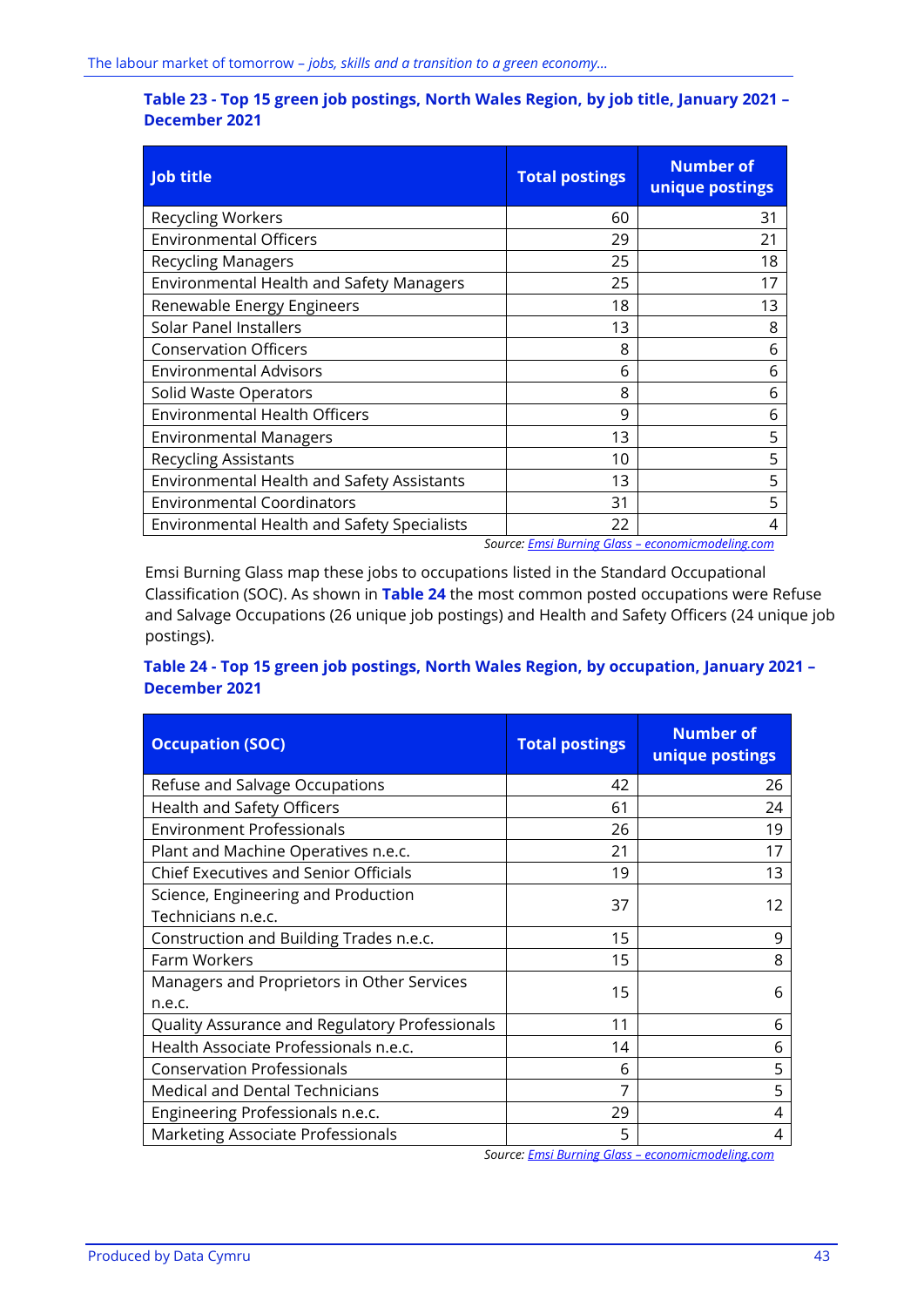Within the region, Flintshire had the most unique green postings at 61, followed by Conwy at 56.

## **Table 25 – Number of unique green job postings, by local authority, January 2021 – December 2021**

| <b>Local authority</b> | <b>Unique postings</b> |
|------------------------|------------------------|
| Flintshire             | 61                     |
| Wrexham                | 56                     |
| Conwy                  | 39                     |
| Gwynedd                | 23                     |
| Denbighshire           | 19                     |
| Isle of Anglesey       | 14                     |

 *Source: Emsi Burning Glass – [economicmodeling.com](https://www.economicmodeling.com/)*

Ambition North Wales and the **North Wales Growth Deal** are investigating five low carbon projects, as part of their aim to generate investment in the region. These projects are generally in the early stages of development and projected impacts are therefore susceptible to change.

The Region wishes to establish a Low Carbon Energy Centre of Excellence in partnership with Bangor University and M-Sparc. This project is predicted to generate 26 jobs and contribute around £24 million to Gross Value Add (GVA) in the Region.<sup>45</sup>

Morlais is an island off the coast of Anglesey which has potential as a site of tidal technology development. The region is exploring connecting the island to the electricity grid to allow future tidal developments to plug the energy they create into the national system easily and more cheaply. This project is expected to create up to 110 jobs, contribute £79 million in GVA, and save 200,000 tonnes of carbon emissions.<sup>46</sup>

The growth deal is supporting and investing in a second energy generation project, at the Trawsfynydd nuclear power plant. They are looking to invest in Small and Advanced Modular Reactors (SMRs). These are cleaner than previous nuclear technologies. If the project proceeds to completion, it is estimated that around 550 new jobs will be created, up to 700 MegaWatts of electricity could be generated, and the site could save around 2.7 million tons of carbon emissions.<sup>47</sup>

The Smart Local Energy project is designed to support renewable and decarbonising local energy projects. This project is projected to create around 190 new jobs and contribute to decarbonisation in the Region.<sup>48</sup>

Similarly, the Transport Decarbonisation project is in the very early stages but is hoped will support the transition to clean hydrogen power being integrated into the transport network. If successful, this project could generate around 95 jobs.<sup>49</sup>

The North Wales Skills Partnership worked with FE providers within the Region to identify **green skills provisions**. The results show that there is limited provision for standalone green skills.

<sup>45</sup> [https://ambitionnorth.wales/low-carbon-energy/low-carbon-energy-centre-of-excellence-egni/.](https://ambitionnorth.wales/low-carbon-energy/low-carbon-energy-centre-of-excellence-egni/)

<sup>46</sup> [https://ambitionnorth.wales/low-carbon-energy/morlais/.](https://ambitionnorth.wales/low-carbon-energy/morlais/)

<sup>47</sup> [https://ambitionnorth.wales/low-carbon-energy/trawsfynydd/.](https://ambitionnorth.wales/low-carbon-energy/trawsfynydd/)

<sup>48</sup> [https://ambitionnorth.wales/low-carbon-energy/smart-local-energy/.](https://ambitionnorth.wales/low-carbon-energy/smart-local-energy/)

<sup>49</sup> <https://ambitionnorth.wales/low-carbon-energy/transport-decarbonisation/>.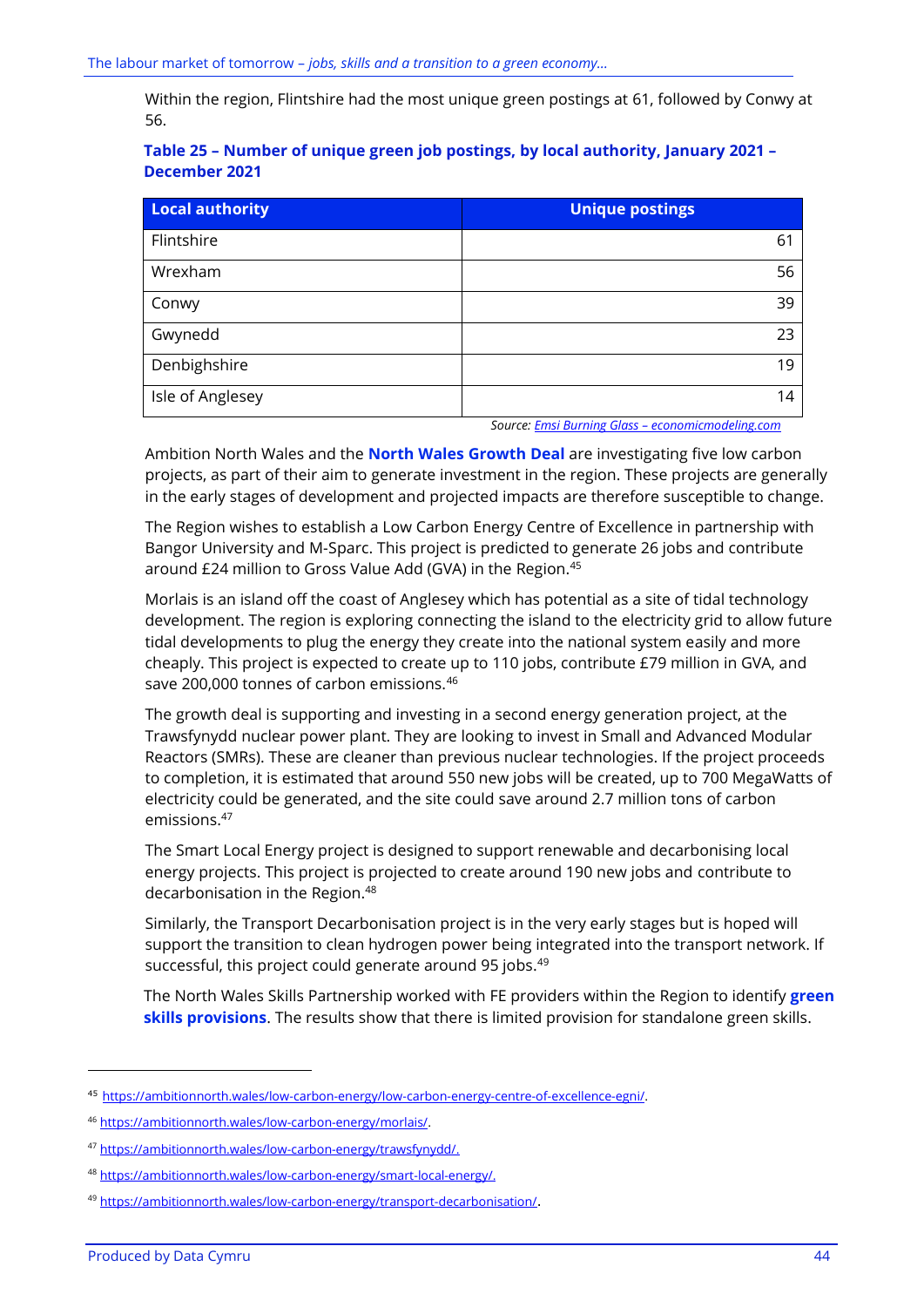However, many existing courses have elements or themes that resonate with the green agenda. These courses are listed in **[Table 26.](#page-48-0)**

**[Table 27](#page-53-0)** shows courses that are available as part of Personal Learning Account (PLA) in Wales. This scheme is fully funded by Welsh Government and offers anyone over the age of 18 and earning less than £29,534 to access courses at further education institutions across Wales. Some PLA courses are also offered via the mainstream routes at colleges, so some duplication is visible across the tables.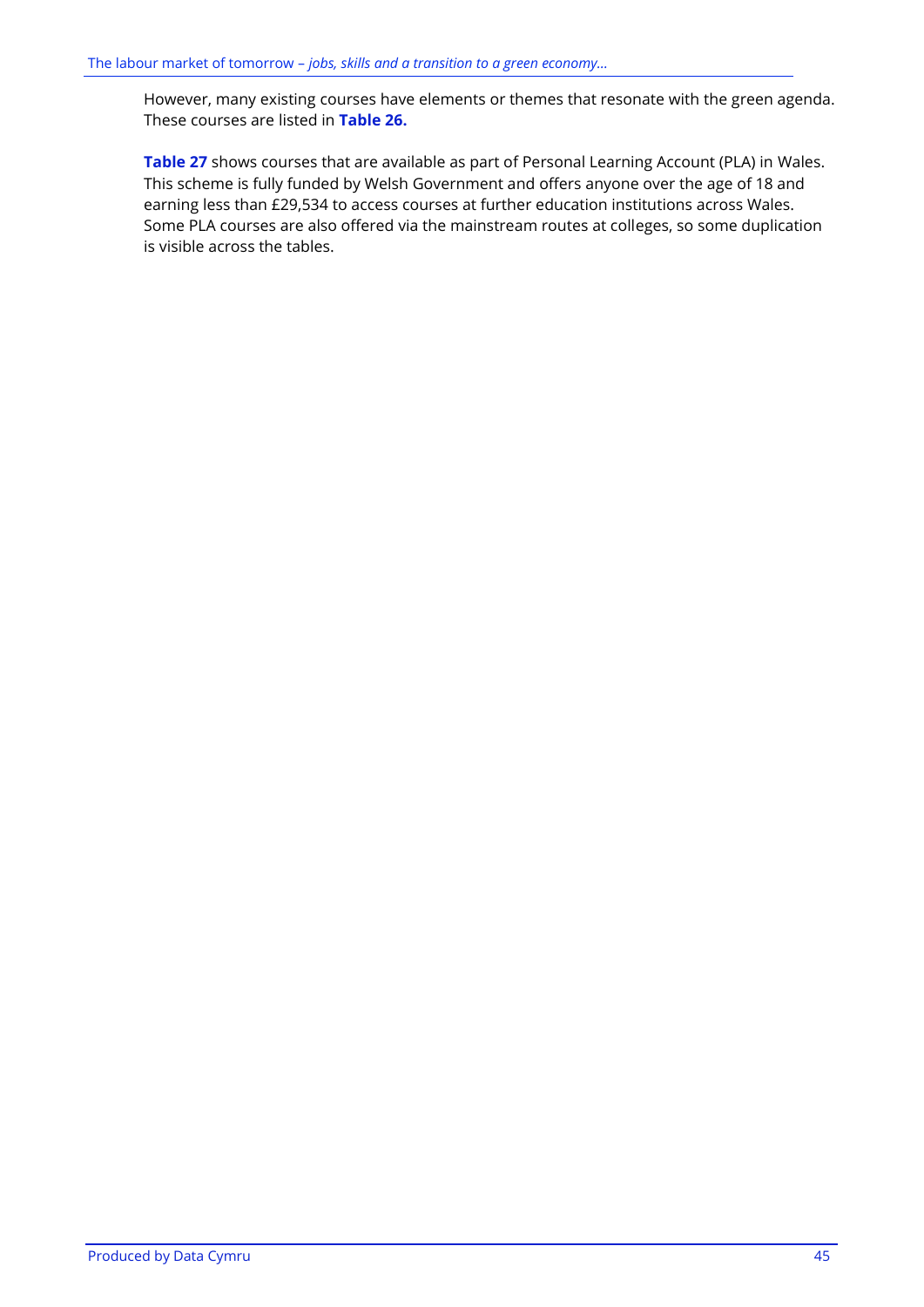<span id="page-48-0"></span>

| <b>Sub-sector</b>         |         | <b>Related Further Education (FE) provision in North Wales Region</b>                                                                   |  |
|---------------------------|---------|-----------------------------------------------------------------------------------------------------------------------------------------|--|
|                           |         | NICEIC Solar Photovoltaic (4 Days) - Part time                                                                                          |  |
|                           |         | NICEIC Solar Photovoltaic Maintenance (2 Days) - Part time                                                                              |  |
|                           |         | Level 3 EAL certificate in Standby Battery Systems - Part time                                                                          |  |
|                           | Solar   | Level 3 Award in the Installation and Maintenance of Small Scale Solar Photovoltaic Systems -<br>Part time                              |  |
|                           |         | Photovoltaics (3 days) - Part time                                                                                                      |  |
|                           |         | Level 3 NICEIC award in the Installation and Maintenance of Solar Thermal Hot Water Systems<br>- Part time                              |  |
|                           |         | Solar thermal hot water awareness (1 day) - Part time                                                                                   |  |
|                           |         | Solar thermal hot water (2 day) - Part time                                                                                             |  |
| Low-carbon<br>electricity | Nuclear | Level 3 Engineering (including Enhanced): Unit 3: Engineering Product Design and<br>Manufacture                                         |  |
|                           |         | Diploma Radiation Protection L3 PaaVqset - GQA - Part time                                                                              |  |
|                           |         | Diploma Radiation Protection L2 PaaVgset - GQA - Part time                                                                              |  |
|                           | Wind    | RWE Wind Turbine Apprenticeships                                                                                                        |  |
|                           |         | Diploma in Power Engineering (Wind Turbine)                                                                                             |  |
|                           |         | HNC General Engineering - Unit: 1 Engineering World Renewable Energy                                                                    |  |
|                           | Other   | Level 2 Engineering: Unit 1 - The Engineering World & Unit 2 - Investigating an Engineering<br>Product, Environmental impact            |  |
|                           |         | Level 3 Engineering (including Enhanced): Unit 39: Modern Manufacturing Systems & Unit 3:<br>Engineering Product Design and Manufacture |  |
|                           |         | HNC General Engineering: Unit: Renewable Energy                                                                                         |  |

## **Table 26 – Courses related to the green agenda delivered by further education (FE) institutions, North Wales Region, 2020-21**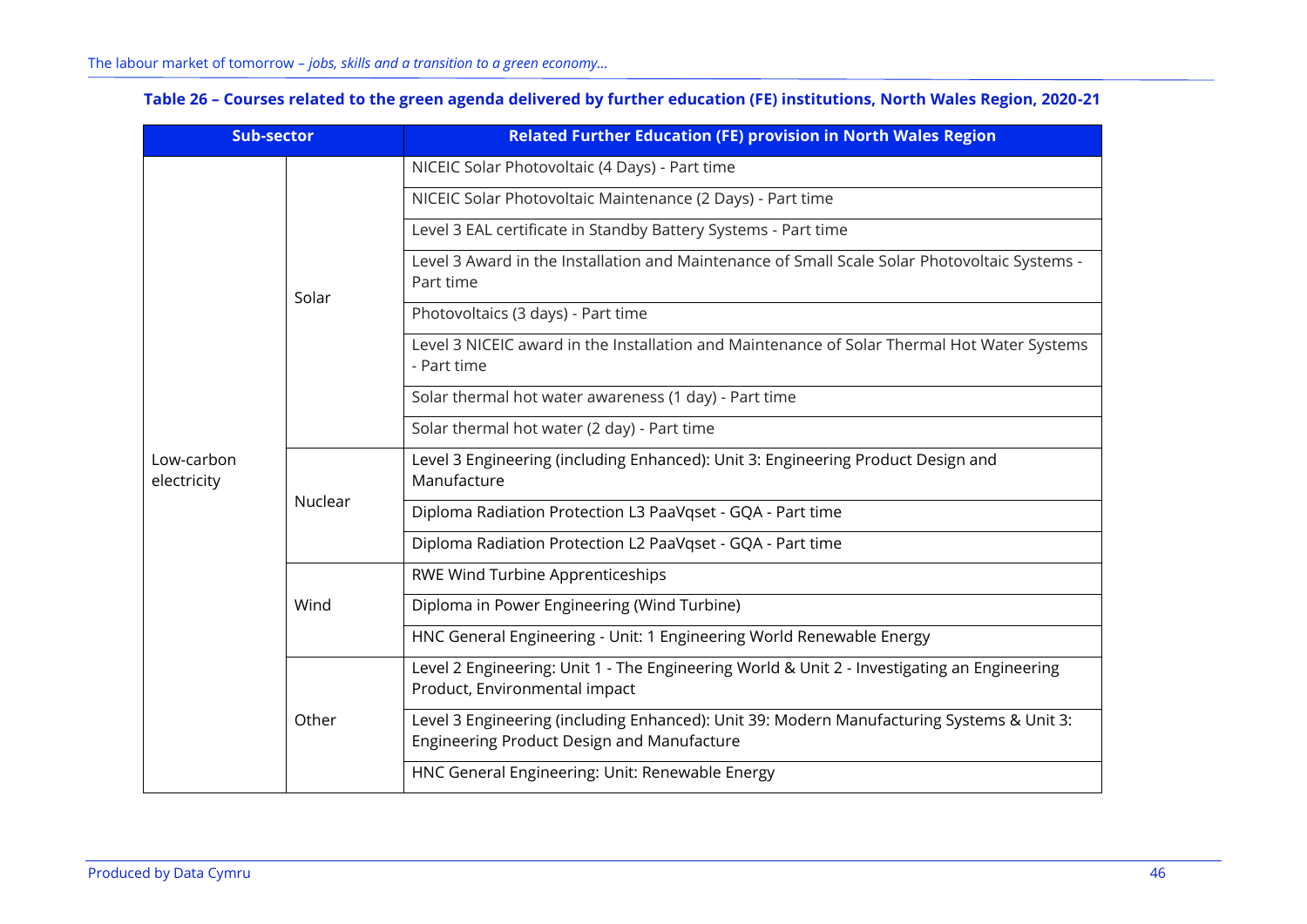| <b>Sub-sector</b> |            | <b>Related Further Education (FE) provision in North Wales Region</b>                                                          |
|-------------------|------------|--------------------------------------------------------------------------------------------------------------------------------|
|                   |            | Degree Apprenticeship (Mechanical Engineering Systems/Electrical & Electronic Engineering<br>Systems): Unit - Renewable Energy |
|                   |            | Level 2 and level 3 in Installation and Maintenance of Photovoltaic/Ground Source Heat<br>Pumps                                |
|                   |            | Samsung Heat Pumps - Part time                                                                                                 |
|                   |            | Level 3 Award in the Installation and Maintenance of Heat Pumps Systems (Non-refrigerant<br>Circuits) - Part time              |
|                   |            | NICEIC Domestic Heat Pumps Ground Source and Air Source - Part time                                                            |
|                   |            | Heat pumps (5 days) - Part time                                                                                                |
|                   |            | Level 3 in Energy Efficiency Measure of Older Buildings (Heritage)                                                             |
|                   |            | Level 2 and level 3 in Installation and Maintenance of Photovoltaic/Ground Source Heat<br>Pumps                                |
|                   |            | Samsung Heat Pumps - Part time                                                                                                 |
|                   |            | Level 3 Award in the Installation and Maintenance of Heat Pumps Systems (Non-refrigerant<br>Circuits) - Part time              |
|                   |            | NICEIC Domestic Heat Pumps Ground Source and Air Source - Part time                                                            |
|                   |            | Heat pumps (5 days) - Part time                                                                                                |
| Low carbon heat   | Heat pumps | Level 3 in Energy Efficiency Measure of Older Buildings (Heritage)                                                             |
|                   |            | Level 2 and level 3 award in Plumbing Studies: Units within qualification cover renewables                                     |
|                   |            | Foundation Level 2 in Construction                                                                                             |
|                   |            | Progression Level 2 in Construction                                                                                            |
|                   |            | Level 2 and 3 Apprenticeships                                                                                                  |
|                   |            | Level 3 Diploma in Construction & Built Management                                                                             |
|                   |            | Foundation Degree in Construction                                                                                              |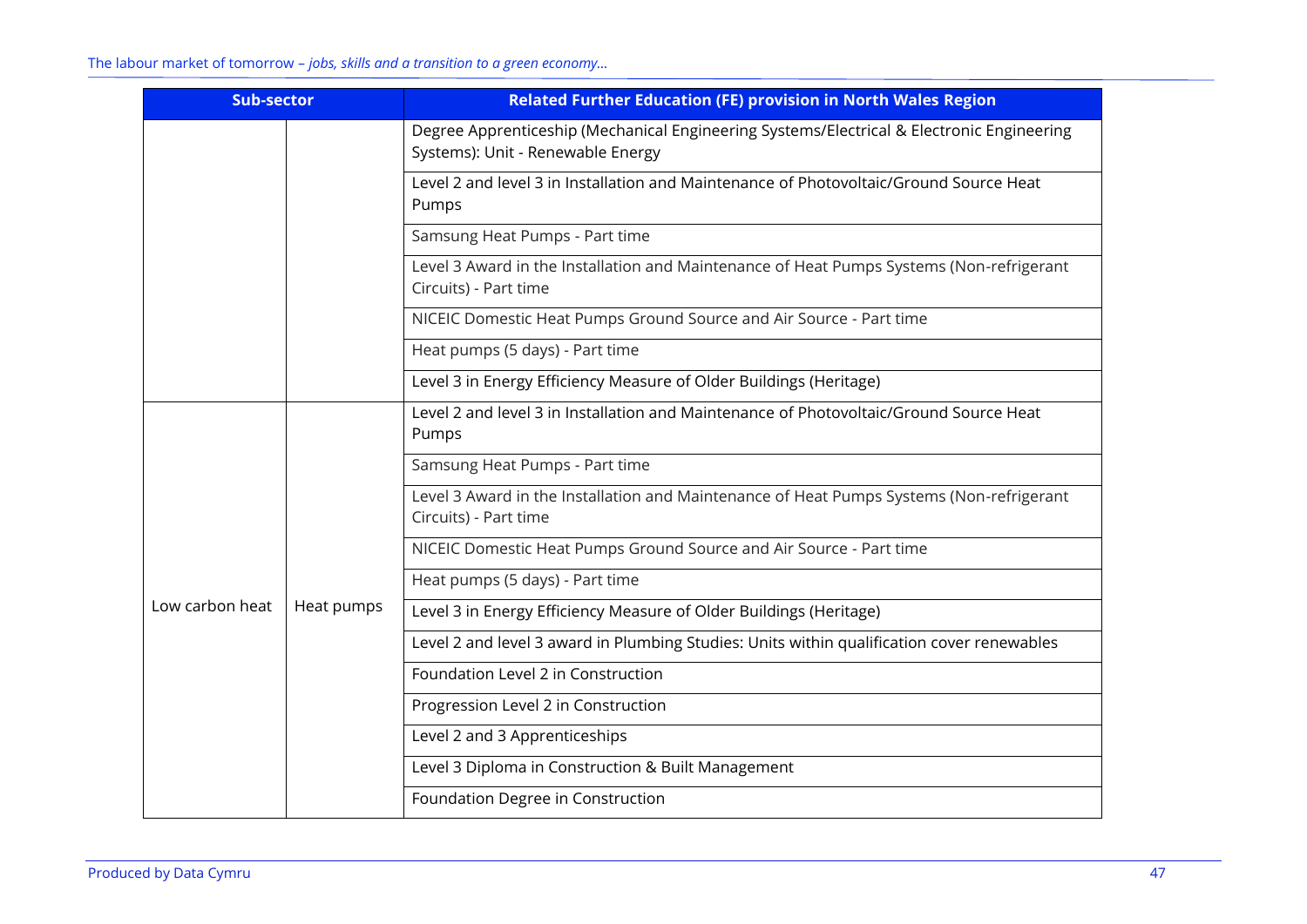#### The labour market of tomorrow – *jobs, skills and a transition to a green economy…*

| <b>Sub-sector</b>             |                                            | <b>Related Further Education (FE) provision in North Wales Region</b>                              |
|-------------------------------|--------------------------------------------|----------------------------------------------------------------------------------------------------|
|                               |                                            | BPEC Battery Storage Training course - Part time                                                   |
|                               |                                            | Domestic Energy Assessor (3-5 day) - Part time                                                     |
|                               |                                            | HNC/D in Construction and the Built Environment                                                    |
|                               |                                            | Level 3 Award in Construction Management                                                           |
| Alternative fuels             | Anaerobic<br>digestion                     |                                                                                                    |
|                               | Hydrogen<br>fuel cells                     |                                                                                                    |
| Energy efficient<br>Smart     | controls                                   | Level 2 WBL framework award in Construction Maintenance: Covers solar, photovoltaic,<br>SMART tech |
| products                      |                                            | Level 2 and Level 3 award in Electrical Installation: Units within qualification cover Renewables  |
| Low-carbon<br>services        | Consultancies<br>and financial<br>services |                                                                                                    |
|                               |                                            | Level 1 award in Introduction to Electric and Hybrid Vehicle High Energy Systems                   |
|                               |                                            | Level 2 award in Safe Maintenance of Electric and Hybrid Vehicles                                  |
|                               | Electric<br>vehicles                       | Level 2 award in Hazard Management of Electric and Hybrid Vehicles                                 |
|                               |                                            | Level 3 award in Component Removal and Replacement in Electric and Hybrid Vehicles                 |
| Low emissions<br>vehicles and |                                            | Level 4 award in Diagnosis and Rectification of Faults in Electric and Hybrid Vehicles             |
| infrastructure                |                                            | <b>Electric Vehicle Charging Course</b>                                                            |
|                               |                                            | Electric Vehicle Charging course NICEIC or EAL - CIST                                              |
|                               |                                            | Level 2 award in Hybrid/Electric Vehicle Operation and Maintenance                                 |
|                               |                                            | Level 3 award in Hybrid/Electric Vehicle Repair and Replacement                                    |
|                               |                                            | Level 3 award in Installation of Electric Vehicle Charging Points                                  |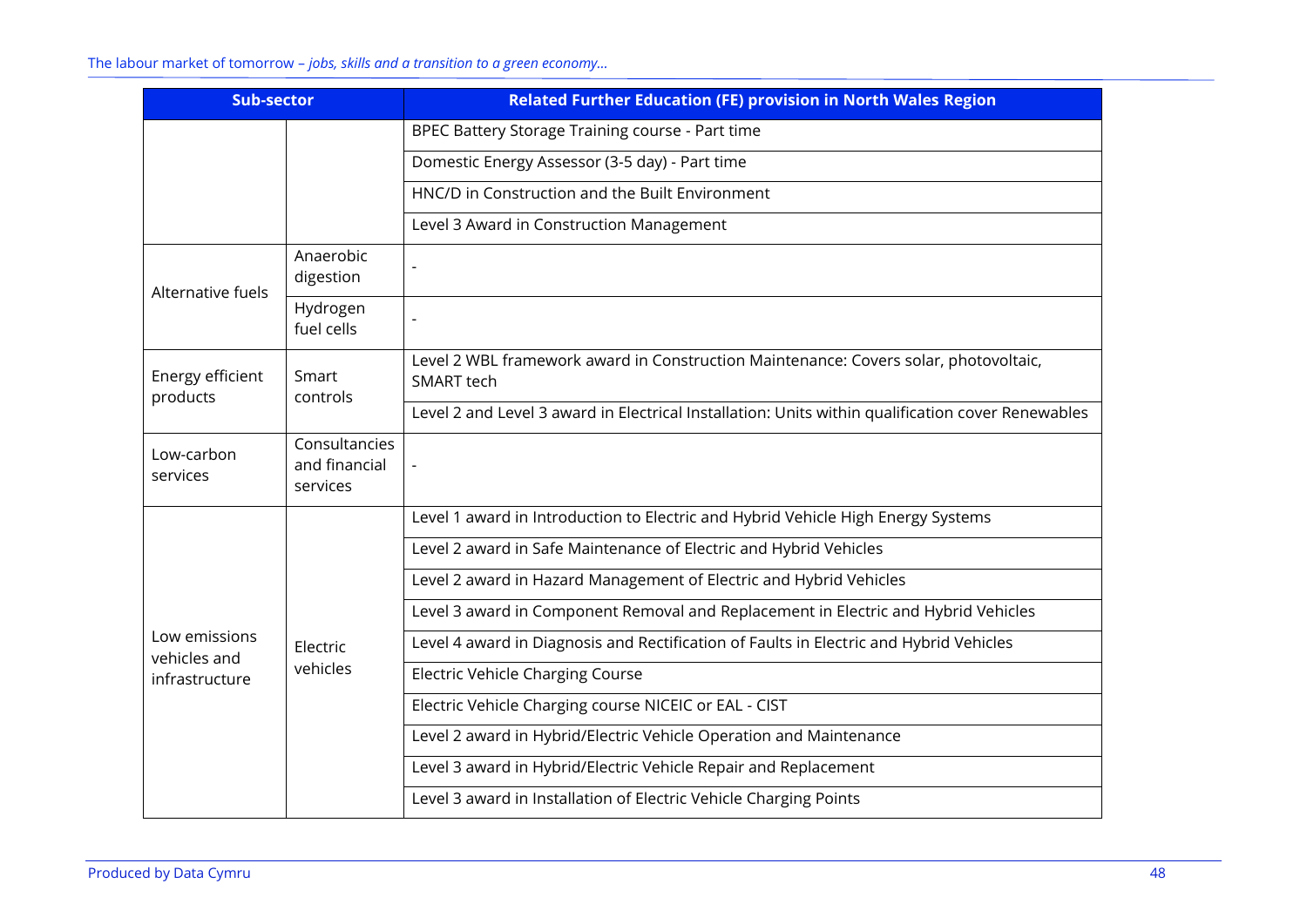| <b>Sub-sector</b> |                             | <b>Related Further Education (FE) provision in North Wales Region</b>    |  |
|-------------------|-----------------------------|--------------------------------------------------------------------------|--|
|                   |                             | Level 2 Btec in Engineering: Unit 30 Vehicle engines and systems         |  |
|                   |                             | Level 3 Diploma in Forestry                                              |  |
|                   |                             | Level 2 Diploma in Countryside Management                                |  |
|                   |                             | Level 2 Environmental Conservation (Apprenticeship)                      |  |
|                   | Agriculture<br>and forestry | Level 3 Diploma in Agriculture - Agri-Biodiversity                       |  |
|                   |                             | Level 3 Conservation Management (Apprenticeships)                        |  |
|                   |                             | Woodland management/chainsaw programmes - Part time                      |  |
|                   |                             | Specialist provision re-green reforestation techniques - Part time       |  |
|                   | Insulation                  | NICEIC Energy Efficiency - Part time                                     |  |
|                   | Retrofit                    | BPEC (NICEIC) Water Regulations - Part time                              |  |
|                   |                             | BPEC Warm Water Underfloor Heating Systems - Part time                   |  |
| Other             |                             | NICEIC Water Regulations - CIST - Part time                              |  |
|                   |                             | Understanding Domestic Retrofit - Part time                              |  |
|                   |                             | Energy Retrofit Assessor/co-ordinator Training - Part time               |  |
|                   |                             | TrustMark approved Retrofit Assessor - Part time                         |  |
|                   |                             | TrustMark approved Retrofit Coordinator - Part time                      |  |
|                   |                             | City and Guilds Sustainable Construction Certificate/Diploma - Part time |  |
|                   |                             | Domestic Energy Assessor - Part time                                     |  |
|                   |                             | Non-Domestic Energy Assessor - Part time                                 |  |
|                   |                             | Non-Domestic Energy Assessor (DSM) Training - Part time                  |  |
|                   |                             | NEBOSH Certificate in Environmental Management - Part time               |  |
|                   |                             | Principles of Sustainable Resource Management - Part time                |  |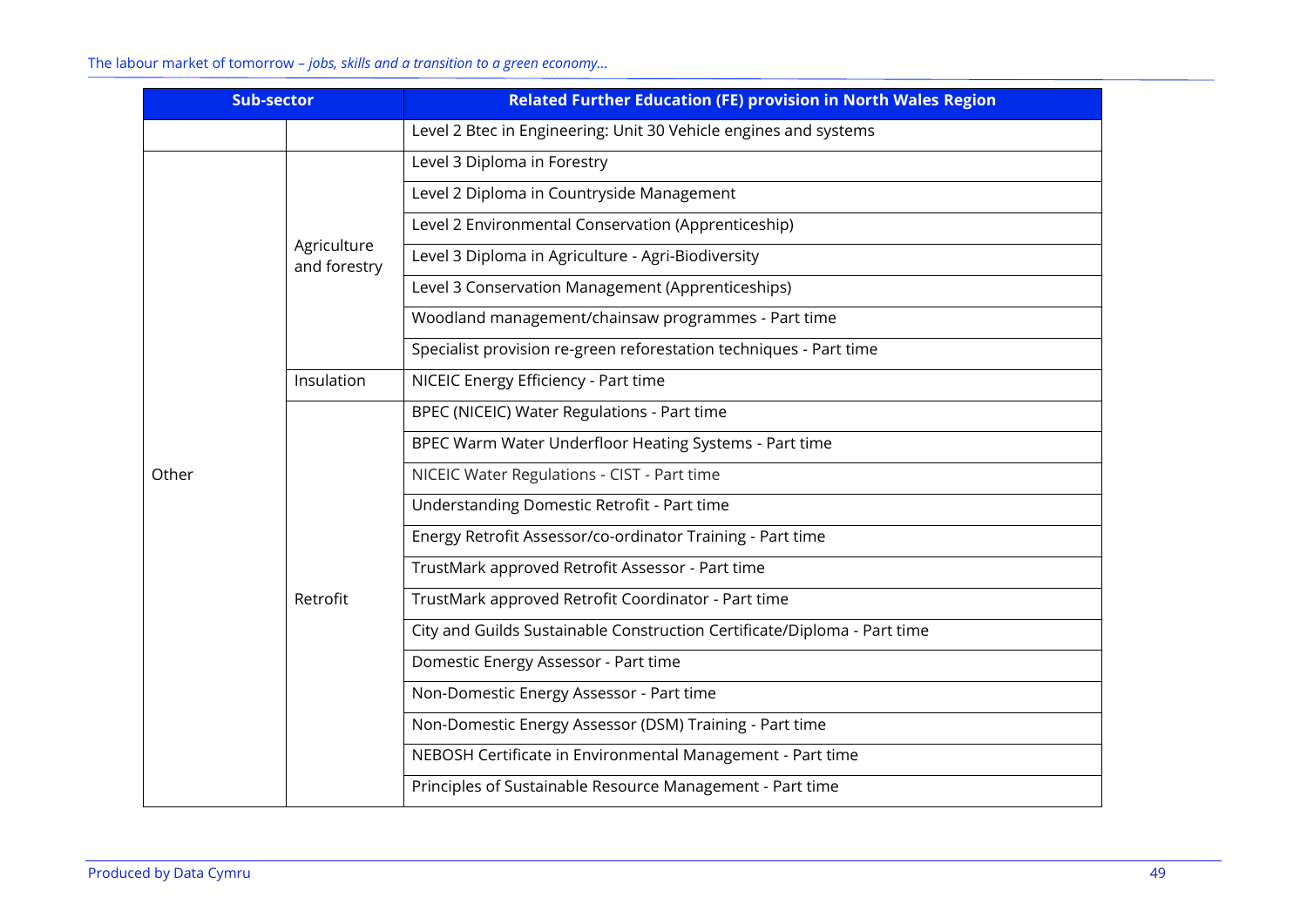The labour market of tomorrow – *jobs, skills and a transition to a green economy…*

| Sub-sector | <b>Related Further Education (FE) provision in North Wales Region</b>                                     |
|------------|-----------------------------------------------------------------------------------------------------------|
|            | PMO Industrial Environment Awareness - Part time                                                          |
|            | Level 2 Dry Lining - Part time                                                                            |
|            | City & Guilds Level 2 NVQ Certificate in Insulation and Building Treatments (Construction) -<br>Part time |
|            | City & Guilds Level 2 NVQ Diploma in Insulation and Building Treatments (Construction) - Part<br>time     |
|            | CITB SEATS - Site Environmental Awareness Training Scheme - Part time                                     |
|            | WAMITAB Level 4 High Risk Operator - Part time                                                            |
|            | WAMITAB Level 3 Medium Risk Operator - Part time                                                          |

*Source: North Wales Regional Skills Partnership*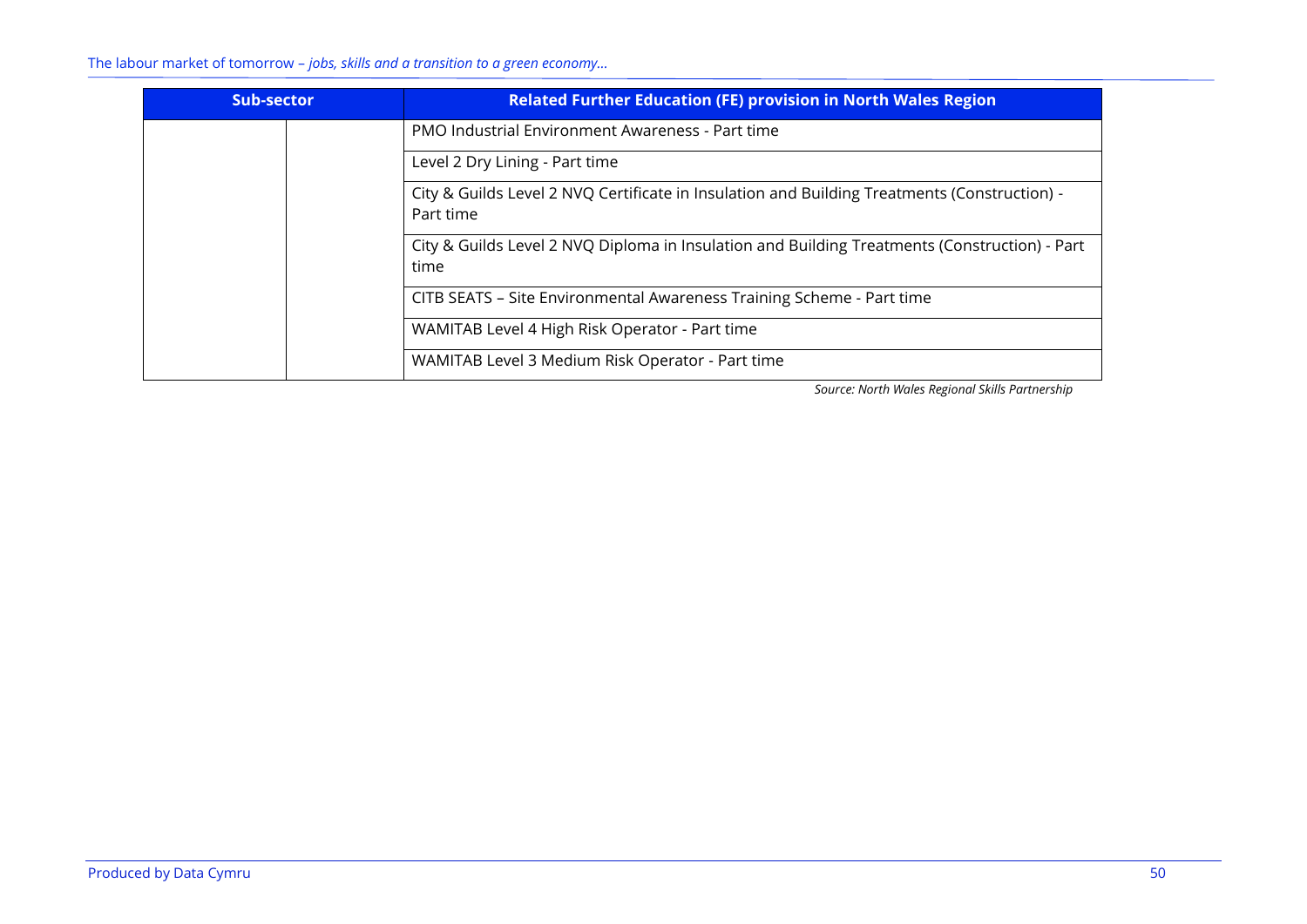## **Table 27 – Courses related to the green agenda approved for the Personal Learning Account (PLA), North Wales Region, 2021-22**

<span id="page-53-0"></span>

| <b>Sub-sector</b>                            |                                         | <b>Related Personal Learning Account (PLA) approved</b><br>provision in North Wales Region, 2021-22 |
|----------------------------------------------|-----------------------------------------|-----------------------------------------------------------------------------------------------------|
|                                              | Solar                                   | Level 3 Award in the Installation and Maintenance of Small<br>Scale Solar Photovoltaic Systems      |
| Low-carbon electricity                       |                                         | Level 3 Award in the Installation and Maintenance of Solar<br>Thermal Hot Water Systems             |
|                                              | Nuclear                                 |                                                                                                     |
|                                              |                                         | NICEIC Domestic Heat Pumps Ground Source and Air Source                                             |
| Low-carbon heat                              | Heat pumps                              | <b>NICEIC Energy Efficiency</b>                                                                     |
|                                              |                                         | <b>BPEC Water Regulations</b>                                                                       |
|                                              |                                         | BPEC Domestic Unvented Hot Water storage systems                                                    |
| Alternative fuels                            | Anaerobic digestion                     |                                                                                                     |
|                                              | Hydrogen fuel cells                     |                                                                                                     |
| Energy efficient products                    | Smart controls                          |                                                                                                     |
| Low-carbon services                          | Consultancies and financial<br>services |                                                                                                     |
|                                              |                                         | Level 2 Award in Hybrid/Electric Vehicle Operation and<br>Maintenance                               |
| Low emissions vehicles and<br>infrastructure | Electric vehicles                       | Level 3 Award in Hybrid/Electric Vehicle Repair and<br>Replacement (initial with capital)           |
|                                              |                                         | Level 3 Award Installation of Electric Vehicle Charging Points                                      |
| Other                                        |                                         | CITB SEATS - Site Environmental Awareness Training Scheme                                           |

*Source: North Wales Regional Skills Partnership*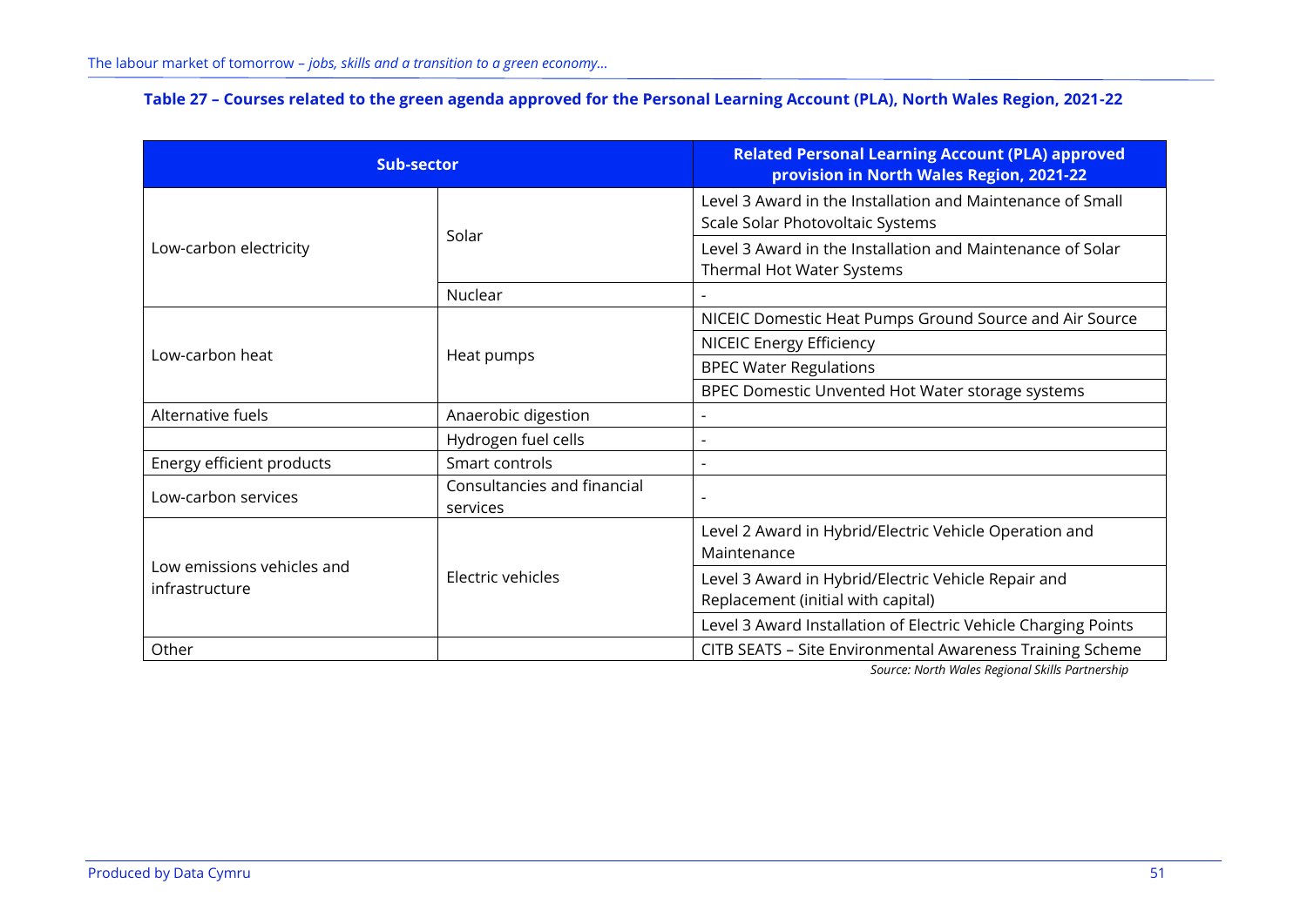# **16 South West Wales Region**

The South West Wales Region is made up of *four* local authorities: Neath Port Talbot, Pembrokeshire, Swansea, and Carmarthenshire. 318,900 people are employed in the Region, representing 22.1% of Wales' workforce.

The Region has an estimated 310,159 households, representing 22.7% of the Welsh total.

**Employment** in the Region varies from the Wales averages. **[Table 28](#page-54-0)** shows that the Production sector makes up 9.9% of the Region's workforce compared to 11.5% in Wales. Agriculture, forestry and fishing is marginally larger in the Region at 4.0% compared to 3.1% in Wales. A larger percentage of people work in Public administration, defence, education, and health (31.2% in the region compared to 29.5% in Wales).

| <b>Sector</b>                                                                                                | <b>Number of</b><br>people who<br>work in the<br><b>South West</b><br><b>Wales</b><br><b>Region</b> | <b>Percentage</b><br>of South<br><b>West Wales</b><br><b>Region</b><br>workforce<br>(%) | <b>Wales</b> | <b>Percentage of</b><br>people in Wales<br>who work in the<br>sector (%) |
|--------------------------------------------------------------------------------------------------------------|-----------------------------------------------------------------------------------------------------|-----------------------------------------------------------------------------------------|--------------|--------------------------------------------------------------------------|
| Agriculture, forestry<br>and fishing                                                                         | 12,900                                                                                              | 4.0                                                                                     | 44,600       | 3.1                                                                      |
| Production                                                                                                   | 31,500                                                                                              | 9.9                                                                                     | 165,700      | 11.5                                                                     |
| Construction                                                                                                 | 21,700                                                                                              | 6.8                                                                                     | 97,300       | 6.7                                                                      |
| Wholesale, retail,<br>transport, hotels and<br>food                                                          | 85,700                                                                                              | 26.9                                                                                    | 373,200      | 25.8%                                                                    |
| Information and<br>communication                                                                             | 6,200                                                                                               | 1.9                                                                                     | 34,200       | 2.4                                                                      |
| Finance and insurance<br>activities                                                                          | 7,200                                                                                               | 2.3                                                                                     | 35,900       | 2.5                                                                      |
| Real estate activities                                                                                       | 3,800                                                                                               | 1.2                                                                                     | 19,600       | 1.4                                                                      |
| Professional, scientific<br>and technical activities;<br>administrative and<br>support service<br>activities | 35,200                                                                                              | 11.0                                                                                    | 175,400      | 12.1                                                                     |
| Public administration,<br>defence, education and<br>health                                                   | 99,500                                                                                              | 31.2                                                                                    | 425,300      | 29.5                                                                     |
| Other service activities                                                                                     | 15,300                                                                                              | 4.8                                                                                     | 72,800       | 5.0                                                                      |
| <b>Total</b>                                                                                                 | 318,900                                                                                             | 100.0                                                                                   | 1,444,100    | 100.0                                                                    |

<span id="page-54-0"></span>**Table 28 – Workplace employment, South West Wales Region, by sector, 2019**

*Source[: StatsWales](https://statswales.gov.wales/Catalogue/Business-Economy-and-Labour-Market/People-and-Work/Employment/Jobs/Whole-Workforce/workplaceemployment-by-welshlocalareas-industry)*

Emsi Burning Glass shows data on current **job postings** which can be classified as a 'green job'. Between April 2020 and March 2021, there were 204 unique job postings in the South West Wales Region. The median advertised wage in each month was between £21,504 and £34,944.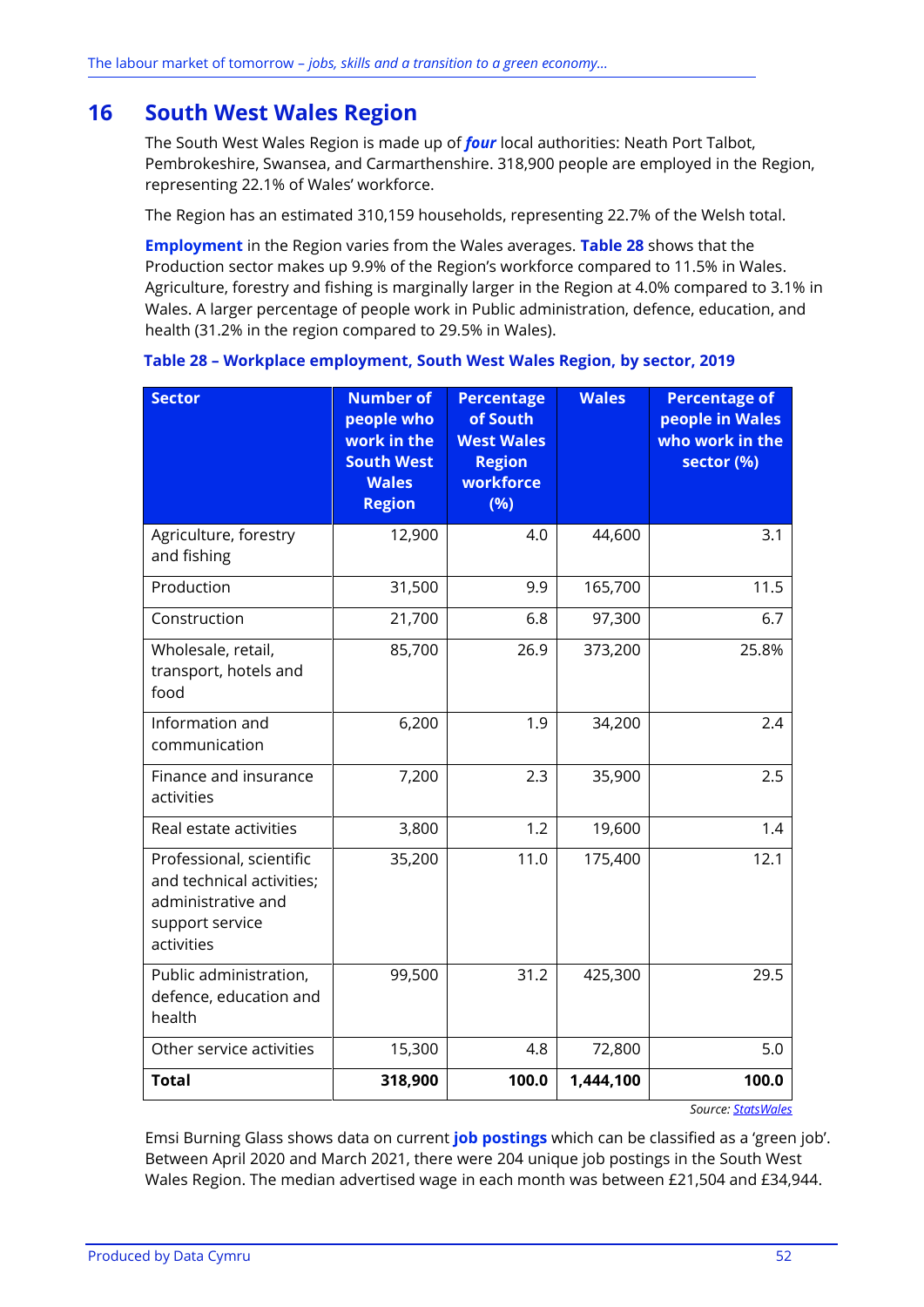This is very volatile but reflects the relatively small sample sizes at different points in the year due to the COVID-19 pandemic.

Going forward, we suggest that the South West Wales RSP monitor this figure, so a more reliable analysis can be made in comparing green jobs to all jobs in the Region's economy.

As a job can be posted a number of times on multiple websites, the job total postings is not a 'true' figure of the number of jobs being advertised. A unique job represents the number of jobs once the duplicates are removed. **[Table 29](#page-55-0)** shows that the most unique postings were Recycling Managers (15 unique job postings). This is followed by Wind Turbine Technicians (14 unique job postings).

## <span id="page-55-0"></span>**Table 29 – Top 15 green job postings, by job title, South West Wales Region, January 2021 – December 2021**

| <b>Job title</b>                               | <b>Total postings</b> | <b>Number of unique</b><br>postings |
|------------------------------------------------|-----------------------|-------------------------------------|
| <b>Recycling Managers</b>                      | 17                    | 15                                  |
| <b>Wind Turbine Technicians</b>                | 56                    | 14                                  |
| Environmental Health and Safety<br>Specialists | 47                    | 12                                  |
| <b>Environmental Health Officers</b>           | 17                    | 12                                  |
| <b>Environmental Consultants</b>               | 31                    | 11                                  |
| <b>Recycling Workers</b>                       | 13                    | 11                                  |
| Environmental Health and Safety<br>Managers    | 17                    | 9                                   |
| <b>Environmental Officers</b>                  | 25                    | 8                                   |
| <b>Environmental Managers</b>                  | 22                    | 8                                   |
| <b>Sustainability Managers</b>                 | 22                    | 8                                   |
| <b>Environmental Assistants</b>                | 7                     | 6                                   |
| Solar Py Installers                            | 11                    | 5                                   |
| <b>Sustainability Officers</b>                 | 7                     | 5                                   |
| Environmental Health and Safety<br>Advisors    | 6                     | 5                                   |
| <b>Conservation Assistants</b>                 | 5                     | 4                                   |

*Source: Emsi Burning Glass – [economicmodeling.com](https://www.economicmodeling.com/)*

Emsi Burning Glass map these jobs to occupations Listed in the Standard Occupational Classification (SOC). As shown in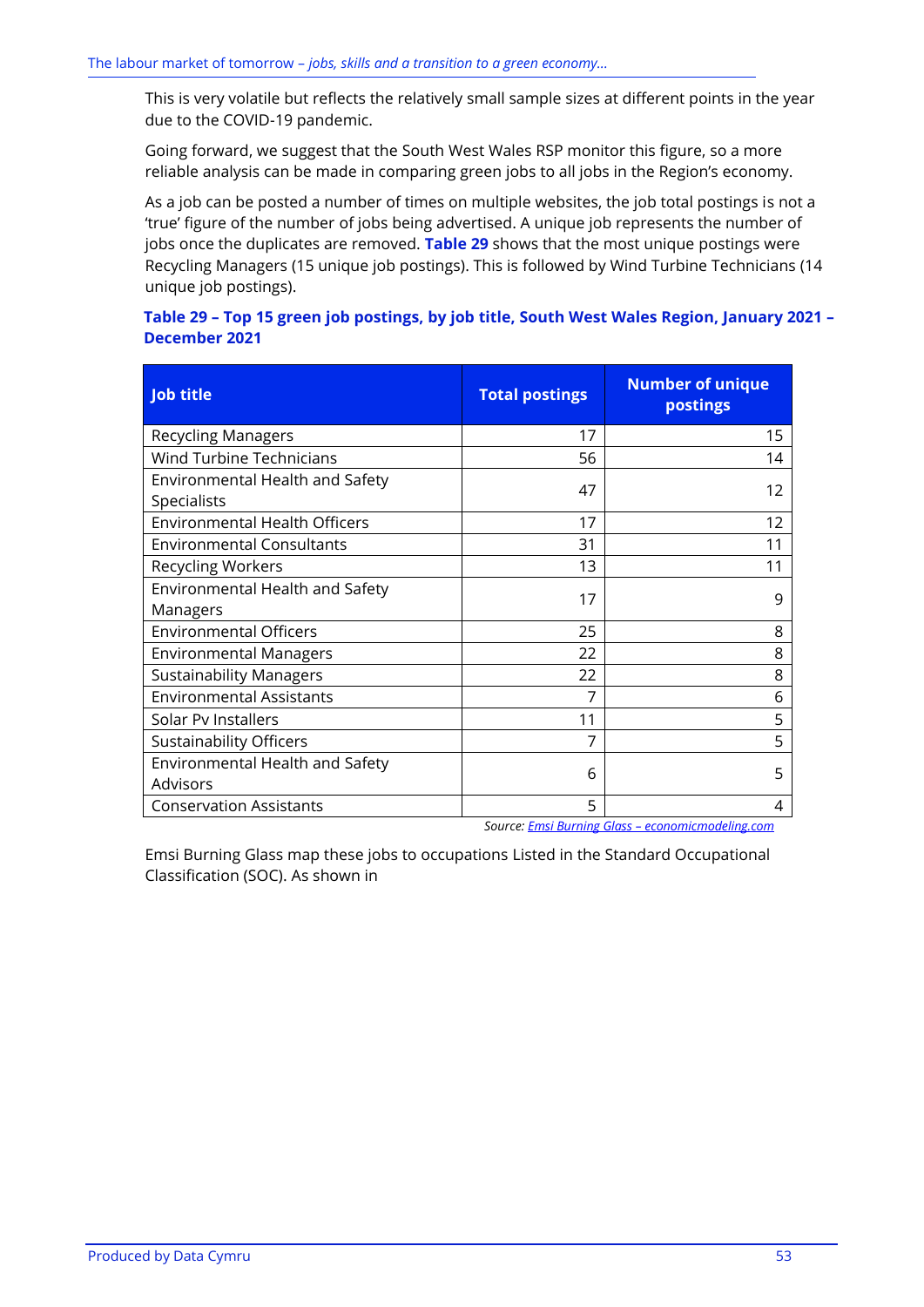<span id="page-56-0"></span>**[Table](#page-56-0)** *30* the most commonly posted occupations were Environment Professionals (33 unique job postings) and Health and Safety Officers (19 unique job postings).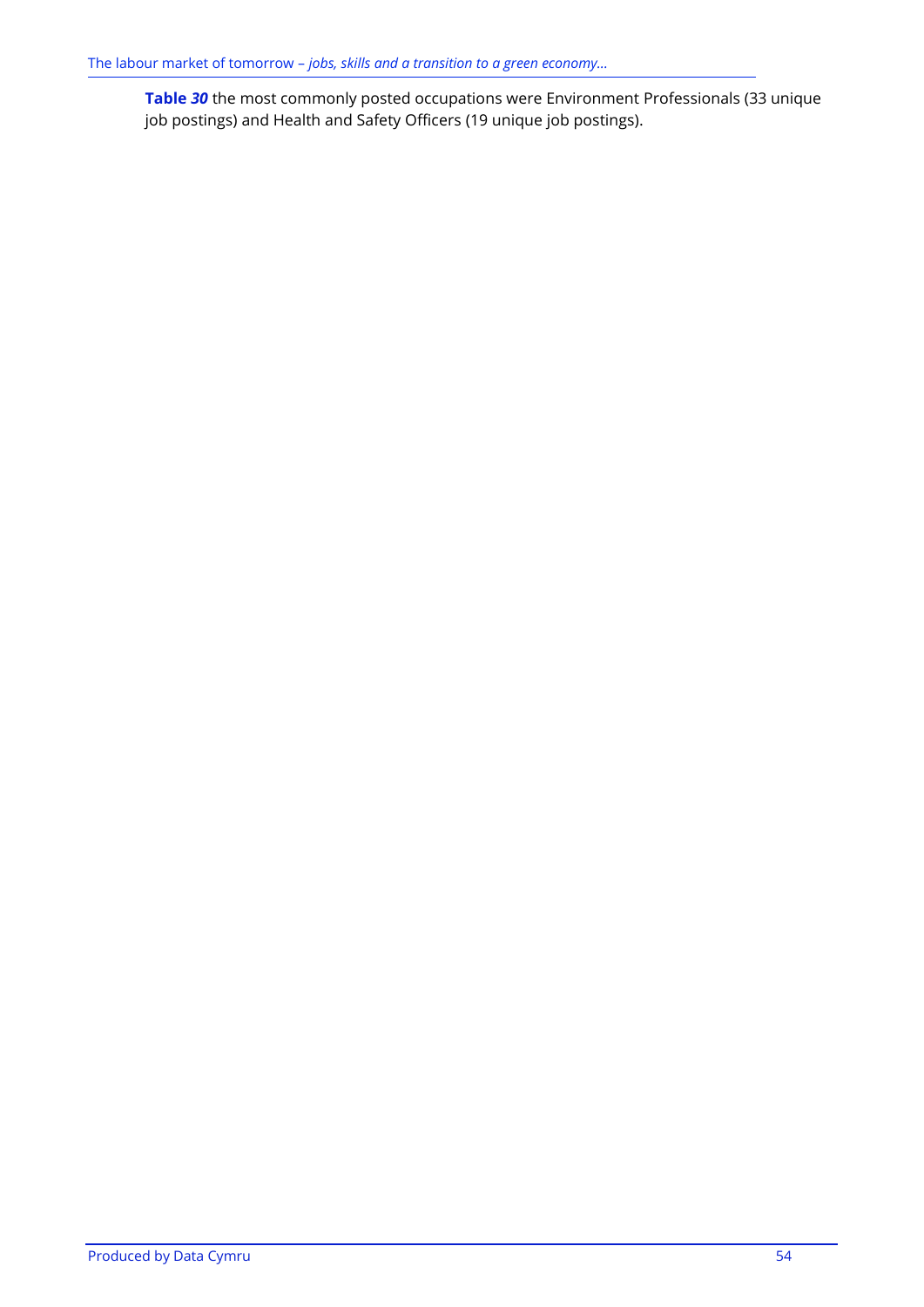| Table 30 - Top 15 green job postings, by occupation, South West Wales Region, January |  |
|---------------------------------------------------------------------------------------|--|
| 2021 - December 2021                                                                  |  |

| <b>Occupation (SOC)</b>                                   | <b>Total postings</b> | <b>Number of unique</b><br>postings               |
|-----------------------------------------------------------|-----------------------|---------------------------------------------------|
| <b>Environment Professionals</b>                          | 75                    | 33                                                |
| Health and Safety Officers                                | 61                    | 19                                                |
| Engineering Professionals n.e.c.                          | 24                    | 13                                                |
| Science, Engineering and Production<br>Technicians n.e.c. | 52                    | 13                                                |
| Managers and Proprietors in Other<br>Services n.e.c.      | 29                    | 12                                                |
| Refuse and Salvage Occupations                            | 18                    | 12                                                |
| Plant and Machine Operatives n.e.c.                       | 10                    | 9                                                 |
| <b>Van Drivers</b>                                        | 8                     | 7                                                 |
| Marketing and Sales Directors                             | 9                     | 6                                                 |
| Other Administrative Occupations n.e.c.                   | 9                     | 5                                                 |
| <b>Company Secretaries</b>                                | 6                     | 5                                                 |
| <b>Electricians and Electrical Fitters</b>                | 9                     | 5                                                 |
| Other Skilled Trades n.e.c.                               | 12                    | 5                                                 |
| Teaching and Other Educational<br>Professionals n.e.c.    | 12                    | 3                                                 |
| Quality Control and Planning Engineers                    | 9                     | 3                                                 |
|                                                           |                       | Course: Emsi Burning Class associationadeling som |

*Source: Emsi Burning Glass – [economicmodeling.com](https://www.economicmodeling.com/)*

Within the Region, Swansea had the most unique green postings (71), followed by Neath Port Talbot (55), Carmarthenshire (51), and Pembrokeshire (27).

### **Table 31 - Number of unique green job postings, by local authority, South West Wales Region, January 2021 – December 2021**

| Local authority   | <b>Number of unique postings</b> |
|-------------------|----------------------------------|
| Swansea           |                                  |
| Neath Port Talbot | 55                               |
| Carmarthenshire   | 5 <sup>1</sup>                   |
| Pembrokeshire     |                                  |

*Source: Emsi Burning Glass – [economicmodeling.com](https://www.economicmodeling.com/)*

The **Swansea Bay City Deal** was established to bring together funding and expertise from the public, private, and academic sectors. The City Deal currently has nine projects in various stages of development, including digital and infrastructure projects. Most pertinent to this report are the Skills and Talent, Homes as Power Stations, Pembroke Dock Marine, and Innovation and Low Carbon Growth.

The Skills and Talent project aims to identify skills gaps and provide training to support the rollout of the City Deal projects and themes. This project has received business case approval from the UK and Welsh Government.<sup>50</sup>

The Homes as Power Stations project aims to improve the energy efficiency of new build homes and retrofit energy efficient and renewable technologies to existing homes. Specifically,

<sup>50</sup> [https://www.swanseabaycitydeal.wales/projects/skills-and-talent/.](https://www.swanseabaycitydeal.wales/projects/skills-and-talent/)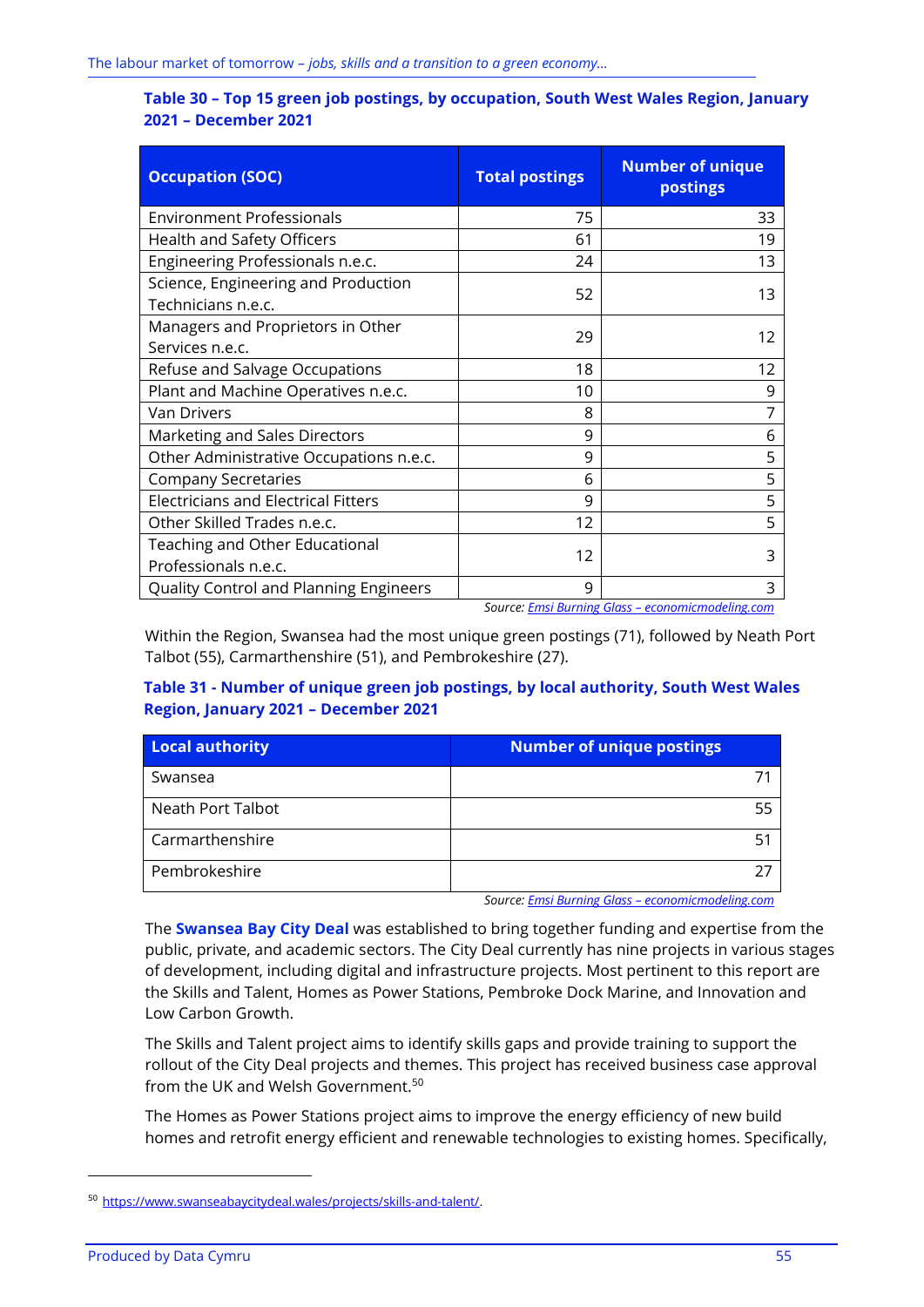the project aims to deliver renewable energy solutions to 7,000 retrofits and 3,300 new builds within five years. Linked to this deliverable are the aims of developing a regional supply chain around renewable technologies, and sharing this learning. This project has received business case approval from the UK and Welsh Government.<sup>51</sup>

The Pembroke Dock Marine project comprises four elements:

- a Marine Energy Engineering Centre of Excellence;
- developments to the infrastructure at Pembroke Dock;
- a Marine Energy Test Area; and
- the Pembrokeshire Demonstration Zone.

This package of projects is predicted to contribute £73.5 million to the regional economy. This project has received business case approval from the UK and Welsh Government.<sup>52</sup>

The Innovation and Low Carbon Growth project comprises seven projects that focus on decarbonising the steel and metals industry, support the commercialisation of hydrogen technology, support the advanced manufacturing sector, and decarbonising journeys within the Region. This project has received business case approval from the UK and Welsh Government.<sup>53</sup>

South West Wales Skills Partnership worked with FE providers within the Region to identify **green skills provisions**. The results show that there is limited provision for standalone green skills. However, many existing courses have elements or themes that resonate with the green agenda. These courses are listed in **[Table 32.](#page-59-0)**

**[Table 33](#page-61-0)** shows courses that are available as part of Personal Learning Account (PLA) in Wales. This scheme is fully funded by Welsh Government and offers anyone over the age of 18 and earning less than £29,534 to access courses at further education institutions across Wales. Some PLA courses are also offered via the mainstream routes at colleges, so some duplication is visible across the tables.

<sup>51</sup> [https://www.swanseabaycitydeal.wales/projects/homes-as-power-stations/.](https://www.swanseabaycitydeal.wales/projects/homes-as-power-stations/)

<sup>52</sup> [https://www.swanseabaycitydeal.wales/projects/pembroke-dock-marine/.](https://www.swanseabaycitydeal.wales/projects/pembroke-dock-marine/)

<sup>53</sup> <https://www.swanseabaycitydeal.wales/projects/supporting-innovation-and-low-carbon-growth/>.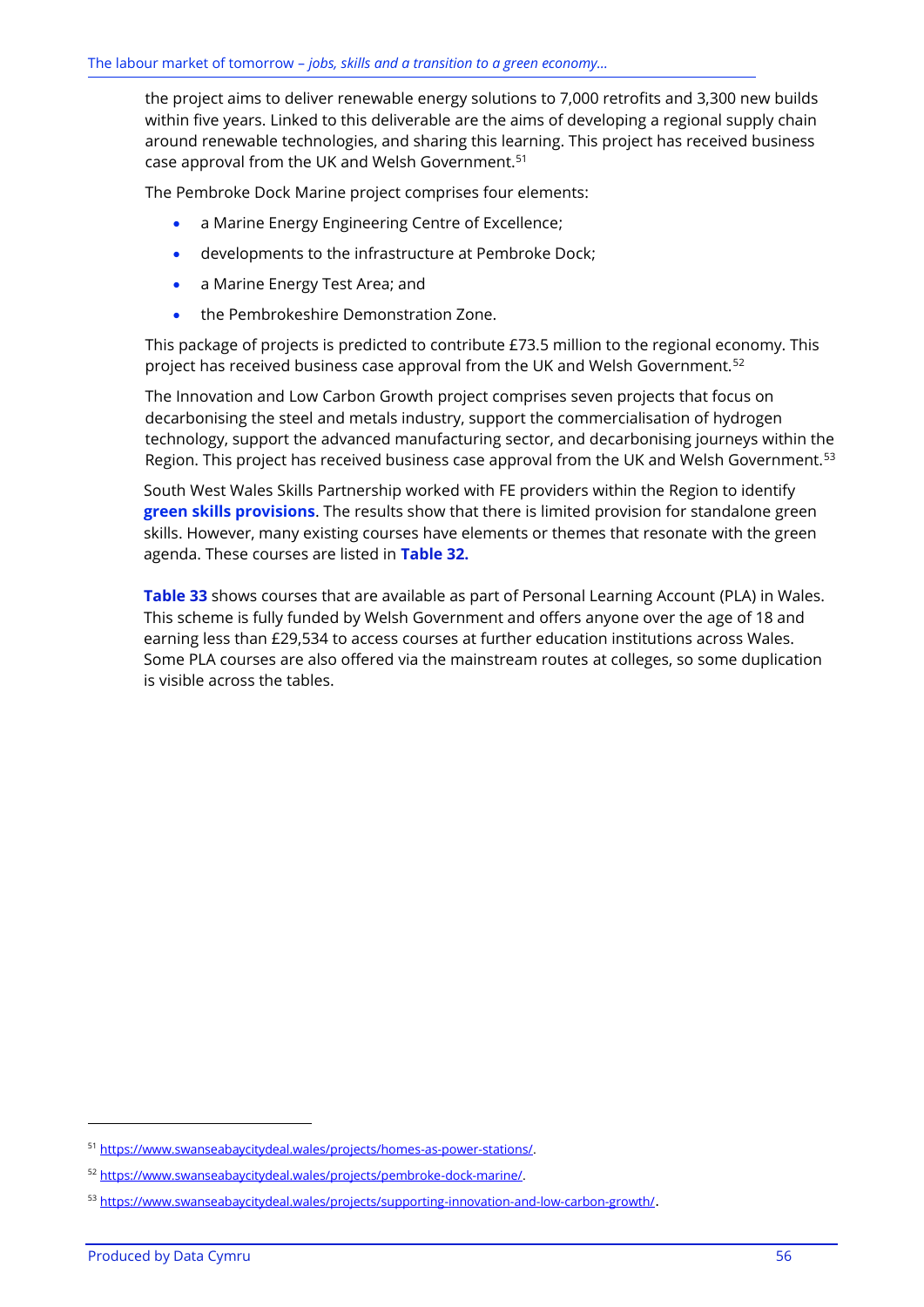| Table 32 - Courses related to the green agenda delivered by further education (FE) institutions, South West Wales Region, 2020-21 |  |  |
|-----------------------------------------------------------------------------------------------------------------------------------|--|--|
|-----------------------------------------------------------------------------------------------------------------------------------|--|--|

<span id="page-59-0"></span>

| <b>Sub-sector</b>                            |                                         | <b>Related Further Education (FE) provision in South West Wales Region</b>                                                                                                        |
|----------------------------------------------|-----------------------------------------|-----------------------------------------------------------------------------------------------------------------------------------------------------------------------------------|
|                                              |                                         | Level 3 Award in the Installation and Maintenance of Small Scale Solar<br>Photovoltaic Systems                                                                                    |
|                                              | Solar                                   | Photovoltaics (3 days)                                                                                                                                                            |
| Low-carbon electricity                       |                                         | Solar thermal hot water awareness (1 day)                                                                                                                                         |
|                                              |                                         | Solar thermal hot water (2 day)                                                                                                                                                   |
|                                              | Nuclear                                 |                                                                                                                                                                                   |
|                                              |                                         | <b>Samsung Heat Pumps</b>                                                                                                                                                         |
|                                              |                                         | Level 3 Award in the Installation and Maintenance of Heat Pumps Systems<br>(Non-refrigerant Circuits)                                                                             |
|                                              |                                         | NICEIC Domestic Heat Pumps Ground Source and Air Source                                                                                                                           |
|                                              | Heat pumps                              | <b>NICEIC Energy Efficiency</b>                                                                                                                                                   |
| Low-carbon heat                              |                                         | BPEC Warm Water Underfloor Heating Systems                                                                                                                                        |
|                                              |                                         | <b>BPEC Battery Storage Training course</b>                                                                                                                                       |
|                                              |                                         | <b>BPEC Water Regulations</b>                                                                                                                                                     |
|                                              |                                         | BPEC Domestic Unvented Hot Water storage systems                                                                                                                                  |
|                                              |                                         | Domestic energy assessor (3-5 day)                                                                                                                                                |
|                                              | Anaerobic digestion                     |                                                                                                                                                                                   |
| Alternative fuels                            | Hydrogen fuel cells                     | Collaborative partnership between ourselves and River Simple Hydrogen<br>Solutions to look at developing fully accredited courses designed at tailoring<br>their workforce needs. |
| Energy efficient products                    | Smart controls                          | $\blacksquare$                                                                                                                                                                    |
| Low-carbon services                          | Consultancies and<br>financial services |                                                                                                                                                                                   |
| Low emissions vehicles and<br>infrastructure |                                         | Pearson BTEC Level 3 National Extended Diploma in Electrical and Electronic<br>Engineering                                                                                        |
|                                              | Electric vehicles                       | Level 2 Award in Electric/Hybrid Vehicle Repair                                                                                                                                   |
|                                              |                                         | IMI Level 3 Award in Electric/Hybrid Vehicle System Repair and Replacement                                                                                                        |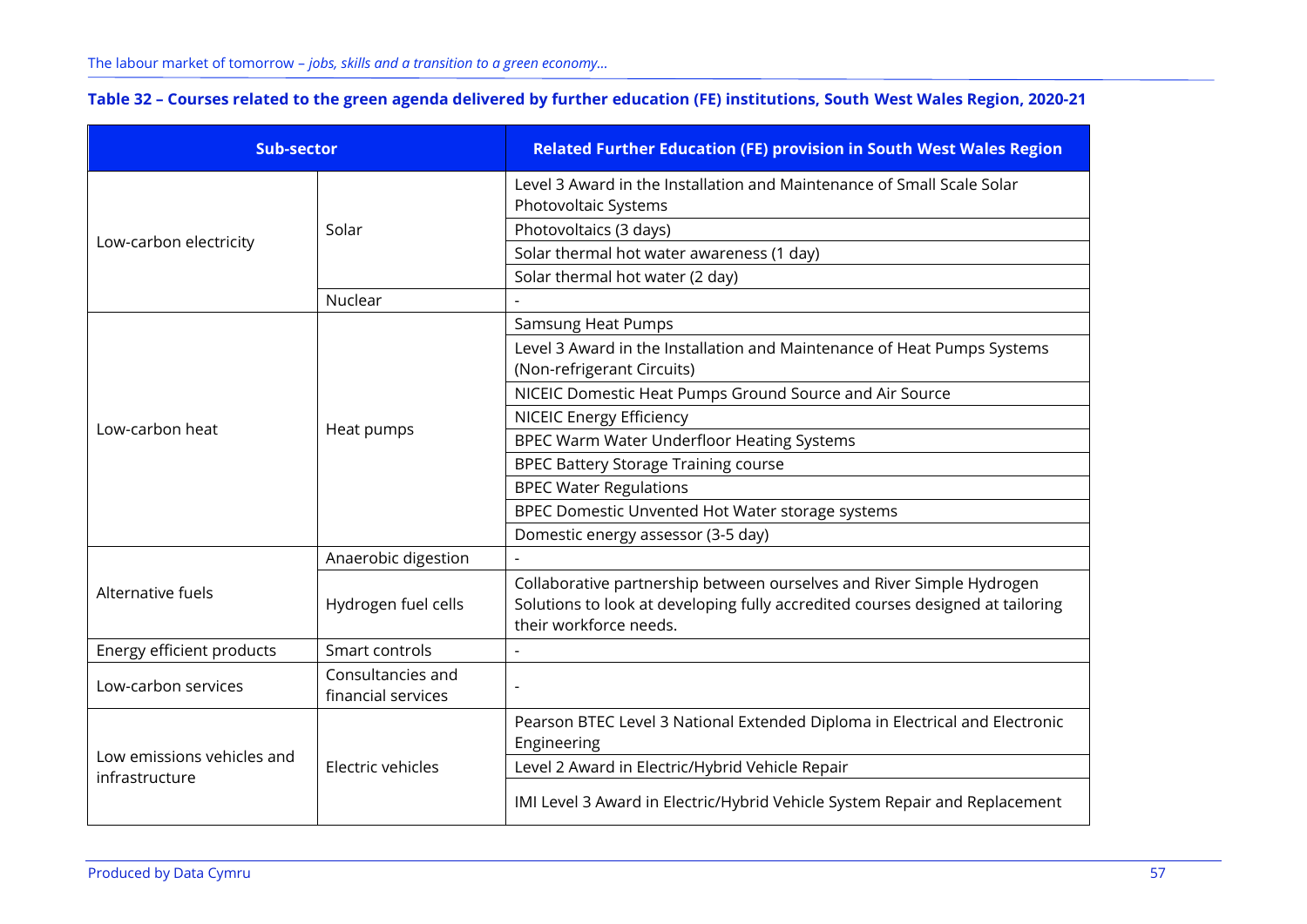The labour market of tomorrow – *jobs, skills and a transition to a green economy…*

| Sub-sector | <b>Related Further Education (FE) provision in South West Wales Region</b>   |
|------------|------------------------------------------------------------------------------|
|            | City & Guilds Level 2 Work based Practical Horticulture                      |
|            | City & Guilds Level 2 Coppicing and Greenwood skills                         |
|            | Level 2 and level 3 Award in Agricultural Engineering                        |
|            | Level 1, 2, and 3 Award in Agriculture                                       |
|            | Foundation Apprenticeship - Agriculture                                      |
|            | Level 3 Apprenticeship - Agriculture                                         |
|            | Foundation Apprenticeship - Land based Engineering                           |
|            | Level 3 Apprenticeship - Land based Engineering                              |
|            | Higher Apprenticeship in Agriculture                                         |
| Other      | FdSc Agriculture                                                             |
|            | <b>BSc Agriculture</b>                                                       |
|            | <b>Practical Horticulture</b>                                                |
|            | Principles of Horticulture                                                   |
|            | Pearson BTEC Level 3 National Diploma in Building Services Engineering       |
|            | City & Guilds Level 3 NVQ Diploma in Installing Electrotechnical Systems and |
|            | Equipment (Buildings, Structures and the Environment)                        |
|            | Level 1 Award in Environmental Awareness                                     |

*Source: South West Wales Regional Skills Partnership*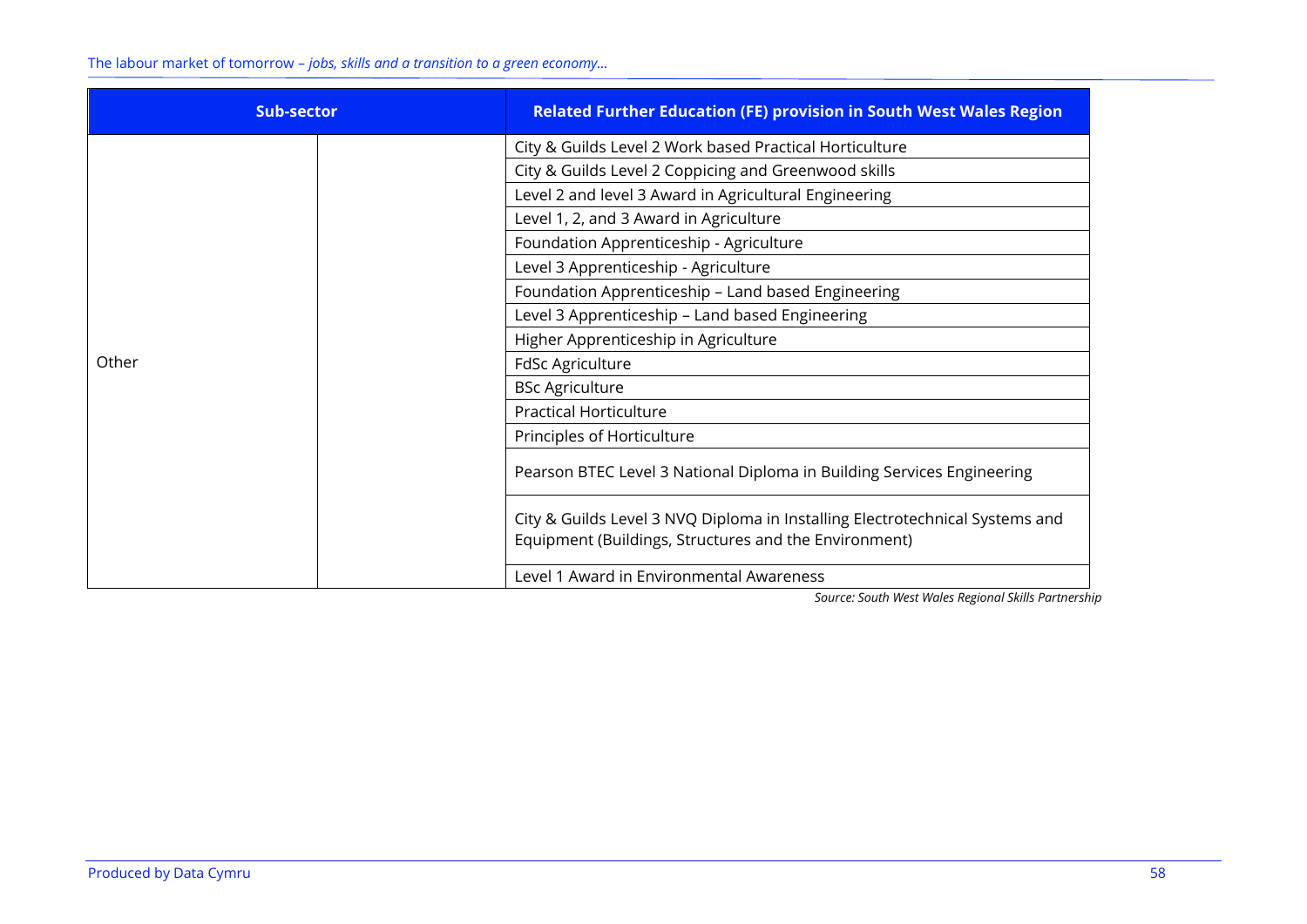|  | Table 33 - Courses related to the green agenda approved for the Personal Learning Account (PLA), South West Wales Region, 2021-22 |  |
|--|-----------------------------------------------------------------------------------------------------------------------------------|--|
|  |                                                                                                                                   |  |

<span id="page-61-0"></span>

| <b>Sub-sector</b>      |            | <b>Related Personal Learning Account (PLA) approved</b><br>provision in South West Wales Region, 2021-22 |
|------------------------|------------|----------------------------------------------------------------------------------------------------------|
|                        |            | Level 3 Award in the Installation and Maintenance of Small<br>Scale Solar Photovoltaic Systems           |
|                        |            | Photovoltaics (3 days)                                                                                   |
| Low-carbon electricity | Solar      | Level 3 Award in the Installation and Maintenance of Solar<br>Thermal Hot Water Systems                  |
|                        |            | Solar thermal hot water awareness (1 day)                                                                |
|                        |            | Solar thermal hot water (2 day)                                                                          |
| Low-carbon electricity | Nuclear    |                                                                                                          |
|                        |            | <b>Samsung Heat Pumps</b>                                                                                |
|                        |            | Level 3 Award in the Installation and Maintenance of Heat<br>Pumps Systems (Non-refrigerant Circuits)    |
|                        |            | NICEIC Domestic Heat Pumps Ground Source and Air Source                                                  |
|                        |            | <b>NICEIC Energy Efficiency</b>                                                                          |
|                        |            | BPEC Warm Water Underfloor Heating Systems                                                               |
|                        |            | <b>BPEC Water Regulations</b>                                                                            |
|                        | Heat pumps | BPEC Domestic Unvented Hot Water storage systems                                                         |
|                        |            | Heat pumps (5 days)                                                                                      |
| Low-carbon heat        |            | Domestic energy assessor (3-5 day)                                                                       |
|                        |            | <b>Understanding Domestic Retrofit</b>                                                                   |
|                        |            | Energy Retrofit Assessor/co-ordinator Training                                                           |
|                        |            | TrustMark approved Retrofit Assessor                                                                     |
|                        |            | TrustMark approved Retrofit Coordinator                                                                  |
|                        |            | HNC/D Construction and the Built Environment                                                             |
|                        |            | City and Guilds Sustainable Construction Certificate/Diploma                                             |
|                        |            | Domestic Energy Assessor                                                                                 |
|                        |            | Non-Domestic Energy Assessor                                                                             |
|                        |            | Non-Domestic Energy Assessor (DSM) Training                                                              |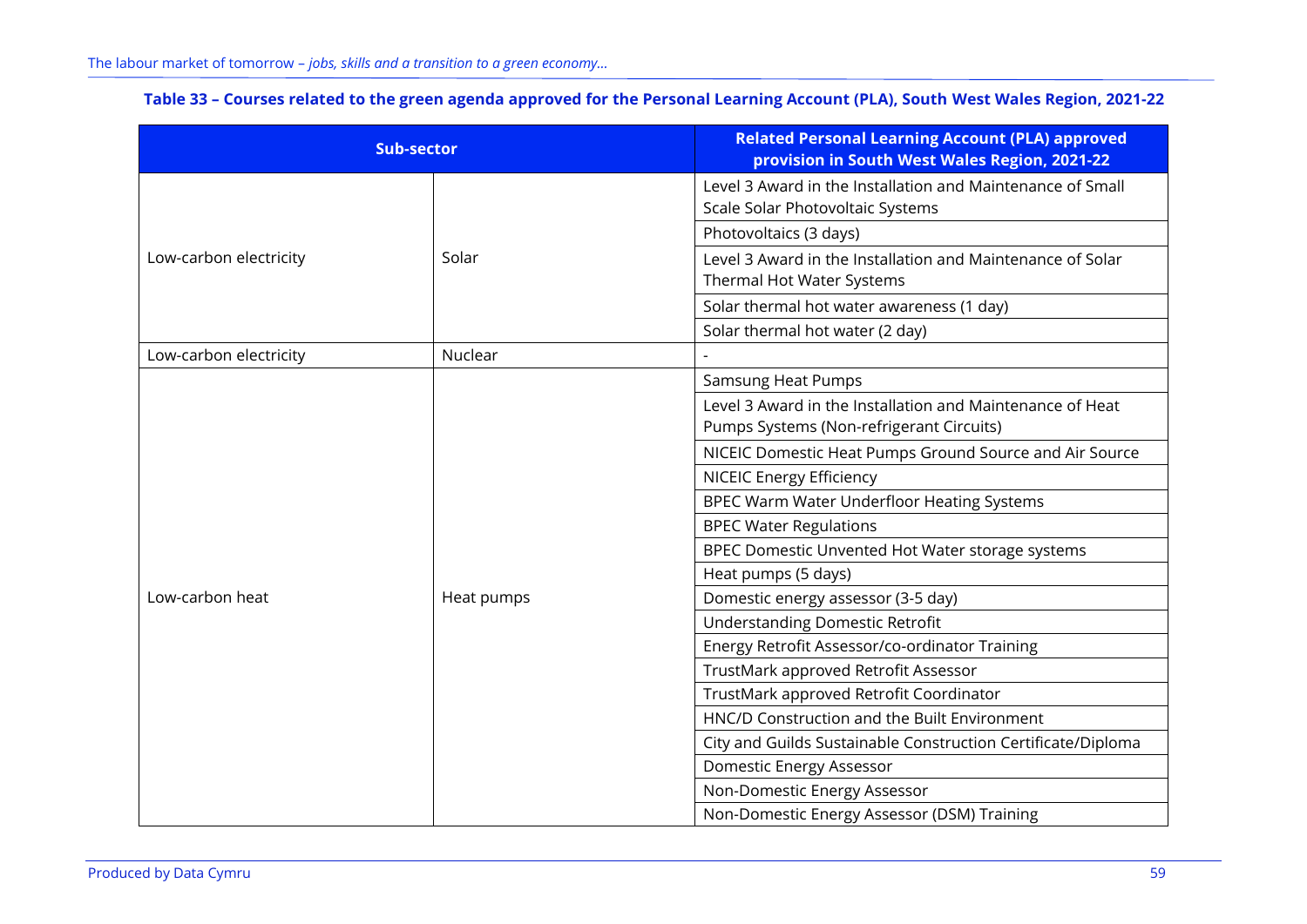The labour market of tomorrow – *jobs, skills and a transition to a green economy…*

| <b>Sub-sector</b>          |                                         | <b>Related Personal Learning Account (PLA) approved</b><br>provision in South West Wales Region, 2021-22 |
|----------------------------|-----------------------------------------|----------------------------------------------------------------------------------------------------------|
|                            |                                         | <b>BPEC Battery Storage Training course</b>                                                              |
| Alternative fuels          | Anaerobic digestion                     |                                                                                                          |
| Alternative fuels          | Hydrogen fuel cells                     |                                                                                                          |
| Energy efficient products  | Smart controls                          |                                                                                                          |
| Low-carbon services        | Consultancies and financial<br>services |                                                                                                          |
|                            |                                         | Level 2 Award in Hybrid/Electric Vehicle Operation and<br>Maintenance                                    |
| Low emissions vehicles and | Electric vehicles                       | Level 3 Award in Hybrid/Electric Vehicle Repair and<br>Replacement (initial with capital)                |
| infrastructure             |                                         | Level 3 Award in Hybrid/Electric Vehicle Repair and<br>Replacement (subsequent without capital)          |
|                            |                                         | Level 3 Award Installation of Electric Vehicle Charging Points                                           |
|                            |                                         | NEBOSH Certificate in Environmental Management                                                           |
|                            |                                         | Principles of Sustainable Resource Management                                                            |
|                            |                                         | PMO Industrial Environment Awareness                                                                     |
|                            |                                         | Level 2 Dry Lining                                                                                       |
| Other                      |                                         | City & Guilds Level 2 NVQ Certificate in Insulation and Building<br><b>Treatments (Construction)</b>     |
|                            |                                         | City & Guilds Level 2 NVQ Diploma in Insulation and Building<br><b>Treatments (Construction)</b>         |
|                            |                                         | CITB SEATS - Site Environmental Awareness Training Scheme                                                |
|                            |                                         | WAMITAB Level 4 High Risk Operator                                                                       |
|                            |                                         | WAMITAB Level 3 Medium Risk Operator                                                                     |

*Source: South West Wales Regional Skills Partnership*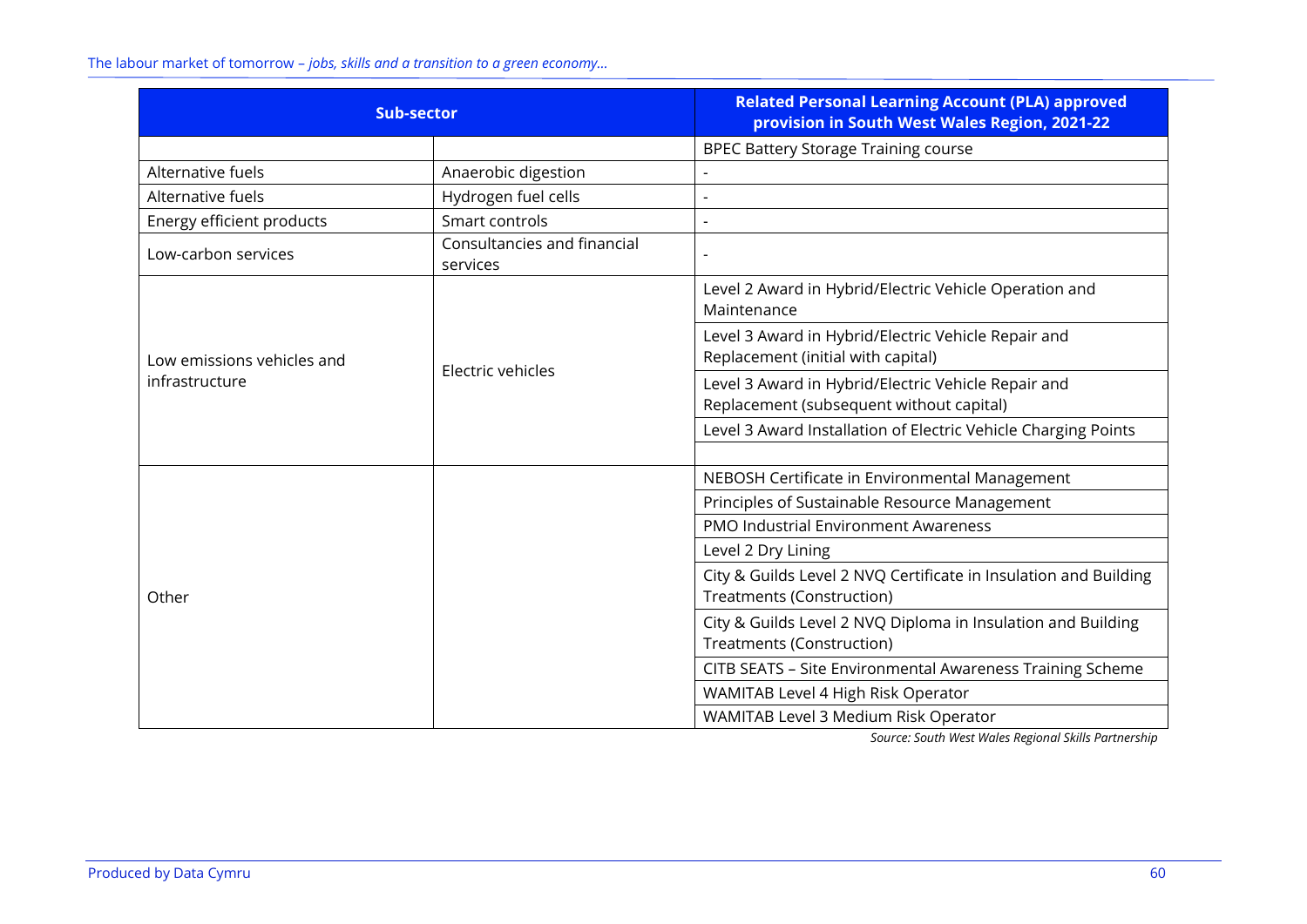# **17 Mid Wales Region**

The Mid Wales Region is made up *two* local authorities: Powys and Ceredigion. As of 2019, an estimated 96,100 people were employed in the region, representing 6.7% of the people employed in Wales.

The Region has an estimated 91,108 households, representing 6.7% of the Welsh total.

The Mid Wales Region is estimated to make up 6% of the total energy consumed in Wales.

The Welsh [Energy Service](https://gov.wales/energy-service-public-sector-and-community-groups) has provided modelling assumptions on the role each Region can play in making Wales Net Zero by 2020. There are a number of existing priorities:

- Retrofitting the region's housing and building stock.
- Working to ensure electricity and gas grids are ready for a decarbonised future.
- Using renewable energy sources.
- Accelerating a shift to zero carbon transport whilst improving the region's connectivity.
- Developing and harnessing the potential of agriculture to contribute to zero carbon energy.
- Harnessing innovation to support decarbonisation and clean growth.

In 2019, the Mid Wales Region has an almost even split in terms of energy demand, with 35% coming from commercial and industrial sources, 33% from domestic sources, and 32% from transport.

Going forward, the Wales Energy Service model shows Mid Wales currently has 25% of Wales' onshore wind capacity and 412 MW of renewable energy generated in the Region. Using this model, the Region will generate over twice as much electricity as it consumes. Energy generation from onshore wind and solar photovoltaic will rise to ~1 GW.

If Wales is to be net zero by 2050, the Welsh Energy Service believes that domestic properties will need the following to happen:

- 30,000 homes insulated
- 26,600 heat pumps installed
- Electrification of heating systems in off-grid homes
- No new gas connections from 2025.

**Employment** in the Region varies significantly to the Wales averages. 13.6% of employment is in agriculture, forestry and fishing, compared to 3.1% in Wales. Public administration, defence, education and health account for 23.2% of the region's workforce, compared to 29.5% across Wales. **[Table 34](#page-64-0)** shows that construction and production are both slightly smaller; 6.5% of work in construction in the Region compared to 6.7% in Wales, and 9.2% work in production compared to 11.5% in Wales.

We note that differences between agriculture, forestry and fishing is significant and that the Mid Wales RSP may want to pay particular attention to this sector in terms of green skills. This is also reflected in modelling from the Wales Energy Service.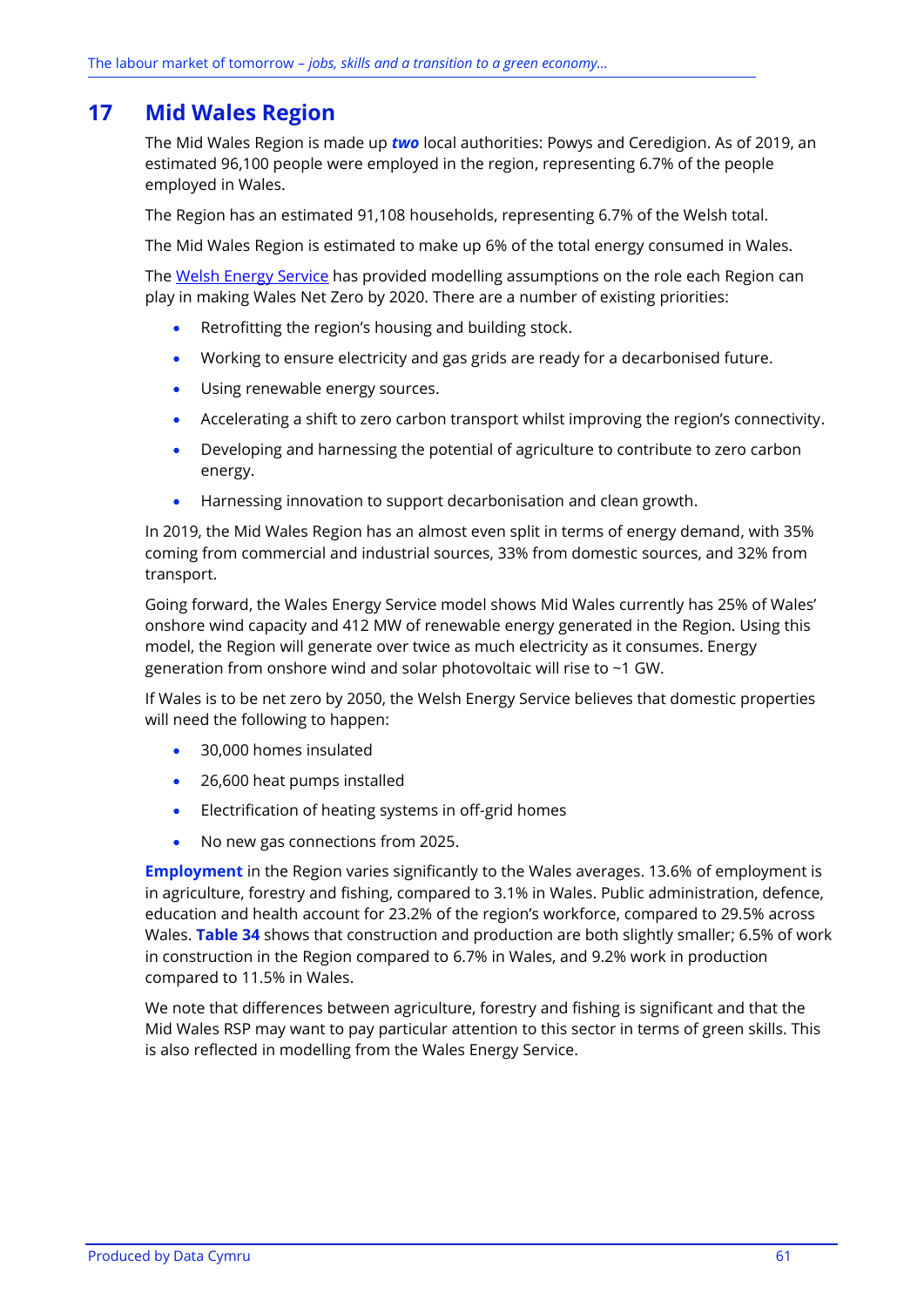| <b>Sector</b>                                                                                                   | <b>Number of</b><br>people<br>who work<br>in the Mid<br><b>Wales</b><br><b>Region</b> | <b>Percentage of</b><br><b>Mid Wales</b><br><b>Region</b><br>workforce (%) | <b>Wales</b> | <b>Percentage of</b><br>people in<br><b>Wales who</b><br>work in the<br>sector (%) |
|-----------------------------------------------------------------------------------------------------------------|---------------------------------------------------------------------------------------|----------------------------------------------------------------------------|--------------|------------------------------------------------------------------------------------|
| Agriculture, forestry<br>and fishing                                                                            | 13,100                                                                                | 13.6                                                                       | 44,600       | 3.1                                                                                |
| Production                                                                                                      | 8,800                                                                                 | 9.2                                                                        | 165,700      | 11.5                                                                               |
| Construction                                                                                                    | 6,200                                                                                 | 6.5                                                                        | 97,300       | 6.7                                                                                |
| Wholesale, retail,<br>transport, hotels and<br>food                                                             | 26,900                                                                                | 28.0                                                                       | 373,200      | 25.8                                                                               |
| Information and<br>communication                                                                                | 2,000                                                                                 | 2.1                                                                        | 34,200       | 2.4                                                                                |
| Finance and insurance<br>activities                                                                             | 700                                                                                   | 0.7                                                                        | 35,900       | 2.5                                                                                |
| Real estate activities                                                                                          | 1,300                                                                                 | 1.4                                                                        | 19,600       | 1.4                                                                                |
| Professional, scientific<br>and technical<br>activities;<br>administrative and<br>support service<br>activities | 9,700                                                                                 | 10.1                                                                       | 175,400      | 12.1                                                                               |
| Public administration,<br>defence, education<br>and health                                                      | 22,300                                                                                | 23.2                                                                       | 425,300      | 29.5                                                                               |
| Other service activities                                                                                        | 5,100                                                                                 | 5.3                                                                        | 72,800       | 5.0                                                                                |
| <b>Total</b>                                                                                                    | 96,100                                                                                | 100.0                                                                      | 1,444,100    | 100.0                                                                              |

<span id="page-64-0"></span>

| Table 34 - Workplace employment, by sector, Mid Wales Region, 2019 |  |  |  |
|--------------------------------------------------------------------|--|--|--|
|                                                                    |  |  |  |

*Source[: StatsWales](https://statswales.gov.wales/Catalogue/Business-Economy-and-Labour-Market/People-and-Work/Employment/Jobs/Whole-Workforce/workplaceemployment-by-welshlocalareas-industry)*

Emsi Burning Glass shows data on current **job postings** which can be classified as a 'green job'. Between January 2021 and December 2021, there were 67 unique job postings in the Mid Wales Region. The average wage over this period for posts was £28,544. The advertised median wage in each month was between £20,480 and £34,688.

This is very volatile but reflects the relatively small sample sizes at different points in the year due to the COVID-19 pandemic.

Going forward, we suggest that the Mid Wales RSP monitor this figure, so a more reliable analysis can be made in comparing green jobs to all jobs in the Region's economy.

As a job can be posted a number of times on multiple websites, the job total postings is not a 'true' figure of the number of jobs being advertised. A unique job represents the number of jobs once the duplicates are removed. **[Table 35](#page-65-0)** shows that the highest number of unique postings were Environmental Health Officers (6 unique job postings).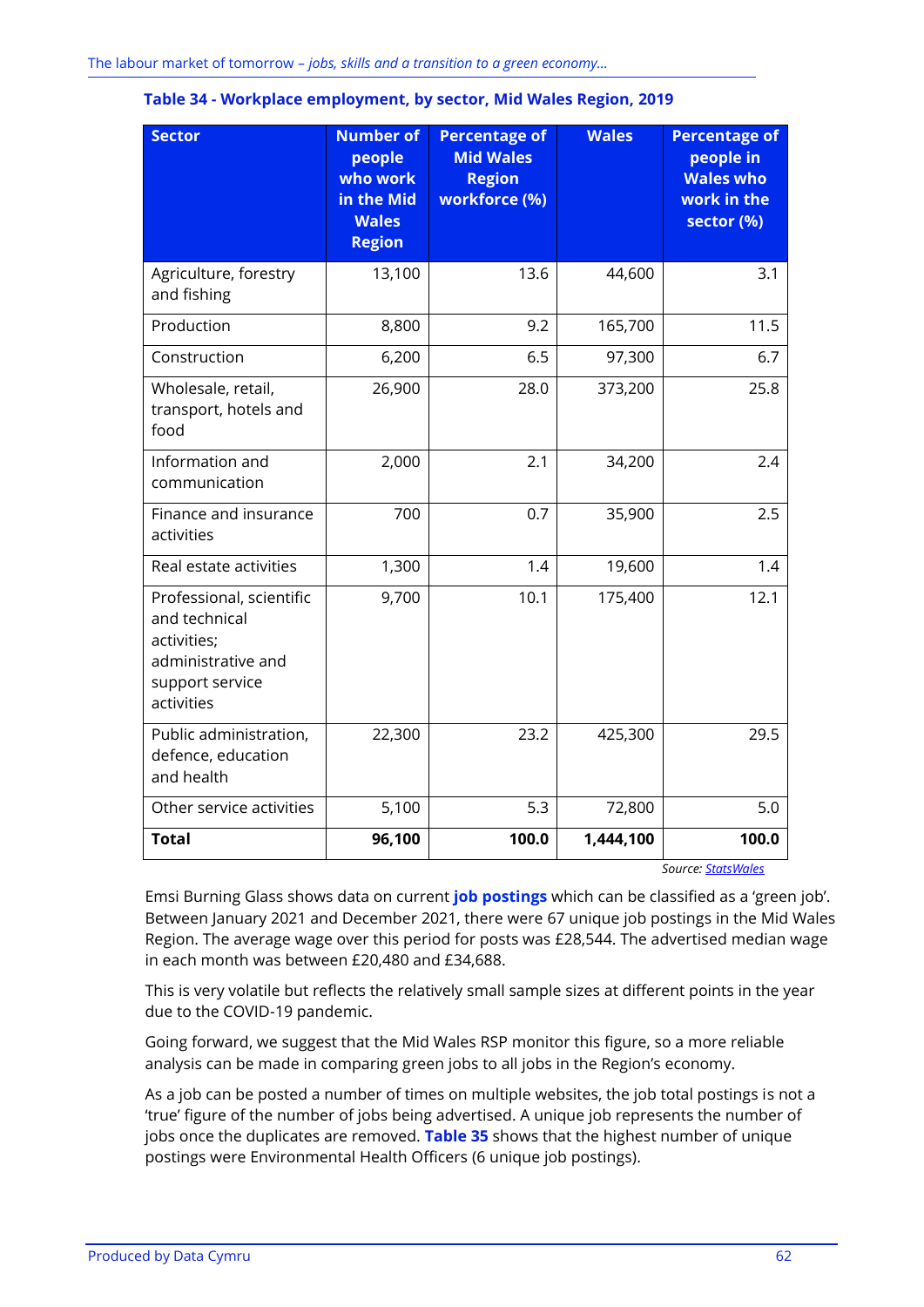### <span id="page-65-0"></span>**Table 35 – Top 15 green job postings, by job title, Mid Wales Region, January 2021 – December 2021**

| <b>Job title</b>                                   | <b>Total postings</b> | <b>Number of</b><br>unique postings             |
|----------------------------------------------------|-----------------------|-------------------------------------------------|
| <b>Environmental Health Officers</b>               | 10                    | b                                               |
| <b>Environmental Health and Safety Managers</b>    | 10                    | 5                                               |
| <b>Environmental Coordinators</b>                  | 8                     | 5                                               |
| <b>Environmental Administrators</b>                | 9                     | 5                                               |
| <b>Recycling Workers</b>                           | 6                     | 5                                               |
| <b>Wind Turbine Technicians</b>                    | 4                     | 4                                               |
| <b>Recycling Managers</b>                          | 8                     | 4                                               |
| <b>Environmental Assistants</b>                    | 3                     | 3                                               |
| <b>Sustainability Officers</b>                     | 20                    | 3                                               |
| <b>Environmental Operations Managers</b>           | 5                     | 3                                               |
| <b>Environmental Officers</b>                      | 3                     | $\mathfrak z$                                   |
| <b>Environmental Health and Safety Specialists</b> | $\mathfrak z$         | $\mathfrak z$                                   |
| <b>Conservation Officers</b>                       | 2                     |                                                 |
| Environmental Health and Safety Officers           | 3                     |                                                 |
| Renewable Energy Engineers                         | 3                     |                                                 |
|                                                    |                       | Course Emsi Burning Class essenamismodeling som |

*Source: Emsi Burning Glass – [economicmodeling.com](https://www.economicmodeling.com/)*

Emsi Burning Glass map these jobs to the Standard Occupational Classification (SOC). As shown in **[Table 36](#page-65-1)** the most commonly posted occupations were Health and Safety Officers (12 unique job postings) and Environment Professionals (9 unique job postings).

## <span id="page-65-1"></span>**Table 36 – Top 15 green job postings, by occupation, Mid Wales Region, January 2021 – December 2021**

| <b>Occupation (SOC)</b>                                   | <b>Total postings</b> | <b>Number of</b><br>unique postings |
|-----------------------------------------------------------|-----------------------|-------------------------------------|
| Health and Safety Officers                                | 18                    | 12                                  |
| <b>Environment Professionals</b>                          | 14                    | 9                                   |
| Refuse and Salvage Occupations                            | 12                    | 7                                   |
| Science, Engineering and Production<br>Technicians n.e.c. | 6                     | 6                                   |
| Other Administrative Occupations n.e.c.                   | 9                     | 5                                   |
| <b>Elementary Storage Occupations</b>                     | 8                     | 5                                   |
| <b>Higher Education Teaching Professionals</b>            | 4                     | 3                                   |
| <b>Medical and Dental Technicians</b>                     | 5                     | 3                                   |
| Animal Care Services Occupations n.e.c.                   | 3                     | 3                                   |
| <b>Electricians and Electrical Fitters</b>                | 2                     | 2                                   |
| Other Skilled Trades n.e.c.                               | 17                    | 2                                   |
| <b>Electrical Engineers</b>                               | 3                     |                                     |
| <b>Quality Assurance Technicians</b>                      | 2                     |                                     |
| Inspectors of Standards and Regulations                   | 2                     |                                     |
| <b>Biological Scientists and Biochemists</b>              |                       |                                     |

*Source: Emsi Burning Glass – [economicmodeling.com](https://www.economicmodeling.com/)*

Within the Region, Powys had the most unique green postings (55), followed by Ceredigion (12).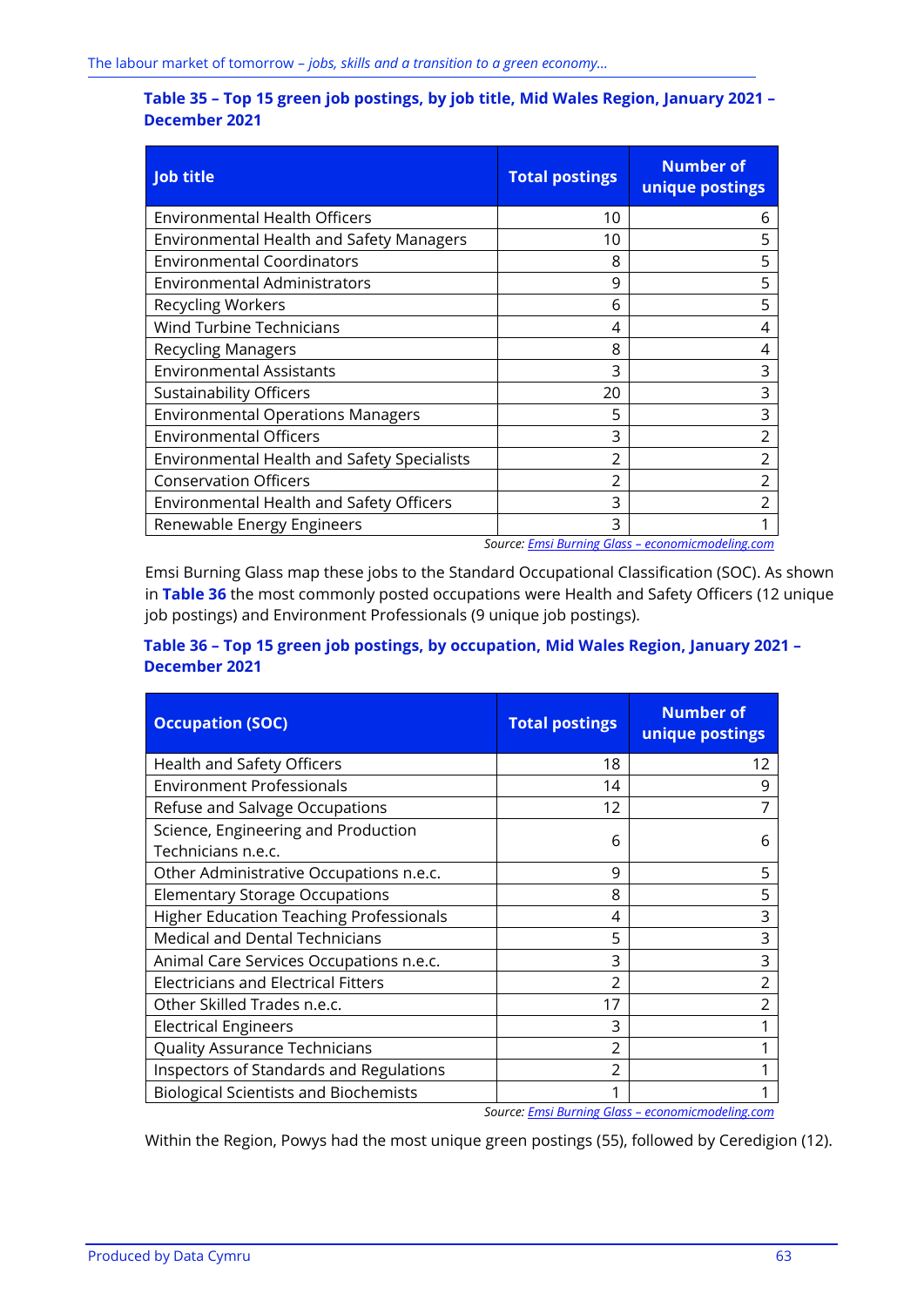### **Table 37 – Number of unique green job postings, by local authority, Mid Wales Region, January 2021 – December 2021**

| <b>Local authority</b> | Number of unique postings |
|------------------------|---------------------------|
| Powys                  | 55                        |
| Ceredigion             |                           |

*Source: Emsi Burning Glass – [economicmodeling.com](https://www.economicmodeling.com/)*

The **Mid-Wales Growth Deal** is not yet fully established. Heads of Terms were signed in December 2020 and work has been underway throughout 2021 to develop a work programme, with specific projects yet to be announced.

The Mid Wales Skills Partnership worked with FE providers within the Region to identify **green skills provisions**. The results show that there is limited provision for standalone green skills. However, many existing courses have elements or themes that resonate with the green agenda. These courses are listed in **[Table 38.](#page-67-0)**

**[Table 39](#page-69-0)** shows courses that are available as part of Personal Learning Account (PLA) in Wales. This scheme is fully funded by Welsh Government and offers anyone over the age of 18 and earning less than £29,534 to access courses at further education institutions across Wales. Some PLA courses are also offered via the mainstream routes at colleges, so some duplication is visible across the tables.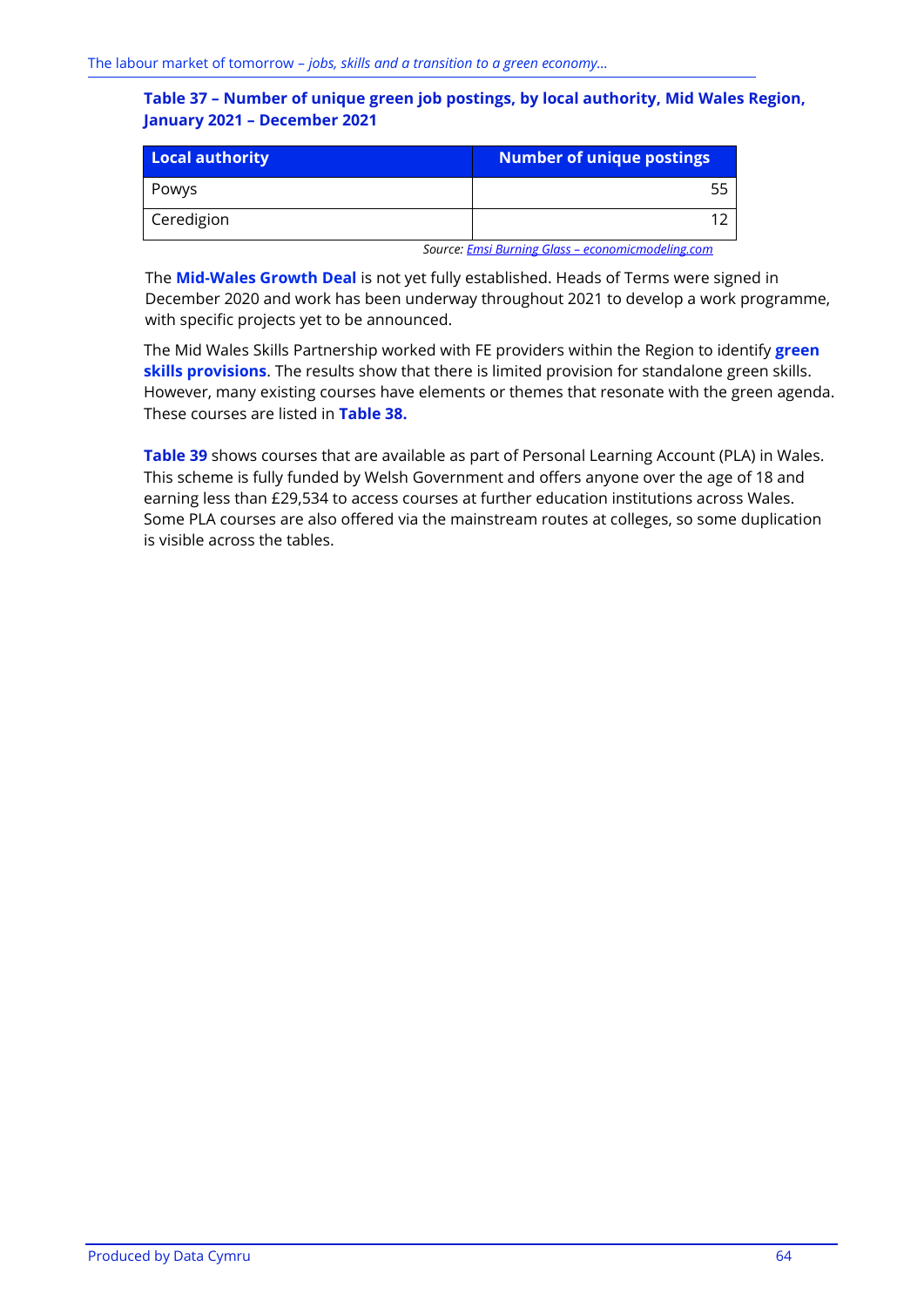| Table 38 - Courses related to the green agenda delivered by further education (FE) institutions, Mid Wales Region, 2020-21 |  |  |  |  |
|----------------------------------------------------------------------------------------------------------------------------|--|--|--|--|
|----------------------------------------------------------------------------------------------------------------------------|--|--|--|--|

<span id="page-67-0"></span>

| <b>Sub-sector</b>                            |                                         | <b>Related Further Education (FE) provision in Mid Wales Region</b>                                                                                                               |
|----------------------------------------------|-----------------------------------------|-----------------------------------------------------------------------------------------------------------------------------------------------------------------------------------|
|                                              | Solar                                   |                                                                                                                                                                                   |
| Low-carbon electricity                       | Nuclear                                 |                                                                                                                                                                                   |
|                                              |                                         | City & Guild Level 3 Award in Energy Awareness                                                                                                                                    |
|                                              |                                         | Level 2 Award in Understanding Domestic Retrofit                                                                                                                                  |
|                                              |                                         | Level 5 Diploma in Retrofit Coordination & Risk Management                                                                                                                        |
| Low-carbon heat                              | Heat pumps                              | <b>Retrofit Assessor Training</b>                                                                                                                                                 |
|                                              |                                         | City & Guilds Level 3 NVQ Diploma in Installing Electrotechnical Systems and<br>Equipment (Buildings, Structures and the Environment)                                             |
|                                              | Anaerobic digestion                     |                                                                                                                                                                                   |
| Alternative fuels                            | Hydrogen fuel cells                     | Collaborative partnership between ourselves and River Simple Hydrogen Solutions<br>to look at developing fully accredited courses designed at tailoring their workforce<br>needs. |
| Energy efficient products                    | Smart controls                          |                                                                                                                                                                                   |
| Low-carbon services                          | Consultancies and financial<br>services |                                                                                                                                                                                   |
|                                              |                                         | Pearson BTEC Level 3 National Extended Diploma in Electrical and Electronic<br>Engineering                                                                                        |
| Low emissions vehicles and<br>infrastructure | Electric vehicles                       | Level 2 Award in Electric/Hybrid Vehicle Repair                                                                                                                                   |
|                                              |                                         | IMI Level 3 Award in Electric/Hybrid Vehicle System Repair and Replacement                                                                                                        |
|                                              |                                         | Level 2 and level 3 Award in Agricultural Engineering                                                                                                                             |
|                                              |                                         | Level 1, 2, and 3 Award in Agriculture                                                                                                                                            |
|                                              |                                         | Foundation Apprenticeship - Agriculture                                                                                                                                           |
| Other                                        |                                         | Level 3 Apprenticeship - Agriculture                                                                                                                                              |
|                                              |                                         | Foundation Apprenticeship - Land based Engineering                                                                                                                                |
|                                              |                                         | Level 3 Apprenticeship - Land based Engineering                                                                                                                                   |
|                                              |                                         | Higher Apprenticeship in Agriculture                                                                                                                                              |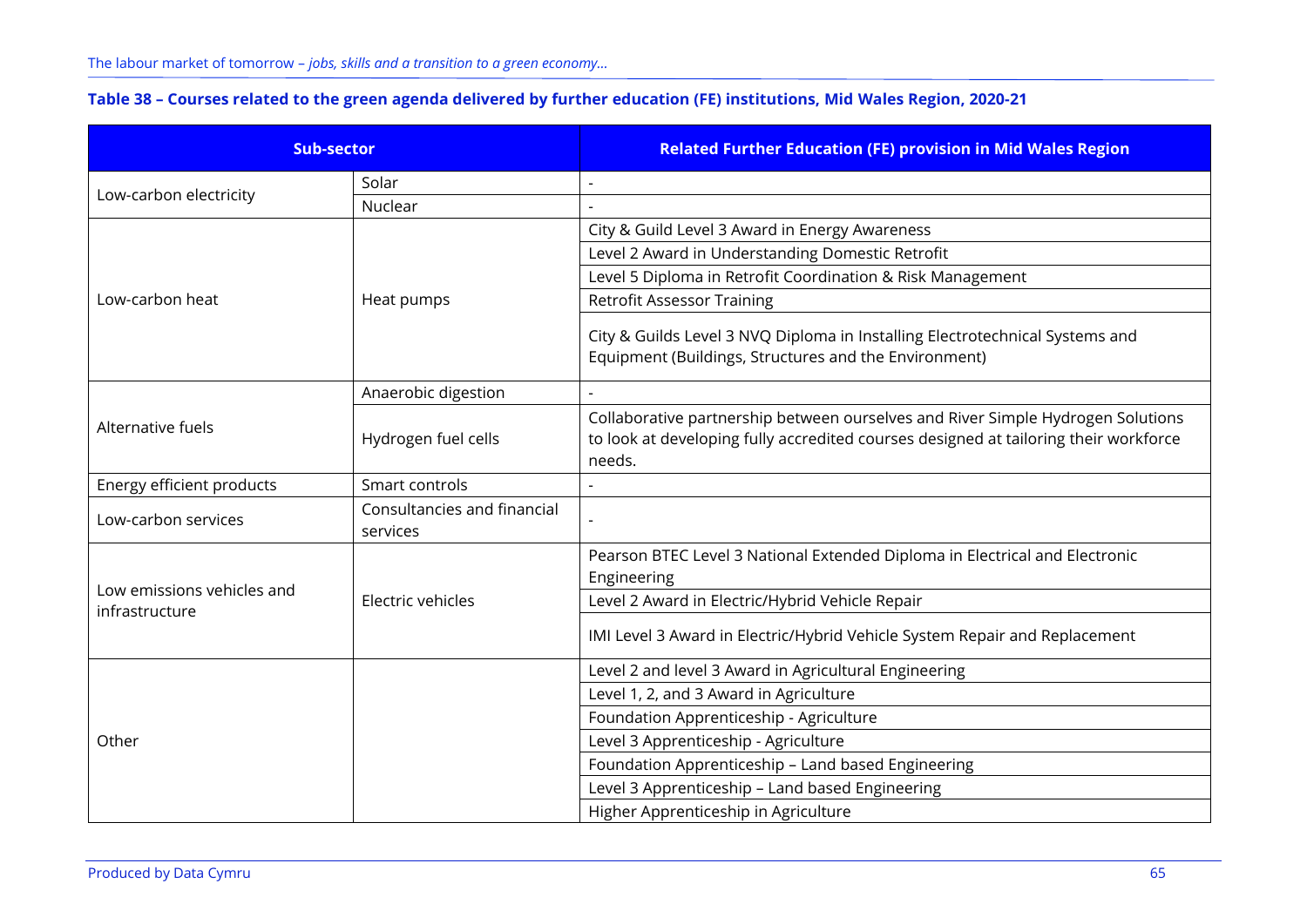The labour market of tomorrow – *jobs, skills and a transition to a green economy…*

| <b>Sub-sector</b> | <b>Related Further Education (FE) provision in Mid Wales Region</b>    |
|-------------------|------------------------------------------------------------------------|
|                   | <b>FdSc Agriculture</b>                                                |
|                   | <b>BSc Agriculture</b>                                                 |
|                   | <b>Practical Horticulture</b>                                          |
|                   | Principles of Horticulture                                             |
|                   | City & Guilds Level 2 Work based Practical Horticulture                |
|                   | City & Guilds Level 2 Coppicing and Greenwood skills                   |
|                   | Building Engineering Services/Construction - SSA5                      |
|                   | Pearson BTEC Level 3 National Diploma in Building Services Engineering |
|                   | Level 1 Environmental Awareness module                                 |

*Source: Mid Wales Regional Skills Partnership*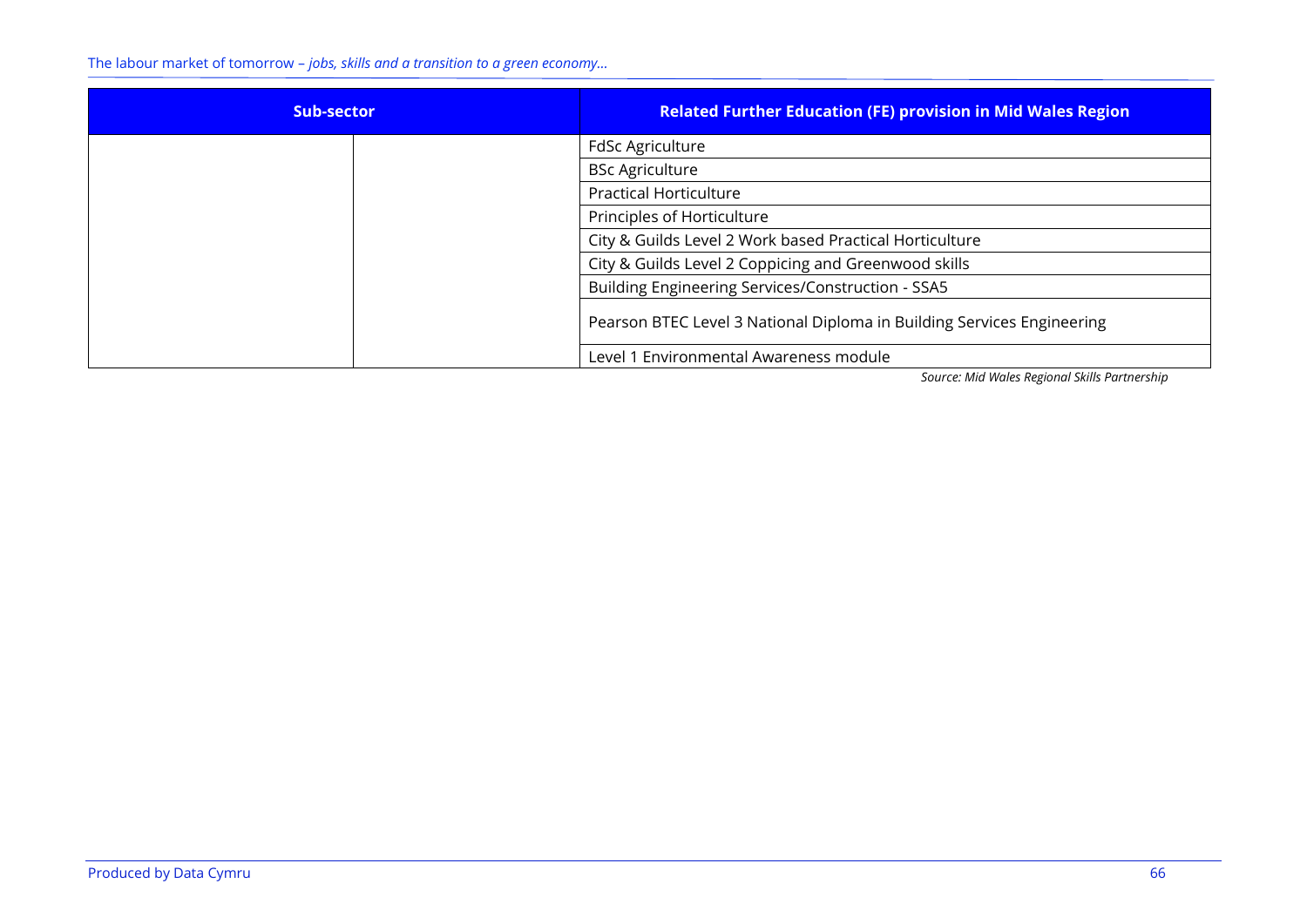<span id="page-69-0"></span>

| <b>Sub-sector</b>                            |                                         | <b>Related Personal Learning Account (PLA) approved</b><br>provision in Mid Wales Region, 2021-22     |
|----------------------------------------------|-----------------------------------------|-------------------------------------------------------------------------------------------------------|
|                                              | Solar                                   |                                                                                                       |
| Low-carbon electricity                       | Nuclear                                 |                                                                                                       |
|                                              |                                         | Level 3 Award in the Installation and Maintenance of Heat<br>Pumps Systems (Non-refrigerant Circuits) |
|                                              |                                         | NICEIC Domestic Heat Pumps Ground Source and Air Source                                               |
| Low-carbon heat                              | Heat pumps                              | <b>Understanding Domestic Retrofit</b>                                                                |
|                                              |                                         | TrustMark approved Retrofit Coordinator                                                               |
|                                              |                                         | HNC/D Construction and the Built Environment                                                          |
|                                              |                                         | Domestic Energy Assessor                                                                              |
|                                              |                                         | Non-Domestic Energy Assessor                                                                          |
| Alternative fuels                            | Anaerobic digestion                     |                                                                                                       |
|                                              | Hydrogen fuel cells                     |                                                                                                       |
| Energy efficient products                    | Smart controls                          | $\overline{a}$                                                                                        |
| Low-carbon services                          | Consultancies and financial<br>services |                                                                                                       |
|                                              |                                         | Level 2 Award in Hybrid/Electric Vehicle Operation and<br>Maintenance                                 |
| Low emissions vehicles and<br>infrastructure | Electric vehicles                       | Level 3 Award in Hybrid/Electric Vehicle Repair and Replacement<br>(initial with capital)             |
|                                              |                                         | Level 3 Award Installation of Electric Vehicle Charging Points                                        |
|                                              |                                         | NEBOSH Certificate in Environmental Management                                                        |
|                                              |                                         | Level 2 Dry Lining                                                                                    |
| Other                                        |                                         | City & Guilds Level 2 NVQ Certificate in Insulation and Building<br><b>Treatments (Construction)</b>  |

## **Table 39 – Courses related to the green agenda approved for the Personal Learning Account (PLA), Mid-Wales Region, 2021-22**

*Source: Mid Wales Regional Skills Partnership*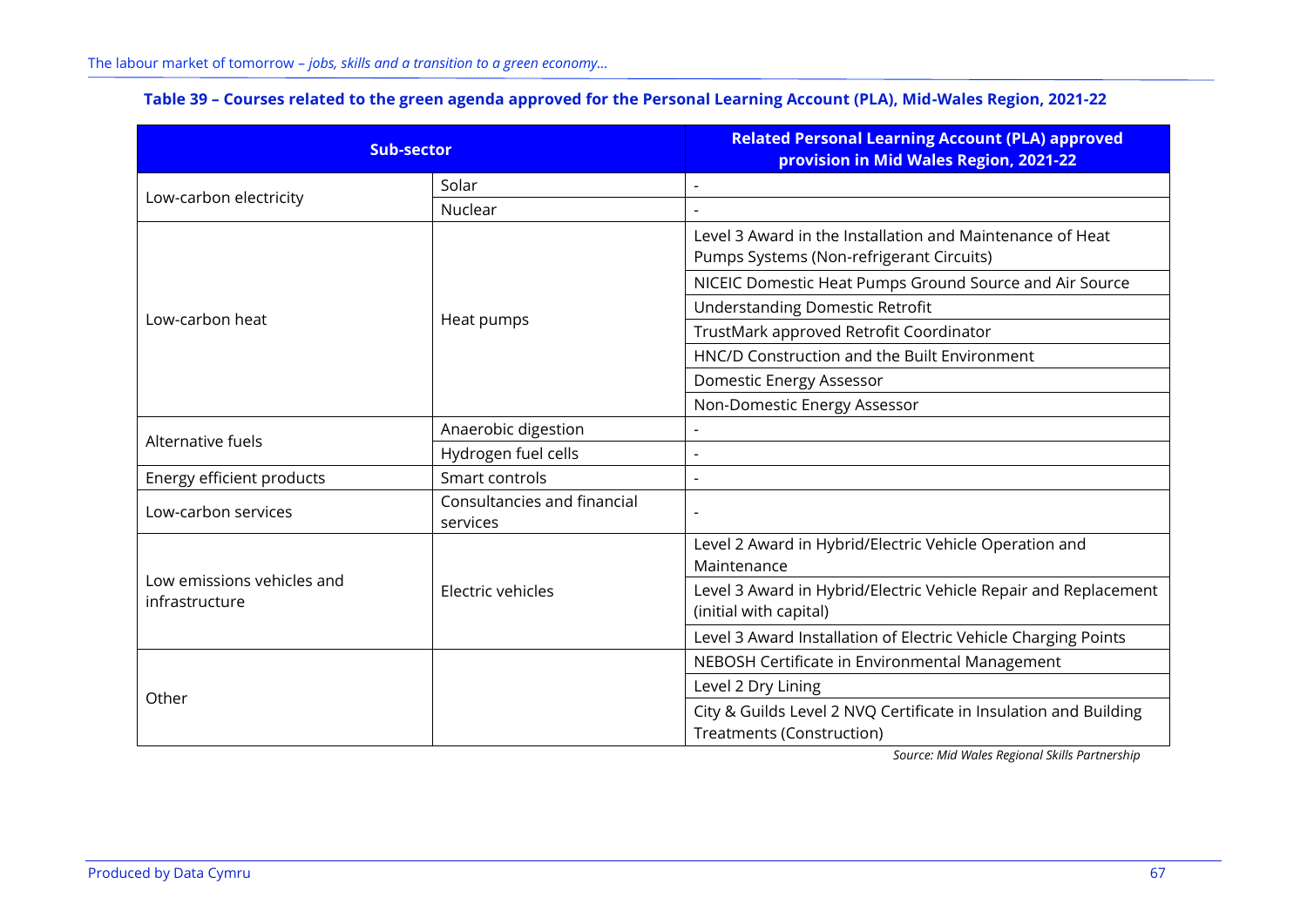# **18 Future actions and planning**

Our goal has been to paint a complete picture of the current and future skills associated with a move to a green economy. Our goal ideally would have been to provide more clarity on specific skills required for the future. However, the current lack of data means we have provided intelligence and data on the 'here and now,' as well as data that will help inform RSPs in the future.

There are several suggestions RSPs should consider that will help inform their ongoing strategies on green skills. These will help to make sure RSPs are receiving timely and holistic intelligence as the situation evolves. We believe the suggestions offer a good mix of activities that can begin now and those that can be done over the medium-term.

### **1. Continue to monitor green job postings in the regions**

As we know, the green economy is growing quickly and across multiple sectors. RSPs should continue to gather data on the number of job postings in the region which are green. This allows RSPs to quantify the size of the green workforce, new and changing occupations, as well as observe what skills are emerging through job specifications. This will provide real time intelligence and can be used to respond to any rapidly growing gaps or skills that have not been accounted for.

Job postings will pick up skills demands that are perhaps not first thought of by different economic sectors when discussing green skills, such as the skills needed for support roles.

## **2. Continue to engage with the RetroFit agenda and speak to relevant sectors**

The RetroFit programme has been highlighted by the UK Climate Change Committee as being vitally important in reducing carbon emissions in Wales. There is also excellent research, intelligence, and data available as outlined in this report. The data confirms that the skills demands associated with RetroFit could become urgent in a very short time scale.

While the programme is a larger factor in some regions than others, such as the Cardiff Capital Region, it is still going to play a vital role across Wales. We suggest RSPs engage not only with the Construction sector who will be delivering the RetroFit programme but all sectors that might be impacted (such as the retrofitting of social care facilities and healthcare, transport to move goods).

## **3. Monitor the developments of the South Wales Industrial Cluster in the medium to long-term**

The work of the South Wales Industrial Cluster will be vital in outlining how individual industries in manufacturing and production can decarbonise. It also offers practical plans to move towards a circular economy. It may use technologies such as hydrogen energy production, carbon capture, and perhaps as of yet unknown other technologies as they become feasible. This intelligence will prove useful to all regions in Wales.

As the development of the South Wales Industrial Cluster continues, jobs and therefore skills demands should emerge. The Climate Change Committee states that *deep decarbonisation* should be taking place in the 2030s.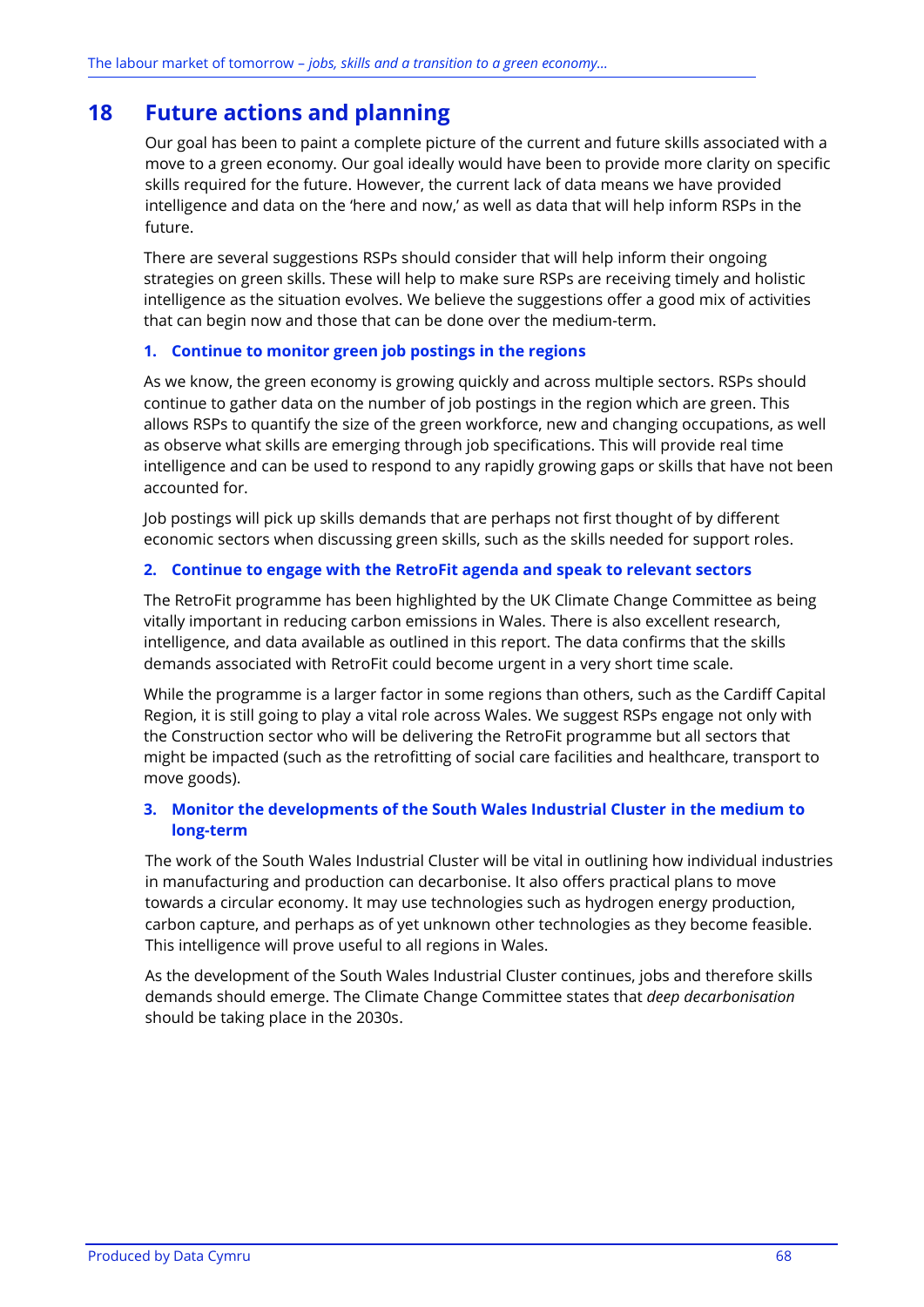#### **4. Respond to new green infrastructure projects**

New green infrastructure projects will create new skills demands. This is true of both larger and smaller scale projects. Such projects can have a profound effect on skills demands within a region and may instigate a rapid transformation.

The Welsh Energy Service regional profiles provide an excellent picture of each region's strengths, and the infrastructure projects that are likely to be built there. For example, North Wales has a much greater potential to produce renewable energy than other parts of Wales. It is therefore more likely to have such projects built in North Wales.

#### **5. Engage with government research and forecasters**

In our research, we found that one of the great challenges is around the feasibility of technology both in terms of practicality and cost. The potential use of clean energy sources, such as hydrogen, has been much debate. The cost of using green technologies and whether it is feasible to consumers and businesses is constantly evolving. For example, the price of heat pumps is reducing but it is still likely to need some form of subsidy over the next few years to be a feasible economic solution.

We encourage RSPs to engage with government research and forecasters to understand if there has been any change in these areas. This will help them understand if new technologies are producing new skills demands.

#### **6. Engage with sector representatives and education providers on green issues**

The RSPs' sectors and education providers are an invaluable source of intelligence and insight. The RSPs should continue to raise their own findings with industry and education providers, as they play a vital role in additional context. It will help provide a fuller picture of both challenges and potential solutions.

### **7. Develop a system to collect data on an ongoing basis**

Some of the data outlined in this report is updated periodically by organisations such as the ONS and Welsh Government. Therefore, it can be used to monitor change over time. We recommend RSPs work with partners to identify which data would be useful to track over time and, where possible, to begin to collect relevant data themselves.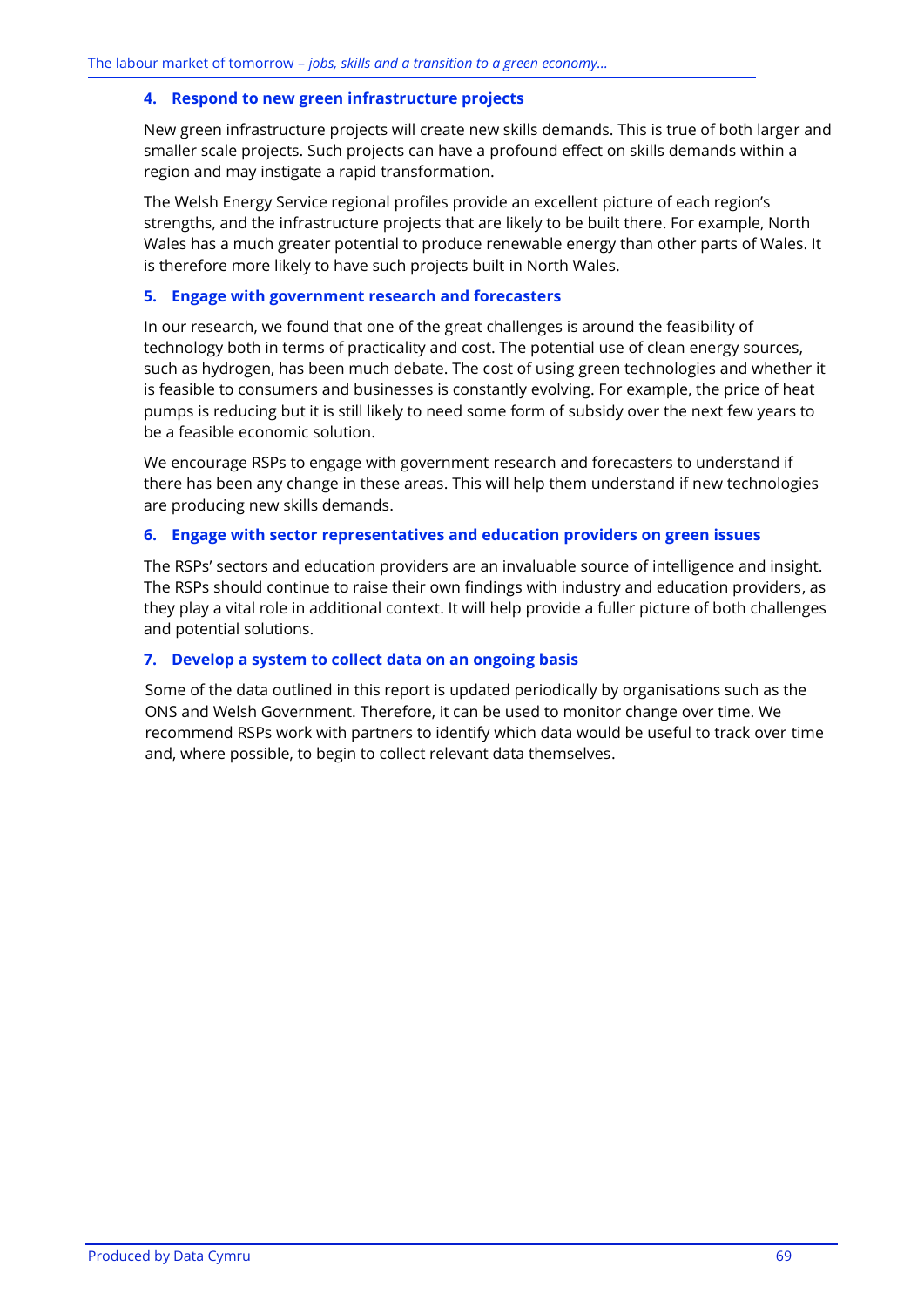### **Appendix A - References**

### **Literature**

- 1. *A green recovery and a just transition* A Wales TUC report Trade Union Congress (2020) *<https://www.tuc.org.uk/green>*
- 2. *Advice Report: The path to a Net Zero Wales (2020)* Climate Change Committee (2020) *<https://gov.wales/path-net-zero-wales-advice-report-2020>*
- 3. *Building Skills for Net Zero* CITB (2021)
- 4. *Building skills for the future* CITB PowerPoint presentation to RSPs (2021)
- 5. *Clean jobs, better jobs – an examination of clean energy job wages and benefits* E2 (2020) *<https://e2.org/reports/clean-jobs-better-jobs/>*
- 6. *Energy generation in Wales 2019* Welsh Government (2020) *<https://gov.wales/sites/default/files/publications/2021-01/energy-generation-in-wales-2019.pdf>*
- 7. *Going Green – Preparing the UK workforce for the transition to a net-zero economy* Nesta (2020) *<https://www.nesta.org.uk/report/going-green-preparing-uk-workforce-transition-net-zero-economy/>*
- 8. *Greening booklet (Revised October 2018)* Welsh Government (2018) *[https://gov.wales/basic](https://gov.wales/basic-payment-scheme-greening-guidance)[payment-scheme-greening-guidance](https://gov.wales/basic-payment-scheme-greening-guidance)*
- 9. *[https://www.citb.co.uk/about-citb/construction-industry-research-reports/search-our-construction](https://www.citb.co.uk/about-citb/construction-industry-research-reports/search-our-construction-industry-research-reports/building-skills-for-net-zero/)[industry-research-reports/building-skills-for-net-zero/](https://www.citb.co.uk/about-citb/construction-industry-research-reports/search-our-construction-industry-research-reports/building-skills-for-net-zero/)*
- 10. *Job Creation in Wales from Infrastructure Investment Welsh infrastructure investment options to build back better* – Trade Union Congress (2020) *[https://www.tuc.org.uk/research](https://www.tuc.org.uk/research-analysis/reports/job-creation-wales-infrastructure-investment)[analysis/reports/job-creation-wales-infrastructure-investment](https://www.tuc.org.uk/research-analysis/reports/job-creation-wales-infrastructure-investment)*
- 11. *Job creation in Wales from a Covid recovery infrastructure stimulus (TUC) Trade Union Congress* (2020) *[https://www.tuc.org.uk/sites/default/files/2020-08/Wales%20TUC%20-](https://www.tuc.org.uk/sites/default/files/2020-08/Wales%20TUC%20-%20Transition%20Economics%20-%20Job%20Creation%20Just%20Recovery.pdf) [%20Transition%20Economics%20-%20Job%20Creation%20Just%20Recovery.pdf](https://www.tuc.org.uk/sites/default/files/2020-08/Wales%20TUC%20-%20Transition%20Economics%20-%20Job%20Creation%20Just%20Recovery.pdf)*
- 12. *Local green jobs – accelerating a sustainable economic recovery (LGA)* Local Government Association (2020) *[https://www.local.gov.uk/local-green-jobs-accelerating-sustainable-economic](https://www.local.gov.uk/local-green-jobs-accelerating-sustainable-economic-recovery)[recovery](https://www.local.gov.uk/local-green-jobs-accelerating-sustainable-economic-recovery)*
- 13. *Prosperity for All: A Low Carbon Wales*  Welsh Government (2019) *[https://gov.wales/sites/default/files/publications/2019-06/low-carbon-delivery-plan\\_1.pdf](https://gov.wales/sites/default/files/publications/2019-06/low-carbon-delivery-plan_1.pdf)*
- 14. *Racing to Net Zero – The role of post-16 education and skills*  Campaign for Learning (2021) *[https://www.campaign-for-learning.org.uk/news/racing-to-net-zero-the-role-of-post-16-education](https://www.campaign-for-learning.org.uk/news/racing-to-net-zero-the-role-of-post-16-education-and-skills)[and-skills](https://www.campaign-for-learning.org.uk/news/racing-to-net-zero-the-role-of-post-16-education-and-skills)*
- 15. *Skills and training for the green economy* CBI submission to the Green Jobs Taskforce CBI (2021) *<https://www.cbi.org.uk/articles/skills-and-training-for-the-green-economy/>*
- 16. *Skills for green jobs: an update* European Centre for the Development of Vocational Training (2018) *<https://www.cedefop.europa.eu/en/publications/3078>*
- 17. *Skills through crisis – Upskilling and (Re)training for a Green Recovery in Wales* Future Generations Commissioner for Wales 2021 *[https://www.futuregenerations.wales/resources\\_posts/skills-through](https://www.futuregenerations.wales/resources_posts/skills-through-crisis-upskilling-and-retraining-for-a-green-recovery-in-wales/)[crisis-upskilling-and-retraining-for-a-green-recovery-in-wales/](https://www.futuregenerations.wales/resources_posts/skills-through-crisis-upskilling-and-retraining-for-a-green-recovery-in-wales/)*
- 18. *Some jobs won't come back* New Economics Foundation (2021) *<https://neweconomics.org/2021/03/some-jobs-wont-come-back>*
- 19. *South Wales Industrial Cluster: Presentation to the CCR Economic Development Leads (Powerpoint presentation)*
- 20. *Sustainable Farming and Our Land: Proposals to continue and simplify Agricultural Support for Farmers and the Rural Economy* – Welsh Government (2020) *[https://gov.wales/sustainable-farming](https://gov.wales/sustainable-farming-and-our-land-simplifying-agricultural-support)[and-our-land-simplifying-agricultural-support](https://gov.wales/sustainable-farming-and-our-land-simplifying-agricultural-support)*
- 21. *Welsh Government budget must signal a change in direction to reset our economy* Prepared by the Future Generations Commissioner for Wales – Future Generations Commissioner for Wales (2020) *[https://www.futuregenerations.wales/resources\\_posts/welsh-government-budget-must-signal](https://www.futuregenerations.wales/resources_posts/welsh-government-budget-must-signal-a-change-in-direction-to-reset-our-economy/)[a-change-in-direction-to-reset-our-economy/](https://www.futuregenerations.wales/resources_posts/welsh-government-budget-must-signal-a-change-in-direction-to-reset-our-economy/)*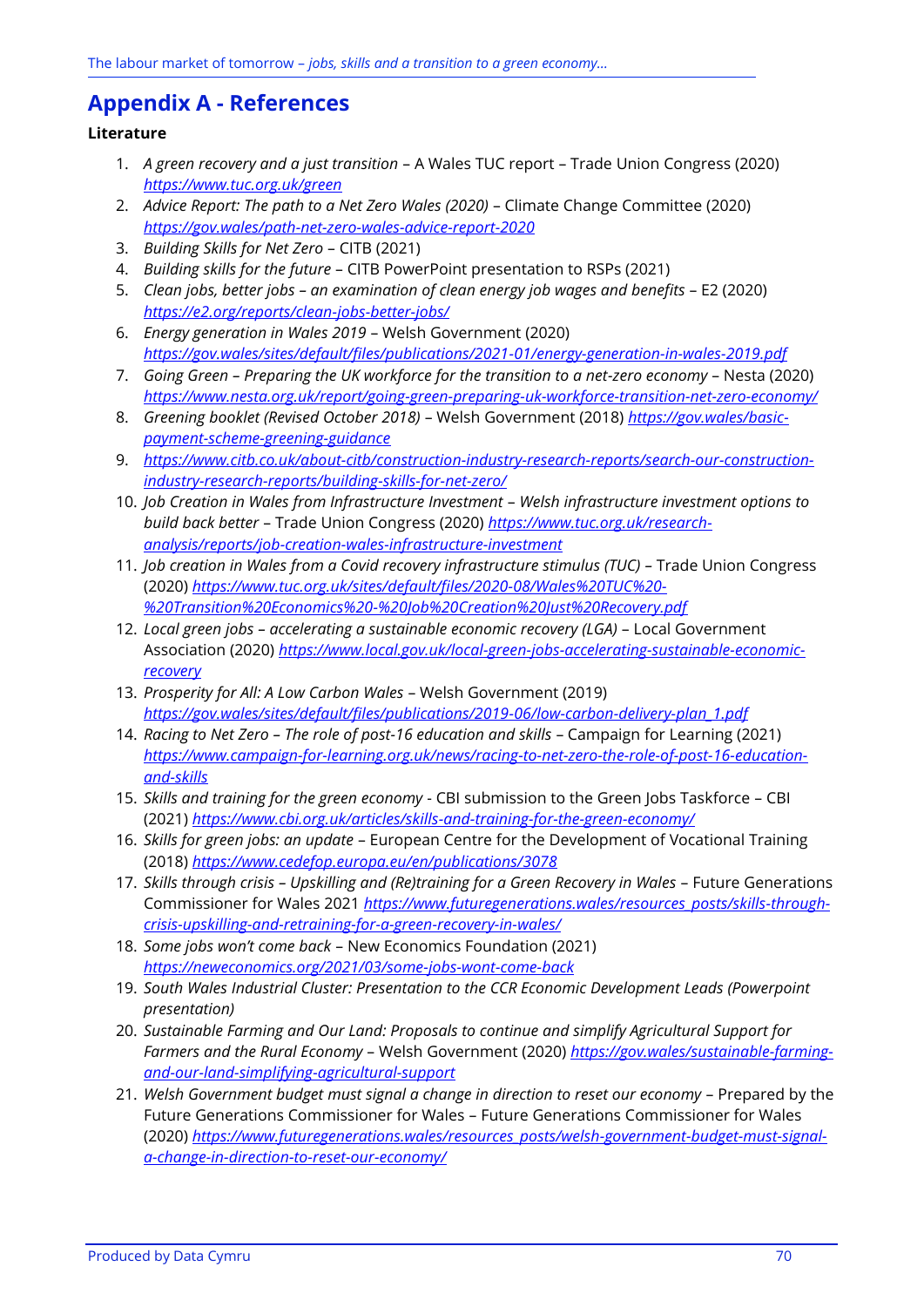#### **Datasets**

- 1. Emissions of Greenhouses Gases *[https://statswales.gov.wales/Catalogue/Environment-and-](https://statswales.gov.wales/Catalogue/Environment-and-Countryside/Greenhouse-Gas/emissionsofgreenhousegases-by-year)[Countryside/Greenhouse-Gas/emissionsofgreenhousegases-by-year](https://statswales.gov.wales/Catalogue/Environment-and-Countryside/Greenhouse-Gas/emissionsofgreenhousegases-by-year)*
- 2. Emsi Burning Glass economicmodeling.com *<https://www.economicmodeling.com/>*
- 3. Energy generation in Wales: 2019 *<https://gov.wales/energy-generation-wales-2019>*
- 4. Low Carbon and Renewable Energy Economy (LCREE) Survey QMI *[https://www.ons.gov.uk/economy/environmentalaccounts/methodologies/lowcarbonandrenewableen](https://www.ons.gov.uk/economy/environmentalaccounts/methodologies/lowcarbonandrenewableenergyeconomylcreesurveyqmi) [ergyeconomylcreesurveyqmi](https://www.ons.gov.uk/economy/environmentalaccounts/methodologies/lowcarbonandrenewableenergyeconomylcreesurveyqmi)*
- 5. Welsh Energy Service Regional Profiles *[https://gov.wales/energy-service-public-sector-and](https://gov.wales/energy-service-public-sector-and-community-groups)[community-groups](https://gov.wales/energy-service-public-sector-and-community-groups)*
- 6. Workplace employment by industry and area *[https://statswales.gov.wales/Catalogue/Business-Economy-and-Labour-Market/People-and-](https://statswales.gov.wales/Catalogue/Business-Economy-and-Labour-Market/People-and-Work/Employment/Jobs/Whole-Workforce/workplaceemployment-by-industry-area)[Work/Employment/Jobs/Whole-Workforce/workplaceemployment-by-industry-area](https://statswales.gov.wales/Catalogue/Business-Economy-and-Labour-Market/People-and-Work/Employment/Jobs/Whole-Workforce/workplaceemployment-by-industry-area)*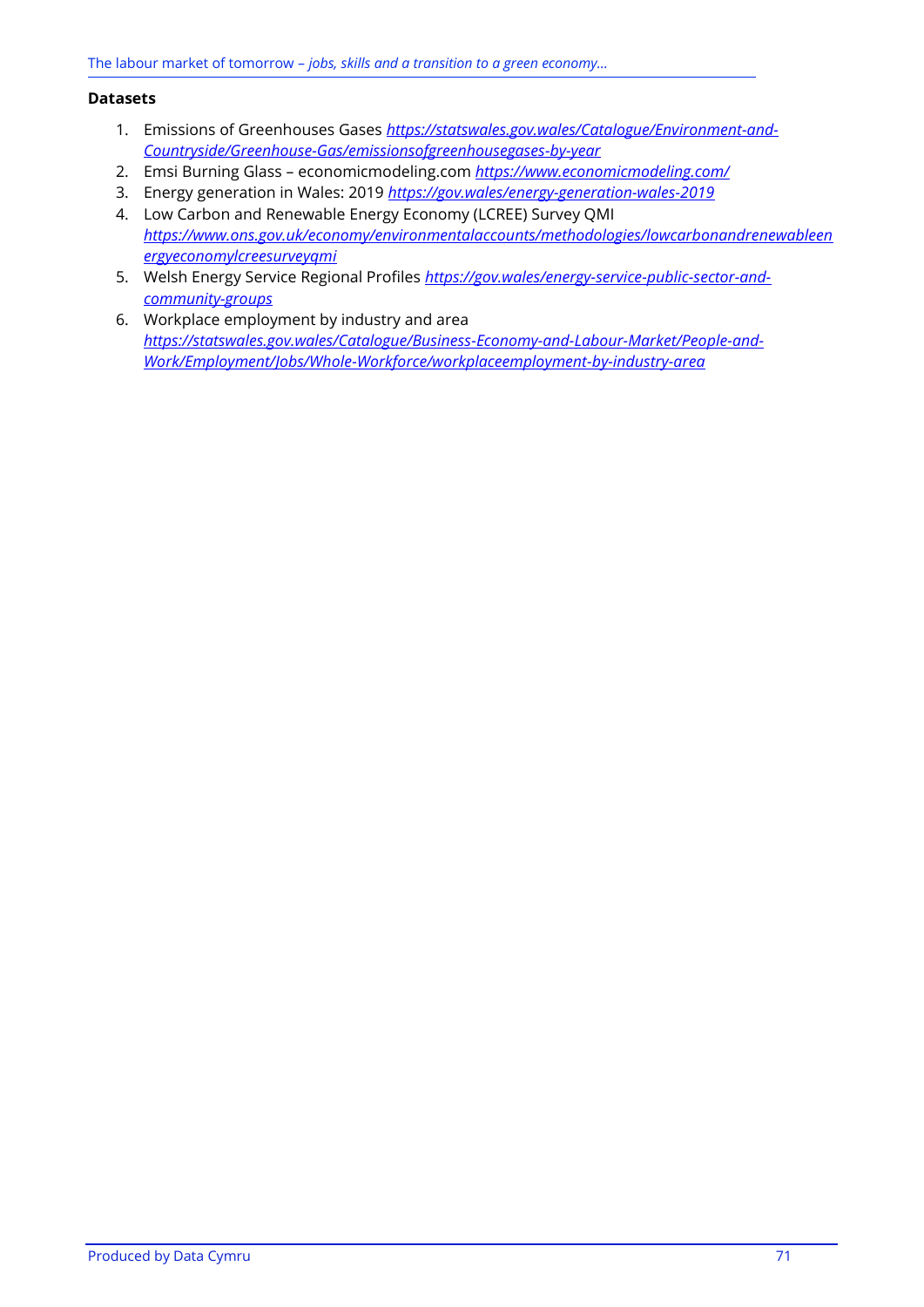### **Appendix B - The most common jobs and skills in the green energy sector**

Jobs and skills in the green energy sector are perhaps the most thought of when discussing a green economy. Many of these jobs are *new* jobs, meaning they did not exist before the green technologies existed. However, **[Table 40](#page-74-0)** shows that many of the skills that make up these jobs already existed within other parts the economy.

We detail the jobs and their descriptions early in the report as they are referred to by multiple data sources and papers cited throughout.

E2 (Environmental Entrepreneurs)<sup>54</sup>, the American Council on Renewable Energy (ACORE), and the Clean Energy Leadership Institute (CELI), commissioned BW Research to analyse the wages and demographics of employees in the green energy sector in the United States. While this research was for the United States and therefore has limited comparability in terms of wages and demographics, the research does provide a list of jobs and a description of the activities and likely skills involved with them<sup>55</sup>.

The jobs cover several industrial sectors including energy production, construction, logistics, and wholesale. These can be related to other pieces of information in this report. It also highlights the role each region can play to drive Wales towards a green economy. The summaries serve as an excellent illustration of what each job entails in terms of activity and skills.

Therefore, we encourage RSPs to use this information as a useful checklist on jobs and skills in the green energy sector. We suggest that this information is used *alongside* Welsh and UK sources going forward. For example, comparing this dataset to LCREE datasets, known infrastructure projects in their regions, and priority sector intelligence.

| <b>Job</b>                       | <b>Description</b>                                                                                                                                                                                                                                                                                                                                                                                                                                                                                                                                                                                                                                                                                                                                                                                                              |
|----------------------------------|---------------------------------------------------------------------------------------------------------------------------------------------------------------------------------------------------------------------------------------------------------------------------------------------------------------------------------------------------------------------------------------------------------------------------------------------------------------------------------------------------------------------------------------------------------------------------------------------------------------------------------------------------------------------------------------------------------------------------------------------------------------------------------------------------------------------------------|
| Wind turbine<br>technicians      | Wind turbine technicians install and repair wind turbines and their<br>component parts. Turbines need to be maintained throughout the year to<br>ensure they run efficiently and effectively. They may require specific<br>repairs or maintenance to their electrical, mechanical, or hydraulic<br>systems. A wind turbine technician will travel to sites, investigate<br>problems, and then work on repairs which include activities such as<br>lubricating parts. They may also be involved in the installation of turbines<br>although in the United States this is a smaller part of the role. Within the<br>United States, wind turbine technicians are employed exclusively in the<br>renewable energy generation sector suggesting the role may have some<br>highly specialised skills or knowledge associated with it. |
| Solar photovoltaic<br>installers | Solar photovoltaic installers assemble, install, and maintain solar PV<br>systems on roofs and other structured on land. They measure, cut,<br>assemble, and bolt structural framing and solar modules to the<br>structures. Another part of the role may include minor electrical work<br>associated with ensuring systems are installed and functioning properly -<br>such as checking current requirements.                                                                                                                                                                                                                                                                                                                                                                                                                  |
| Clean energy<br>technology       | Welding, cutters, solderers, and brazers jobs have been around for a long<br>time but they will be crucial in the construction and maintenance of clean                                                                                                                                                                                                                                                                                                                                                                                                                                                                                                                                                                                                                                                                         |

#### <span id="page-74-0"></span>**Table 40 - Job descriptions of the most common green jobs**

<sup>54</sup> [https://e2.org/reports/clean-jobs-better-jobs/.](https://e2.org/reports/clean-jobs-better-jobs/)

<sup>&</sup>lt;sup>55</sup> Energy and building standards vary between the United States and UK. Therefore, there may be some impact on comparability and the skills required in each country.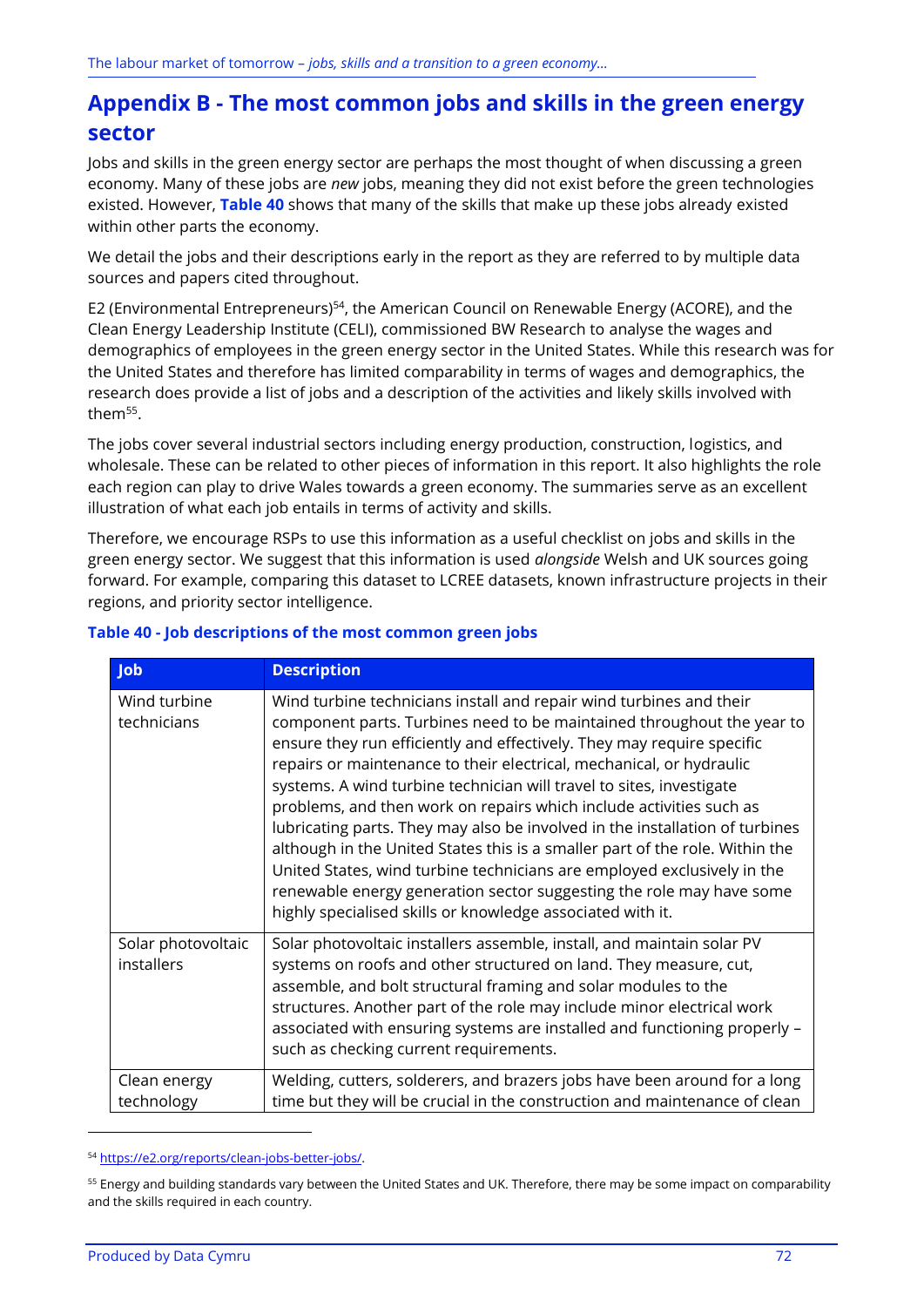| <b>Job</b>                                                                      | <b>Description</b>                                                                                                                                                                                                                                                                                                                                                                                                                                                                                                                                                                                                                                                                                                                                                                                       |  |  |  |
|---------------------------------------------------------------------------------|----------------------------------------------------------------------------------------------------------------------------------------------------------------------------------------------------------------------------------------------------------------------------------------------------------------------------------------------------------------------------------------------------------------------------------------------------------------------------------------------------------------------------------------------------------------------------------------------------------------------------------------------------------------------------------------------------------------------------------------------------------------------------------------------------------|--|--|--|
| welders, cutters,<br>solderers, and<br>brazers                                  | energy infrastructure over the coming decades. Research by BW research<br>states that welders, in particular will be needed to support the<br>construction of transmission lines, the manufacturer and maintenance of<br>wind turbines, retrofit activities, and other parts of the economy.                                                                                                                                                                                                                                                                                                                                                                                                                                                                                                             |  |  |  |
| Supervisors of<br>production<br>workers in clean<br>energy fields               | Supervisors of production works will be needed in all sectors associated<br>with the clean energy economy. In the United States, this means<br>producing wind turbines, energy efficient appliances, heating and cooling<br>products, lighting fixtures, hybrid and electric vehicles, batteries, and<br>smart meters. Production supervisors need the skills to manage and co-<br>ordinate the activities of production and operation workers across the<br>manufacturing and development process.                                                                                                                                                                                                                                                                                                      |  |  |  |
| Clean energy<br>plumbers,<br>pipefitters, and<br>steamfitters                   | These jobs work with pipe systems that carry liquids and gasses from one<br>place to another, including water, steam and gas. They also test fixtures,<br>appliances and equipment, and provide certificates for safe installation at<br>properties. Within the clean energy economy, these jobs may be involved<br>in grey water systems or geothermal heating and cooling systems. They<br>may also play a role in calculating savings that will come from energy<br>efficient appliances. We know from work by the Construction Industry<br>Training Board (CITB) that these roles are associated with retrofitting<br>proprieties, but they may also be found in grid modernisation, renewable<br>energy generation, and clean fields as well the<br>conversion/decommissions of older power plants. |  |  |  |
| <b>Building efficiency</b><br>insulation workers                                | These roles insulate buildings by covering floors, ceilings, and walls with<br>materials that help insulate the property. They play a vital role in ensuring<br>the energy use of a building is efficient. Therefore, reducing the need for<br>wasteful forms of heating and cooling. Insulation workers need to be able<br>to read blueprints, identify the materials required to insulate the<br>property, prepare surfaces, measure and cut materials, and handle<br>materials properly (such as ensuring they do not get moist). We know<br>from work by the CITB that these jobs will play a big part in retrofitting<br>properties.                                                                                                                                                                |  |  |  |
| <b>Building efficiency</b><br>HVAC mechanics,<br>installers, and<br>technicians | Heating, ventilation, air condition mechanics (HVAC) are responsible for<br>installing, serving, and repairing heating and air conditioning systems in<br>residential, commercial, and industrial buildings. They play a vital role in<br>transitioning to more efficient systems and providing low carbon<br>emissions and energy cost savings. We know from CITB research that<br>these jobs are likely to be vitally important in a retrofit programme.                                                                                                                                                                                                                                                                                                                                               |  |  |  |
| Clean energy<br>construction<br>labourers                                       | Construction labourers support activities on construction sites. Their job<br>typically involves activities such as cleaning, preparation of job sites,<br>digging trenches, supporting excavations, helping to erecting scaffolding,<br>and cleaning waste. In the UK, some of these jobs may require additional<br>training and certification such as scaffolding. They will be needed across<br>to the economy to support retrofit activities as well as infrastructure<br>projects.                                                                                                                                                                                                                                                                                                                  |  |  |  |
| Clean energy<br>electricians                                                    | Electricians will be installing, maintaining and repairing electrical systems<br>according to relevant codes and standards. Across the green energy<br>economy, these skills will be required in construction, installation of<br>energy generation systems, installation of other energy efficient products<br>such as LED lighting, appliance maintenance, smart meter installation and                                                                                                                                                                                                                                                                                                                                                                                                                |  |  |  |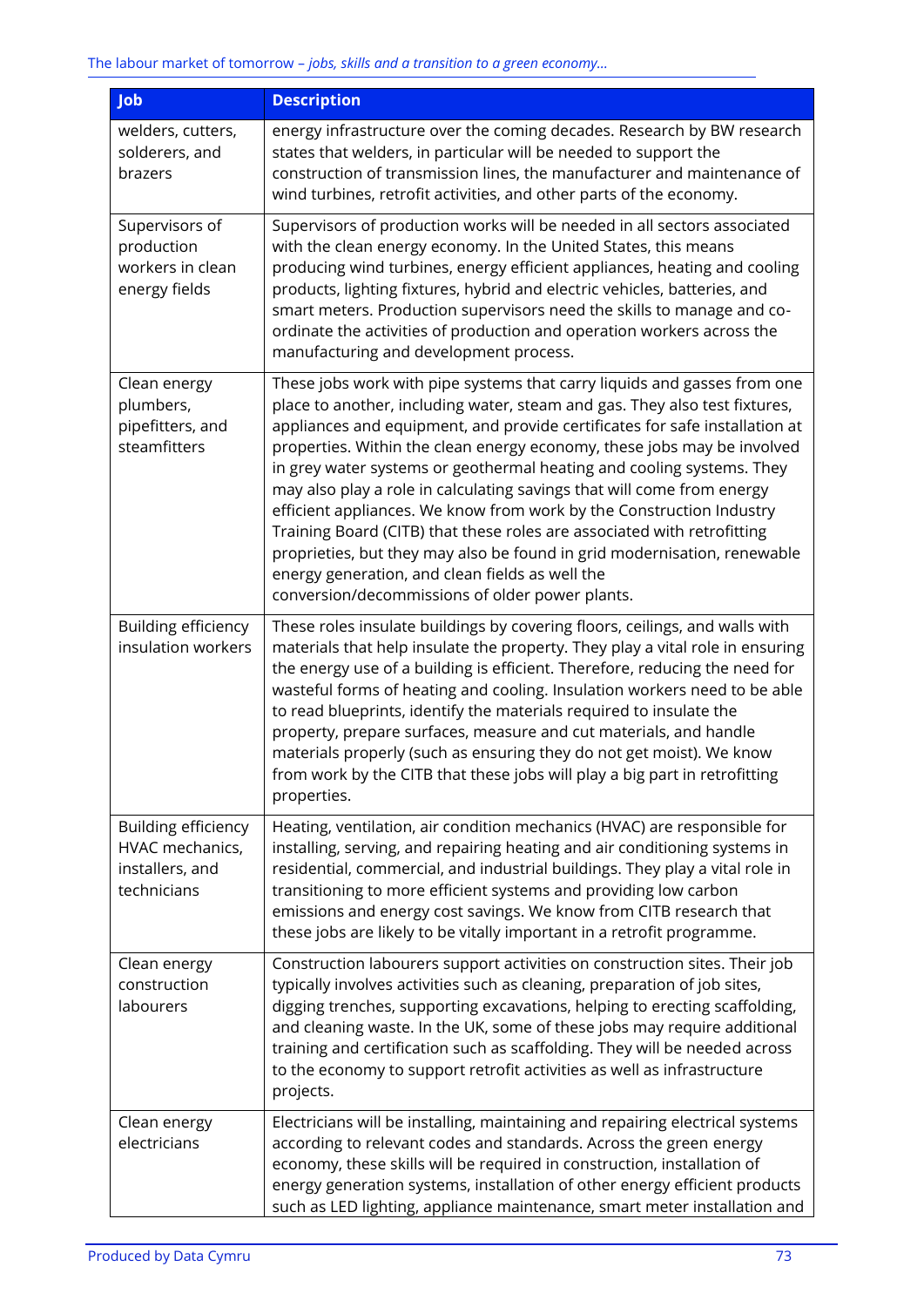| <b>Job</b>                                                            | <b>Description</b>                                                                                                                                                                                                                                                                                                                                                                                                                                                                                                                                                                                                                                 |
|-----------------------------------------------------------------------|----------------------------------------------------------------------------------------------------------------------------------------------------------------------------------------------------------------------------------------------------------------------------------------------------------------------------------------------------------------------------------------------------------------------------------------------------------------------------------------------------------------------------------------------------------------------------------------------------------------------------------------------------|
|                                                                       | grid modernisation. Automotive electricians will also be required to work<br>with electrical systems found in hybrid and electric cars, trucks, and<br>buses.                                                                                                                                                                                                                                                                                                                                                                                                                                                                                      |
| Clean energy<br>electrical power-<br>line installers and<br>repairers | In addition to the previously highlighted clean electricians, electrical<br>power line installers and repairers will be needed to help build and<br>maintain new and modernised electrical grid infrastructure and large-<br>scale renewable energy generation infrastructure. Activities will include<br>inspecting and testing power lines (including transformers, circuit<br>breakers, and switches) and ensuring new residential, industrial, and<br>commercial developments are properly supplied by the energy grid.                                                                                                                        |
| Clean energy<br>project<br>construction<br>managers                   | Construction managers will be needed to plan, direct, and co-ordinate<br>construction and maintenance of buildings, facilities, and systems. They<br>oversee many parts of the construction process project conception to<br>building. Almost all green energy projects will require the use of<br>construction managers. We know from work by the CITB that these<br>projects are going to be important to the retrofit programme.                                                                                                                                                                                                                |
| <b>Building efficiency</b><br>carpenters                              | Carpenters will be required to construct, install, and repair structures<br>made of wood which act as concrete forms for building frameworks. They<br>may also be working with rafters, stairways, windows, door frames,<br>hardwood floors, cabinets, siding, and drywall insulation. The research<br>highlights carpenters as particularly important for the clean energy<br>economy as they support the developments of new energy efficient<br>building projects. Some new techniques may need to be taught to<br>carpenters such as increasing the spacing between framing membranes<br>to allow more insulation to be added to the building. |
| Clean<br>transportation<br>service mechanics<br>and technicians       | A new range of vehicles - whether they be electric, hybrid electric, plug-in<br>hybrid, natural gas powered, hydrogen or fuel cell powered will need<br>service mechanics and technicians to maintain them. Many traditional<br>automotive mechanics and technicians are unable to work on these new<br>technologies as the technology before the powertrains varies to a<br>traditional oil powered car. With the growing number of electric vehicles<br>on roads - and the possibility of new technologies becoming more<br>feasible and finding their way into cars - these roles will be vital.                                                |
| Clean energy<br>product assembler<br>and fabricators                  | Assemblers and fabricators will be needed to assemble finished products<br>and their parts. They will play an important role in the manufacturing<br>industry. They are likely to be needed in a variety of different sub-sectors<br>and around a number of new technologies that may be found in Wales.                                                                                                                                                                                                                                                                                                                                           |
| Clean energy<br>product wholesale<br>sales<br>representatives         | Wholesalers and manufactures will need to have a wide ranging and<br>robust understanding of clean energy products, markets, and<br>technologies. They will need to be able to inform customers about the<br>energy efficiency and environmental impacts of products. Also, they will<br>need to share information on tax benefits, grants, rebates and other<br>financial incentives that may be available.                                                                                                                                                                                                                                       |

*Source[: BW Research](https://e2.org/reports/clean-jobs-better-jobs/)*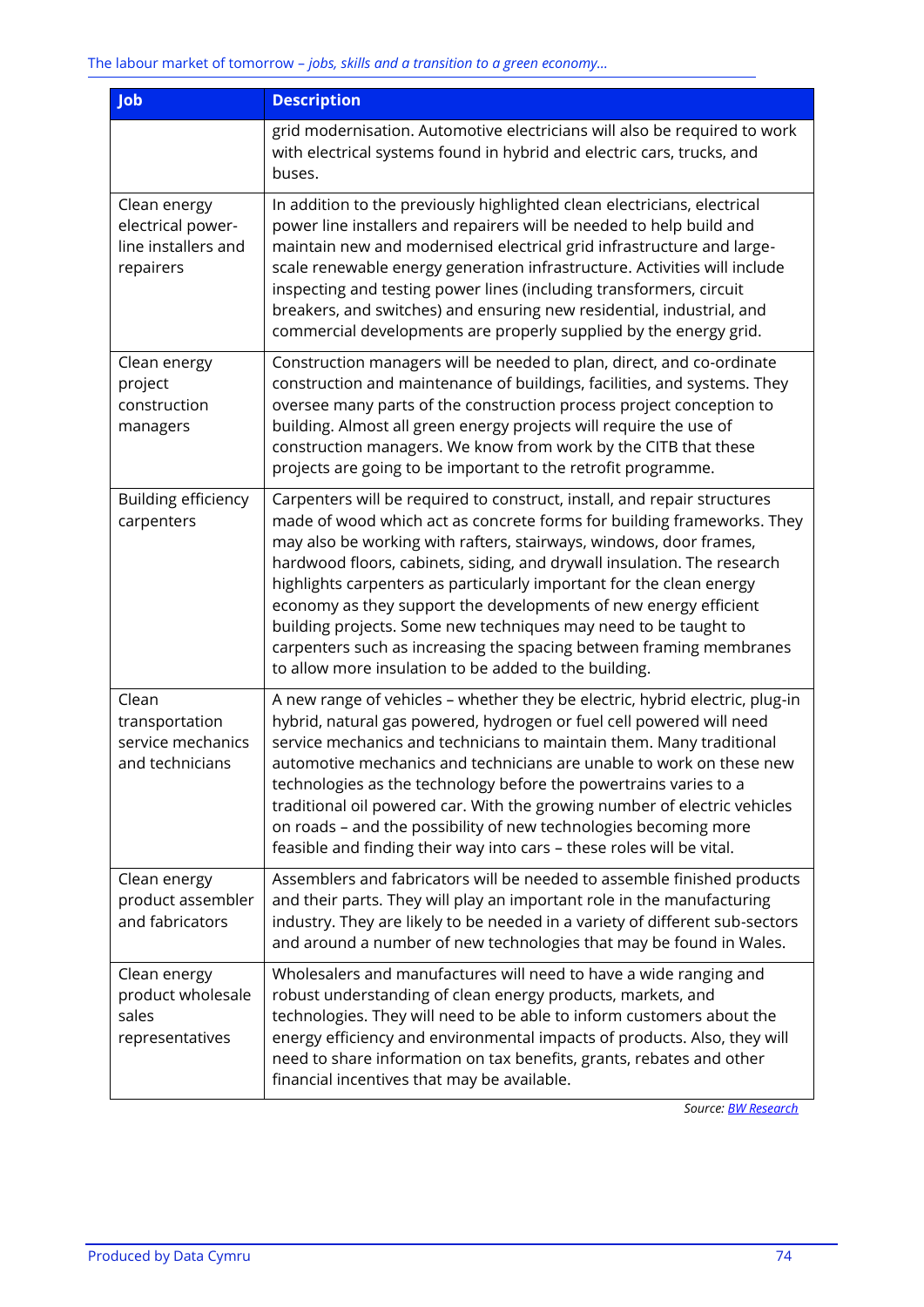# **Appendix C – Trade Union Congress – List of infrastructure projects**

| <b>Project</b>                                                                                 | <b>Score</b> | <b>Wales jobs</b><br>multiplier<br>(jobs<br>created per<br>£1 million<br>invested<br>per year) | <b>Public</b><br><b>investment</b><br>(£ billions) | <b>Number of</b><br>direct<br>short-term<br>jobs<br>created in<br><b>Wales</b> | <b>Number of</b><br>direct and<br>indirect<br>short-term<br>jobs<br>created in<br><b>Wales</b> |
|------------------------------------------------------------------------------------------------|--------------|------------------------------------------------------------------------------------------------|----------------------------------------------------|--------------------------------------------------------------------------------|------------------------------------------------------------------------------------------------|
| Broadband upgrade                                                                              | 13           | 9.95                                                                                           | 0.17                                               | 1,014                                                                          | 1,313                                                                                          |
| R&D for decarbonising<br>heavy industry -<br>experimental technology                           | 15           | 14.39                                                                                          | 0.50                                               | 3,426                                                                          | 4,317                                                                                          |
| Expand and upgrade rail<br>network                                                             | 15           | 13.87                                                                                          | 1.37                                               | 5,870                                                                          | 7,604                                                                                          |
| <b>Build battery factories</b><br>for EVs                                                      | 16           | 12.95                                                                                          | 0.33                                               | 3,960                                                                          | 5,130                                                                                          |
| Electric car charging<br>points (rural)                                                        | 14           | 12.60                                                                                          | 0.18                                               | 1,077                                                                          | 1,396                                                                                          |
| Build cycle lanes &<br>pedestrianisation                                                       | 15           | 21.44                                                                                          | 0.41                                               | 2,725                                                                          | 3,530                                                                                          |
| <b>Build social housing</b><br>(using domestic offsite<br>manufacture)                         | 13           | 18.29                                                                                          | 0.66                                               | 9,370                                                                          | 12,138                                                                                         |
| RetroFit social housing                                                                        | 17           | 22.00                                                                                          | 1.16                                               | 7,882                                                                          | 10,210                                                                                         |
| Energy efficiency<br>assessments                                                               | 16           | 33.00                                                                                          | 0.30                                               | 2,731                                                                          | 3,960                                                                                          |
| Retrofit public buildings                                                                      | 18           | 21.44                                                                                          | 0.09                                               | 572                                                                            | 741                                                                                            |
| Upgrade ports and<br>shipyards for offshore<br>wind supply chain                               | 16           | 18.01                                                                                          | 0.15                                               | 1,668                                                                          | 2,161                                                                                          |
| <b>Build manufacturing</b><br>facilities for offshore<br>(including floating) wind<br>turbines | 13           | 12.95                                                                                          | 0.03                                               | 240                                                                            | 311                                                                                            |
| District heating                                                                               | 12           | 17.02                                                                                          | 0.10                                               | 1,051                                                                          | 1,361                                                                                          |
| Reforestation schemes                                                                          | 16           | 23.16                                                                                          | 0.39                                               | 2,895                                                                          | 3,613                                                                                          |
| Environmental<br>restoration (including<br>flood defences)                                     | 15           | 19.13                                                                                          | 0.12                                               | 709                                                                            | 918                                                                                            |
| Support farmers to<br>switch to Organic<br>Agriculture                                         | 15           | 14.96                                                                                          | 0.06                                               | 327                                                                            | 359                                                                                            |

*Source: Trade Union Congress*